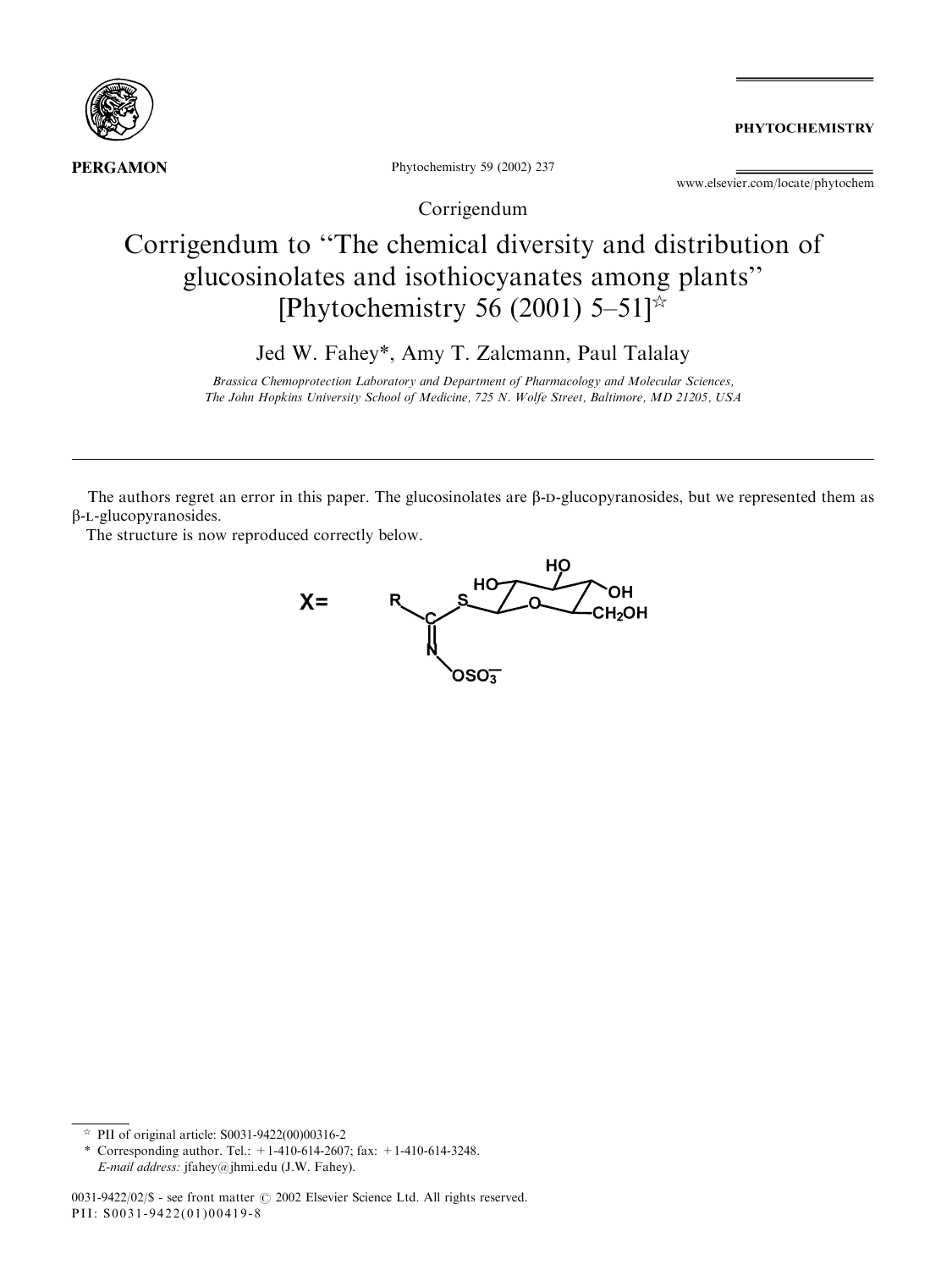

**PHYTOCHEMISTRY** 

Phytochemistry 56 (2001) 5-51

www.elsevier.com/locate/phytochem

# Review

# The chemical diversity and distribution of glucosinolates and isothiocyanates among plants<sup> $\star$ </sup>

Jed W. Fahey\*, Amy T. Zalcmann<sup>1</sup>, Paul Talalay

Brassica Chemoprotection Laboratory and Department of Pharmacology and Molecular Sciences, The Johns Hopkins University School of Medicine, 725 N. Wolfe Street, Baltimore, MD 21205, USA

Received 11 April 2000; received in revised form 18 July 2000

#### Abstract

Glucosinolates ( $\beta$ -thioglucoside-N-hydroxysulfates), the precursors of isothiocyanates, are present in sixteen families of dicotyledonous angiosperms including a large number of edible species. At least 120 different glucosinolates have been identified in these plants, although closely related taxonomic groups typically contain only a small number of such compounds. Glucosinolates and/or their breakdown products have long been known for their fungicidal, bacteriocidal, nematocidal and allelopathic properties and have recently attracted intense research interest because of their cancer chemoprotective attributes. Numerous reviews have addressed the occurrence of glucosinolates in vegetables, primarily the family Brassicaceae (syn. Cruciferae; including Brassica spp and Raphanus spp). The major focus of much previous research has been on the negative aspects of these compounds because of the prevalence of certain "antinutritional" or goitrogenic glucosinolates in the protein-rich defatted meal from widely grown oilseed crops and in some domesticated vegetable crops. There is, however, an opposite and positive side of this picture represented by the therapeutic and prophylactic properties of other "nutritional" or "functional" glucosinolates. This review addresses the complex array of these biologically active and chemically diverse compounds many of which have been identified during the past three decades in other families. In addition to the *Brassica* vegetables, these glucosinolates have been found in hundreds of species, many of which are edible or could provide substantial quantities of glucosinolates for isolation, for biological evaluation, and potential application as chemoprotective or other dietary or pharmacological agents.  $\odot$  2001 Elsevier Science Ltd. All rights reserved.

Keywords: Cancer; Chemoprotection; Edible plants; Functional food; Myrosinase; Crucifers

# **Contents**

 $*$  This paper is dedicated to Professor Anders Kjær, who, with his collaborators in Lyngby, Denmark, has contributed immeasurably to the scientific community's understanding of glucosinolates and to knowledge of their chemistry, biosynthesis, metabolism, and their relationship to the plants from which they were isolated; more glucosinolates have been isolated and characterized in Professor Kjær's laboratory than anywhere else in the world.

<sup>\*</sup> Corresponding author.

E-mail address: jfahey@jhmi.edu (J.W. Fahey).

<sup>&</sup>lt;sup>1</sup> Present address: Jefferson Medical College, Thomas Jefferson University, 1020 Locust Street, Philadelphia, PA 19107, USA.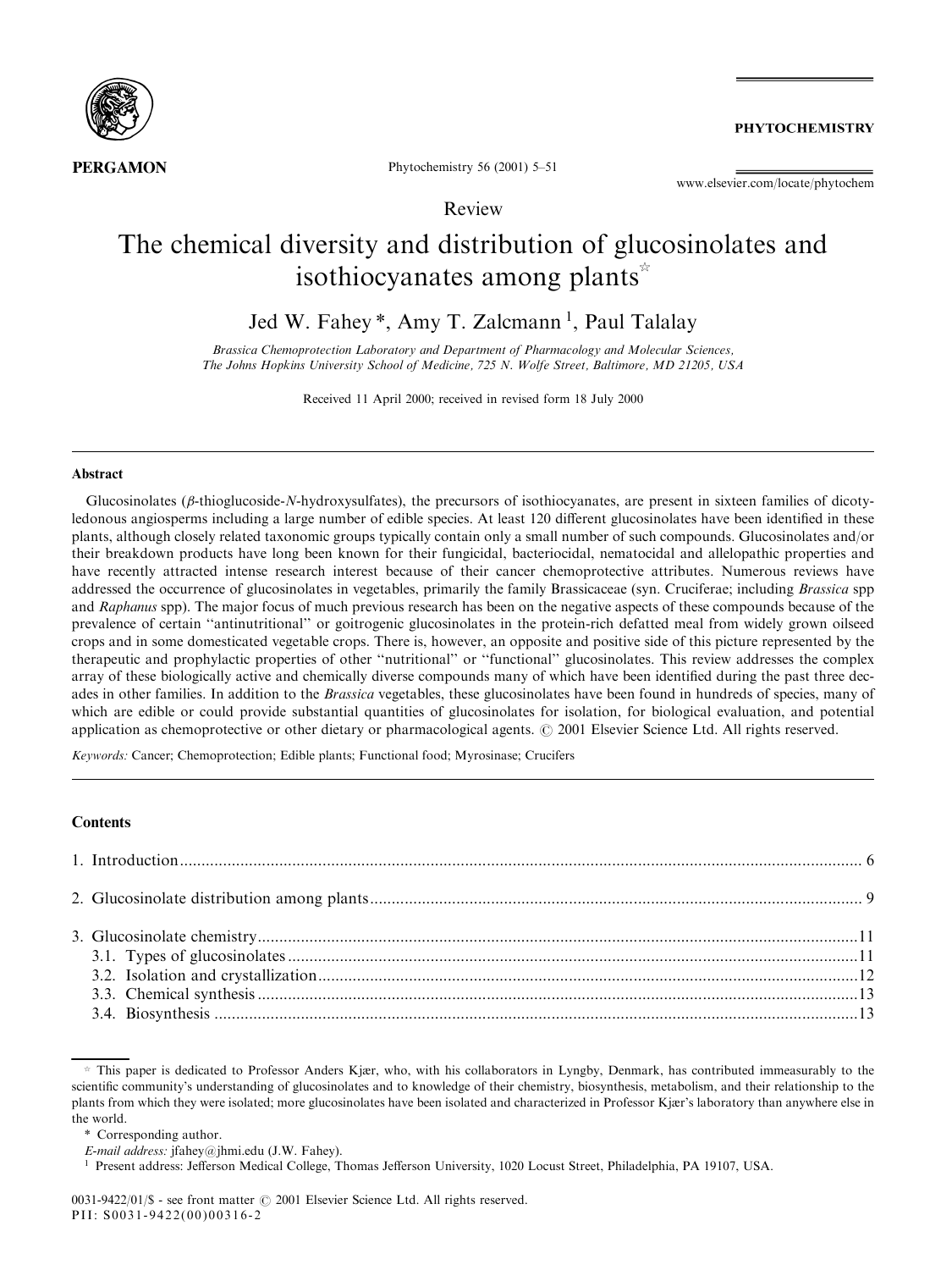# 1. Introduction

The first observations on the unique properties of glucosinolates and isothiocyanates or mustard oils, as they are commonly known, were recorded at the beginning of the 17th century as a result of efforts to understand the chemical origin of the sharp taste of mustard seeds. The discovery and early history of glucosinolates and the participation of the enzyme myrosinase (a  $\beta$ thioglucosidase) in their conversion to isothiocyanates, are the subjects of an interesting and scholarly review by Challenger (1959). The glucosinolates known by the trivial names sinigrin (2-propenyl or allyl glucosinolate; 107) and sinalbin (4-hydroxybenzyl glucosinolate; 23) were isolated early in the 1830s from black (Brassica nigra) and white (Sinapis alba) mustard seeds, respectively.<sup>2</sup> (See Tables 1 and 2 for glucosinolate numbers used

throughout this review.) The first general, although incorrect, structure for these compounds was proposed at the end of the nineteenth century by Gadamer (1897), who concluded that the side chain was linked to the nitrogen rather than the carbon atom of the "NCS" group. Despite certain difficulties the structure was generally assumed to be correct until 1956, when Ettlinger and Lundeen (1956a) pointed out the inadequacies of the Gadamer structure to explain certain properties of these compounds, proposed the now correct structure, and described the first chemical synthesis of a glucosinolate (Ettlinger and Lundeen, 1957). The remaining structural issue of the geometrical isomerism at the C=N bond was established to be  $Z$  (or anti-) by X-ray crystallographic analysis of sinigrin (see Fig. 1; Marsh and Waser, 1970).



Glucosinolates are  $\beta$ -thioglucoside N-hydroxysulfates [also known as  $(Z)$ -(or *cis*)-N-hydroximinosulfate esters or S-glucopyranosyl thiohydroximates], with a side chain  $(R)$  and a sulfur-linked  $\beta$ -D-glucopyranose moiety.

In the last 40 years, a succession of reviews have addressed the biology and chemistry of glucosinolates (e.g. Kjær, 1961, 1974; Ettlinger and Kjær, 1968; Kjær and Olesen Larsen, 1973, 1976; Underhill et al., 1973;

<sup>2</sup> Glucosinolates are arranged alphabetically by chemical name and assigned unique sequential identifying bold numbers in Table 1 which also provides the common (trivial) names. These numbers are used throughout this paper. Glucosinolates are listed alphabetically by common name in Table 2. Note that not all glucosinolates have been assigned common names. Chemical structures are shown in Fig. 1 in which the compounds are grouped by structural classes. Since the stereochemistry of sulfinyl groups and at carbon centers has not been established for many glucosinolates, the isomeric nature of the compounds is not specified. In Appendix A glucosinolates are referred to by bold number only. The chemical and common names provided by the original authors have not been altered to reflect current IUPAC systematic names, since this would make it too confusing for those interested in checking the original references.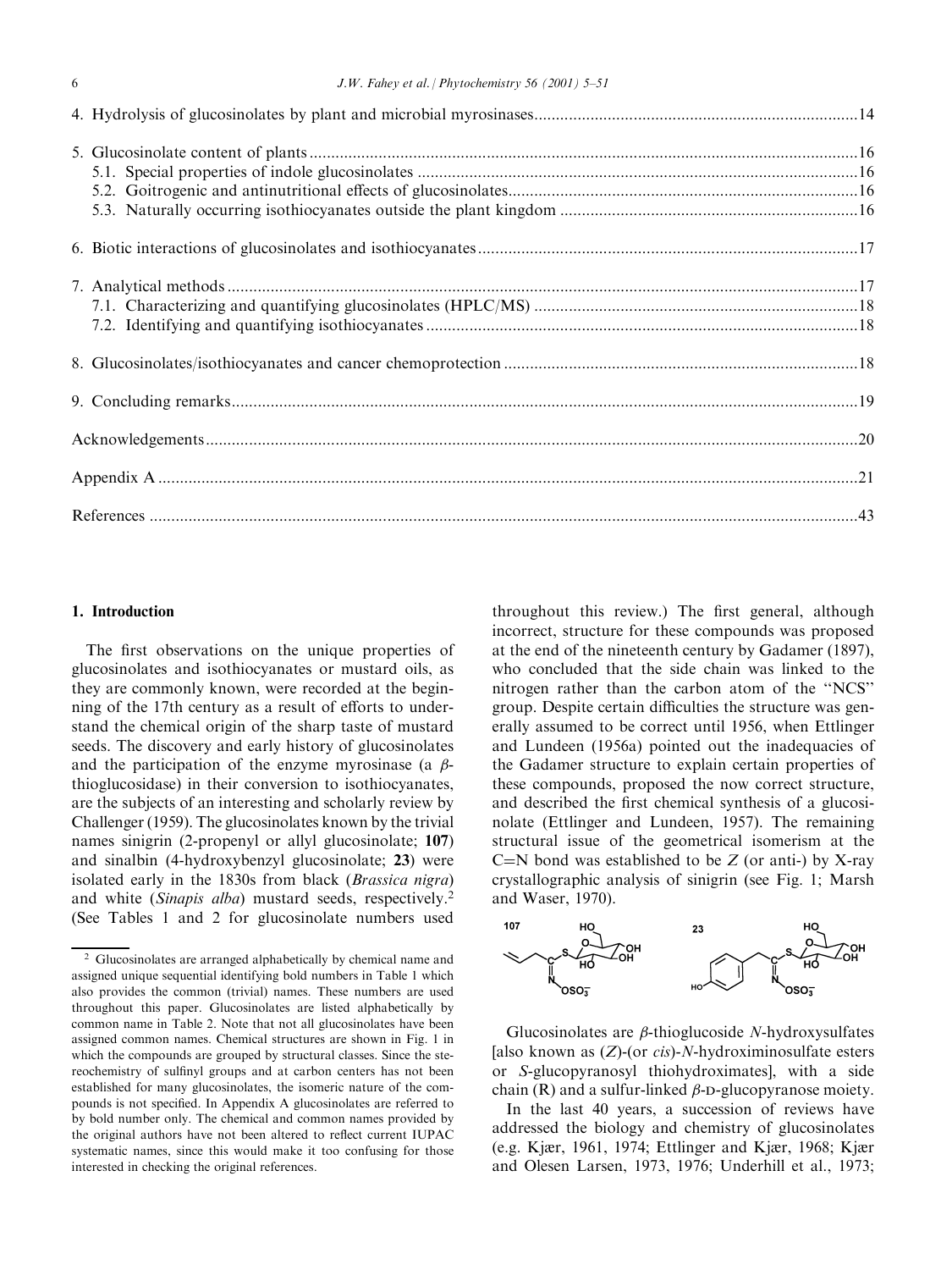Chemical and common names of glucosinolates identified in higher plants. Numerical designations are used in the review. Class assignments refer to

Table 1

Glucosinolate

39 E 2-Hydroxypentyl<br>40 G  $2(R)$ -Hydroxy-2-1

41 E 2-Hydroxypropyl<br>42 E 3-Hydroxypropyl

44 G 2-Methoxybenzyl<br>45 G 3-Methoxybenzyl

52 D 3-Methyl-3-butenyl<br>53 C 1-Methylbutyl 53 C 1-Methylbutyl<br>54 C 2-Methylbutyl 54 C 2-Methylbutyl<br>55 C 3-Methylbutyl 55 C 3-Methylbutyl<br>56 C 1-Methylethyl

58 C 3-Methylpentyl<br>59 C 4-Methylpentyl

4-Methylpentyl

3-Hydroxypropyl

49 G 2-(4-Methoxyphenyl)-2,2-dimethylethyl [or 2,2-dimethyl-2-(4-methoxyphenyl)ethyl]<br>50 G 2-(4-Methoxyphenyl)-2-hydroxyethyl [or 2-hydroxy-2-(4-methoxyphenylethyl)] 50 G 2-(4-Methoxyphenyl)-2-hydroxyethyl [or 2-hydroxy-2-(4-methoxyphenylethyl)]

structure-based assignment of glucosinolates to chemical classes (see Fig. 1)

No. Class Chemical name Common names 1 F 3-Methoxycarbonylpropyl<br>
2 I 1-Acetyl-indol-3-vlmethyl<br>
1-Acetyl-glucobrate and the set of the set of the set of the set of the set of the set of the set of the set of the set of the set of the set of the set of the se 2 I 1-Acetyl-indol-3-ylmethyl 1-Acetyl-glucobrassicin  $3$  J  $4-(4'-O$ -Acetyl- $\alpha$ -L-rhamnopyranosyloxy)benzyl 4 J  $2-(\alpha$ -L-Arabinopyranosyloxy)-2-phenylethyl<br>5 H  $4$ -(Benzovloxy)butyl 5 H 4-(Benzoyloxy) butyl<br>6 H 2-(Benzoyloxy) ethyl  $2-($ Benzoyloxy)ethyl 7 H 2-Benzoyloxy-1-ethylethyl Glucobenzsisaustricin 8 H Benzoyloxymethyl<br>9 H 2-Benzovloxy-1-me 2-Benzoyloxy-1-methylethyl Glucobenzosisymbrin 10 H 3-(Benzoyloxy)propyl Glucomalcomiin 11 Glucotropaeolin<br>
11 Glucotropaeolin<br>
12 Gluconapin<br>
12 Gluconapin<br>
13 Gluconapin 12 D 3-Butenyl Gluconapin 13 B  $n-\text{Butyl}$ <br>14 G 3.4-Dih 14 G 3,4-Dihydroxybenzyl Glucomatronalin 15 G 3,4-Dimethoxybenzyl 16 B Ethyl Glucolepidiin<br>
17 E 1-Ethyl-2-hydroxyethyl Glucosisaustricin<br>
Glucosisaustricin 17 E 1-Ethyl-2-hydroxyethyl<br>18 D 6-Hentenvl 6-Heptenyl 19 D 5-Hexenyl 20 B  $n$ -Hexyl<br>21 G 2-Hydro 2-Hydroxybenzyl 22 G 3-Hydroxybenzyl Glucolepigramin<br>
23 G 4-Hydroxybenzyl Glucolepigramin<br>
23 G 4-Hydroxybenzyl G 4-Hydroxybenzyl [Gluco]sina<br>
22. D 2. 2. Explorer 2. Hydroxy-3-butenyl and the contract of the contract of the contract of the contract of the contract of the contract of the contract of the contract of the contract of t 24a D  $2(R)$ -2-Hydroxy-3-butenyl<br>24b D  $2(S)$ -2-Hydroxy-3-butenyl 24b D  $2(S)$ -2-Hydroxy-3-butenyl Epiprogoitrin Epiprogoitrin Epiprogoitrin 25 E  $3-Hydroxybutyl$ <br>26 E  $4-Hvdroxubutvl$ 4-Hydroxybutyl 27 E 2-Hydroxyethyl 28 I 4-Hydroxyindol-3-ylmethyl 4-Hydroxyglucobrassicin<br>29 E 2-Hydroxy-2-methylbutyl Glucocleomin  $2-Hydroxy-2-methylbutyl$ 30 E 1-(Hydroxymethyl)propyl 31 E 2-Hydroxy-2-methylpropyl Glucoconringiin<br>
32 A 3-Hydroxy-6-(methylsulfinyl)hexyl 32 A 3-Hydroxy-6-(methylsulfinyl)hexyl<br>33 A 3-Hydroxy-5-(methylsulfinyl)pentyl 33 A 3-Hydroxy-5-(methylsulfinyl)pentyl<br>34 A 3-Hydroxy-6-(methylsulfonyl)hexyl 34 A 3-Hydroxy-6-(methylsulfonyl)hexyl<br>35 A 3-Hydroxy-5-(methylsulfonyl)penty 35 A 3-Hydroxy-5-(methylsulfonyl)pentyl 36 A 3-Hydroxy-6-(methylthio)hexyl<br>37 A 3-Hydroxy-5-(methylthio)nenty 3-Hydroxy-5-(methylthio)pentyl 38 D 2-Hydroxy-4-pentenyl [Gluco]napoleiferin [Gluco]napoleiferin [Gluco]napoleiferin

40 G  $2(R)$ -Hydroxy-2-phenylethyl Glucobarbarin Glucobarbarin Glucobarbarin

#### 43 I Indol-3-ylmethyl Glucobrassicin

45 G 3-Methoxybenzyl Glucolimnanthin 46 G 4-Methoxybenzyl Glucoaubrietin 47 I 1-Methoxyindol-3-ylmethyl 2008 and the set of the set of the Neoglucobrassicin<br>14 14-Methoxyindol-3-ylmethyl 2008 and the set of the 4-Methoxyglucobrassic I 4-Methoxyindol-3-ylmethyl 4-Methoxyglucobrassicin

Methyl Glucocapparin Glucocapparin Glucocapparin Glucocapparin Glucocapparin Glucocapparin Glucocapparin Glucocapparin Glucocapparin Glucocapparin Glucocapparin Glucocapparin Glucocapparin Glucocapparin Glucocapparin Gluco

56 C 1-Methylethyl<br>
57 E 1-Methyl-2-hydroxyethyl<br>
57 E 1-Methyl-2-hydroxyethyl 57 E 1-Methyl-2-hydroxyethyl Glucosisymbrin Glucosisymbrin Glucosisymbrin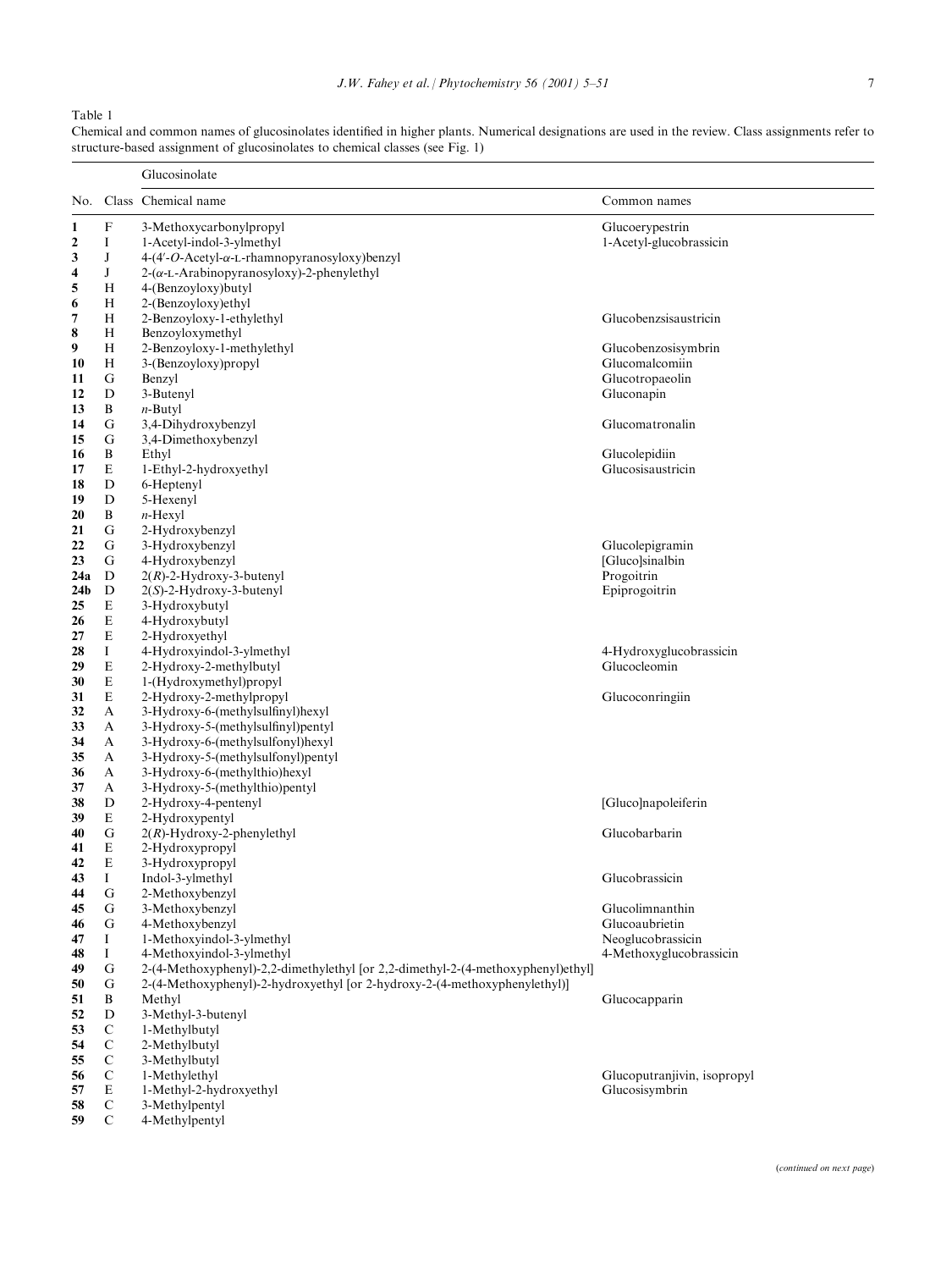Table 1 (continued)

|                  |                  | Glucosinolate                                                        |                                                    |
|------------------|------------------|----------------------------------------------------------------------|----------------------------------------------------|
| No.              |                  | Class Chemical name                                                  | Common names                                       |
| 60               | $\mathbf D$      | 2-Methyl-2-propenyl                                                  |                                                    |
| 61               | $\mathbf C$      | 1-Methylpropyl                                                       | Glucocochlearin, glucojiabutin, sec-Butyl, 2-Butyl |
| 62               | $\mathbf C$      | 2-Methylpropyl                                                       | Isobutyl                                           |
| 63               | A                | 4-Methylsulfinyl-3-butenyl                                           | Glucoraphenin                                      |
| 64               | A                | 4-(Methylsulfinyl)butyl                                              | Glucoraphanin                                      |
| 65               | A                | 10-(Methylsulfinyl)decyl                                             | Glucocamelinin                                     |
| 66               | A                | 7-(Methylsulfinyl)heptyl                                             | Glucoibarin                                        |
| 67               | A                | 6-(Methylsulfinyl)hexyl                                              | Glucohesperin                                      |
| 68               | A                | 9-(Methylsulfinyl)nonyl                                              | Glucoarabin                                        |
| 69               | A                | 8-(Methylsulfinyl) octyl                                             | Glucohirsutin                                      |
| 70               | A                | 7-Methylsulfinyl-3-oxoheptyl                                         |                                                    |
| 71               | A                | 8-Methylsulfinyl-3-oxooctyl                                          |                                                    |
| 72               | A                | 5-(Methylsulfinyl)pentyl                                             | Glucoalyssin                                       |
| 73               | A                | 3-(Methylsulfinyl)propyl                                             | Glucoiberin                                        |
| 74               | A                | 11-(Methylsulfinyl)undecyl                                           |                                                    |
| 75               | A                | 4-Methylsulfonyl-3-butenyl                                           |                                                    |
| 76               | A                | 4-(Methylsulfonyl)butyl                                              | Glucoerysolin                                      |
| 77               | A                | 10-(Methylsulfonyl)decyl                                             |                                                    |
| 78               | A                | 6-(Methylsulfonyl)hexyl                                              |                                                    |
| 79               | A                | 9-(Methylsulfonyl)nonyl                                              |                                                    |
| 80               | A                | 8-(Methylsulfonyl)octyl                                              |                                                    |
| 81               | A                | 5-(Methylsulfonyl)pentyl                                             |                                                    |
| 82               | A                | 3-(Methylsulfonyl)propyl                                             | Glucocheirolin                                     |
| 83               | A                | 4-Methylthio-3-butenyl                                               | Dehydroerucin                                      |
| 84               | A                | 4-(Methylthio)butyl                                                  | Glucoerucin                                        |
| 85               | A                | 10-(Methylthio)decyl                                                 |                                                    |
| 86               | A                | 2-(Methylthio)ethyl                                                  | Glucoviorylin                                      |
| 87               | A                | 7-(Methylthio)heptyl                                                 |                                                    |
| 88               | A                | 6-(Methylthio)hexyl                                                  | Glucolesquerellin                                  |
| 89               | A                | 9-(Methylthio)nonyl                                                  |                                                    |
| 90               | A                | 7-Methylthio-3-oxoheptyl                                             |                                                    |
| 91               | A                | 6-Methylthio-3-oxohexyl                                              |                                                    |
| 92               | A                | 8-(Methylthio)octyl                                                  |                                                    |
| 93               | A                | 8-Methylthio-3-oxooctyl                                              |                                                    |
| 94               | A                | 5-(Methylthio) pentyl                                                | Glucoberteroin<br>Glucoiberverin                   |
| 95               | A<br>$\mathbf F$ | 3-(Methylthio)propyl<br>4-Oxoheptyl                                  | Glucocapangulin; glucopangulin                     |
| 96               | $\mathbf F$      |                                                                      | Gluconorcappasalin                                 |
| 97<br>98         | $\mathbf F$      | 5-Oxoheptyl<br>5-Oxooctyl                                            | Glucocappasalin                                    |
| 99               | F                | 4-Oxopentyl or 3-(Methylcarbonyl)propyl                              |                                                    |
| 100              | D                | 1-Pentenyl                                                           |                                                    |
| 101              | D                | 4-Pentenyl                                                           | Glucobrassicanapin                                 |
| 102              | B                | $n$ -Pentyl                                                          |                                                    |
| 103              | G                | Phenyl                                                               |                                                    |
| 104              | G                | 4-Phenylbutyl                                                        |                                                    |
| 105              | G                | 2-Phenylethyl                                                        | Gluconasturtiin; phenethyl                         |
| 106              | G                | 3-Phenylpropyl                                                       |                                                    |
| 107              | D                | 2-Propenyl                                                           | Allyl, Sinigrin                                    |
| 108              | B                | $n$ -Propyl                                                          |                                                    |
| 109              | J                | $2-(\alpha$ -L-Rhamnopyranosyloxy)benzyl                             |                                                    |
| $110$ J          |                  | $4-(\alpha$ -L-Rhamnopyranosyloxy)benzyl                             |                                                    |
| 111 J            |                  | 6-Sinapoyl- $\beta$ -D-1-thioglucoside of 4-methylsulfinylbut-3-enyl |                                                    |
| $112 \quad I$    |                  | 1-Sulfo-indol-3-ylmethyl                                             | Glucobrassicin-1-sulfate                           |
| 113 E            |                  | 4,5,6,7-Tetrahydroxydecyl                                            |                                                    |
| 114 G            |                  | 3,4,5-Trimethoxybenzyl                                               |                                                    |
| $115^{\rm a}$    |                  | "iso"-Heptyl                                                         |                                                    |
| $116^a$          |                  | "iso"-Hexyl                                                          |                                                    |
| $117^{\rm b}$ H  |                  | 5-(Benzoyloxy)pentyl                                                 |                                                    |
| $118^b$ H        |                  | 6-(Benzoyloxy)hexyl                                                  |                                                    |
| 119 <sup>c</sup> |                  | 3-O-Apiosylglucomatronalin                                           |                                                    |
| $120^{\circ}$    |                  | 3-O-Apiosylglucomatronalin 3,4-dimethoxybenzoyl ester                |                                                    |
|                  |                  | <sup>a</sup> Structures unresolved; Grob and Matile (1980).          |                                                    |

<sup>b</sup> Added in proof; Haughn et al. (1991); identified in Arabidopsis sp.

 $c$  Larsen et al. (1992); however, the identification of these compounds references only unpublished work.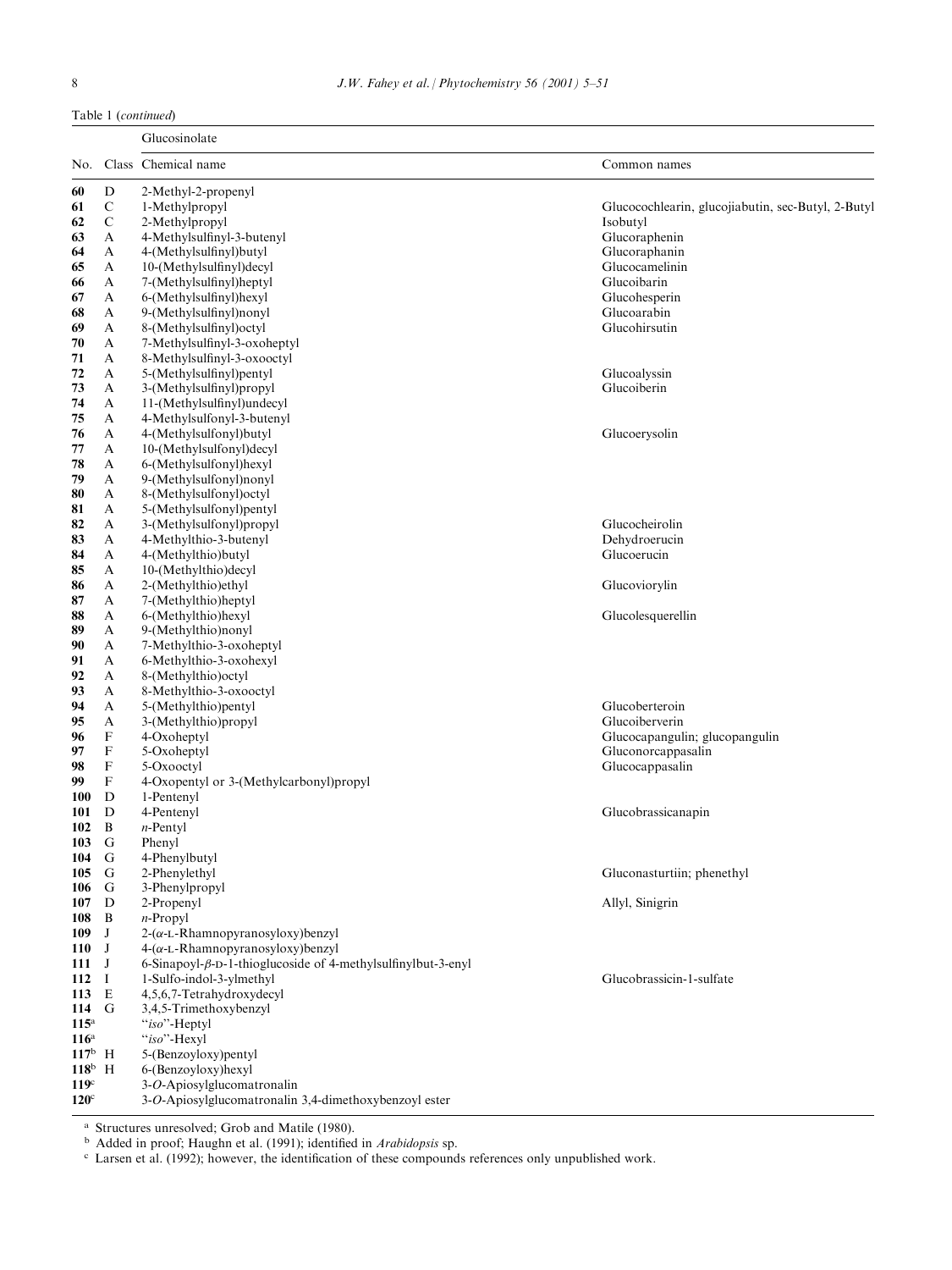Table 2 Alphabetical listing of common names of glucosinolates identified in higher plants<sup>a</sup>

| Common name                    | Number          |   | Common name             | Number | Chemical class |
|--------------------------------|-----------------|---|-------------------------|--------|----------------|
| 1-Acetylglucobrassicin         | $\overline{2}$  |   | Glucoiberverin          | 95     | A              |
| Dehydroerucin                  | 83              | А | Glucojiabutin           | 61     | C              |
| Epiprogoitrin                  | 24 <sub>b</sub> | D | Glucolepidiin           | 16     | B              |
| Glucoalyssin                   | 72              | A | Glucolepigramin         | 21     | G              |
| Glucoarabin                    | 68              | A | Glucolesquerellin       | 88     | A              |
| Glucoaubrietin                 | 46              | G | Glucolimnanthin         | 45     | G              |
| Glucobarbarin                  | 40              | G | Glucomalcomiin          | 10     | H              |
| Glucobenzosisymbrin            | 9               | H | Glucomatronalin         | 14     | G              |
| Glucobenzsisaustricin          |                 | H | Gluconapin              | 12     | D              |
| Glucoberteroin                 | 94              | A | Gluconapoleiferin       | 38     | D              |
| Glucobrassicanapin             | 101             | D | Gluconasturtiin         | 105    | G              |
| Glucobrassicin                 | 43              |   | Gluconorcappasalin      | 97     | F              |
| Glucobrassicin-1-sulfate       | 112             |   | Glucoputranjivin        | 56     | C              |
| Glucocamelinin                 | 65              | A | Glucoraphanin           | 64     | A              |
| Glucocapangulin; glucopangulin | 96              | F | Glucoraphenin           | 63     | A              |
| Glucocapparin <sup>b</sup>     | 51              | B | Glucosinalbin           | 23     | G              |
| Glucocappasalin                | 98              | F | Glucosisaustricin       | 17     | E              |
| Glucocheirolin                 | 82              | A | Glucosisymbrin          | 57     | E              |
| Glucocleomin                   | 29              | E | Glucotropaeolin         | 11     | G              |
| Glucocochlearin                | 61              | C | Glucoviorylin           | 86     | A              |
| Glucoconringiin                | 31              | E | 4-Hydroxyglucobrassicin | 28     | I              |
| Glucoerucin                    | 84              | A | 4-Methoxyglucobrassicin | 48     |                |
| Glucoerypestrin                | 1               | F | Napoleiferin            | 38     | D              |
| Glucoerysolin                  | 76              | А | Neoglucobrassicin       | 47     | I              |
| Glucohesperin                  | 67              | А | Progoitrin              | 24a    | D              |
| Glucohirsutin                  | 69              | А | Sinalbin                | 23     | G              |
| Glucoibarin                    | 66              | A | Sinigrin                | 107    | D              |
| Glucoiberin                    | 73              | А |                         |        |                |

<sup>a</sup> Note that not all isolated glucosinolates have been assigned common names.

<sup>b</sup> Also designated glucoapparin by Benn (1964b).

Underhill, 1980; Fenwick et al., 1983; Chew, 1988; Duncan and Milne, 1989; Brown and Morra, 1997; Halkier, 1999; Mithen et al., 2000), and their distribution among plants (Rodman, 1981). More narrowly focused reviews have examined the indole glucosinolates  $(McDanell$  et al., 1988), or specifically glucosinolates in the family Brassicaceae (Kjær, 1976). Similar coverage (i.e. of glucosinolates of crop plants, primarily the Brassica vegetables) has been provided by Stoewsand (1995) and Rosa et al. (1997). Many other even more narrowly focused reviews have concentrated on specific plant families or on specific aspects of glucosinolate biology and they are referenced herein, as appropriate.

The present review provides a comprehensive survey of the chemical structures of all known glucosinolates and the plant families from which they have been isolated. It provides a single source of their chemical structure, their trivial names, and groups these compounds into families according to their structural similarities. We discuss, mostly by reference, the state of scientific understanding of the synthesis, biosynthesis and ecological importance of glucosinolates and their conversion to isothiocyanates and other products by myrosinase. To our knowledge, there has been no recent effort to provide a comprehensive compilation and cataloging of isolated glucosinolates, their structures, systematic and trivial (common) names, and their distribution among plant species. Although we have attempted to do so herein, undoubtedly there are omissions. Since many of these compounds were identified before modern spectroscopic techniques were available, some of the structural assignments of glucosinolates to plant taxa may require revision.

#### 2. Glucosinolate distribution among plants

There is now a voluminous literature on the glucosinolates of the plant family, Brassicaceae, which alone contains more than 350 genera and 3000 species. Of the many hundreds of cruciferous species investigated, all are able to synthesize glucosinolates  $(K<sub>i</sub>ær, 1976)$ . Among the Brassicaceae, the genus Brassica contains a large number of the commonly consumed species. Brassica sp. glucosinolates have been the subject of scholarly reviews by Kjær (1974, 1976), Fenwick et al. (1983), Chew (1988), McDanell et al. (1988), Duncan and Milne (1989), Stoewsand (1995) and most recently by Rosa et al. (1997). Glucosinolates are by no means confined to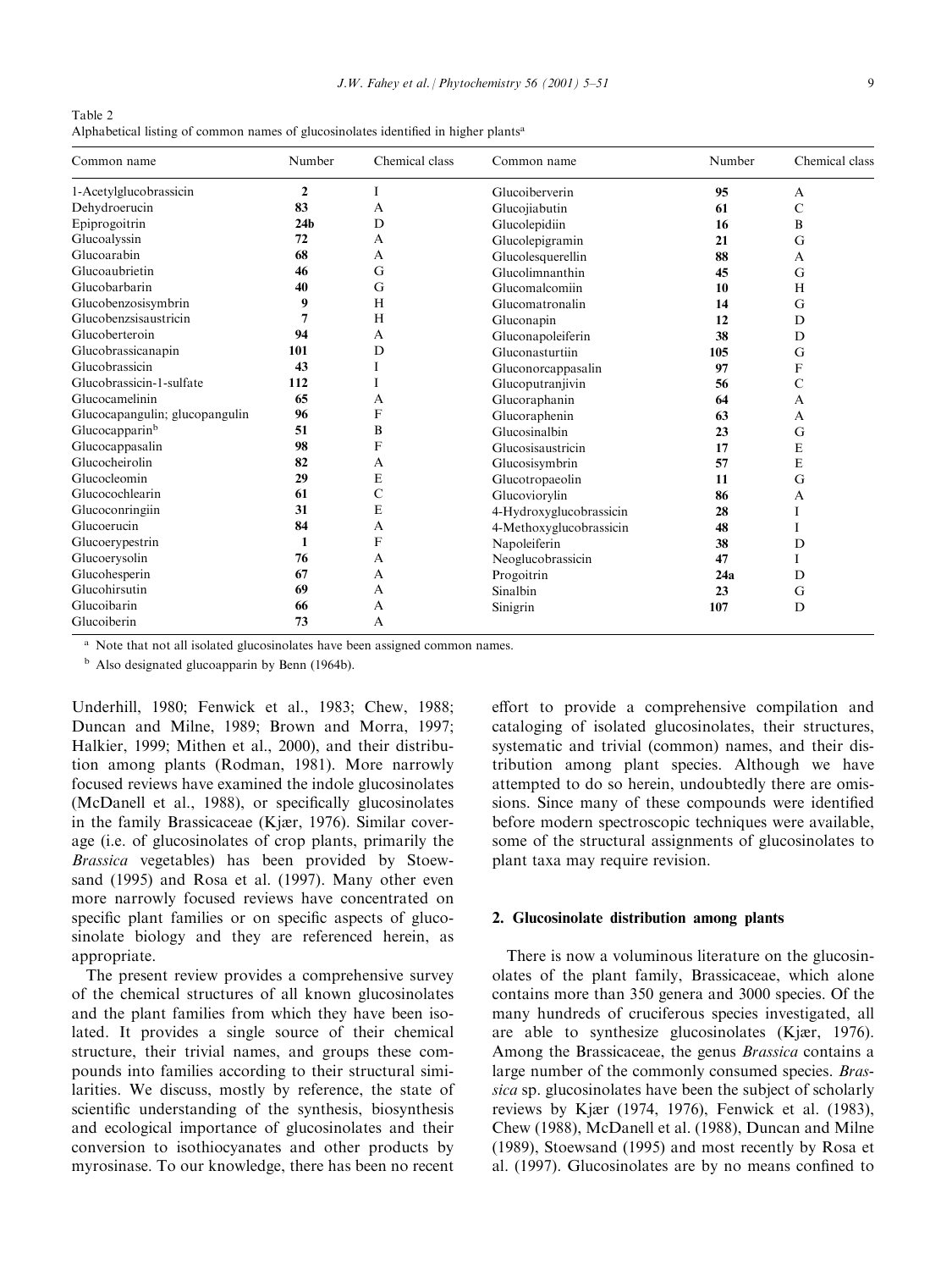

Fig. 1. Classification of glucosinolates according to chemical structures. <sup>a</sup> Elliott and Stowe (1970) have isolated the sulfate derivative of glucobrassicin (112) from Isatis tinctoria and Schraudolf and Bauerle (1986) have isolated the acetyl derivative (2) from Tovaria pendula, but structural assignment should be regarded as tentative (McDanell et al., 1988) (continued on next page).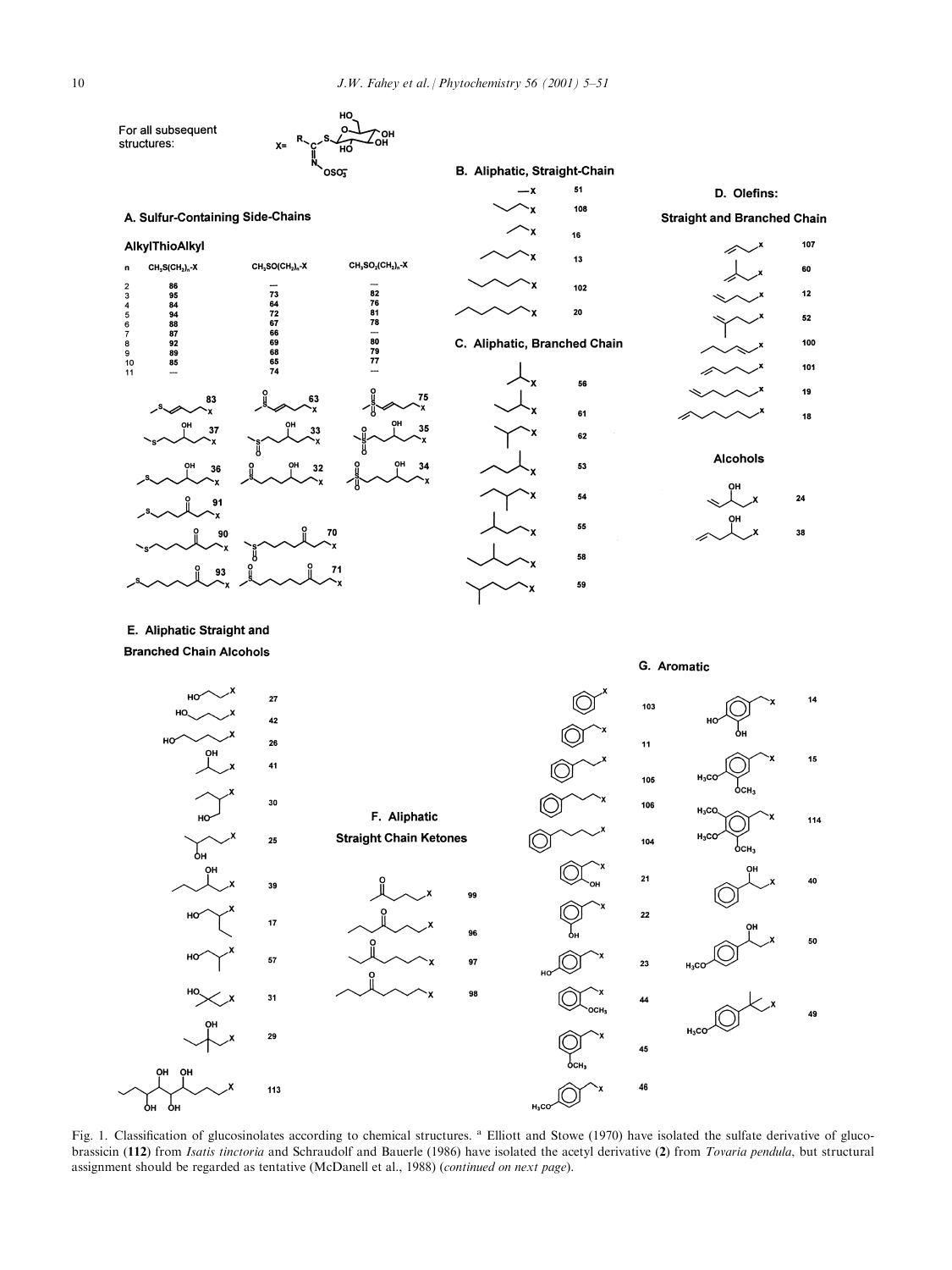H. ω-Hydroxyalkyl (Benzoates)

I. Indole



Fig. 1 (continued).

crucifers; at least 500 species of non-cruciferous dicotyledonous angiosperms have been reported to contain one or more of the over 120 known glucosinolates (Table 1). Most glucosinolate-containing genera are clustered within the Brassicaceae, Capparaceae and Caricaceae; of the sixteen families listed in Table 3, these include the largest number of glucosinolate-containing species (Rodman, 1981). Indeed, the capacity to biosynthesize glucosinolates has been used as a taxonomic marker to support evolution-based classification schemes (Rodman, 1981, 1991a,b; Mithen et al., 1987a; Rodman et al., 1993). Methyl glucosinolate, for example, is not found in the Brassicaceae, but is a distinctive component of the closely related Capparaceae. Glucosinolates with glycosylated R-groups appear limited to the Resedaceae and Moringaceae. Although the idea that there are taxonspecific glucosinolates is intriguing, this view is not highly developed and it is beyond the scope of this review. Rodman (1981) maintained that by the early 1980s, the taxonomic distribution of glucosinolates was fairly well known and that surprising discoveries of additional glucosinolate-containing plants would be likely to come from less-well-studied tropical plant families. For example the Euphorbiaceae, a vast family found primarily in the warmer parts of the world, was then and still is the only glucosinolate-containing family in which all genera except one (Drypetes; syn. Putranjiva) explicitly lack the capacity to produce glucosinolates and myrosinase. However, these compounds have only been searched for in a very small number of the estimated 5000 or more species within this family.

#### 3. Glucosinolate chemistry

#### 3.1. Types of glucosinolates

We have grouped glucosinolates into a number of chemical classes on the basis of structural similarities. The most extensively studied glucosinolates are the aliphatic,  $\omega$ -methylthioalkyl, aromatic and heterocyclic (e.g. indole) glucosinolates, typified by those found in the Brassica vegetables (e.g. compounds 12, 23, 24, 38, 43, 47, 56, 61, 63, 64, 72, 73, 84, 94, 95, 100, 101, 105, 107 in Table 1 and Fig. 1). Glucosinolate side chains, however, are characterized by a wide variety of chemical structures (Fig. 1). The most numerous glucosinolates are those containing either straight or branched carbon chains. Many of these compounds also contain double bonds (olefins), hydroxyl or carbonyl groups, or sulfur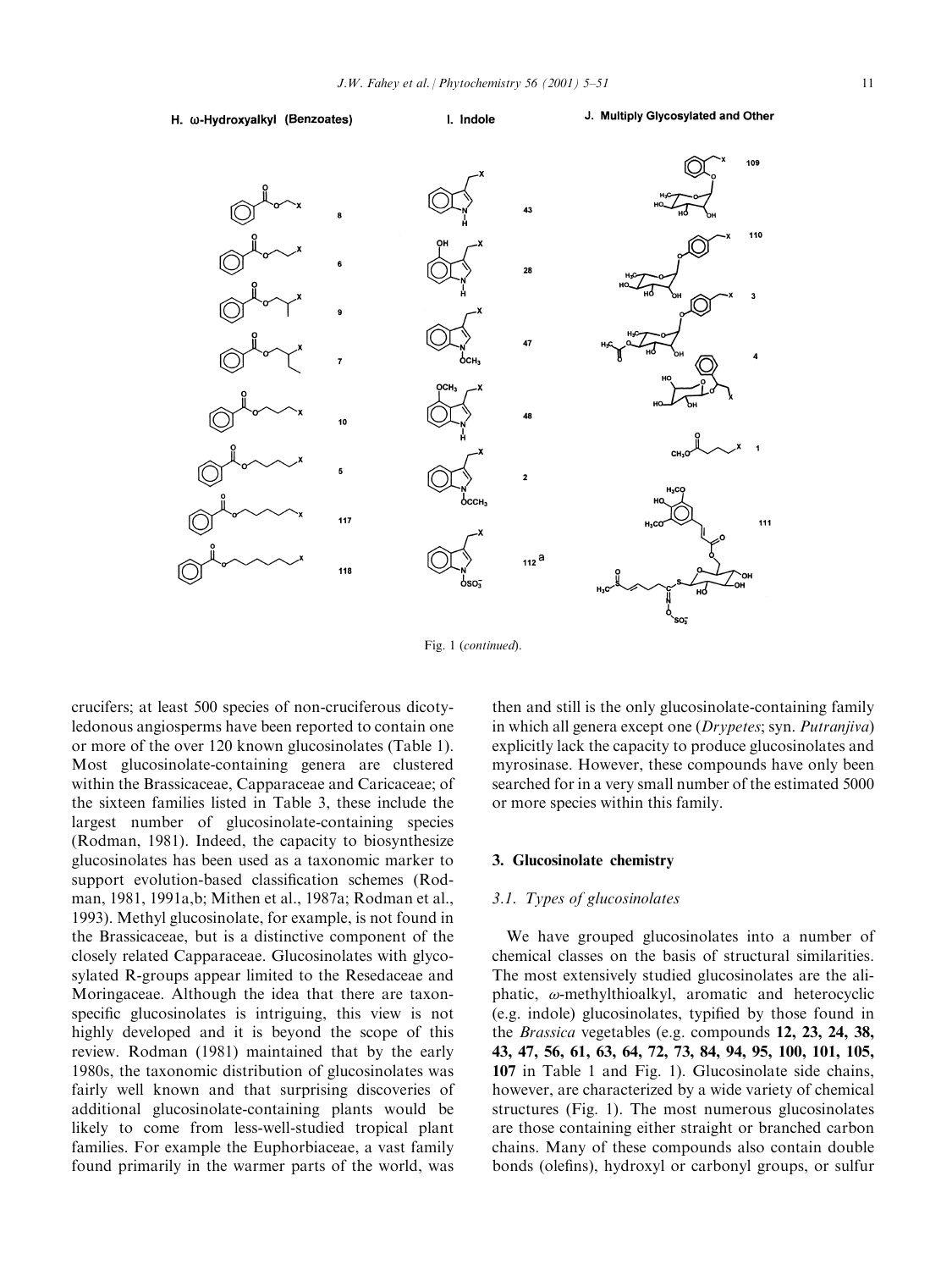| <b>Taviv</b> |                                                                       |  |
|--------------|-----------------------------------------------------------------------|--|
|              | Sixteen families of glucosinolate-containing angiosperms <sup>a</sup> |  |

| Family              | Chemical class         | Glucosinolates                                                                   |
|---------------------|------------------------|----------------------------------------------------------------------------------|
| Bataceae            |                        | 28, 43                                                                           |
| <b>Brassicaceae</b> | $A-J$                  | 1, 5–20, 22–26, 28–48, 50, 51, 53–69, 72–84, 86–89, 91–95, 99–107, 111, 112, 114 |
| Bretschneideraceae  | E, G                   | 14, 31                                                                           |
| Capparaceae         | A, B, C, D, E, F, G, I | 12, 13, 23, 24, 28, 29, 43, 47, 48, 51, 52, 54, 56, 73, 96-98, 107, 108          |
| Caricaceae          | G                      | 11                                                                               |
| Euphorbiaceae       | C, E                   | 26, 29, 56                                                                       |
| Gyrostemonaceae     | C                      | 61, 62                                                                           |
| Limnanthaceae       | E, G                   | 31, 45                                                                           |
| Moringaceae         | C, E, G, J             | 3, 11, 23, 31, 56, 61, 62, 110                                                   |
| Pentadiplandraceae  | G                      | 11, 49                                                                           |
| Phytolaccaceae      | C, E, G                | 11, 22, 23, 29, 61                                                               |
| Pittosporaceae      | G                      | 23                                                                               |
| Resedaceae          | E, G, I, J             | 4, 11, 21–23, 31, 40, 43, 47, 105, 109                                           |
| Salvadoraceae       | C, G                   | 11, 23, 56                                                                       |
| Tovariaceae         | C                      | 2, 11, 43, 47, 56                                                                |
| Tropaeolaceae       | B, C, E, G             | 11, 16, 23, 31, 46, 56, 61, 62                                                   |

<sup>a</sup> Isolation and identification probably reflects a bias, based upon the quantity and ease of isolation of these compounds and the availability of plant sources. Very likely, there are many more undiscovered glucosinolates.

linkages in various oxidation states. The largest single group (one-third of all glucosinolates) contain a sulfur atom in various states of oxidation (e.g. methylthioalkyl-, methylsulfinylalkyl-, or methylsulfonylalkyl). Another small group of benzyl glucosinolates have an additional sugar moiety, rhamnose or arabinose, in glycosidic linkage to the aromatic ring. The presence of these sugars is of unknown significance, although it is intriguing that they are present in two families of plants (the Moringaceae and Resedaceae) containing certain genera that are widely exploited for their pharmacological properties. There has been an unconfirmed report that the 5-carbon sugar, apiose, may be linked to the hydroxybenzyl glucosinolate side chain in Hesperis matronalis, a member of the Brassicaceae family (Larsen et al., 1992; Halkier, 1999). Additionally, a number of sinapoyl and cinnamoyl salts and esters of some of the common glucosinolates are substituted on the thioglucoside moiety (Linscheid et al., 1980; Sakushima et al., 1995). Bjerg and Sørensen (1987) claim that cinnamoyl derivatives of glucosinolates predominate in some plants and plant parts, and they present hypothetical structures of  $p$ -coumaroyl, caffeoyl, feruloyl, sinapoyl and isoferuloyl glucosinolates with these phenylpropenyl moieties esterified to the  $S$ - $\beta$ -glucose at positions  $C-2'$  and  $C-6'$ . These compounds are not discussed further in this review. With few exceptions, the configuration at chiral centers of a number of the compounds represented in Fig. 1 is not fully characterized.

# 3.2. Isolation and crystallization

Early isolations of glucosinolates used paper and thinlayer chromatography almost exclusively (Greer, 1962; Bjorkman and Janson, 1972). High voltage electrophoresis combined with paper chromatography has been used, but with low yield and considerable complications (Elliott and Stowe, 1970; Wetter and Dyke, 1973; Olsen and Sørensen, 1980a). This early work is reviewed by Olsen and Sørensen (1981). Isolations of indole and aryl glucosinolates have been reported in which acidic alumina was used as the initial step, followed by either ion exchange chromatography on DEAE-Sephadex A-25 (Hanley et al., 1983) or Sephadex G10 size exclusion chromatography (Hanley et al., 1984). Excellent results in isolating preparative quantities of diverse glucosinolates from crude extracts, by reversed phase  $(C-18)$  solid phase extraction or flashchromatographic reversed phase techniques are described in detail by Bjerg and Sørensen (1987) and Peterka and Fenwick (1988). A disadvantage of most of this work, however, was that the products were rarely of established purity and crystallized. Thies (1988) described a method by which gram quantities of glucosinolates can purportedly be obtained rapidly. Although this paper provides explicit and easy to understand protocols for two glucosinolates (sinigrin and glucotropaeolin), crystallizing other glucosinolates still remains problematic. Very few additional glucosinolates have therefore been crystallized (Thies, 1988). Early attempts to isolate naturally occurring glucosinolates included the crystallization of sodium salts of 2 hydroxy-2-methylpropyl glucosinolate and of the tetraacetate and pentaacetate (derivatives of the thioglucoside moiety) forms of this compound (Kjær et al., 1956; Schultz and Wagner, 1956). Kjær listed nine glucosinolates that had been crystallized as either potassium, sodium or rubidium salts, and another seven that had

Table 3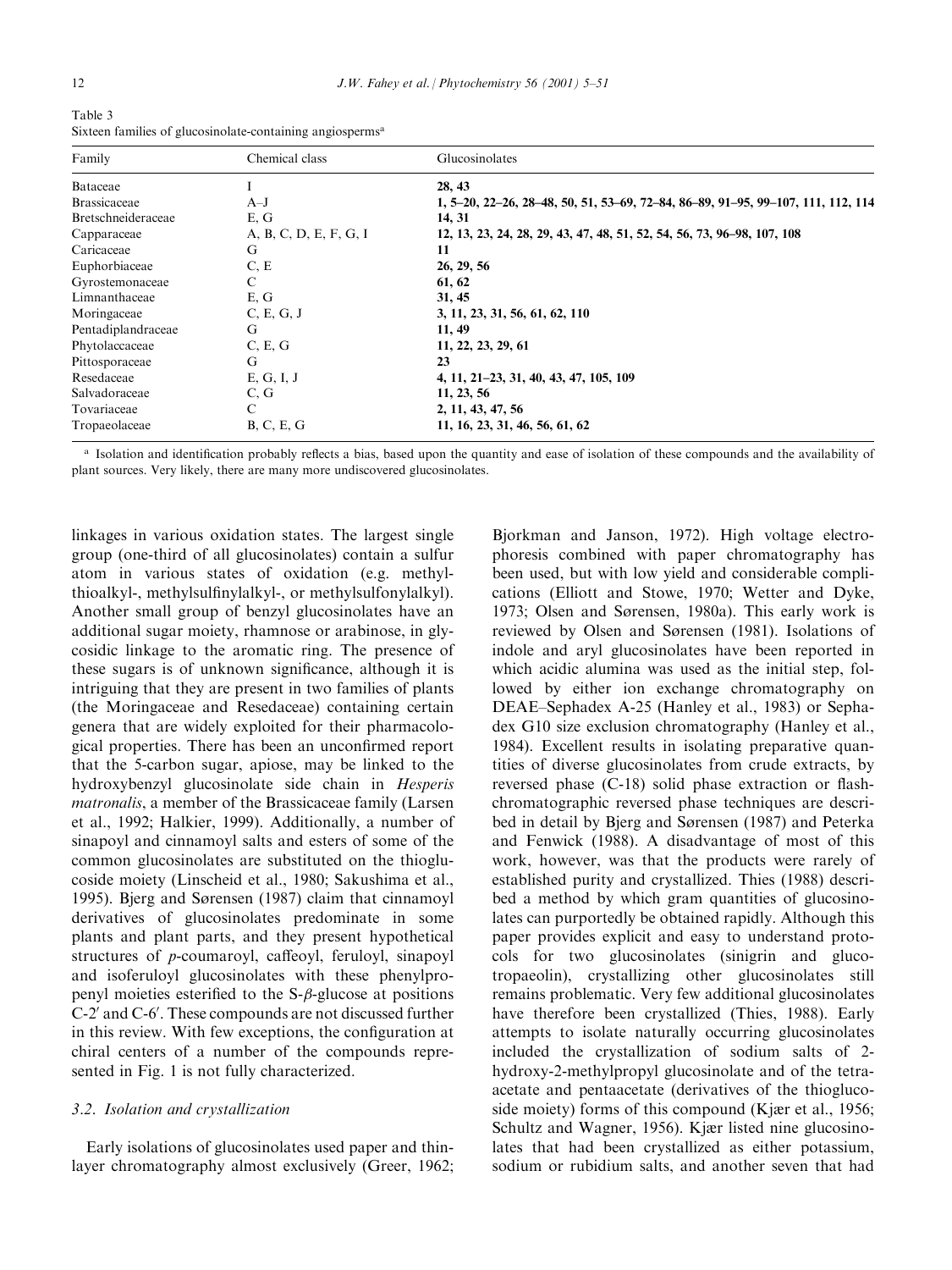been characterized as crystalline acetates by the year 1959 (Kjær, 1961).

#### 3.3. Chemical synthesis

Although methods for the synthesis of a number of glucosinolates (e.g. benzyl-, methyl-, phenethyl-, 2-propenyl-, 3-butenyl-), were reported over four decades ago (Ettlinger and Lundeen, 1957; Benn, 1963, 1964a-c; Benn and Ettlinger, 1965; Benn and Yelland, 1967; Kjær and Jensen, 1968; Matsuo, 1968), these compounds were not routinely synthesized, nor is their synthesis straightforward. Synthetic routes to naturally occurring indole glucosinolates have recently been developed by Rollin and colleagues (Viaud and Rollin, 1990; Viaud et al., 1992; Chevolleau et al., 1993; Gardrat et al., 1993). Gram-scale synthetic protocols were developed for phenethyl glucosinolate in 1980 (Gil and MacLeod, 1980e), a milligram-scale synthesis for ethyl glucosinolate (Keller et al., 1984), the gram-scale synthesis of sinigrin (Abramski and Chmielewski, 1996), and the first synthesis [milligrams] of  $\omega$ -methylthioalkyl glucosinolates, 2-methylthioethyl-, 3-methylthiopropyl- and 4-methylthiobutylglucosinolate (Mavratzotis et al., 1996) have been reported. Synthesis of a group of  $\alpha$ -glucosinolates (e.g. anomers of the naturally occurring phenyl-, benzyl-, 2-phenethyland indol-3-ylmethyl-glucosinolates, as well as  $(E)$ -styryl glucosinolate which has not been found to occur naturally) was reported by Blanc-Muesser et al. (1990). Other analogues (e.g. deoxyglucotropaeolins and 2-fluoro-2deoxyglucotropaeolins) were synthesized to establish the importance of the  $-OH$  group at carbon-2 for glucosinolate–myrosinase binding but also to study the molecular mechanism of this reaction (Cottaz et al., 1996, 1997). Further, Lazar and Rollin (1994) developed a glucosinolate analog in which the anionic  $OSO_3^-$  was replaced by an  $OPO_3^{2-}$  moiety, in order to observe the changes in myrosinase hydrolysis kinetics after alteration of a site deemed critical in the glucosinolate recognition process. Most recently, Aucagne et al. (1999) have reported the synthesis of "C-glucotropaeolin," benzyl glucosinolate in which the thioglucoside sulfur atom is replaced by a carbon. Rollin and colleagues, leaders in modern day glucosinolate synthetic chemistry (Blanc-Muesser et al., 1990; Joseph and Rollin, 1993a,b; Lazar and Rollin, 1994; Cottaz et al., 1996, 1997; Aucagne et al., 1999), have reported a new approach to the synthesis of glucosinolate precursors that may broaden the range of synthetically accessible compounds (Cassel et al., 1998). Glucoraphanin, the member of this family of compounds that is to us most interesting from a nutritional standpoint, has not yet been synthesized, but controlled oxidation of glucoerucin to yield glucoraphanin and sulforaphane has been recently reported by Iori et al. (1999), and a series of synthetic analogs of sulforaphane were developed by Posner et al. (1994).

# 3.4. Biosynthesis

Most of our knowledge of the biosynthesis of glucosinolates is based on elegant studies by Underhill and colleagues at the Prairie Regional Laboratories in Saskatoon, Canada (see Underhill et al., 1973 for details), and more recent genetic studies by Mithen and collaborators at the Institute of Food Research, Norwich, UK (Dawson et al., 1993; Magrath and Mithen, 1993; Magrath et al., 1993, 1994; Parkin et al., 1994; Mithen et al., 1995b; Toroser et al., 1995; Giamoustaris and Mithen, 1996). Taken together, this body of work has provided strong evidence that elongation of amino acid side chains (e.g.  $\alpha$ -amino acid homologues, derived from common amino acids by acetate addition to the  $\alpha$ -keto acid and decarboxylation), occurs before S-glycosylation, whereas side chain modification (e.g. desaturation, hydroxylation) probably occurs after addition of the glycone moiety.

The initial step in the biosynthesis of the glucosinolates proceeds, as in that of cyanogenic glucosides, by N-hydroxylation of a precursor amino acid, followed by decarboxylation to form an aldoxime. In brief, the widely accepted model for glucosinolate biosynthesis involves three major steps: (a) side chain elongation; (b) glucone biosynthesis; and (c) side chain modification. Early evidence for the chain elongation of aliphatic glucosinolates came from in-vivo radiolabelling studies almost 40 years ago. Administration of 14C-labelled amino acids and 14C-acetate to horseradish, nasturtium and watercress resulted in the isolation of 14C-labelled glucosinolates (Underhill et al., 1962; Chisholm and Wetter, 1964). Subsequent studies with Arabidopsis thaliana and Brassica napus have examined genetic variants in side chain length. This has led to the mapping of a number of "Gsl-elong" loci, allelic variation at which has been proposed to determine the length of the glucosinolate side chain, and to the isolation of a yeast artificial chromosome clone that hybridizes to RFLP markers near the Gsl-elong gene in Arabidopsis (Magrath et al., 1994; Mithen and Campos, 1996).

Glycone biosynthesis is initiated by the conversion of protein amino acids (e.g. alanine, methionine, valine, leucine or isoleucine for the aliphatic glucosinolates; phenylalanine or tyrosine for the aromatic glucosinolates and tryptophan for the indole glucosinolates) or chain elongated amino acids (e.g. many of the precursors of aliphatic glucosinolates such as homomethionine, dihomo-methionine, trihomo-methionine) to aldoximes (reviewed by Kjær and Olesen Larsen, 1973, 1976; Halkier and Du, 1997; Halkier, 1999; Mithen et al., 2000). Conclusive evidence has only recently been developed that cytochromes P450 catalyze the conversion of amino acids to aldoximes, a process long known also to be required by cyanogenic glycoside-producing plants (Hull et al., 2000; Wittstock and Halkier, 2000).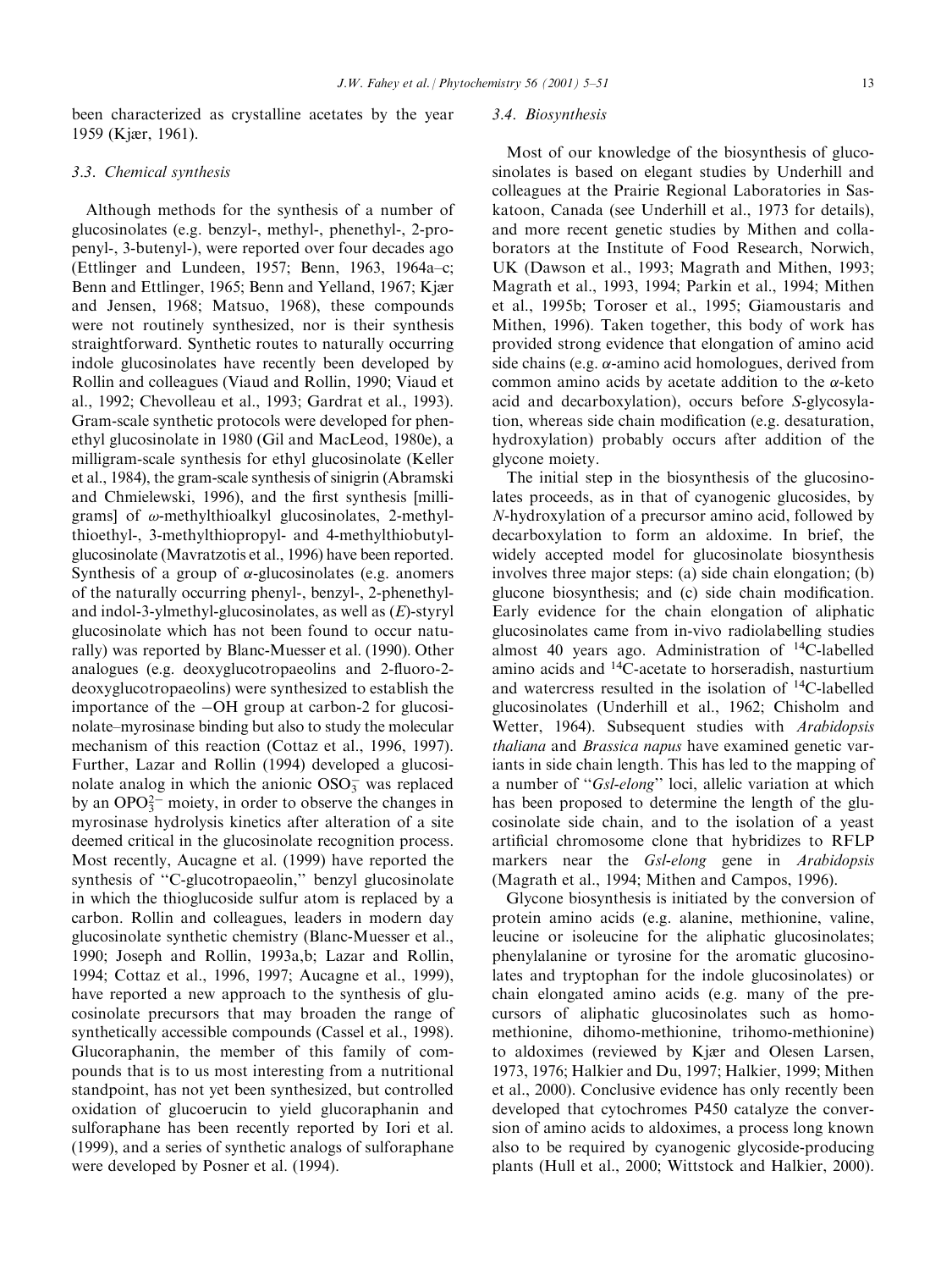Biosynthetic steps after aldoxime formation are believed to involve conversion to a thiohydroximic acid, introduction of the thioglucoside sulfur from cysteine, Sglycosyl transfer from UDP-glucose, and sulfation by the universal high energy sulfate donor, 3'-phosphoadenosine-5'-phosphosulfate [PAPS] (Underhill, 1980; Haughn et al., 1991; Reed et al., 1993; Bennett et al., 1993, 1995; GrootWassink et al., 1994; Halkier and Du, 1997; Du and Halkier, 1998; Witczak, 1999; Halkier, 1999; Mithen et al., 2000). Neither biochemical evidence for the proposed intermediates between aldoxime formation and thiohydroximic acid nor purification and characterization of many of the enzymes in these steps has been attained. S-Glycosylation of thiohydroximic acids is catalyzed by a soluble UDPG:thiohydroximate glucosyltransferase and results in a desulfoglucosinolate. This enzyme has been purified from Brassica napus, B. juncea, B. oleracea and Arabidopsis thaliana (Jain et al., 1990b; Reed et al, 1993; GrootWassink et al., 1994; Guo and Poulton, 1994). Both the B. oleracea and the  $B$ . *napus* enzyme had high substrate-specificity for thiohydroximates, but had very low specificity for side chain structure. The final step in glycone formation is the sulfation of desulfoglucosinolates. This occurs via a soluble 3'-phosphoadenosine 5'-phosphosulfate (PAPS):desulfoglucosinolate sulfotransferase. This too has been purified and characterized but it is extremely unstable and it has a highly variable and selective substrate specificity (Glendening and Poulton, 1988; Jain et al., 1990a).

The precise mechanism of side chain modification of glucosinolates has been the source of much speculation and little experimental work. Initial oxidation of the side chain sulfur of methionine and its chain elongated homologues is expected to give rise to the large family of methylsulfinyl- and methylsulfonyl-glucosinolates. The Mithen group has proposed models for side chain modification of aliphatic and alkylthioalkyl glucosinolates based upon allelic variation at three loci: Gsl-oxid, Gsl-alk and Gsl-oh, resulting in oxidation (of the methylthio group), desaturation (of alkyl to alkenyl side chains) and hydroxylation (of alkenyl groups) respectively (Parkin et al., 1994; Mithen et al., 1995b; Giamoustaris and Mithen, 1996). Presumably, similar hydroxylations, desaturations and oxidations occur to the branched chain, aromatic and indole glucosinolates since they present a similar range of structural diversity to the aliphatic glucosinolates. The exception to this is the fact that at least ten of the aromatic and indole glucosinolates are singly or multiply methoxylated. It has been suggested that benzoyloxyalkyl glucosinolates arise from the conjugation of a hydroxylalkyl glucosinolate with benzoic acid (Mithen et al., 2000).

# 4. Hydrolysis of glucosinolates by plant and microbial myrosinases

Glucosinolates are very stable water-soluble precursors of isothiocyanates, and are typically present in fresh plants at much higher levels than their cognate isothiocyanates. Under carefully controlled conditions designed to extract glucosinolates and isothiocyanates completely, while preventing myrosinase activity, some fresh plants have been shown to contain almost exclusively glucosinolates (Fahey et al., 1997). The relatively nonreactive glucosinolates are converted to isothiocyanates upon wounding of the plant, mastication of fresh plants (i.e. vegetables) or by tissue damage caused by bruising or freeze-thawing during cultivation. harvest, shipping or handling (Bones and Rossiter, 1996; Rosa et al., 1997). This tissue damage releases myrosinase (EC 3.2.3.1), a glycoprotein that coexists with, but is physically segregated from its glucosinolate substrates. Myrosinase has long been thought to be localized in specialized `myrosin' cells (Bones and Iversen, 1985; Bones et al., 1991; Drozdowska et al., 1992). An abundance of histological and immunochemical evidence (Luthy and Matile, 1984; Lenman et al., 1990; Bones, 1990; Bones et al., 1991; Höglund et al.,

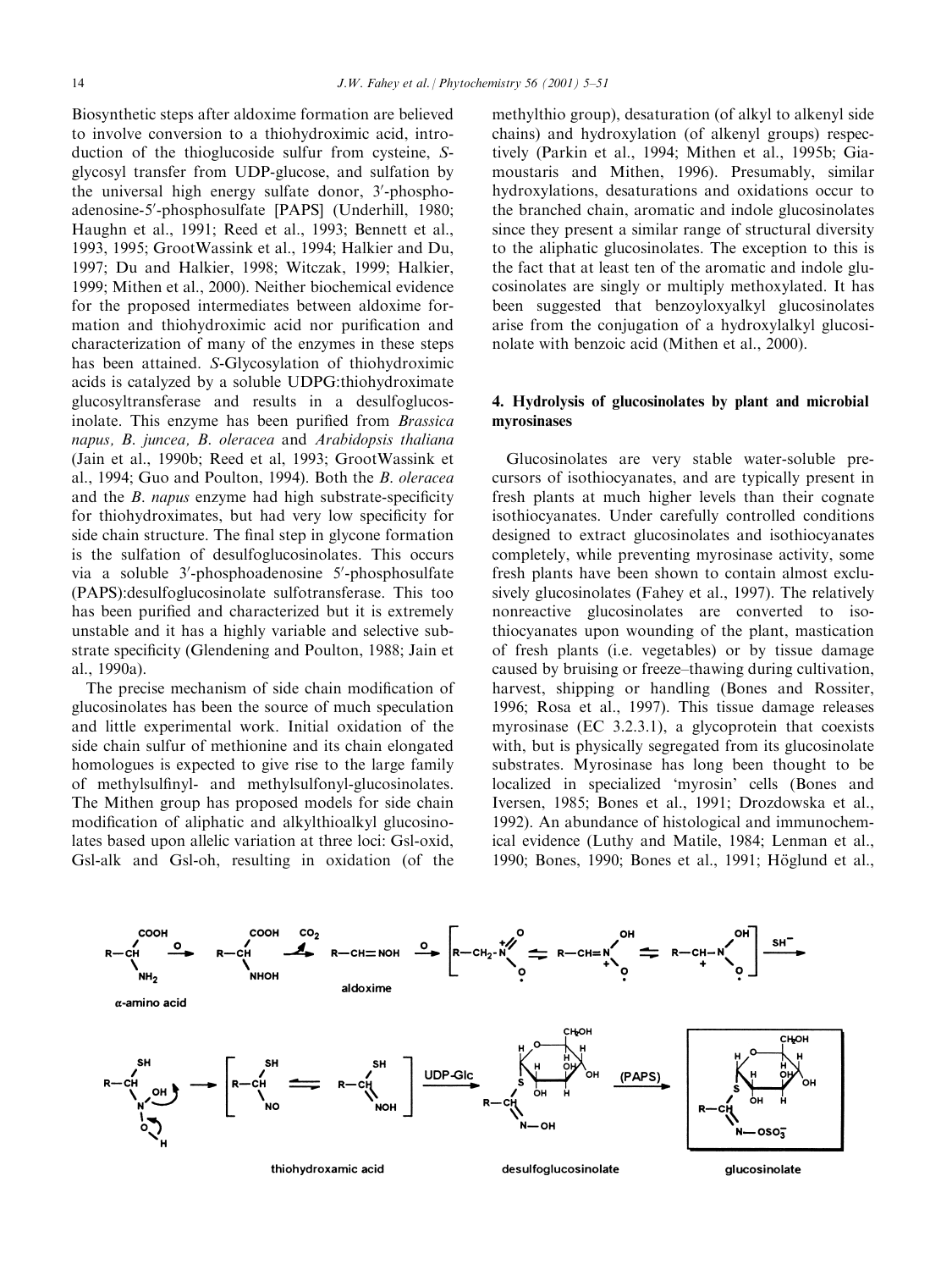

1991; Bones and Rossiter, 1996) suggests that this enzyme is normally sequestered within aqueous vacuoles, although it is present in dormant mature seeds, so that unresolved questions remain about its localization in those organs.

Myrosinase has recently been cloned and sequenced (Xue et al., 1992; Henrissat et al., 1995; Rask et al., 2000) and its X-ray structure has been mapped (Burmeister et al., 1997, 2000). It is a  $\beta$ -thioglucosidase with an amino acid sequence that has strong similarities to that of the glycosylhydrolase family [EC  $3.2.1-3.2.3$ ]. The enzyme thus makes contact with the substrate and appears to require an hydroxyl group at C-2 on the glucose moiety for glucosinolate binding. There is a single nucleophilic glutamate (Glu-426), which is required for catalytic activity, in contrast to two glutamate moieties at the active sites of the related family 1 O-glycosidases (Cottaz et al., 1996). After hydrolytic cleavage of the  $\beta$ -glucosyl moiety, the sulfate moiety is released nonenzymatically to form the thiohydroxamate-O-sulfonate from both aliphatic and aromatic glucosinolates. This unstable intermediate then rearranges to form isothiocyanates, or other breakdown products (e.g. thiocyanates, nitriles, epithionitriles, oxazolidine-2 thiones) in a manner that depends upon the glucosinolate substrate as well as the reaction conditions (e.g. pH, or the presence of  $Fe^{2+}$  or epithiospecifier protein). The extensive and confusing literature on myrosinase products will not be discussed except for those formed from the indole and goitrogenic glucosinolates (see Sections 5.1 and 5.2).

The kinetics of the myrosinase reaction differs widely from species to species, and multiple forms of the enzyme can exist even within the same plant (James and Rossiter, 1991). There are fungal (Reese et al., 1958; Ohtsuru and Hata, 1972) and bacterial myrosinases (e.g. Enterobacter cloacae; Tani et al., 1974), in addition to the plant enzymes. Myrosinases are also present in many bacteria commonly associated with human and animal gut microflora (Campbell et al., 1987; Diedrich and Kujawa, 1987; Nugon-Baudon et al., 1988, 1990; Rabot et al., 1993) and in the crucivorous aphids Brevicoryne brassicae and Lipaphis erisimi (MacGibbon and Beuzenberg, 1978). An early report of the occurrence of myrosinase-like activity in mammalian tissues (Goodman et al., 1959) probably reflects the activities of the intestinal microflora, a hypothesis that is strongly supported by recent evidence from a number of laboratories (Oginsky et al., 1962; Rabot et al., 1993; Shapiro

et al., 1998; Getahun and Chung, 1999). Myrosinases are activated to various degrees by ascorbic acid, and in some instances the enzyme is almost inactive in its absence (Shikita et al., 1999). Activation is not dependent on the redox reactivity of ascorbate, however, and it has been suggested that ascorbate provides a nucleophilic catalytic group (Ettlinger et al., 1961; Burmeister et al., 2000). The activation of ascorbate is "uncompetitive," i.e. ascorbate raises both  $V_{\text{max}}$  and  $K_{\text{m}}$  for the glucosinolate substrates (Shikita et al., 1999). Myrosinase has been purified and characterized from several sources, including white mustard (Sinapis alba; Björkman and Janson, 1972; Palmieri et al., 1986), cress (Lepidium sativum; Durham and Poulton, 1989), yellow mustard (Brassica juncea; Ohtsuru and Hata, 1972), rapeseed (*Brassica napus*; Lönnerdal and Janson, 1973), and wasabi (Wasabia japonica; Ohtsuru and Kawatani, 1979). The enzyme has also been reported to occur in Raphanus sativus (daikon) vegetative tissue (Iversen and Baggerud, 1980; El-Sayed et al., 1995) and sprouts (Shikita et al., 1999). Large variations in myrosinase specific activity have been reported in various cruciferous plant sources; Wilkerson and colleagues examined twelve cruciferous vegetables [including red, white, Chinese, and Savoy cabbage, Brussels sprouts, cauliflower, calabrese broccoli, radish, swede, turnip and watercress] and found that the specific activity of partially purified myrosinase ranged from  $0.3 \mu$ mol/min/mg protein (watercress) to 10.5 mmol/min/mg protein (radish) (Wilkinson et al., 1984). Myrosinase, purified to homogeneity from daikon sprouts, has a specific activity of 280 µmol/min/mg protein with sinigrin as a substrate (Shikita et al., 1999).

To our knowledge only Björkman and Lönnerdal  $(1973)$  have evaluated the differential activity of purified myrosinase on a range of different glucosinolate substrates. This work only examined the differential hydrolysis of six glucosinolates, and must be repeated using modern analytical techniques on a wider range of glucosinolates. Evidence strongly suggests, however, that upon ingestion by humans,  $\beta$ -thioglucosidase activity of gut microflora is largely responsible for converting ingested glucosinolates to their cognate isothiocyanates (Shapiro et al., 1998; Getahun and Chung, 1999). Similar observations have also been made in numerous animal studies. For example, presumptive myrosinase activity was demonstrated in chickens (Campbell et al., 1987), rats (Diedrich and Kujawa, 1987; Nugon-Baudon et al., 1990), and in gnotobiotic animals harboring either mixed populations or single bacterial strains of human fecal origin (Nugon-Baudon et al., 1990; Rabot et al., 1993). Almost all of the mammalian chemoprotective activity from crucifers (discussed later in this review) is due to these isothiocyanates. Their formation from glucosinolates by myrosinase is presumably required to generate this biological activity.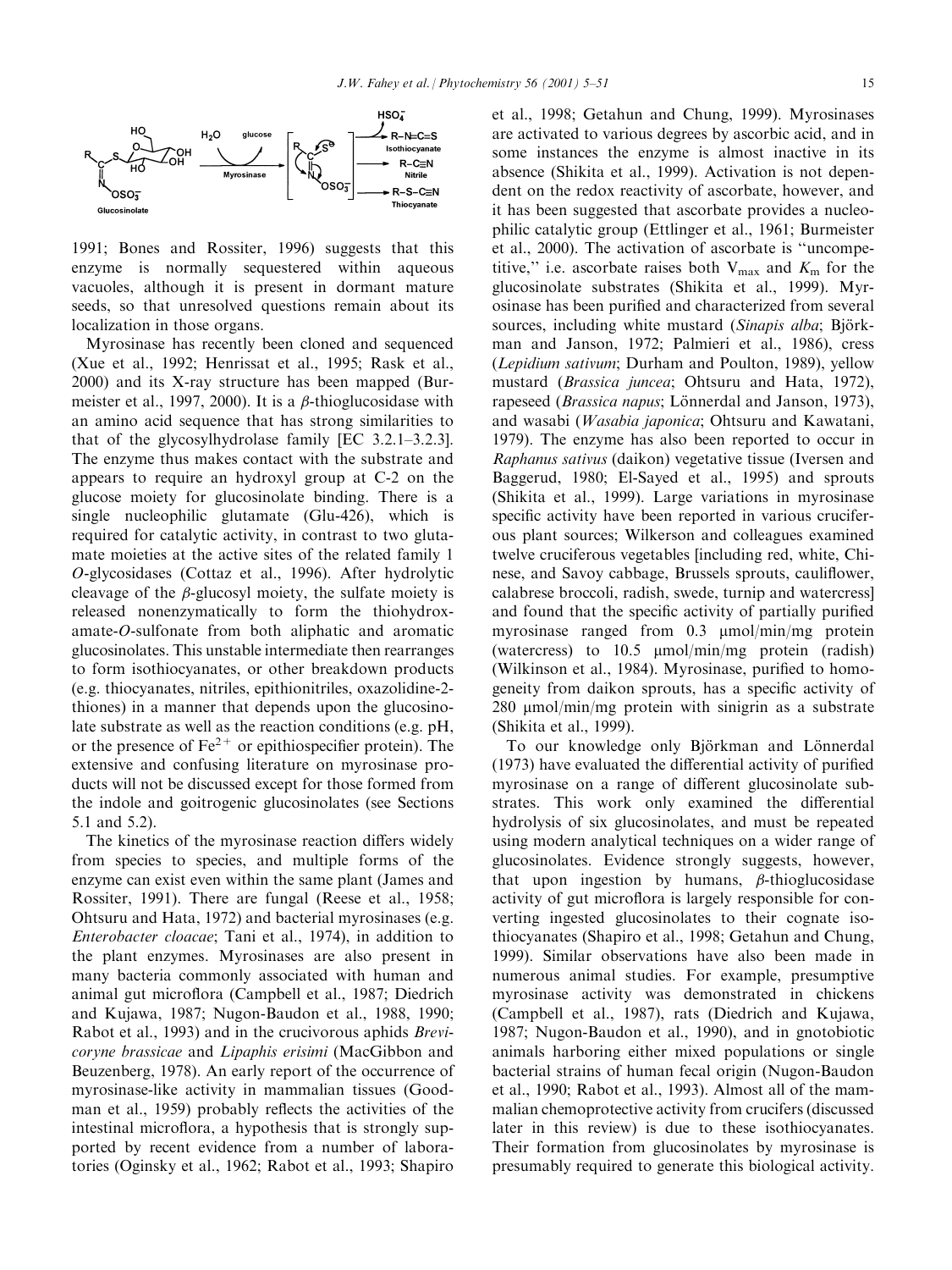Considerable effort has gone into the study of the catabolism of glucosinolates by microbes (Brabban and Edwards, 1994).

#### 5. Glucosinolate content of plants

Glucosinolate content in plants is about 1% of dry weight in some tissues of the Brassica vegetables (Rosa et al., 1997), although the content is highly variable (Kushad et al., 1999; Farnham et al., 2000), and can approach 10% in the seeds of some plants, where glucosinolates may represent one-half of the sulfur content of the seeds (Josefsson, 1970). Most species contain a limited number of glucosinolates (generally less than one dozen) although as many as 23 different glucosinolates have been identified in Arabidopsis thaliana (Hogge et al., 1988; Haughn et al., 1991). Distribution of the glucosinolates that have been examined varies among plant organs, with both quantitative and qualitative differences between roots, leaves, stems and seeds. For example, seeds or young sprouts of broccoli (Brassica oleracea var. *italica*) can contain  $70-100$  µmol total glucosinolates per g fresh wt, with  $\leq 1\%$  contributed by indole glucosinolates and the balance consisting almost entirely of the aliphatic glucosinolates, glucoraphanin, glucoerucin and glucoiberin (Fahey et al., 1997). Late vegetative to reproductive stage plants of the same cultivar typically may contain only about 1-4 µmol of total glucosinolates per g fresh wt, with aliphatic and indole glucosinolates present at roughly equivalent levels (Fahey et al., 1997; Fahey and Stephenson, 1999). A small number of glucosinolates constitute about 0.05 $0.1\%$  of the fresh weight of broccoli or about 50–100 mg of glucosinolates per 100 g portion (Kushad et al., 1999; Farnham et al., 2000). Plant age is therefore a major determinant of the qualitative and quantitative glucosinolate composition of plants. Environmental factors such as soil fertility (Booth and Walker, 1992; Fahey and Stephenson, 1999), pathogen challenge (Butcher et al., 1974), wounding (Bodnaryk, 1992) or plant growth regulators (Bodnaryk, 1994; Bodnaryk and Yoshihara, 1995) also have significant effects on levels of specific glucosinolates in the growing plants and may affect distribution among plant organs.

#### 5.1. Special properties of indole glucosinolates

The isothiocyanates formed from indole glucosinolates are unstable, and decompose spontaneously to indole-3-carbinol, indole-acetonitrile, thiocyanate ions and 3,3'-diindolylmethane. Indole-3-carbinol may then spontaneously condense under the acid conditions of the stomach to form compounds that closely resemble 2,3,7,8-tetrachlorodibenzo-p-dioxin (TCDD, or dioxin) in structure, toxicity and carcinogenicity (Bjeldanes et al., 1991). Despite this toxicity, indole glucosinolate metabolites, in particular indole-3-carbinol, have been investigated for their potential as cancer chemoprotective agents (e.g. Bradlow et al., 1991; Coll et al., 1997). For more detailed treatment of the potentially carcinogenic and anticarcinogenic dual nature of these compounds, see Kim et al. (1997) and reviews by Broadbent and Broadbent (1998a,b), Fenwick et al. (1983), McDanell et al. (1988), Rosa et al. (1997) and Stoewsand (1995).

# 5.2. Goitrogenic and antinutritional effects of glucosinolates

Hydrolysis of  $\beta$ -hydroxyalkenyl glucosinolates (e.g. progoitrin and epi-progoitrin), gives rise to  $\beta$ hydroxyalkenyl isothiocyanates. These compounds cyclize to oxazolidine-2-thiones which may have goitrogenic  $effects$  in mammals  $-$  first observed in rabbits and designated "cabbage" goiter by Webster and Chesney (1930). The "antinutritional" nature of the  $\beta$ hydroxyalkenyl glucosinolates is discussed in Bille et al. (1983), Vermorel et al. (1988), Mawson et al. (1993a,b, 1994a,b, 1995a,b) and Yong-Gang et al. (1993) as well as in the more general reviews of Fenwick et al. (1983), Rosa et al. (1997) and Griffiths et al. (1998). Efforts to avoid the goitrogenicity of rapeseed (Brassica napus), one of the most important oilseed crops in the world, led to the highly successful development of the oilseed crop "Canola." Canola (a contraction of "Canadian" and "oil") was developed in the 1970s by a plant breeding program designed to develop cultivars of oilseed rape with low levels of glucosinolates and erucic acid. The designation "Canola" is not specific, nor does it even refer to a single variety. Two types of Canola are now grown: a short season, yellow seeded, Polish (Brassica rapa) type and a longer season, black seeded (Brassica napus) variety. Canola seed contains about  $40\%$  oil and by regulation this oil must contain  $\leq 2\%$ erucic acid. The seed meal, which is fed to animals after oil is expressed, must have  $\leq$  30  $\mu$ mol of glucosinolates per gram of meal. The value of the Canadian Canola crop now exceeds that of their wheat crop (over 3 million tons produced on about 3 million hectares in Saskatchewan alone, according to the Saskatchewan Canola Development Commission).

# 5.3. Naturally occurring isothiocyanates outside the plant kingdom

Although isothiocyanates have been reported outside the plant kingdom (e.g. long chain  $\alpha$ , $\omega$ -bisisothiocyanates from marine sponges; Karuso and Scheuer, 1987), it has been assumed that the route of synthesis in this case is not via glucosinolates (Hagadone et al., 1984). Isothiocyanates from fungi have long been recognized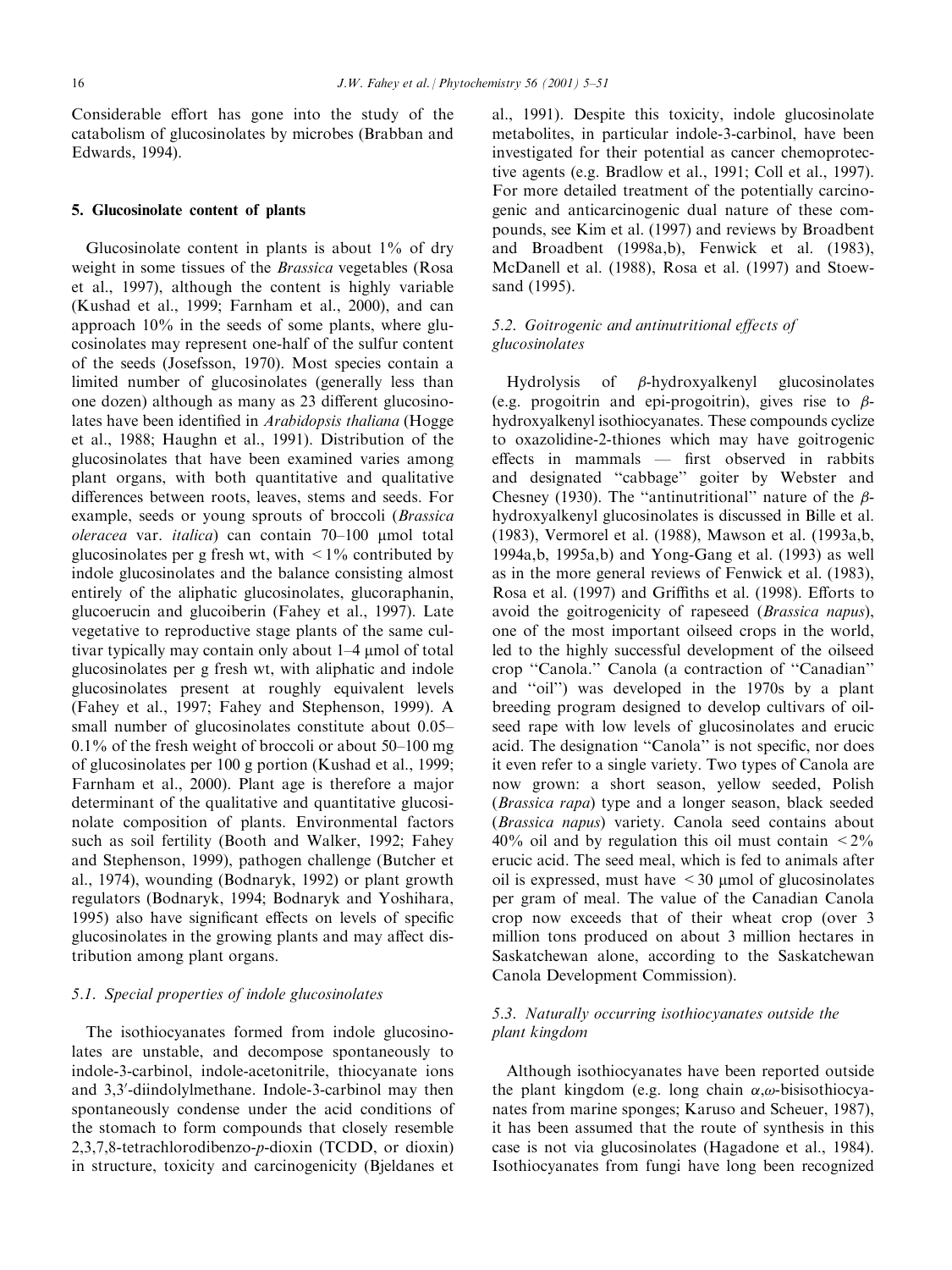for their antibiotic properties (e.g. paulomycin) but their biosynthesis in fungi appears not to occur through a glucosinolate intermediate (Wiley et al., 1986).

# 6. Biotic interactions of glucosinolates and isothiocyanates

The antibacterial activities of glucosinolates/isothiocyanates (Kjær and Conti, 1954; Procházka and Komersová, 1959; Virtanen, 1962; Wagner et al., 1965; Dornberger et al., 1975; Johns et al., 1982; Uda et al, 1993; Brabban and Edwards, 1995; Delaquis and Mazza, 1995; Hashem and Saleh, 1999; Lin et al., 2000) and their antifungal activity (Drobinca et al., 1967; Kojima and Ogawa, 1971; Mari et al, 1993; Delaquis and Mazza, 1995; Mayton et al., 1996; Manici et al., 1997; Hashem and Saleh, 1999) have been recognized for many decades. The activity of isothiocyanates such as sulforaphane against numerous human pathogens (e.g. Escherichia coli, Salmonella typhimurium, Candida sp.) could even contribute to the medicinal properties ascribed to cruciferous vegetables, such as cabbage and mustard, which have been used as wound poultices and antitumor agents for centuries (Hartwell, 1982). Activity against a range of soil-borne fungal and bacterial plant pathogens is profound, and has been extensively characterized (see reviews by Brown and Morra, 1997; Rosa and Rodrigues, 1999).

Antagonistic interactions are not confined to microbes, since nematocidal activity of glucosinolates has been demonstrated (Lazzeri et al., 1993; Mayton et al., 1996) as has activity as a feeding deterrent to caddisflies, snails and amphipods (Newman et al., 1992). One of the more complex interactions of glucosinolates/ isothiocyanates is their activity as allelochemicals, compounds that affect successive plant communities and/or those growing simultaneously, in close proximity (e.g. Brown and Morra, 1995; Charron and Sams, 1999; Smith, 2000). This area has long been the subject of scientific investigation, and has recently been extensively reviewed by Brown and Morra (1997). In addition, glucosinolates are widely recognized as defensive compounds against generalist herbivores and are likely to be involved in host plant recognition by specialist predators, thus acting both as an insecticide and as an insect feeding attractant (e.g. Rodman and Chew, 1980; Louda and Rodman, 1983; Mithen et al., 1986, 1987b; Hammond and Lewis, 1987; Louda et al., 1987; Tsao et al., 1996; Rask et al., 2000). For example, glucosinolates provide important feeding cues to insects including Pieris sp. caterpillars and other specialist feeders (e.g. Plutella sp., seed weevils, flea beetles), which are differentially stimulated to feed by various glucosinolates (Renwick et al., 1992). Specific tarsal contact chemoreceptors on larvae respond differentially to the glucosinolates rather than the cognate aglycone (e.g. the isothiocyanate) and ovipositing females utilize glucosinolate clues in selecting suitable plants (Rodman and Chew, 1980). Larsen et al. (1992) report that certain glucosinolates found within the host plant (Hesperis matronalis) of a monophagous weevil (Ceutorhynchus inaffectatus) were powerful feeding stimulants. Mac-Gibbon and Beuzenberg (1978) have demonstrated intense zones of myrosinase activity within the gut of the aphid Brevicoryne brassicae that is probably due to bacterial activity. Activity of protective enzymes such as glutathione transferase was induced in Spodoptera frugiperda (fall armyworm) and Trichoplusia ni (cabbage looper) by feeding on allyl and benzyl isothiocyanates (Chew, 1988). Mithen et al. (1995a) provide insight into the effects of genetically mediated changes in plant chemistry (e.g. glucosinolate content) on plant-herbivore interactions. A synthesis of the extensive literature on insect feeding interactions with glucosinolate-containing plants can be found in Chew (1988), Rask et al. (2000), and in the review by Brown and Morra (1997).

# 7. Analytical methods

Since the work of Ettlinger and Lundeen (1956a,b, 1957), much effort has been devoted to developing methods for the efficient isolation and identification of glucosinolates (Betz and Fox, 1994). Most early identi fications relied on paper or thin-layer chromatography of the glucosinolates or of their presumptive hydrolysis products (e.g. an investigation of the glucosinolates from the seeds of 151 different crucifers by Danielak and Borkowski, 1969). Numerous techniques were utilized for the quantification of "total" glucosinolates. For example, McGregor (1980) examined the environmental and within- and between-laboratory variation of six different analytical methods for glucosinolate determination (e.g. steam distillation and titration of volatile isothiocyanates; UV spectroscopy of oxazolidinethiones; gas chromatography of volatile isothiocyanates; gas chromatography/UV spectroscopy; UV spectroscopy of thiourea derivatives of isothiocyanates; and gas chromatography of trimethylsilyl derivatives of glucosinolates). Glucosinolate separations were then performed by gas liquid chromatography of trimethylsilylated derivatives of glucosinolates from which the sulfate group had been removed (Underhill and Kirkland, 1972a) and this technique was subsequently coupled with mass spectrometry (Christensen et al., 1982). Enzymatic removal of the sulfate prior to derivatization led to multiple products (Heaney and Fenwick, 1987; Theis, 1988). This method was used as recently as 10 years ago by Daxenbichler et al. (1991), who undertook an extensive survey of the glucosinolate composition of seeds from about 300 wild plant species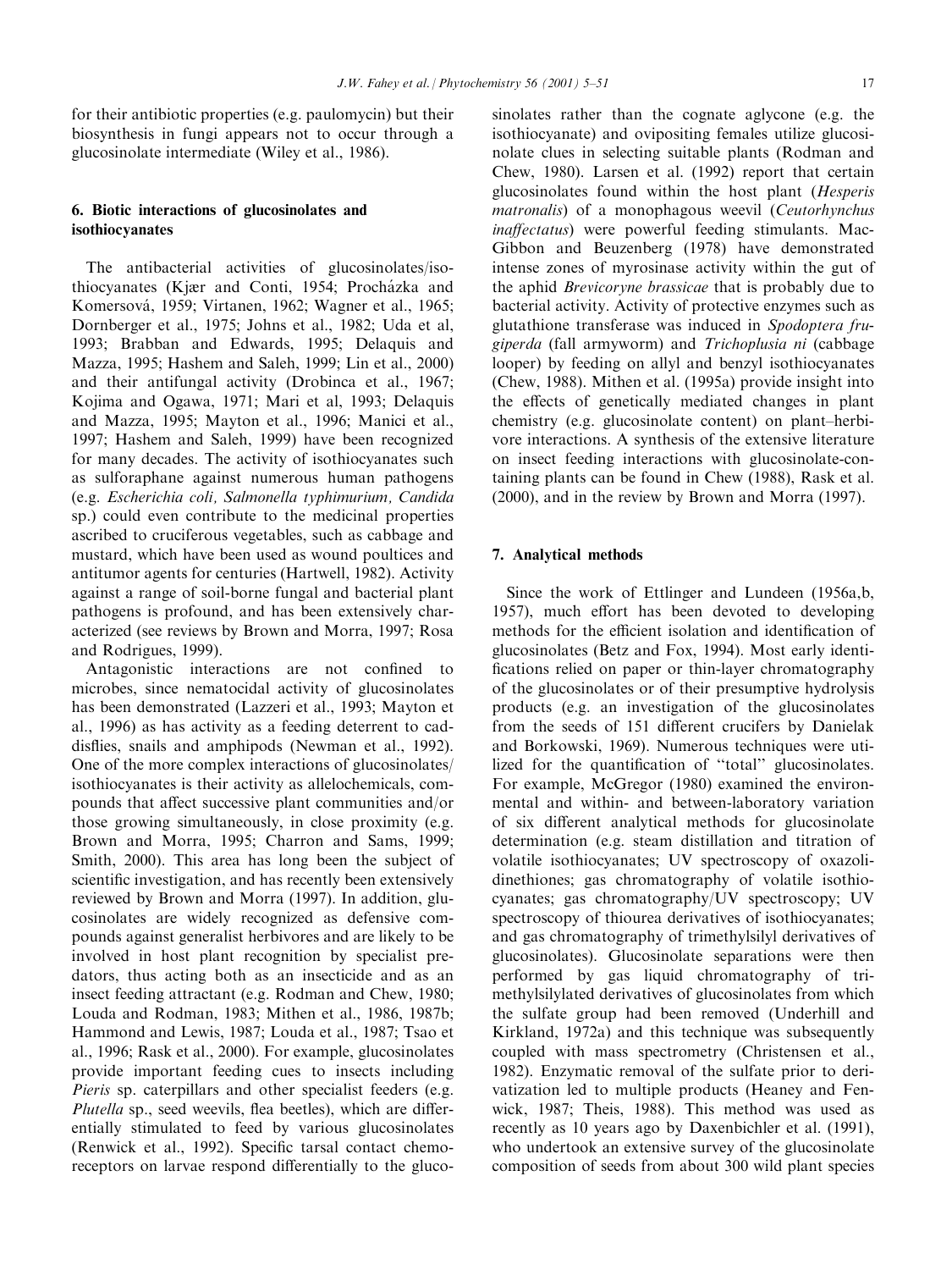using gas chromatographic detection of desulfoglucosinolate hydrolysis products.

In 1984, G.R. Fenwick and colleagues (Norwich, UK) developed the reversed-phase HPLC method for quantitative analysis of desulfoglucosinolates which is most widely used today (Spinks et al., 1984). This method utilizes an on-column enzymatic desulfation treatment of plant extracts followed by HPLC detection of the resultant desulfoglucosinolates. Adaptation of the sulfohydrolase desulfation method as an HPLC method, although the most widely used method for glucosinolate separation, is still subject to difficulties in interpretation because of the effects of pH, time and enzyme activity on the desulfation products (Minchinton et al., 1982; Spinks et al., 1984; Sang and Truscott, 1984). Typically, this method uses response factors determined with purified desulfosinigrin and uses desulfobenzyl glucosinolate as an internal standard. Correspondence of glucosinolate retention times, and comparison to standardized rapeseed extracts are typically used to validate chromatographic profiles. Unfortunately, the biological activity of these molecules is compromised by the removal of the sulfate. After desulfation, they can no longer serve as substrates for myrosinase and thus their cognate isothiocyanates are not available for bioassay or for direct measurement by cyclocondensation  $-$  key tools in the study of the pharmacokinetics, pharmacodynamics and bioactivity of these compounds.

To our knowledge, many plant glucosinolates have not been rigorously identified by modern analytical and spectroscopic methods such as HPLC, NMR, mass spectroscopy or supercritical fluid chromatography with light scattering detection (Fenwick et al., 1980; Eagles et al., 1981; Fenwick et al., 1982; Bjerg and Sørensen, 1987; Bradfield and Bjeldanes, 1987; Lafosse et al., 1990; Prestera et al., 1996). There was, and still is, an extreme paucity of high purity chromatographic standard glucosinolates available to researchers. Only the generosity of a handful of leaders in this field has permitted investigators who do not isolate and purify their own standards to perform meaningful research on these compounds.

# 7.1. Characterizing and quantifying glucosinolates (HPLC/MS)

We have recently improved upon the methods developed by Helboe and others (Helboe et al., 1980; Betz and Fox, 1994) for the separation and identification of individual glucosinolates in plant extracts (Prestera et al., 1996). These improvements exploit: (1) paired ion chromatography of alkylammonium salts (e.g. tetraoctyl- or tetradecylammonium bromide) used in conjunction with myrosinase hydrolysis and isothiocyanate assay by cyclocondensation with vicinal dithiols (Zhang et al., 1992, 1996; see below); (2) a novel method for

replacement of the counter ion by  $NH<sub>4</sub><sup>+</sup>$  which is critical for bioassay and mass spectroscopy; (3) improvements in mass spectroscopic analysis by combined fast atom bombardment and chemical ionization techniques; and (4) high resolution nuclear magnetic resonance (NMR) spectroscopy, which provides final confirmation of identity (Prestera et al., 1996). This combination of steps provides a powerful method for rapidly characterizing and quantifying glucosinolates.

### 7.2. Identifying and quantifying isothiocyanates

Separation and identification of isothiocyanates from plant extracts is typically accomplished by HPLC (Zhang et al., 1992; Kore et al., 1993; Bertelli et al., 1998). We have also developed a sensitive assay for quantification of total isothiocyanates in plant extracts that exploits the ability of isothiocyanates to react with 1,2-benzenedithiol to form a cyclic thiocarbonyl reaction product, 1,3-benzodithiole-2-thione, with a very high extinction coefficient in the near ultraviolet range (Zhang et al., 1992, 1996). We can now measure as few as 10 pmol of isothiocyanates in complex biological fluids such as plant extracts by modification of this technique for HPLC (Zhang et al., 1996). There is excellent correlation between total glucosinolate titer as determined by measuring isothiocyanates produced by the action of exogenous purified myrosinase on extracted glucosinolates, and the levels of these glucosinolates measured directly by the paired ion chromatography techniques referred to above (Fahey and Stephenson, 1999). This method can therefore be used to quantify either total or individual glucosinolates or isothiocyanates from plant extracts, from separate HPLC peaks or from clinical samples such as urine or blood (Zhang et al., 1996; Fahey et al., 1997; Bertelli et al., 1998; Shapiro et al., 1998; Zhang and Talalay, 1998; Getahun and Chung, 1999).

# 8. Glucosinolates/isothiocyanates and cancer chemoprotection

Over the past 20 years, compelling evidence has been obtained linking increased consumption of fruits and vegetables, especially cruciferous vegetables, to reduced incidence of many types of cancer (Steinmetz and Potter, 1991, 1996; Block et al., 1992; Doll, 1992; Verhoeven et al., 1996; Michaud et al., 1999; Talalay, 1999). Ingestion of about two servings per day of cruciferous vegetables may result in as much as a 50% reduction in the relative risk for cancer at certain sites (Graham et al., 1978, and as calculated from the data of Kune et al., 1987 and Kohlmeier and Su, 1997). At least some of the cancer chemoprotective activity of these vegetables is widely believed to be due to their content of minor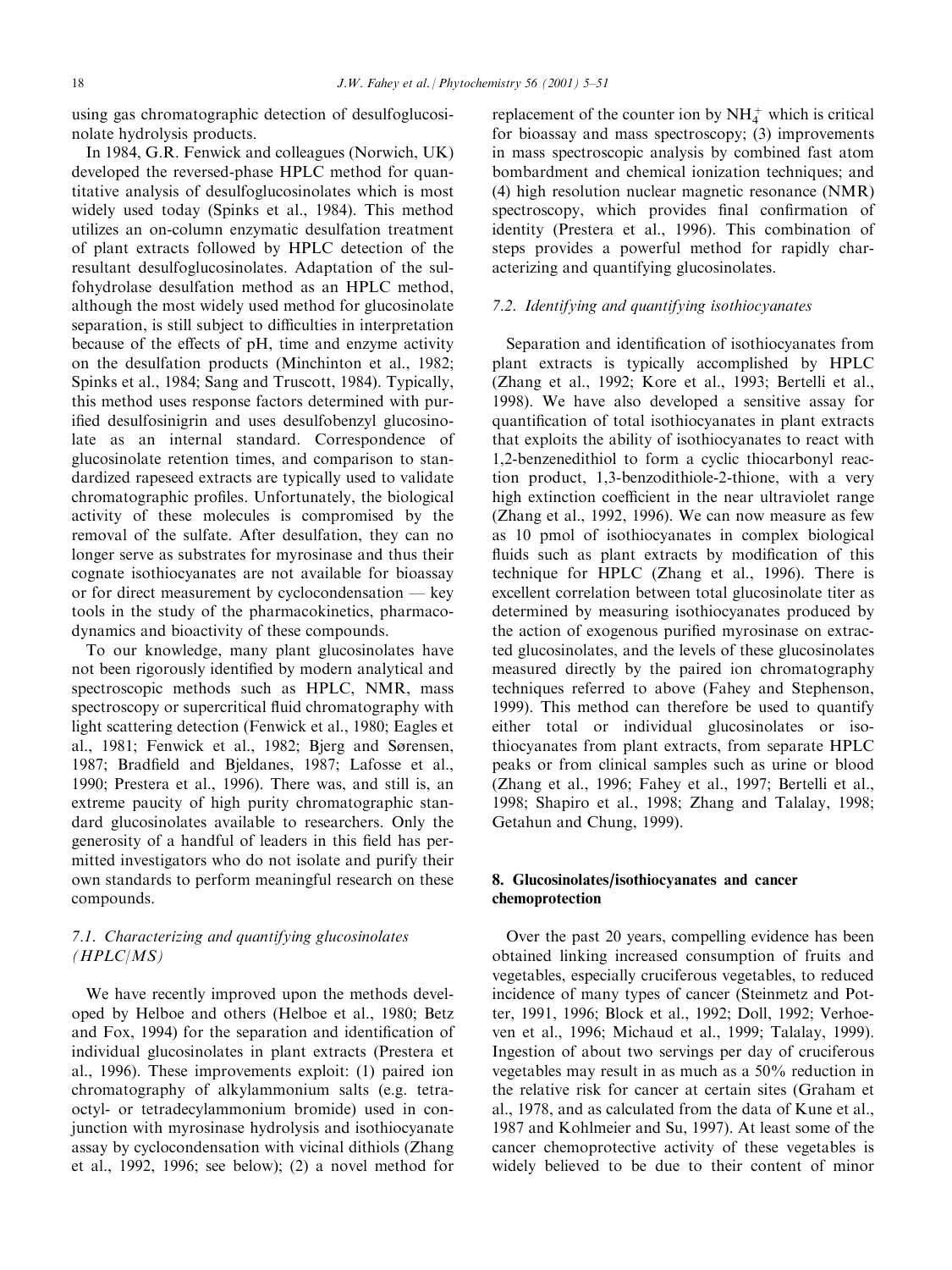dietary components such as glucosinolates. Certain glucosinolates (e.g. benzyl-, p-hydroxybenzyl- and 2 hydroxybut-3-enyl glucosinolates) have themselves been reported to induce mammalian Phase 2 enzymes of detoxication (Wattenberg et al., 1986, Tawfiq et al., 1995; Fahey et al., 1997). The enzyme myrosinase  $$ activated in damaged plant tissue and also present in the microflora of the human digestive tract  $-$  converts these glucosinolates to a number of compounds including thiocyanates, nitriles and isothiocyanates. Most attention has been focused on the cancer-preventive potential of these metabolites, primarily as inducers of Phase 2 enzymes but with potential antiproliferative, apoptosis-promoting, redox regulatory and Phase 1 enzyme inhibiting roles as well (Zhang and Talalay, 1994, 1998; Barcelo et al., 1996; Nastruzzi et al., 1996; International Life Sciences Institute, 1999; Gamet-Payrastre et al., 2000; Nakamura et al., 2000). A few examples of these cancer-preventive studies follow: (1) Sulforaphane has been shown to elevate levels of mammalian Phase 2 enzymes by ARE (Antioxidant Response Element)-mediated transcriptional activation (Zhang et al., 1992, 1994; Prestera et al., 1993; Talalay et al., 1995; Talalay and Zhang, 1996; Fahey et al., 1997). Sulforaphane reduced the incidence, delayed the appearance of, and reduced the size of tumors in a rat mammary tumor model (Zhang et al., 1994; Fahey et al., 1997), serves as an indirect antioxidant (Fahey and Talalay, 1999), exerts selective cytostatic and cytotoxic effects on human colon cancer cells in vitro (Gamet-Payrastre et al., 1998), inhibits cytochrome P450 (Mahéo et al., 1997; Morel et al., 1997), in particular CYP2E1 (Barcelo et al., 1996) and induces cell cycle arrest and apoptosis in human colon cancer cells in vitro (Gamet-Payrastre et al., 2000). (2) Phenethyl isothiocyanate has been shown to inhibit induction of lung and esophageal cancer in both rat and mouse tumor models (Morse et al., 1993; Stoner and Morse, 1996, 1997; Hecht, 1996; Stoner et al., 1999). These effects correlated well with a reduction in carcinogen-DNA adduct formation and strongly suggested inhibition of cytochromes P450 as a mechanism of action. An analogous effect on NNK metabolism was observed in smokers who consumed watercress (a source of phenethyl glucosinolate) (Hecht, 1999), as well as a significant increase in the glucuronidation of nicotine metabolites, thus suggesting induction of the Phase 2 detoxication enzyme UDP-glucuronosyltransferase activity in humans by phenethyl isothiocyanate (Hecht et al., 1999). Adesida et al. (1996) demonstrated a pronounced antiproliferative effect of phenethyl isothiocyanate metabolites on human leukemia cells in vitro. (3) Crambene (cyanohydroxybutane), glucoiberin and indole-3-carbinol have been shown to elevate quinone reductase and glutathione transferase (Phase 2 detoxication enzymes) and CYP1A (a Phase 1 enzyme) and, in some cases, to do so synergistically; crambene has been identified as the most potent inducer in this system (Staack et al., 1998; Wallig et al., 1998). (4) The metabolism of isothiocyanates in human volunteers has been examined after ingestion of a plant source of sulforaphane (Shapiro et al., 1998), and phenethyl isothiocyanate (Getahun and Chung, 1999), and both studies strongly suggested a role for microflora in the digestive tract in the hydrolysis of glucosinolates to isothiocyanates. Seow et al. (1998) and Fowke et al. (2001a,b) have utilized the cyclocondensation assay developed by Zhang et al. (1992, 1996) in order to follow the metabolism of dietary isothiocyanates and to demonstrate the correlation of urinary isothiocyanate levels with reported cruciferous vegetable intake obtained from food frequency questionnaires, in free living populations in Singapore and the US, respectively.

# 9. Concluding remarks

The genus *Brassica*, represents only 1 of over 350 genera in the Brassicaceae family which, in turn, is only 1 of 16 families of glucosinolate-containing higher plants (Table 3). Many glucosinolate-containing genera contain plants that have been used for food or medicinal purposes by various cultures for many centuries (e.g. capers, Capparis spinosa; wasabi, Wasabia japonica; Arugula, Eruca sativa; Radish, Raphanus sativus) and are currently being investigated for their fungicidal, bacteriocidal, nematocidal and allelopathic properties (e.g. Chew, 1988; Lazzeri et al., 1993; Palada, 1996; Charron and Sams, 1999). The glucosinolates in species such as Crambe abyssinica and Brassica napus that can be grown as field and row crops are being investigated as sources of starting material for the production of high value fine chemicals (Daubos et al., 1998) as well as for their use as feedstocks and sources of chemoprotective compounds (Barrett et al., 1998). Nutritive value of defatted seed cake from lesser grown glucosinolatecontaining plants such as the tropical annual Cleome viscosa (already eaten as a leafy green and a condiment) have been explored (Rukmini and Deosthale, 1979). Other tropical and subtropical species have such a compelling ethnopharmacology and such manifold food and medicinal uses that a more rigorous investigation of the properties of their glucosinolates seems promising.

It may thus be of more than academic interest to reexamine some of the "non *Brassica*" glucosinolate-containing plants for their potential pharmacological value  $-\text{in}$  particular for cancer chemoprotection. Therefore in Appendix A we list the glucosinolatecontaining angiosperms. An unconfirmed report of the occurrence of glucosinolates in the common mushroom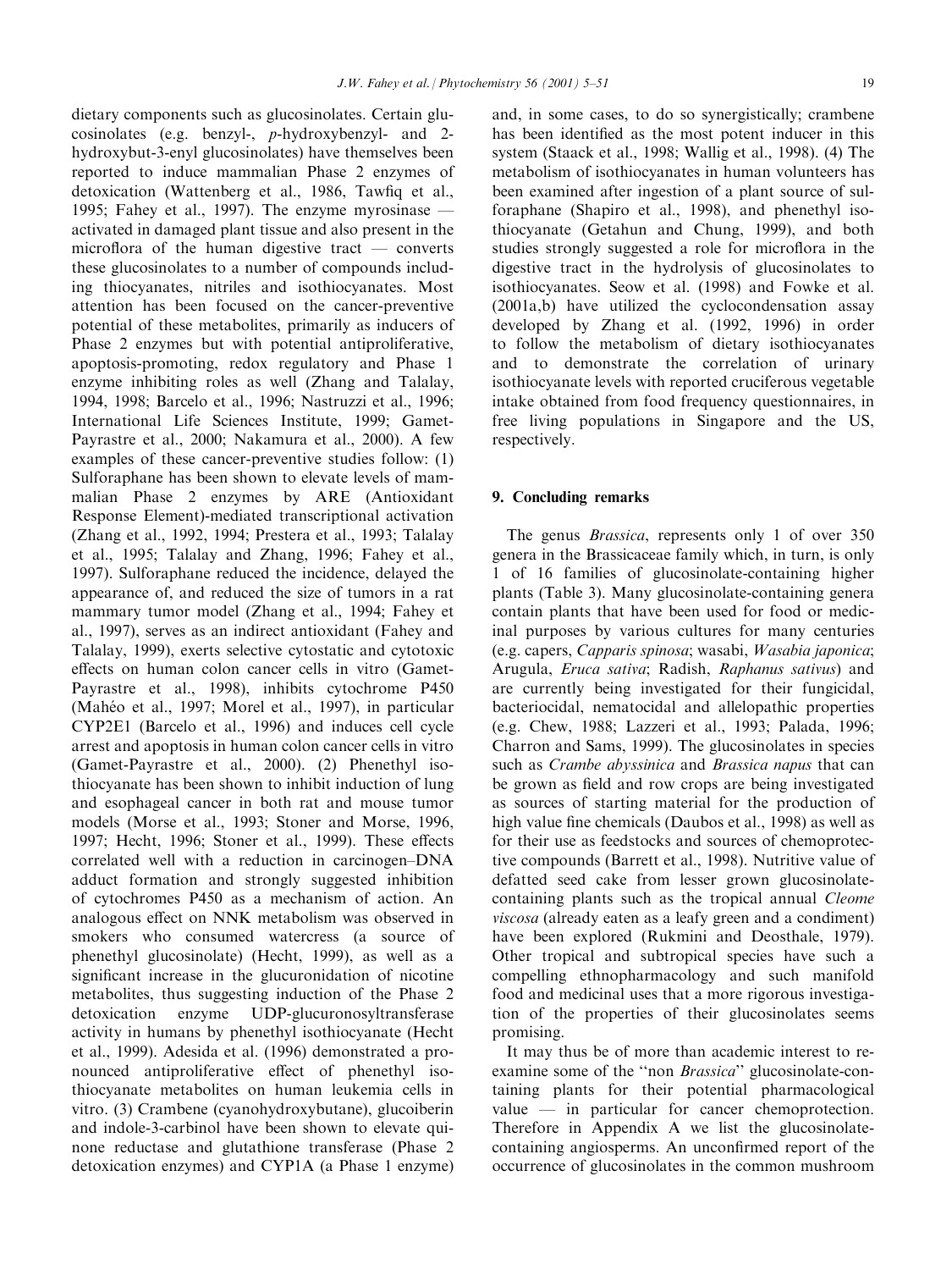(Agaricus bisporus; MacLeod and Panchasara, 1983) is omitted. Likewise omitted are reports claiming to have identified glucosinolates in plantain (Plantago major; Cole, 1976) and cocoa (Theobroma cacao; Gill et al., 1984), because these conclusions were strongly questioned in subsequent more detailed work (Larsen et al., 1983; Bjerg et al., 1987). The glucosinolates of the vegetable Brassica species are not listed by species and variety; rather, the reader is referred to the excellent reviews by Fenwick and colleagues (1983) and by Rosa and colleagues (1997) for a detailed treatment of the glucosinolates of Brassica vegetables.

#### Acknowledgements

The assistance of Pamela Talalay, Kristina L. Wade and Katherine K. Stephenson in critical reading of the manuscript and in final manuscript preparation is gratefully acknowledged. Work in the authors' laboratories was supported by generous gifts from the Lewis and Dorothy Cullman Foundation, Charles B. Benenson and other Friends of the Brassica Chemoprotection Laboratory and by a Program Project grant (PO1 CA 44530) from the National Cancer Institute, Department of Health and Human Services, Bethesda, MD, USA.

Appendix on next page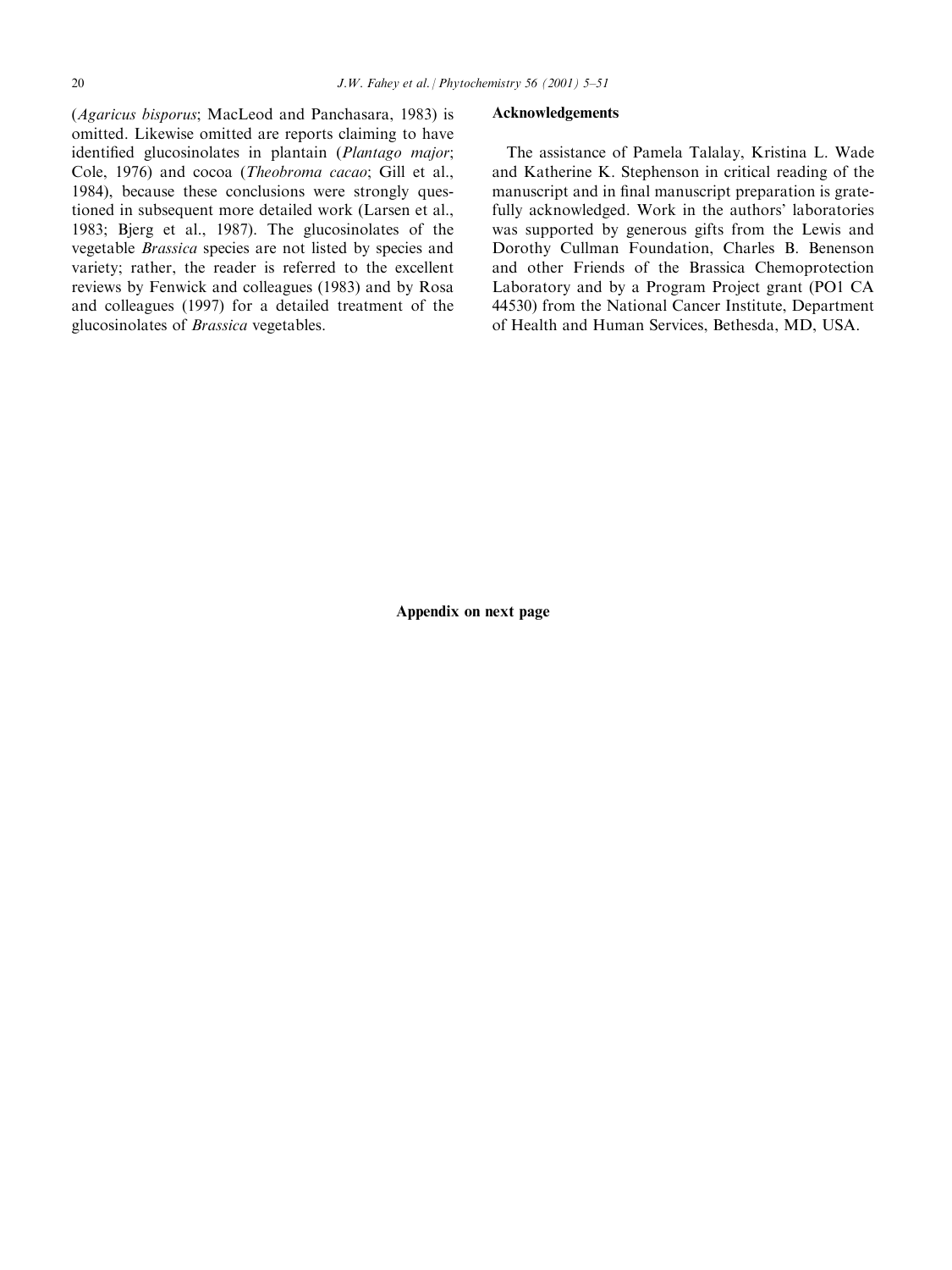# Appendix A

Distribution of glucosinolates among plant species<sup>a,b</sup>

|                                                  |                       | Aliphatic    |             |             |          |             | Aromatic |                 |                     |                          |                               |
|--------------------------------------------------|-----------------------|--------------|-------------|-------------|----------|-------------|----------|-----------------|---------------------|--------------------------|-------------------------------|
| <b>FAMILY</b>                                    | Sulfur-<br>containing | Straight-    | Branched-   | Olefins     | Alcohols | Ketones     | Aryl     | Benzoate Indole |                     | Multiply<br>glycosylated | Reference                     |
| Genus $\rightarrow$ species subspecies/variety A |                       | $\, {\bf B}$ | $\mathbf C$ | D           | E        | $\mathbf F$ | G        | $\, {\rm H}$    | <b>I</b>            | J                        |                               |
| <b>BATACEAE</b>                                  |                       |              |             |             |          |             |          |                 |                     |                          | Rodman, 1991a                 |
| Batis maritima                                   |                       |              |             |             |          |             |          |                 | 43, 28 <sup>c</sup> |                          | Schraudolf et al., 1971       |
| <b>BRASSICACEAE</b>                              |                       |              |             |             |          |             |          |                 |                     |                          |                               |
| Aethionema                                       |                       |              |             |             |          |             |          |                 |                     |                          |                               |
| armenum                                          | 73, 82                |              |             |             |          |             |          |                 |                     |                          | Daxenbichler et al., 1991     |
| Alliaria                                         |                       |              |             |             |          |             |          |                 |                     |                          |                               |
| petiolata                                        |                       |              |             | 107         |          |             | 11       |                 |                     |                          | Cole, 1976,                   |
|                                                  |                       |              |             |             |          |             |          |                 |                     |                          | Daxenbichler et al., 1991     |
| Alyssoides                                       |                       |              |             |             |          |             |          |                 |                     |                          |                               |
| utriculata                                       | 64, 84                |              |             | 12          |          |             | 23       |                 |                     |                          | Daxenbichler et al., 1991     |
| Alyssum                                          |                       |              |             |             |          |             |          |                 |                     |                          |                               |
| alyssoides                                       | 67, 72, 88, 94        |              |             | 12, 24, 101 |          |             |          |                 |                     |                          | Daxenbichler et al., 1991     |
| argenteum                                        | 72, 84, 94            |              |             |             |          |             |          |                 |                     |                          | Danielak and Borkowski, 1969, |
|                                                  |                       |              |             |             |          |             |          |                 |                     |                          | Daxenbichler et al., 1991     |
| bertolonii ssp. scutarinum                       | 72, 94                |              |             |             |          |             |          |                 |                     |                          | Daxenbichler et al., 1991     |
| chondrogynum                                     | 84, 94                |              |             |             |          |             |          |                 |                     |                          | Hasapis et al., 1981          |
| constellatum                                     | 73                    |              |             |             |          |             |          |                 |                     |                          | Daxenbichler et al., 1991     |
| dasycarpum                                       |                       |              |             | 24          |          |             | 23       |                 |                     |                          | Daxenbichler et al., 1991     |
| desertorum                                       | 67,88                 |              |             |             |          |             | 23       |                 |                     |                          | Daxenbichler et al., 1991     |
| granatense                                       | 67, 72, 88, 94        |              |             | 24          |          |             |          |                 |                     |                          | Daxenbichler et al., 1991     |
| minus                                            | 72, 94                |              |             |             |          |             |          |                 |                     |                          | Daxenbichler et al., 1991     |
| minutum                                          | 67, 72, 88, 94        |              |             | 24          |          |             |          |                 |                     |                          | Daxenbichler et al., 1991     |
| murale                                           | 67, 72                |              |             |             |          |             |          |                 |                     |                          | Daxenbichler et al., 1991     |
| peltarioides                                     | 73, 95                |              |             |             |          |             |          |                 |                     |                          | Daxenbichler et al., 1991     |
| perenne                                          |                       |              | 56          |             |          |             | 12       |                 |                     |                          | Cole, 1976                    |
| saxatile                                         | 72, 94, 95            |              | 56          | 12, 101     |          |             | 12       |                 |                     |                          | Cole, 1976,                   |
|                                                  |                       |              |             |             |          |             |          |                 |                     |                          | Danielak and Borkowski, 1969  |
| sibiricum                                        | 73, 95                |              |             |             |          |             |          |                 |                     |                          | Daxenbichler et al., 1991     |
| tortuosum                                        | 72, 84, 94            |              |             |             |          |             | 105      |                 |                     |                          | Daxenbichler et al., 1991     |
| troodi                                           | 87, 88, 94            |              |             |             |          |             |          |                 |                     |                          | Hasapis et al., 1981          |
| Anastatica                                       |                       |              |             |             |          |             |          |                 |                     |                          |                               |
| hierochuntica                                    | 73                    |              |             |             |          |             |          |                 |                     |                          | Daxenbichler et al., 1991     |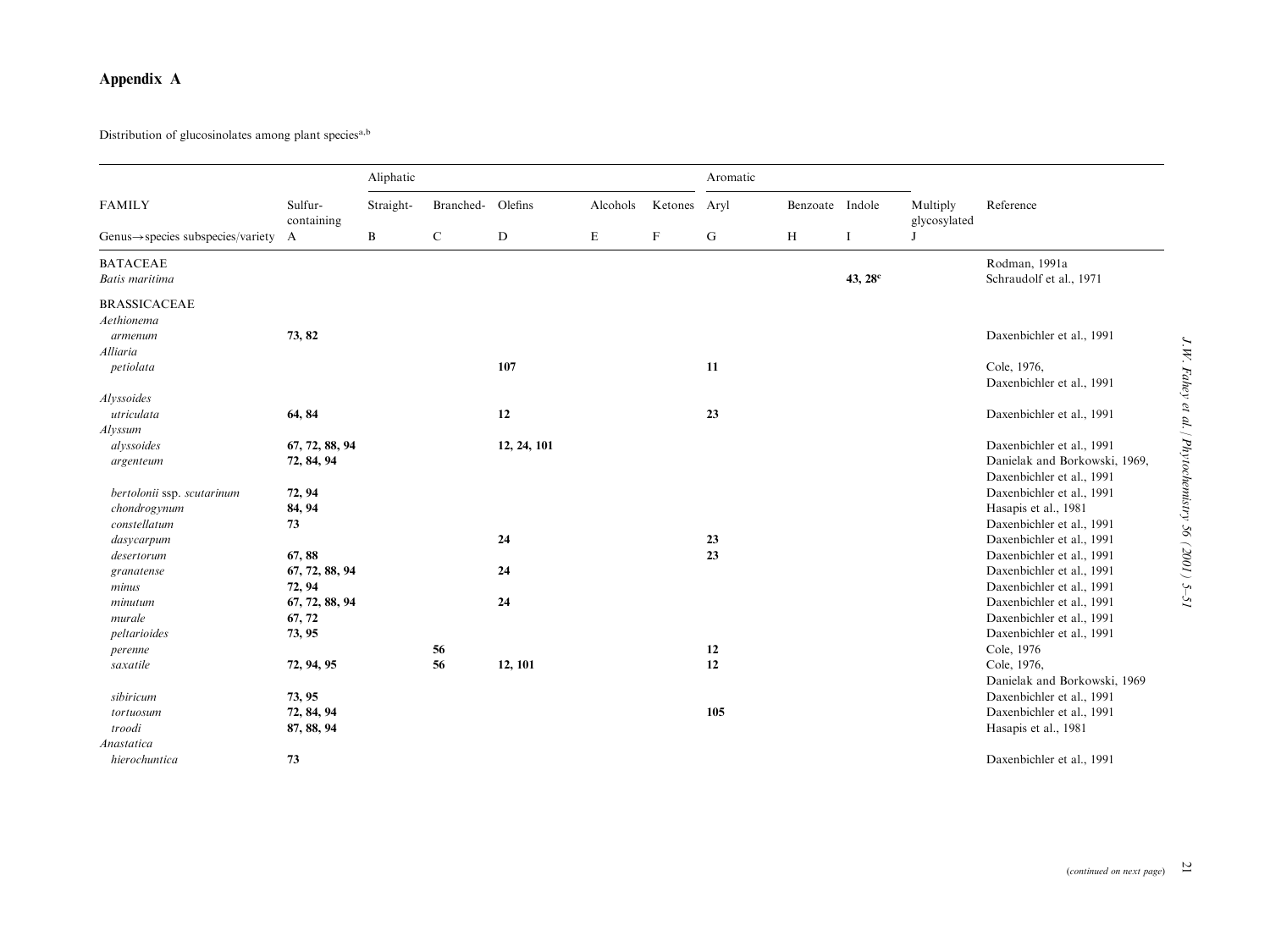|                                                |                                                         | Aliphatic          |                                   |           |            |                         |                               | Aromatic        |             |                                          |                                                                                                                        |
|------------------------------------------------|---------------------------------------------------------|--------------------|-----------------------------------|-----------|------------|-------------------------|-------------------------------|-----------------|-------------|------------------------------------------|------------------------------------------------------------------------------------------------------------------------|
| <b>FAMILY</b>                                  | Sulfur-<br>containing                                   | Straight-          | Branched- Olefins                 |           | Alcohols   | Ketones<br>$\mathbf{F}$ | Aryl<br>G                     | Benzoate Indole | $\mathbf I$ | Multiply<br>glycosylated<br>$\mathbf{J}$ | Reference                                                                                                              |
| $Genus \rightarrow species$ subspecies/variety | $\mathbf{A}$                                            | $\, {\bf B}$       | $\mathbf C$                       | ${\bf D}$ | E          |                         |                               | H               |             |                                          |                                                                                                                        |
| Arabidopsis                                    |                                                         |                    |                                   |           |            |                         |                               |                 |             |                                          |                                                                                                                        |
| thaliana                                       | 64, 66, 67,<br>69, 72, 73,<br>84, 87, 88,<br>92, 94, 95 |                    | 56                                | 12, 107   | 26, 42     |                         | 12, 105                       | 5, 6, 10        | 43, 47, 48  |                                          | Cole, 1976,<br>Daxenbichler et al., 1991,<br>Haughn et al., 1991,<br>Hogge et al., 1988,<br>Ludwig-Müller et al., 1999 |
| wallichii                                      | 66, 69, 87, 92                                          |                    |                                   | 12, 107   |            |                         |                               |                 |             |                                          | Daxenbichler et al., 1991                                                                                              |
| <b>Arabis</b>                                  |                                                         |                    |                                   |           |            |                         |                               |                 |             |                                          |                                                                                                                        |
| alpina L.                                      | 65, 68, 89, 95                                          |                    |                                   |           |            |                         |                               |                 |             |                                          | Cole, 1976,<br>Danielak and Borkowski, 1969,<br>Daxenbichler et al., 1991                                              |
| var. grandiflora                               | 65, 68                                                  |                    |                                   |           |            |                         |                               |                 |             |                                          | Daxenbichler et al., 1991                                                                                              |
| amplexicaulis                                  | 68, 69, 85,                                             |                    |                                   |           |            |                         | 23, 50                        |                 |             |                                          | Daxenbichler et al., 1991                                                                                              |
|                                                | 89, 92<br>95                                            |                    |                                   |           |            |                         |                               |                 |             |                                          | Cole, 1976                                                                                                             |
| caucasica<br>drummondii                        | 67, 72, 78, 88                                          |                    | 56, 61, 62                        |           | 57         |                         | 11                            |                 |             |                                          | Rodman and Chew, 1980                                                                                                  |
| glabra                                         | 66, 67, 87, 88                                          |                    |                                   |           |            |                         | 23                            |                 |             |                                          | Daxenbichler et al., 1991                                                                                              |
| hirsutaf                                       | 69, 71, 87,                                             |                    | 56                                |           |            |                         | 50                            |                 |             |                                          | Cole, 1976,                                                                                                            |
|                                                | 92, 93                                                  |                    |                                   |           |            |                         |                               |                 |             |                                          | Danielak and Borkowski, 1969,                                                                                          |
|                                                |                                                         |                    |                                   |           |            |                         |                               |                 |             |                                          | Daxenbichler et al., 1991,                                                                                             |
|                                                |                                                         |                    |                                   |           |            |                         |                               |                 |             |                                          | Kjær and Schuster, 1972a                                                                                               |
| ssp. hirsuta<br>holboellii                     | 69, 89, 92                                              |                    |                                   |           |            |                         | 23, 50                        |                 |             |                                          | Daxenbichler et al., 1991<br>Daxenbichler et al., 1991                                                                 |
|                                                | 67, 92<br>87, 88, 95                                    |                    | 56, 61                            | 107       |            |                         |                               |                 |             |                                          | Hasapis et al., 1981                                                                                                   |
| kennedyae                                      |                                                         |                    |                                   |           |            |                         |                               |                 |             |                                          | Daxenbichler et al., 1991                                                                                              |
| laevigata                                      | 69, 82, 87, 92<br>69, 92                                |                    | 56                                | 107       |            |                         | 23, 50                        |                 |             |                                          | Daxenbichler et al., 1991                                                                                              |
| nipponica<br>petiolaris                        |                                                         |                    |                                   | 107       |            |                         |                               |                 |             |                                          | Daxenbichler et al., 1991                                                                                              |
|                                                |                                                         |                    |                                   |           |            |                         |                               |                 |             |                                          |                                                                                                                        |
| purpurea                                       | 87, 89                                                  |                    |                                   |           |            |                         |                               |                 |             |                                          | Hasapis et al., 1981                                                                                                   |
| sparsiflora                                    | 66, 67, 87,                                             |                    | 56, 61                            |           |            |                         | 105                           |                 |             |                                          | Daxenbichler et al., 1991                                                                                              |
|                                                | 88, 94<br>69, 92, 95                                    |                    |                                   |           |            |                         | 23, 50                        |                 |             |                                          | Daxenbichler et al., 1991                                                                                              |
| stelleri var. japonica                         |                                                         |                    |                                   |           |            |                         |                               |                 |             |                                          |                                                                                                                        |
| turrita                                        | 68, 69, 77,                                             |                    |                                   |           |            |                         |                               |                 |             |                                          | Cole, 1976,                                                                                                            |
|                                                | 79, 80, 92,                                             |                    |                                   |           |            |                         |                               |                 |             |                                          | Daxenbichler et al., 1991                                                                                              |
|                                                | 95                                                      |                    |                                   |           |            |                         |                               |                 |             |                                          |                                                                                                                        |
| Armoracia                                      |                                                         |                    |                                   |           |            |                         |                               |                 |             |                                          |                                                                                                                        |
| lapathifolia Gilib. <sup>8</sup>               | 37, 73, 82,<br>84, 86, 88,<br>94, 95                    | 13, 16, 51,<br>102 | 54, 55, 56, 12, 19, 38,<br>61, 62 | 101, 107  | 25, 39, 41 |                         | 11, 44, 103,<br>104, 105, 106 |                 | 43          |                                          | Ettlinger and Kjær, 1968,<br>Fenwick et al., 1983,<br>Grob and Matile, 1980                                            |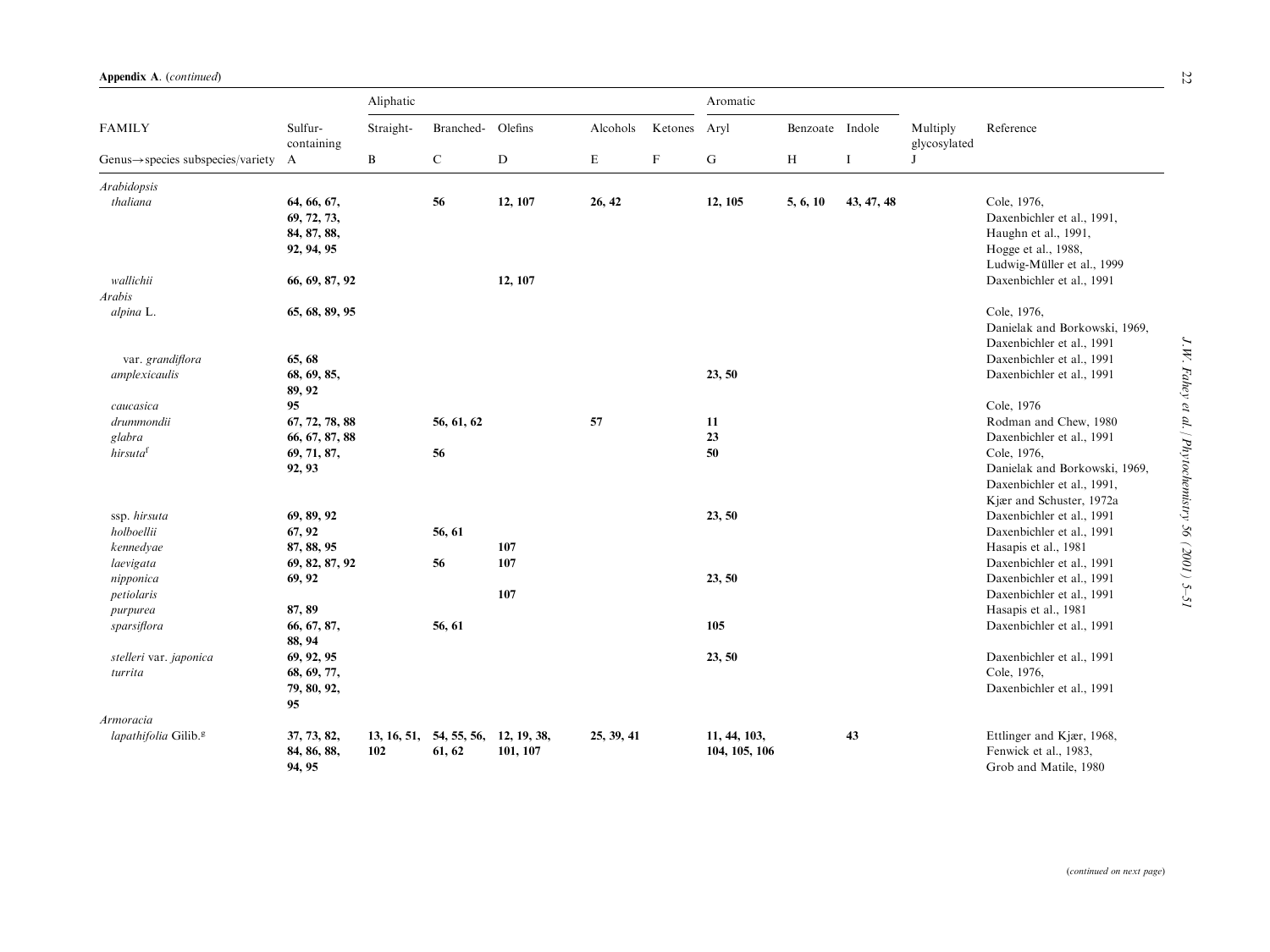|  | Appendix A. (continued) |
|--|-------------------------|
|  |                         |

|                                                                 | Sulfur-<br>containing            | Aliphatic    |                   |                               |          |             | Aromatic  |                 |             |                          |                                                                                                                 |
|-----------------------------------------------------------------|----------------------------------|--------------|-------------------|-------------------------------|----------|-------------|-----------|-----------------|-------------|--------------------------|-----------------------------------------------------------------------------------------------------------------|
| <b>FAMILY</b><br>Genus $\rightarrow$ species subspecies/variety |                                  | Straight-    | Branched- Olefins |                               | Alcohols | Ketones     | Aryl      | Benzoate Indole |             | Multiply<br>glycosylated | Reference                                                                                                       |
|                                                                 | A                                | $\, {\bf B}$ | $\mathbf C$       | $\mathbf D$                   | E        | $\mathbf F$ | ${\bf G}$ | $\, {\rm H}$    | $\mathbf I$ | J                        |                                                                                                                 |
| Aubrietia                                                       |                                  |              |                   |                               |          |             |           |                 |             |                          |                                                                                                                 |
| deltoidea                                                       | 95                               |              | 61                |                               | 57       |             | 46        | 9               |             |                          | Ahmed et al., 1972b,<br>Cole, 1976,<br>Danielak and Borkowski, 1969,<br>Kjær et al., 1956,<br>Kjær et al., 1971 |
| Aurinia                                                         |                                  |              |                   |                               |          |             |           |                 |             |                          |                                                                                                                 |
| saxatilis                                                       | 73, 94                           |              |                   | 12, 101                       |          |             |           |                 |             |                          | Daxenbichler et al., 1991                                                                                       |
| ssp. orientalis                                                 | 72, 84, 94                       |              | 61                | 12, 101                       |          |             |           |                 |             |                          | Daxenbichler et al., 1991                                                                                       |
| <b>Barbarea</b>                                                 |                                  |              |                   |                               |          |             |           |                 |             |                          |                                                                                                                 |
| intermedia                                                      | 95                               |              | 56                | 107                           |          |             | 105       |                 |             |                          | Cole, 1976<br>Daxenbichler et al., 1991                                                                         |
| orthoceras                                                      |                                  |              |                   |                               |          |             | 40, 105   |                 | 47          |                          | Danielak and Borkowski, 1969                                                                                    |
| praecox<br>stricta                                              |                                  |              | 56                | 107                           |          |             | 105       |                 |             |                          | Cole, 1976                                                                                                      |
| verna                                                           |                                  |              |                   |                               |          |             | 23, 105   |                 |             |                          | Daxenbichler et al., 1991                                                                                       |
| vulgaris                                                        | 95                               |              |                   |                               |          |             | 40, 105   |                 | 43, 47      |                          | Danielak and Borkowski, 1969,                                                                                   |
|                                                                 |                                  |              |                   |                               |          |             |           |                 |             |                          | Daxenbichler et al., 1991,<br>Huang et al., 1994                                                                |
| Berteroa                                                        |                                  |              |                   |                               |          |             |           |                 |             |                          |                                                                                                                 |
| incana                                                          | 94                               |              |                   | 101                           |          |             |           |                 |             |                          | Cole, 1976                                                                                                      |
| <b>Biscutella</b>                                               |                                  |              |                   |                               |          |             |           |                 |             |                          |                                                                                                                 |
| auriculata                                                      | 68, 69                           |              |                   |                               |          |             |           |                 |             |                          | Daxenbichler et al., 1991                                                                                       |
| didyma                                                          | 64, 95                           |              |                   |                               |          |             | 11, 105   |                 |             |                          | Lockwood and Belkhiri, 1991                                                                                     |
| laevigata                                                       | 68, 69                           |              |                   |                               |          |             | 23, 105   |                 |             |                          | Cole, 1976,<br>Daxenbichler et al., 1991                                                                        |
| <b>Boreava</b>                                                  |                                  |              |                   |                               |          |             |           |                 |             |                          |                                                                                                                 |
| aptera                                                          |                                  |              |                   | 12                            |          |             | 23        |                 |             |                          | Daxenbichler et al., 1991                                                                                       |
| orientalis                                                      |                                  |              |                   | 12, 24                        |          |             | 23        |                 |             |                          | Daxenbichler et al., 1991                                                                                       |
| Bornmuellera                                                    |                                  |              |                   |                               |          |             |           |                 |             |                          |                                                                                                                 |
| dieckii                                                         | 67, 72, 94                       |              |                   |                               |          |             | 23        |                 |             |                          | Daxenbichler et al., 1991                                                                                       |
| <i>Brassica</i> sp. (predominant GS's)                          | 63, 64, 72,<br>73, 84, 94,<br>95 |              | 56, 61            | 12, 24a, 38,<br>100, 101, 107 |          |             | 23, 105   |                 | 43, 47      |                          |                                                                                                                 |
| <b>Bunias</b>                                                   |                                  |              |                   |                               |          |             |           |                 |             |                          |                                                                                                                 |
| orientalis                                                      | 63, 64                           |              | 56                |                               |          |             | 23        |                 |             |                          | Daxenbichler et al., 1991                                                                                       |
| Cakile                                                          |                                  |              |                   |                               |          |             |           |                 |             |                          |                                                                                                                 |
| arabica                                                         |                                  |              | 56, 61            | 107                           |          |             |           |                 |             |                          | Rodman, 1981                                                                                                    |
| artica                                                          | 84, 95                           |              |                   | 12, 107                       |          |             | 105       |                 |             |                          | Rodman, 1981                                                                                                    |
| constricta                                                      | 84, 94, 95                       |              | 61                | 12, 107                       |          |             |           |                 |             |                          | Rodman, 1981                                                                                                    |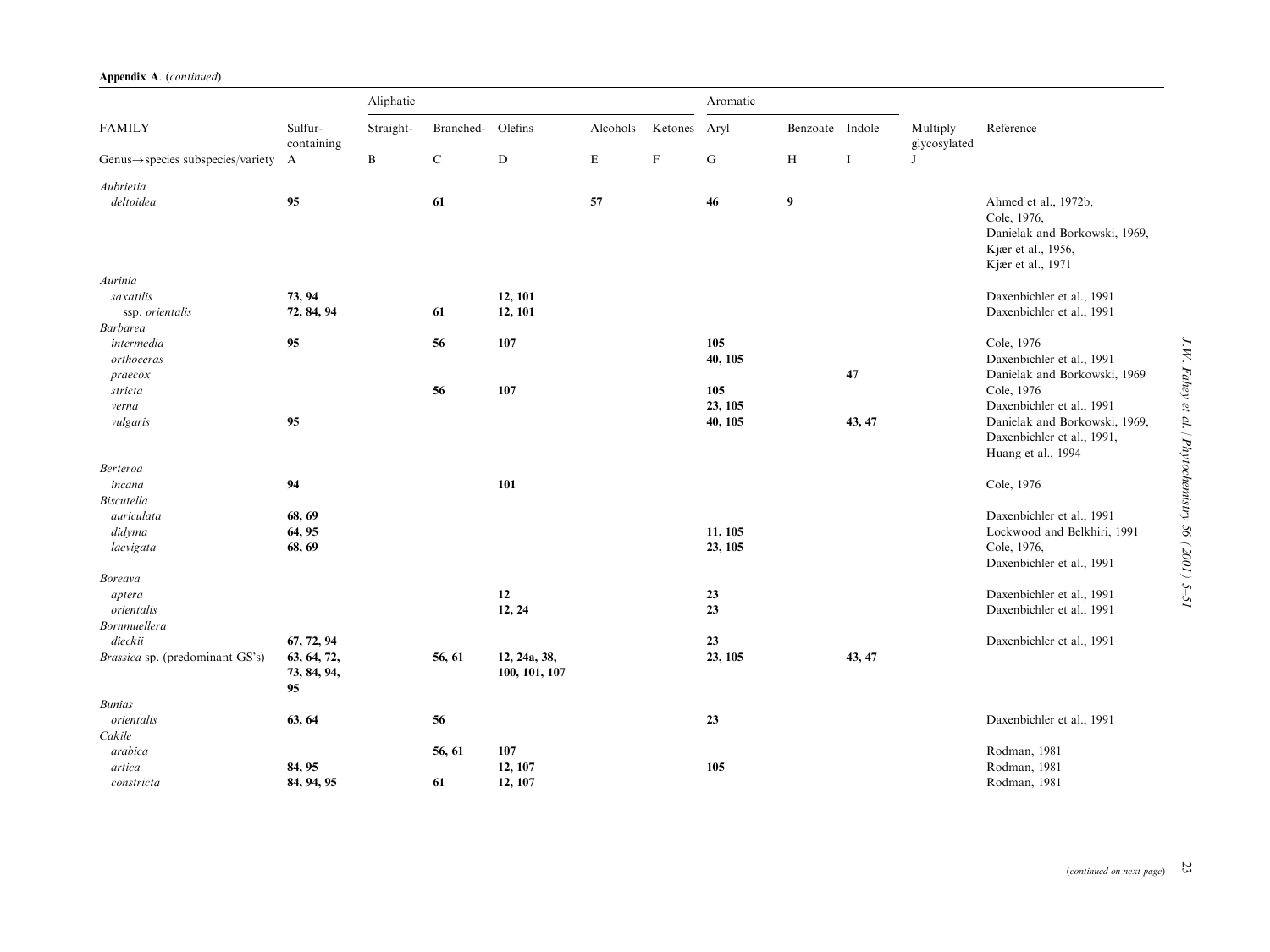|                                                |                       | Aliphatic    |             |              |             |         | Aromatic    |                 |   |                          |                               |
|------------------------------------------------|-----------------------|--------------|-------------|--------------|-------------|---------|-------------|-----------------|---|--------------------------|-------------------------------|
| <b>FAMILY</b>                                  | Sulfur-<br>containing | Straight-    | Branched-   | Olefins      | Alcohols    | Ketones | Aryl        | Benzoate Indole |   | Multiply<br>glycosylated | Reference                     |
| Genus $\rightarrow$ species subspecies/variety | A                     | $\, {\bf B}$ | $\mathbf C$ | D            | $\mathbf E$ | F       | G           | $\, {\rm H}$    | 1 | J                        |                               |
| edentula ssp. eden v. eden,                    |                       |              |             |              |             |         |             |                 |   |                          |                               |
| Northern                                       | 95                    |              | 56, 61      | 12, 107      |             |         | 11          |                 |   |                          | Rodman, 1981                  |
| ssp. eden v. eden, Southern                    | 73, 95                |              | 56, 61      | 12, 107      |             |         | 11          |                 |   |                          | Rodman, 1981                  |
| ssp. eden v. lacustris                         | 95                    |              | 56, 61      | 12, 107      |             |         | 11          |                 |   |                          | Rodman, 1981                  |
| ssp. harperi                                   | 64, 84, 94, 95        |              | 61          | 12, 101, 107 |             |         | 105         |                 |   |                          | Rodman, 1981                  |
| geniculata                                     | 84, 95                |              | 61          | 12, 107      |             |         |             |                 |   |                          | Rodman, 1981                  |
| lanceolata ssp. alacranensis                   | 84                    |              |             | 12           |             |         |             |                 |   |                          | Rodman, 1981                  |
| ssp. fusiformis                                | 84, 94, 95            |              | 61          | 12, 101, 107 |             |         |             |                 |   |                          | Rodman, 1981                  |
| ssp. lanceolata                                | 84, 94, 95            |              | 61          | 12, 101, 107 |             |         | 105         |                 |   |                          | Rodman, 1981                  |
| ssp. pseudoconstricta                          | 84, 94, 95            |              | 61          | 12, 101, 107 |             |         |             |                 |   |                          | Rodman, 1981                  |
| maritima                                       | 84, 95                |              | 56, 61      | 12, 101, 107 |             |         | 23          |                 |   |                          | Cole, 1976,                   |
|                                                |                       |              |             |              |             |         |             |                 |   |                          | Danielak and Borkowski, 1969, |
|                                                |                       |              |             |              |             |         |             |                 |   |                          | Daxenbichler et al., 1991     |
| ssp. baltica                                   | 95                    |              | 56, 61      | 12, 107      |             |         |             |                 |   |                          | Rodman, 1981                  |
| ssp. euxina                                    | 95                    |              |             | 107          |             |         |             |                 |   |                          | Rodman, 1981                  |
| ssp. maritima (W.Med.)                         | 64, 73, 81,           |              | 56, 61      | 12, 107      |             |         |             |                 |   |                          | Rodman, 1981                  |
|                                                | 84, 88, 94,           |              |             |              |             |         |             |                 |   |                          |                               |
|                                                | 95                    |              |             |              |             |         |             |                 |   |                          |                               |
| ssp. maritima (W.Eur.)                         | 95                    |              | 56, 61      | 107          |             |         |             |                 |   |                          | Rodman, 1981                  |
| Calepina                                       |                       |              |             |              |             |         |             |                 |   |                          |                               |
| irregularis                                    | 73, 82                |              |             |              |             |         |             |                 |   |                          | Daxenbichler et al., 1991     |
| Camelina                                       |                       |              |             |              |             |         |             |                 |   |                          |                               |
| microcarpa                                     | 65, 74                |              |             |              |             |         |             |                 |   |                          | Daxenbichler et al., 1991     |
| rumelica                                       | 65, 68, 74            |              |             |              |             |         |             |                 |   |                          | Daxenbichler et al., 1991     |
| sativa                                         | 65, 68, 84            |              |             |              |             |         |             |                 |   |                          | Danielak and Borkowski, 1969, |
|                                                |                       |              |             |              |             |         |             |                 |   |                          | Daxenbichler et al., 1991,    |
|                                                |                       |              |             |              |             |         |             |                 |   |                          | Fenwick et al., 1983          |
| Capsella                                       |                       |              |             |              |             |         |             |                 |   |                          |                               |
| bursa-pastoris                                 | 65, 68, 84, 95        |              |             | 24, 101, 107 |             |         | 23          |                 |   |                          | Daxenbichler et al., 1991     |
| cordifolia                                     |                       |              | 56, 61, 62  |              | 30, 31, 57  |         | 11, 105     |                 |   |                          | Cole, 1976,                   |
|                                                |                       |              |             |              |             |         |             |                 |   |                          | Danielak and Borkowski, 1969, |
|                                                |                       |              |             |              |             |         |             |                 |   |                          | Daxenbichler et al., 1991,    |
|                                                |                       |              |             |              |             |         |             |                 |   |                          | Lockwood and Belkhiri, 1991   |
| Cardamine                                      |                       |              |             |              |             |         |             |                 |   |                          |                               |
| armara                                         |                       |              | 54          |              |             |         |             |                 |   |                          | Danielak and Borowski, 1969   |
| flexuosa                                       |                       |              | 56, 61      | 12           |             |         | 11, 105     |                 |   |                          | Daxenbichler et al., 1991     |
| hirsuta                                        |                       |              | 61          | 12, 101      |             |         | 11, 23, 105 |                 |   |                          | Cole, 1976,                   |
|                                                |                       |              |             |              |             |         |             |                 |   |                          | Daxenbichler et al., 1991     |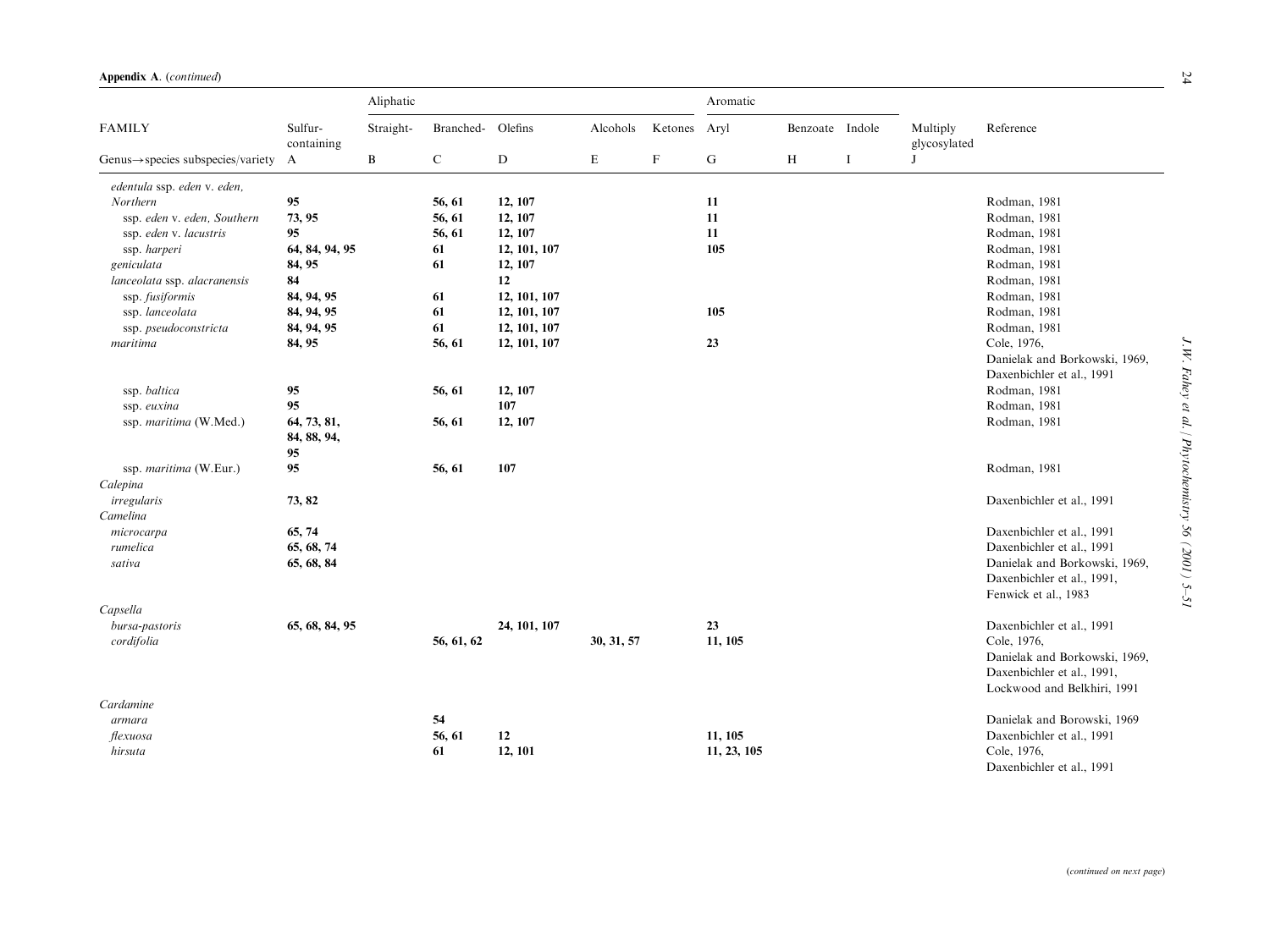|  | Appendix A. (continued) |  |
|--|-------------------------|--|
|--|-------------------------|--|

|                                                |                           | Aliphatic    |                   |                      |             | Aromatic    |             |                 |   |                          |                                                                                                                            |
|------------------------------------------------|---------------------------|--------------|-------------------|----------------------|-------------|-------------|-------------|-----------------|---|--------------------------|----------------------------------------------------------------------------------------------------------------------------|
| <b>FAMILY</b>                                  | Sulfur-<br>containing     | Straight-    | Branched- Olefins |                      | Alcohols    | Ketones     | Aryl        | Benzoate Indole |   | Multiply<br>glycosylated | Reference                                                                                                                  |
| $Genus \rightarrow species$ subspecies/variety | $\mathbf{A}$              | $\, {\bf B}$ | $\mathbf C$       | ${\bf D}$            | $\mathbf E$ | $\mathbf F$ | ${\bf G}$   | $\,$ H          | Ι | J                        |                                                                                                                            |
| impatiens                                      |                           |              |                   | 12, 101              |             |             | 11          |                 |   |                          | Cole, 1976,<br>Daxenbichler et al., 1991                                                                                   |
| var. pectinata<br>pratensis                    |                           |              | 54, 61            | 12, 101              |             |             |             |                 |   |                          | Daxenbichler et al., 1991<br>Cole, 1976,<br>Danielak and Borkowski, 1969                                                   |
| Cardaria                                       |                           |              |                   |                      |             |             |             |                 |   |                          |                                                                                                                            |
| chalapensis                                    | 64, 67, 72,<br>84, 88, 94 |              |                   |                      |             |             | 11, 23, 105 |                 |   |                          | Daxenbichler et al., 1991                                                                                                  |
| draba                                          | 64, 76, 84                | 13           | 61                | 12, 101, 107         |             |             | 23          |                 |   |                          | Cole, 1976,<br>Daxenbichler et al., 1991,<br>Hasapis et al., 1981,<br>Lockwood and Belkhiri, 1991                          |
| ssp. chalapensis<br>Carrichtera                | 64, 67, 76, 88            |              |                   |                      |             |             | 23          |                 |   |                          | Daxenbichler et al., 1991                                                                                                  |
| annua<br>Caulanthus                            | 72, 84, 94                |              |                   | 12, 101              |             |             |             |                 |   |                          | Daxenbichler et al., 1991                                                                                                  |
| lasiophyllus<br>Cheiranthus                    | 72, 94                    |              | 56                |                      |             |             |             |                 |   |                          | Daxenbichler et al., 1991                                                                                                  |
| cheiri                                         | 82, 84                    |              |                   |                      |             |             |             |                 |   |                          | Cole, 1976,<br>Daxenbichler et al., 1991,<br>Kjær, 1959                                                                    |
| kewensis<br>Chorispora                         | 73, 95                    |              |                   |                      |             |             |             |                 |   |                          | Chisholm, 1972                                                                                                             |
| purpurascens<br>tenella                        | 64, 73, 84, 95            |              |                   | 12, 24<br>107        |             |             | 23          |                 |   |                          | Daxenbichler et al., 1991<br>Daxenbichler et al., 1991,<br>Rodman and Chew, 1980                                           |
| Christolea<br>crassifolia<br>Cochlearia        | 67,88                     |              | 56, 61            |                      |             |             |             |                 |   |                          | Daxenbichler et al., 1991                                                                                                  |
| anglica                                        |                           |              | 54, 56, 61        |                      | 31          |             |             |                 |   |                          | Cole, 1976,<br>Kjær et al., 1956                                                                                           |
| danica                                         |                           |              | 54, 56, 61        |                      | 31          |             |             |                 |   |                          | Cole, 1976,                                                                                                                |
| officinalis                                    |                           |              | 54, 56            |                      | 31          |             |             |                 |   |                          | Kjær et al., 1956<br>Ahmed et al., 1972b,<br>Brown and Stuart, 1968,<br>Danielak and Borkowski, 1969,<br>Kjær et al., 1956 |
| Coincya<br>longirostra                         |                           |              |                   | 12, 24a, 24b,<br>107 |             |             | 23          |                 |   |                          | Cole, 1976,<br>Vioque et al., 1994                                                                                         |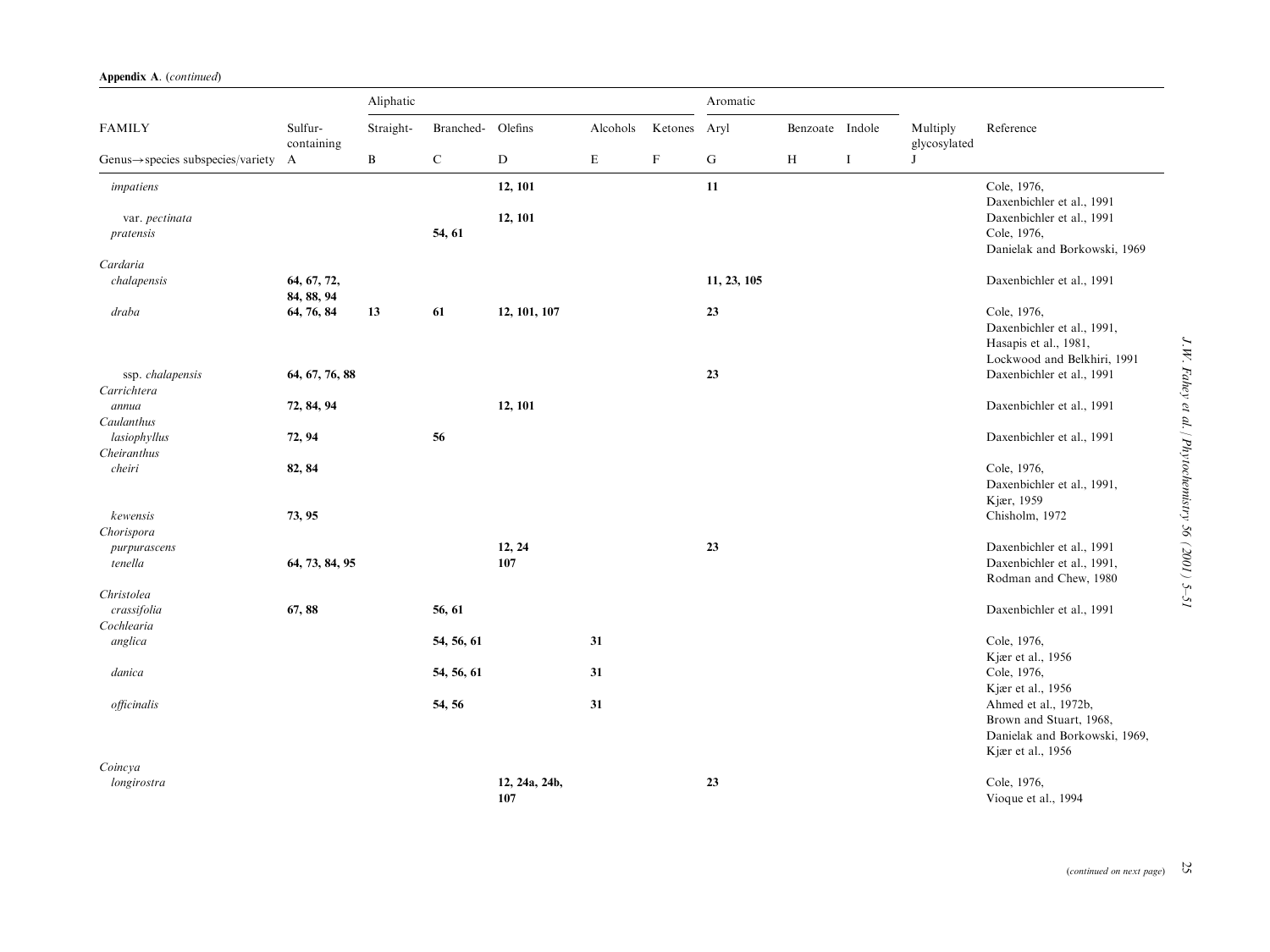|                                                |                       | Aliphatic    |           |                  |             |                           | Aromatic      |                 |            |                          |                                                        |
|------------------------------------------------|-----------------------|--------------|-----------|------------------|-------------|---------------------------|---------------|-----------------|------------|--------------------------|--------------------------------------------------------|
| <b>FAMILY</b>                                  | Sulfur-<br>containing | Straight-    | Branched- | Olefins          | Alcohols    | Ketones                   | Aryl          | Benzoate Indole |            | Multiply<br>glycosylated | Reference                                              |
| $Genus \rightarrow species$ subspecies/variety | $\mathbf{A}$          | $\, {\bf B}$ | ${\bf C}$ | D                | $\mathbf E$ | $\boldsymbol{\mathrm{F}}$ | ${\bf G}$     | $\, {\rm H}$    | $\bf{I}$   | J                        |                                                        |
| monensis ssp. cheiranthos                      |                       |              |           |                  |             |                           |               |                 |            |                          | Vioque et al., 1994                                    |
| var. granatensis                               |                       |              |           | 12, 24a, 24b     |             |                           | 23            |                 |            |                          | Vioque et al., 1994                                    |
| var. johnstonii                                |                       |              |           | 24a, 24b         |             |                           | 23            |                 |            |                          | Vioque et al., 1994                                    |
| var. recurvata                                 |                       |              |           | 12, 24a, 24b     |             |                           | 23            |                 |            |                          | Vioque et al., 1994                                    |
| var. setigera                                  |                       |              |           | 24a, 24b         |             |                           |               |                 |            |                          | Vioque et al., 1994                                    |
| ssp. nevadensis                                |                       |              |           | 12, 24a, 24b     |             |                           | 23            |                 |            |                          | Vioque et al., 1994                                    |
| ssp. orophila                                  |                       |              |           | 12, 24a, 24b     |             |                           | 23            |                 |            |                          | Vioque et al., 1994                                    |
| ssp. puberla                                   |                       |              |           | 12, 24a, 24b     |             |                           | 23            |                 |            |                          | Vioque et al., 1994                                    |
| rupestris ssp. leptocarpa                      |                       |              |           | 12, 24a, 24b     |             |                           | 23            |                 |            |                          | Vioque et al., 1994                                    |
| ssp. rupestris                                 |                       |              |           | 12, 24a, 24b     |             |                           | 23            |                 |            |                          | Vioque et al., 1994                                    |
| transtagana                                    |                       |              |           | 24a, 24b         |             |                           | 23            |                 |            |                          | Vioque et al., 1994                                    |
| Conringia                                      |                       |              |           |                  |             |                           |               |                 |            |                          |                                                        |
| orientalis                                     | 95                    |              | 62        | 12, 24           | 31          |                           |               |                 | 28, 43, 47 |                          | Ahmed et al., 1972b,                                   |
|                                                |                       |              |           |                  |             |                           |               |                 |            |                          | Boufford et al., 1989,                                 |
|                                                |                       |              |           |                  |             |                           |               |                 |            |                          | Danielak and Borkowski, 1969,                          |
|                                                |                       |              |           |                  |             |                           |               |                 |            |                          | Daxenbichler et al., 1991,                             |
|                                                |                       |              |           |                  |             |                           |               |                 |            |                          | Gmelin and Virtanen, 1959b,                            |
|                                                |                       |              |           |                  |             |                           |               |                 |            |                          | Lockwood and Belkhiri, 1991,                           |
|                                                |                       |              |           |                  |             |                           |               |                 |            |                          | Underhill and Kirkland, 1972b                          |
| planisiliqua                                   |                       |              |           | 12, 107          |             |                           | 23            |                 |            |                          | Daxenbichler et al., 1991                              |
| Coronopus                                      |                       |              |           |                  |             |                           |               |                 |            |                          |                                                        |
| didymus                                        |                       |              |           |                  |             |                           | 11<br>23, 114 |                 |            |                          | Daxenbichler et al., 1991<br>Daxenbichler et al., 1991 |
| squamatus<br>Crambe                            |                       |              |           |                  |             |                           |               |                 |            |                          |                                                        |
| abyssinica                                     |                       |              |           | 24 <sub>b</sub>  |             |                           | 23            |                 |            |                          | Daubos et al., 1998,                                   |
|                                                |                       |              |           |                  |             |                           |               |                 |            |                          | Daxenbichler et al., 1965,                             |
|                                                |                       |              |           |                  |             |                           |               |                 |            |                          | Daxenbichler et al., 1991                              |
| cordifolia                                     |                       |              |           | 24               |             |                           |               |                 |            |                          | Daxenbichler et al., 1991                              |
| filiformis                                     |                       |              |           | 12, 24           |             |                           | 23            |                 |            |                          | Daxenbichler et al., 1991                              |
| juncea                                         |                       |              |           | 12, 24           |             |                           | 23            |                 |            |                          | Daxenbichler et al., 1991                              |
| koktebelica                                    |                       |              |           | 12, 24           |             |                           | 23            |                 |            |                          | Daxenbichler et al., 1991                              |
| maritima                                       |                       |              |           | 12, 24b, 107     |             |                           | 23            |                 |            |                          | Danielak et al., 1969,                                 |
|                                                |                       |              |           |                  |             |                           |               |                 |            |                          | Daxenbichler et al., 1991,                             |
|                                                |                       |              |           |                  |             |                           |               |                 |            |                          | Quinsac et al., 1994                                   |
| orientalis                                     |                       |              |           | 12, 24           |             |                           | 23            |                 |            |                          | Daxenbichler et al., 1991                              |
| tataria                                        |                       |              |           | 24               |             |                           | 23            |                 |            |                          | Daxenbichler et al., 1991                              |
| Dentaria                                       |                       |              |           |                  |             |                           |               |                 |            |                          |                                                        |
| laciniata                                      |                       |              |           |                  | 29, 31, 57  |                           | 23            |                 |            |                          | Daxenbichler et al., 1991                              |
| Descurainia                                    |                       |              |           |                  |             |                           |               |                 |            |                          |                                                        |
| appendiculata                                  |                       |              |           | 12, 107          |             |                           |               |                 |            |                          | Daxenbichler et al., 1991                              |
| pinnata                                        |                       |              |           | 12, 107          |             |                           |               |                 |            |                          | Daxenbichler et al., 1991                              |
| ssp. ochroleuca                                |                       |              |           | 12, 24, 101, 107 |             |                           |               |                 |            |                          | Daxenbichler et al., 1991                              |

(continued on next page)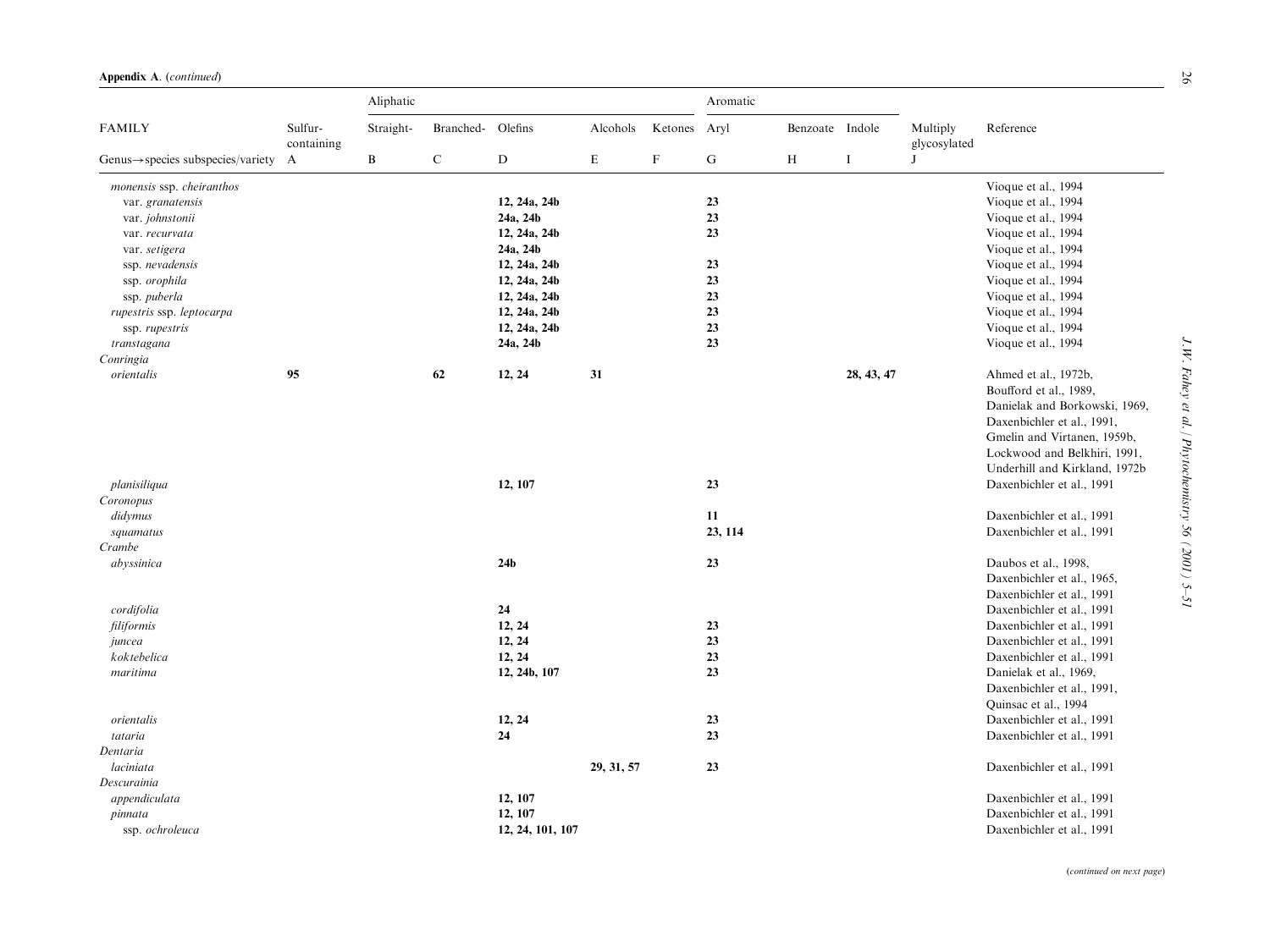| Appendix A. (continued) |
|-------------------------|
|-------------------------|

|                                                                      |                            | Aliphatic    |                  | Aromatic                |             |             |             |                 |                   |                          |                                                                                                                                                        |
|----------------------------------------------------------------------|----------------------------|--------------|------------------|-------------------------|-------------|-------------|-------------|-----------------|-------------------|--------------------------|--------------------------------------------------------------------------------------------------------------------------------------------------------|
| <b>FAMILY</b>                                                        | Sulfur-<br>containing      | Straight-    | Branched-        | Olefins                 | Alcohols    | Ketones     | Aryl        | Benzoate Indole |                   | Multiply<br>glycosylated | Reference                                                                                                                                              |
| $Genus \rightarrow species$ subspecies/variety                       | $\mathbf{A}$               | $\, {\bf B}$ | $\mathbf C$      | D                       | $\mathbf E$ | $\mathbf F$ | $\mathbf G$ | H               | I                 | J                        |                                                                                                                                                        |
| richardsonii<br>sophia                                               | 76, 94                     |              | 56, 61, 62<br>61 | 12, 101, 107<br>12, 107 |             |             | 11<br>23    |                 |                   |                          | Rodman and Chew, 1980<br>Cole, 1976,<br>Daxenbichler et al., 1991                                                                                      |
| Dimorphocarpa<br>wislizenii                                          | 67, 72, 87,<br>88, 94      |              |                  |                         |             |             |             |                 |                   |                          | Daxenbichler et al., 1991                                                                                                                              |
| Diplotaxis<br>catholica<br>crassifolia                               |                            |              |                  | 12                      |             |             | 23<br>23    |                 |                   |                          | Daxenbichler et al., 1991<br>Daxenbichler et al., 1991                                                                                                 |
| erucoides                                                            | 84, 95                     |              |                  | 12, 107                 |             |             | 11, 23, 105 |                 | 28, 43, 47,<br>48 |                          | Cole, 1976,<br>Danielak and Borkowski, 1969,<br>Daxenbichler et al., 1991,<br>Hasapis et al., 1981,                                                    |
| griffithii<br>muralis                                                | 64, 84                     |              |                  | 107                     |             |             | 23          |                 |                   |                          | Lockwood and Belkhiri, 1991<br>Daxenbichler et al., 1991<br>Danielak and Borkowski, 1969                                                               |
| siifolia<br>tenuifolia                                               | 64, 84                     |              |                  | 12, 101                 |             |             | 23          |                 |                   |                          | Daxenbichler et al., 1991<br>Cole, 1976,<br>Daxenbichler et al., 1991                                                                                  |
| viminea                                                              | 84                         |              | 56, 61           | 107                     |             |             | 23          |                 |                   |                          | Cole, 1976,<br>Daxenbichler et al., 1991                                                                                                               |
| virgata                                                              |                            |              | 56, 61           | 12, 24                  |             |             | 11, 105     |                 |                   |                          | Daxenbichler et al., 1991,<br>Lockwood and Belkhiri, 1991                                                                                              |
| Dithyrea                                                             |                            |              |                  |                         |             |             |             |                 |                   |                          |                                                                                                                                                        |
| californica                                                          | 67, 72, 87,<br>88, 94      |              |                  | 107                     |             |             |             |                 |                   |                          | Daxenbichler et al., 1991                                                                                                                              |
| Draba                                                                |                            |              |                  |                         |             |             |             |                 |                   |                          |                                                                                                                                                        |
| aizoides<br>nemorosa var. hebecarpa<br>spectabilis<br>Enarthrocarpus | 84, 95<br>68<br>69         |              | 61<br>56, 61     | 12, 107                 |             |             |             |                 |                   |                          | Cole, 1976<br>Daxenbichler et al., 1991<br>Rodman and Chew, 1980                                                                                       |
| strangulatus<br>Erophila                                             |                            |              |                  | 24                      |             |             | 23          |                 |                   |                          | Daxenbichler et al., 1991                                                                                                                              |
| verna<br>Eruca                                                       |                            |              | 56, 61           |                         |             |             | 11, 23      |                 |                   |                          | Daxenbichler et al., 1991                                                                                                                              |
| longirostris<br>sativa<br>vesicaria                                  | 64, 84<br>84, 95<br>64, 84 |              | 61               | 12                      |             |             |             |                 |                   |                          | Daxenbichler et al., 1991<br>Ahmed et al., 1972b,<br>Cole, 1976,<br>Danielak and Borkowski, 1969,<br>Fenwick et al., 1983<br>Daxenbichler et al., 1991 |
| ssp. sativa                                                          | 64, 84                     |              |                  |                         |             |             |             |                 |                   |                          | Daxenbichler et al., 1991                                                                                                                              |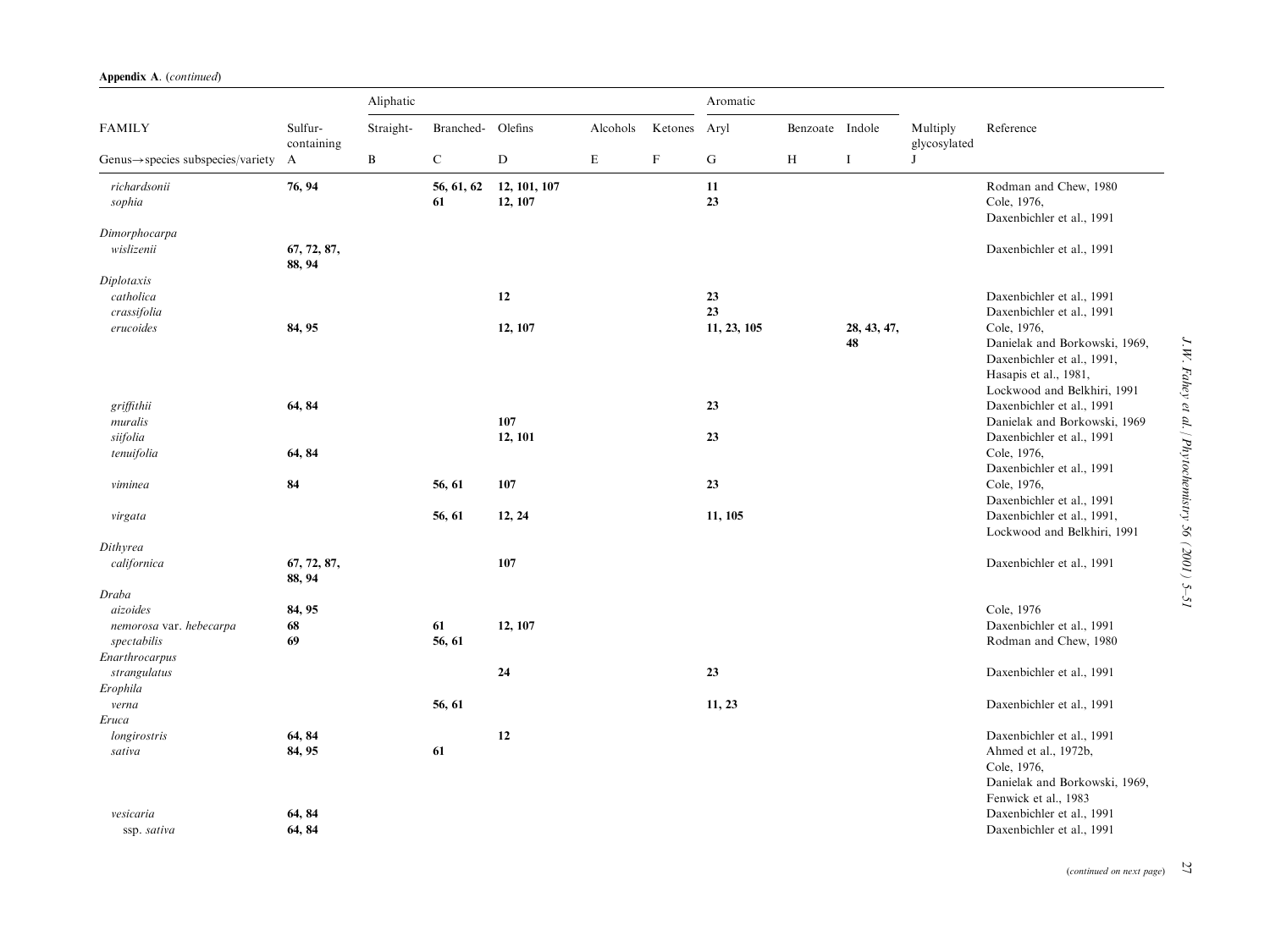|                                                |                       | Aliphatic    |                   |           |          |                |             |                 |          |                          |                               |
|------------------------------------------------|-----------------------|--------------|-------------------|-----------|----------|----------------|-------------|-----------------|----------|--------------------------|-------------------------------|
| <b>FAMILY</b>                                  | Sulfur-<br>containing | Straight-    | Branched- Olefins |           | Alcohols | Ketones Aryl   |             | Benzoate Indole |          | Multiply<br>glycosylated | Reference                     |
| $Genus \rightarrow species$ subspecies/variety | $\mathbf{A}$          | $\, {\bf B}$ | $\mathbf C$       | ${\bf D}$ | E        | $\mathbf F$    | $\mathbf G$ | H               | $\bf{I}$ | $\mathbf{J}$             |                               |
| Erucaria                                       |                       |              |                   |           |          |                |             |                 |          |                          |                               |
| hispanica                                      |                       |              |                   | 24        |          |                | 23          |                 |          |                          | Daxenbichler et al., 1991     |
| Erucastrum                                     |                       |              |                   |           |          |                |             |                 |          |                          |                               |
| gallicum                                       |                       |              |                   | 12, 107   |          |                |             |                 |          |                          | Danielak and Borkowski, 1969  |
| laevigatum                                     |                       |              |                   | 12, 107   |          |                | 23, 105     |                 |          |                          | Daxenbichler et al., 1991     |
| nasturtiifolium                                | 63                    |              |                   |           |          |                | 23          |                 |          |                          | Daxenbichler et al., 1991     |
| strigosum                                      | 73                    |              |                   |           |          |                | 23          |                 |          |                          | Daxenbichler et al., 1991     |
| Erysimum                                       |                       |              |                   |           |          | 99             |             |                 |          |                          | Chisholm, 1973                |
| allionii                                       | 64, 76, 82, 84        |              |                   |           |          |                |             |                 |          |                          | Daxenbichler et al., 1991     |
| asperum                                        | 33, 35, 37,           |              | 61                | 107       |          |                | 23          | $\bf 8$         |          |                          | Daxenbichler et al., 1991,    |
|                                                | 67, 72, 73,           |              |                   |           |          |                |             |                 |          |                          | Rodmann and Chew, 1980        |
|                                                | 76, 82, 88,           |              |                   |           |          |                |             |                 |          |                          |                               |
|                                                | 91, 94                |              |                   |           |          |                |             |                 |          |                          |                               |
| aureum                                         | 95                    |              | 61                |           |          |                |             |                 |          |                          | Cole, 1976                    |
| capitatum                                      | 73, 82                |              |                   | 107       |          |                |             |                 |          |                          | Daxenbichler et al., 1991     |
| cheranthoides                                  | 84, 95                |              |                   |           |          |                |             |                 |          |                          | Cole, 1976                    |
| cuspidatum                                     | 73, 82                |              |                   |           |          |                |             |                 |          |                          | Daxenbichler et al., 1991     |
| diffusum                                       | 73, 82                |              |                   |           |          |                |             |                 |          |                          | Daxenbichler et al., 1991     |
| hieracifolium                                  | 33, 35, 37,           |              |                   | 107       | 42       |                |             |                 |          |                          | Cole, 1976,                   |
|                                                | 72, 73, 82,           |              |                   |           |          |                |             |                 |          |                          | Daxenbichler et al., 1980,    |
|                                                | 84, 94, 95            |              |                   |           |          |                |             |                 |          |                          | Daxenbichler et al., 1991,    |
|                                                |                       |              |                   |           |          |                |             |                 |          |                          | Kjær and Schuster, 1970       |
| linifolium                                     | 73, 82                |              |                   |           |          |                |             |                 |          |                          | Daxenbichler et al., 1991     |
| ochroleucum                                    | 82                    |              |                   |           |          | 1              |             |                 |          |                          | Danielak and Borkowski, 1969  |
| odoratum                                       | 73                    |              |                   | 107       |          | 1 <sup>h</sup> |             |                 |          |                          | Blua et al., 1988,            |
|                                                |                       |              |                   |           |          |                |             |                 |          |                          | Chisholm, 1973,               |
|                                                |                       |              |                   |           |          |                |             |                 |          |                          | Daxenbichler et al., 1991,    |
|                                                |                       |              |                   |           |          |                |             |                 |          |                          | Kjær and Gmelin, 1957         |
| perofskianum                                   | 64, 76, 82,           |              |                   |           |          |                |             |                 |          |                          | Cole, 1976,                   |
|                                                | 84, 95                |              |                   |           |          |                |             |                 |          |                          | Danielak and Borkowski, 1969, |
|                                                |                       |              |                   |           |          |                |             |                 |          |                          | Daxenbichler et al., 1991     |
| repandum                                       | 73, 84, 95            |              |                   |           |          |                |             |                 |          |                          | Cole, 1976,                   |
|                                                |                       |              |                   |           |          |                |             |                 |          |                          | Daxenbichler, 1991            |
| rhaeticum                                      | 32, 34, 36,           |              |                   |           |          |                |             |                 |          |                          | Kjær and Schuster, 1973       |
|                                                | 37, 67, 72,           |              |                   |           |          |                |             |                 |          |                          |                               |
|                                                | 78, 81, 88,           |              |                   |           |          |                |             |                 |          |                          |                               |
|                                                | 94                    |              |                   |           |          |                |             |                 |          |                          |                               |
| rupestre                                       | 82                    |              |                   |           |          | $\mathbf{1}$   |             |                 |          |                          | Chisholm, 1973.               |
|                                                |                       |              |                   |           |          |                |             |                 |          |                          | Danielak and Borkowski, 1969, |
|                                                |                       |              |                   |           |          |                |             |                 |          |                          | Kjær and Gmelin, 1957         |
| sisymbrioides                                  | 73, 82                |              |                   |           |          |                | 23          |                 |          |                          | Daxenbichler et al., 1991     |
| sylvestre                                      | 73, 95                |              |                   |           |          |                |             |                 |          |                          | Daxenbichler et al., 1991     |

(continued on next page)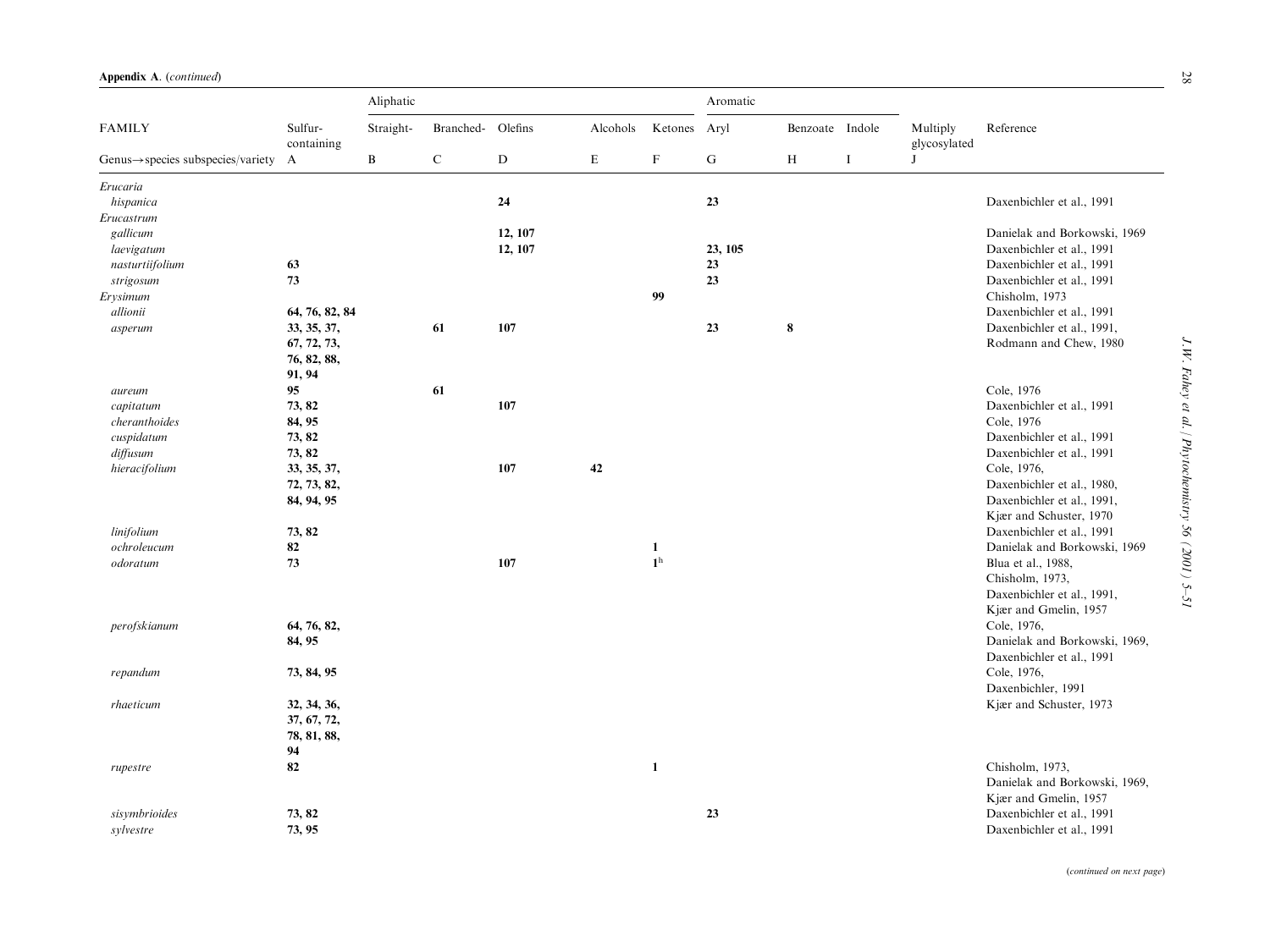|                                                |                           | Aliphatic    |             |                  |          |             | Aromatic    |                 |                   |                          |                                                                                                   |
|------------------------------------------------|---------------------------|--------------|-------------|------------------|----------|-------------|-------------|-----------------|-------------------|--------------------------|---------------------------------------------------------------------------------------------------|
| <b>FAMILY</b>                                  | Sulfur-<br>containing     | Straight-    | Branched-   | Olefins          | Alcohols | Ketones     | Aryl        | Benzoate Indole |                   | Multiply<br>glycosylated | Reference                                                                                         |
| $Genus \rightarrow species$ subspecies/variety | $\mathbf{A}$              | $\mathbf{B}$ | $\mathbf C$ | D                | E        | $\mathbf F$ | G           | H               | $\bf{I}$          | J                        |                                                                                                   |
| Euzomodendron                                  |                           |              |             |                  |          |             |             |                 |                   |                          |                                                                                                   |
| bourgaeanum                                    | 64, 95                    |              |             |                  |          |             |             |                 |                   |                          | Daxenbichler et al., 1991                                                                         |
| Farsetia                                       |                           |              |             |                  |          |             |             |                 |                   |                          |                                                                                                   |
| aegyptia                                       |                           |              |             | 107              |          |             |             |                 |                   |                          | Gil and MacLeod, 1980b                                                                            |
| clypeata                                       | 84                        |              |             |                  |          |             |             |                 |                   |                          | Gil and MacLeod, 1980b                                                                            |
| hamiltonii                                     | 64, 72, 73,<br>84, 94, 95 |              | 53, 61      | 12, 107          |          |             | 11, 105     |                 |                   |                          | Daxenbichler et al., 1991                                                                         |
| jacquemontii                                   | 64, 84                    |              | 56          | 12               |          |             | 23          |                 |                   |                          | Daxenbichler et al., 1991                                                                         |
| ramosissima                                    | 84                        |              |             | 12               |          |             |             |                 |                   |                          | Gil and MacLeod, 1980b                                                                            |
| Fibigia                                        |                           |              |             |                  |          |             |             |                 |                   |                          |                                                                                                   |
| macrocarpa                                     | 64                        |              |             | 12, 24           |          |             |             |                 |                   |                          | Daxenbichler et al., 1991                                                                         |
| Goldbachia                                     |                           |              |             |                  |          |             |             |                 |                   |                          |                                                                                                   |
| laevigata                                      | 82                        |              |             |                  |          |             | 23          |                 |                   |                          | Daxenbichler et al., 1991                                                                         |
| Heliophila                                     |                           |              |             |                  |          |             |             |                 |                   |                          |                                                                                                   |
| amplexicaulis                                  | 79, 80                    |              |             |                  |          |             | 23          |                 |                   |                          | Daxenbichler et al., 1991                                                                         |
| longifolia                                     |                           |              |             |                  |          |             | 15, 23      |                 |                   |                          | Daxenbichler et al., 1991                                                                         |
| Hesperis                                       |                           |              |             |                  |          |             |             |                 |                   |                          |                                                                                                   |
| matronalis                                     | 67, 72, 84,<br>94, 95     |              | 61          | 12, 24           |          |             | 14, 23, 105 |                 |                   | 119, 120                 | Cole, 1976,<br>Danielak and Borkowski, 1969,<br>Daxenbichler et al., 1991,<br>Larsen et al., 1992 |
| pendula                                        | 67                        |              |             |                  |          |             | 23          |                 |                   |                          | Daxenbichler et al., 1991                                                                         |
| Hirschfeldia                                   |                           |              |             |                  |          |             |             |                 |                   |                          |                                                                                                   |
| incana                                         | 95                        |              |             | 12, 24, 101, 107 |          |             | 23, 105     |                 |                   |                          | Cole, 1976,                                                                                       |
|                                                |                           |              |             |                  |          |             |             |                 |                   |                          | Daxenbichler, 1991,<br>Lockwood and Belkhiri, 1991                                                |
| <i>Iberis</i>                                  |                           |              |             |                  |          |             |             |                 |                   |                          |                                                                                                   |
| amara                                          | 73, 84, 95                |              |             | 12               |          |             |             |                 |                   |                          | Cole, 1976,<br>Danielak and Borkowski, 1969,<br>Daxenbichler et al., 1991,<br>Kjær, 1959          |
| crenata                                        | 73, 82                    |              |             | 12               |          |             |             |                 |                   |                          | Daxenbichler et al., 1991                                                                         |
| linifolia                                      | 73, 82                    |              |             |                  |          |             |             |                 |                   |                          | Daxenbichler et al., 1991                                                                         |
| sempervirens                                   | 84, 95                    |              |             |                  |          |             |             |                 |                   |                          | Danielak and Borkowski, 1969                                                                      |
| simplex                                        | 73, 82                    |              |             |                  |          |             |             |                 |                   |                          | Daxenbichler et al., 1991                                                                         |
| umbellata                                      | 73, 95                    |              |             | 107              |          |             |             |                 |                   |                          | Daxenbichler et al., 1991                                                                         |
| Isatis                                         |                           |              |             |                  |          |             |             |                 |                   |                          |                                                                                                   |
| aleppica                                       |                           |              |             | 12               |          |             |             |                 |                   |                          | Cole, 1976                                                                                        |
| cappadocica ssp. steveniana                    |                           |              |             | 12, 24           |          |             | 23          |                 |                   |                          | Daxenbichler et al., 1991                                                                         |
| costata                                        |                           |              |             | 12, 24           |          |             | 23          |                 |                   |                          | Daxenbichler et al., 1991                                                                         |
| djurdjura                                      | 64                        |              |             | 12, 24           |          |             |             |                 | 28, 43, 47,<br>48 |                          | Lockwood and Belkhiri, 1991                                                                       |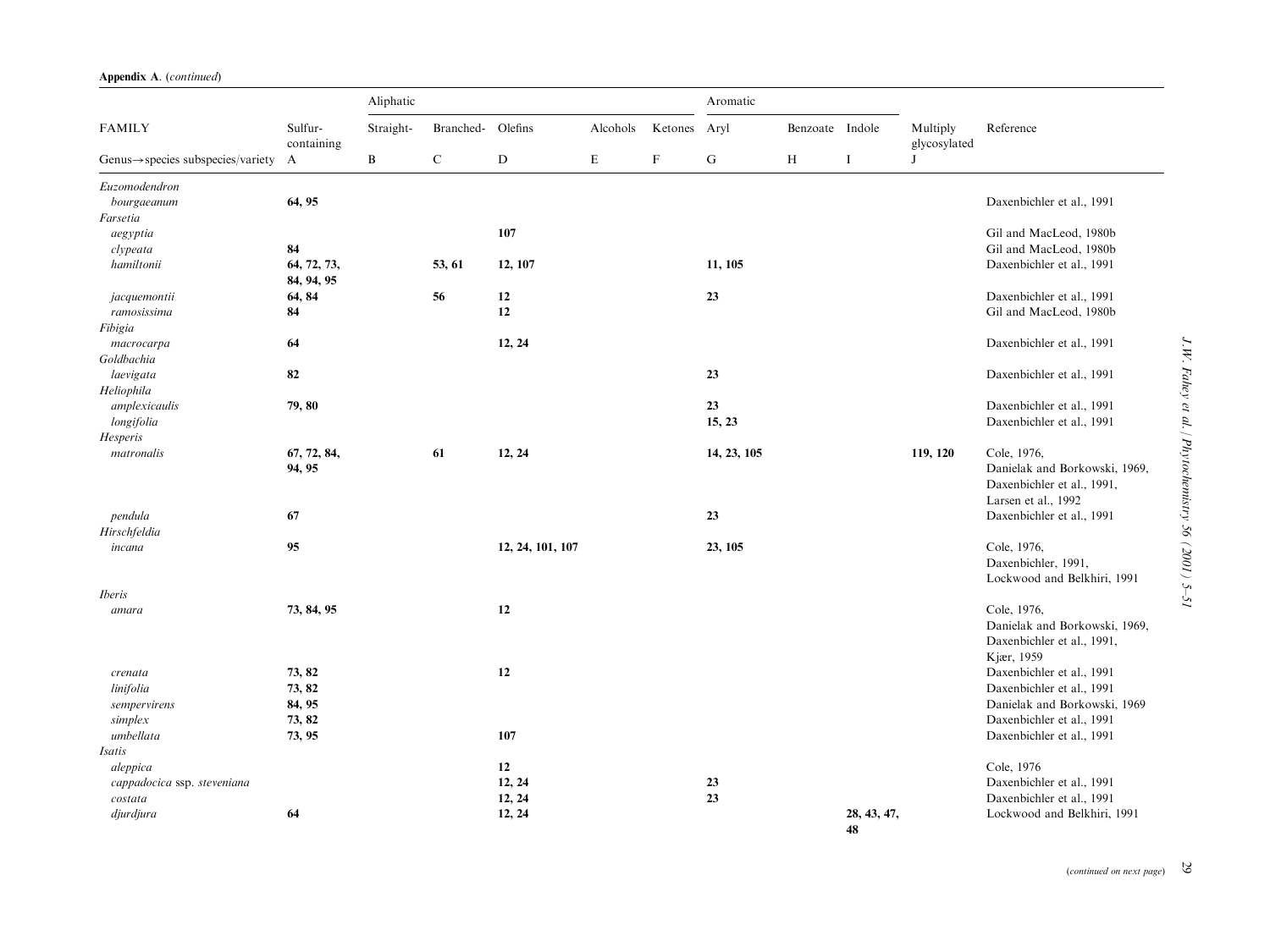|                                                  | Sulfur-<br>containing | Aliphatic |                   |        |          | Aromatic                  |             |                 |             |                          |                               |
|--------------------------------------------------|-----------------------|-----------|-------------------|--------|----------|---------------------------|-------------|-----------------|-------------|--------------------------|-------------------------------|
| <b>FAMILY</b>                                    |                       | Straight- | Branched- Olefins |        | Alcohols | Ketones Aryl              |             | Benzoate Indole |             | Multiply<br>glycosylated | Reference                     |
| Genus $\rightarrow$ species subspecies/variety A |                       | B         | $\mathbf C$       | D      | E        | $\boldsymbol{\mathrm{F}}$ | G           | H               | I           | J                        |                               |
| glauca                                           |                       |           |                   | 12     |          |                           | 23          |                 |             |                          | Daxenbichler et al., 1991     |
| iberica                                          |                       |           |                   | 12     |          |                           | 23          |                 |             |                          | Daxenbichler et al., 1991     |
| tinctoria                                        | 64, 95                |           |                   | 12, 24 |          |                           | 23          |                 | 28, 43, 47, |                          | Cole, 1976,                   |
|                                                  |                       |           |                   |        |          |                           |             |                 | 48, 112     |                          | Danielak and Borkowski, 1969, |
|                                                  |                       |           |                   |        |          |                           |             |                 |             |                          | Daxenbichler et al., 1991,    |
|                                                  |                       |           |                   |        |          |                           |             |                 |             |                          | Elliott and Stowe, 1971,      |
|                                                  |                       |           |                   |        |          |                           |             |                 |             |                          | Lockwood and Belkhiri, 1991   |
| Leavenworthia<br>alabamica                       |                       |           |                   |        | 57       |                           |             |                 |             |                          |                               |
|                                                  |                       |           |                   |        |          |                           | 23, 105     |                 |             |                          | Daxenbichler et al., 1991     |
| torulosa                                         |                       |           |                   | 101    |          |                           | 105         |                 |             |                          | Daxenbichler et al., 1991     |
| Lepidium<br>apetalum                             |                       |           |                   |        |          |                           | 11          |                 |             |                          | Daxenbichler et al., 1991     |
| austrinum                                        | 64                    | 16        |                   |        |          |                           | 11, 23, 45  |                 |             |                          | Daxenbichler et al., 1991     |
| bonariense                                       |                       |           |                   |        |          |                           | 46          |                 |             |                          | Kjær and Wagnières, 1971,     |
|                                                  |                       |           |                   |        |          |                           |             |                 |             |                          | Kjær et al., 1971             |
| campestre                                        |                       |           |                   |        |          |                           | 23          |                 |             |                          | Danielak and Borkowski, 1969  |
| densiflorum                                      |                       |           |                   |        |          |                           | 11, 23      |                 |             |                          | Daxenbichler et al., 1991     |
| draba                                            | 82                    |           |                   |        |          |                           |             |                 |             |                          | Danielak and Borkowski, 1969  |
| graminifolium                                    | 95                    |           |                   |        |          |                           | 11, 15, 22, |                 |             |                          | Cole, 1976,                   |
|                                                  |                       |           |                   |        |          |                           | 23, 44, 114 |                 |             |                          | Danielak and Borkowski, 1969, |
|                                                  |                       |           |                   |        |          |                           |             |                 |             |                          | Daxenbichler et al., 1991,    |
|                                                  |                       |           |                   |        |          |                           |             |                 |             |                          | Olsen and Sørensen, 1980a     |
| heterophyllum                                    | 95                    |           |                   |        |          |                           |             |                 |             |                          | Cole, 1976                    |
| hyssopifolium                                    |                       |           |                   |        |          |                           | 11, 114     |                 |             |                          | Kjær and Wagnières, 1971,     |
|                                                  |                       |           |                   |        |          |                           |             |                 |             |                          | Kjær et al., 1971             |
| iberis                                           | 84                    |           |                   |        |          |                           |             |                 |             |                          | Daxenbichler et al., 1991     |
| lasiocarpum                                      |                       |           |                   |        |          |                           | 11, 23      |                 |             |                          | Daxenbichler et al., 1991     |
| latifolium                                       | 95                    |           |                   |        |          |                           |             |                 |             |                          | Cole, 1976                    |
| montanum v. angustifolium                        |                       |           | 56, 61            |        |          |                           | 11, 23, 45  |                 |             |                          | Daxenbichler et al., 1991     |
| perfoliatum                                      | 64, 84, 94,           |           |                   |        |          |                           | 11, 45      |                 |             |                          | Daxenbichler et al., 1991     |
|                                                  | 95                    |           |                   |        |          |                           |             |                 |             |                          |                               |
| pinnatifidum                                     |                       |           |                   |        |          |                           | 11          |                 |             |                          | Daxenbichler et al., 1991     |
| ruderale                                         |                       |           |                   |        |          |                           | 11          |                 |             |                          | Cole, 1976,                   |
|                                                  |                       |           |                   |        |          |                           |             |                 |             |                          | Danielak and Borkowski, 1969, |
|                                                  |                       |           |                   |        |          |                           |             |                 |             |                          | Daxenbichler et al., 1991     |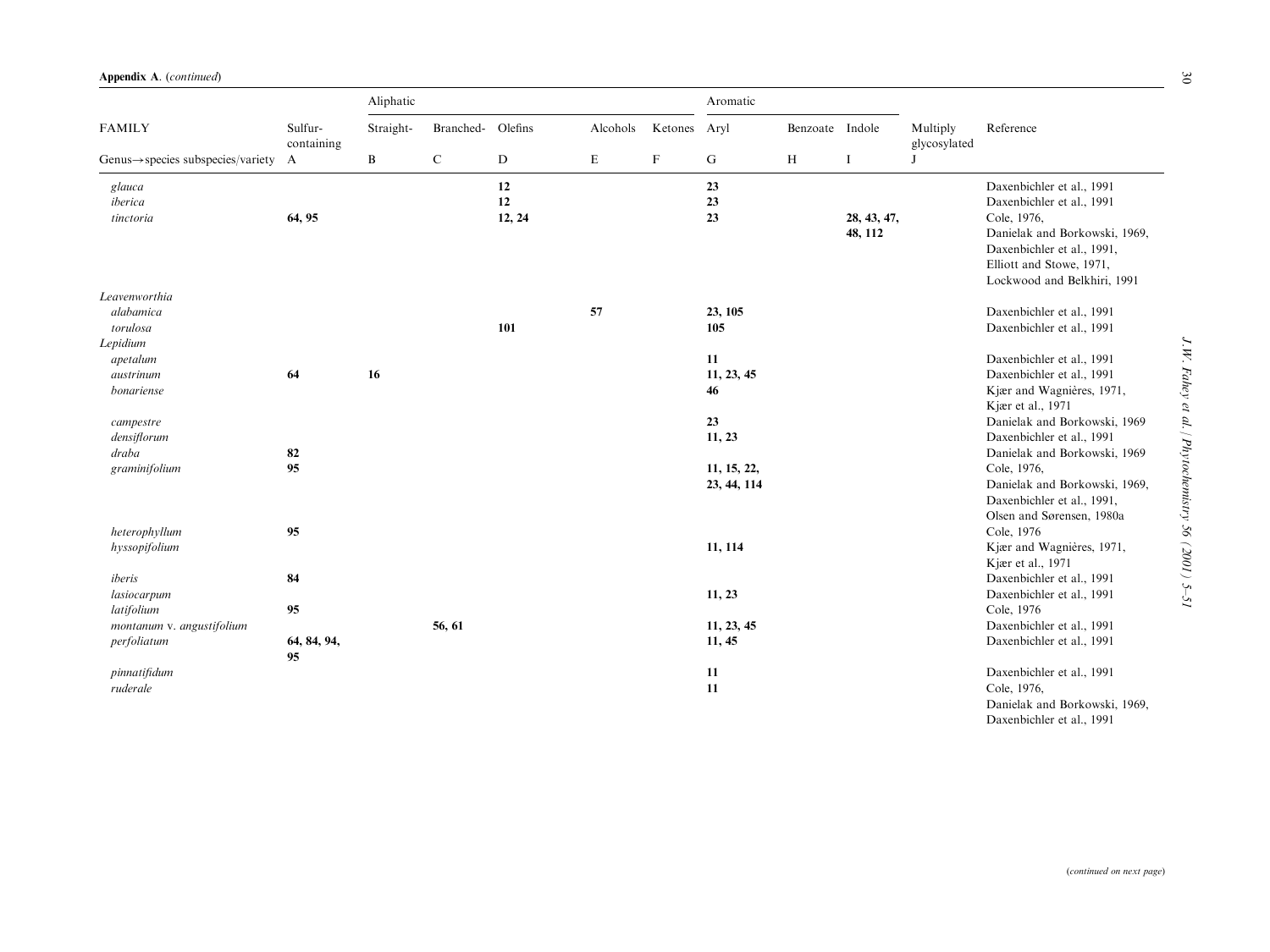|                                                |                       | Aliphatic    |                   | Aromatic     |          |             |                |                 |        |                          |                                                                                                                                                                                                                |
|------------------------------------------------|-----------------------|--------------|-------------------|--------------|----------|-------------|----------------|-----------------|--------|--------------------------|----------------------------------------------------------------------------------------------------------------------------------------------------------------------------------------------------------------|
| <b>FAMILY</b>                                  | Sulfur-<br>containing | Straight-    | Branched- Olefins |              | Alcohols | Ketones     | Aryl           | Benzoate Indole |        | Multiply<br>glycosylated | Reference                                                                                                                                                                                                      |
| $Genus \rightarrow species$ subspecies/variety | A                     | $\, {\bf B}$ | $\mathbf C$       | ${\rm D}$    | E        | $\mathbf F$ | ${\bf G}$      | H               | Ι.     | J                        |                                                                                                                                                                                                                |
| sativum                                        | 69                    |              |                   | 24, 107      |          |             | 11, 23, 105    |                 | 43, 47 |                          | Cole, 1976,<br>Danielak and Borkowski, 1969,<br>Daxenbichler et al., 1991,<br>Gil and MacLeod, 1980a,<br>Gil and MacLeod, 1980c,<br>Gil and MacLeod, 1980d,<br>Gmelin and Virtanen, 1959a,<br>Schraudolf, 1965 |
| sordidum                                       |                       |              |                   |              |          |             | 114            |                 |        |                          | Kjær and Wagnières, 1971                                                                                                                                                                                       |
| subulatum                                      |                       |              |                   | 12, 101      |          |             | 11, 23, 45     |                 |        |                          | Daxenbichler et al., 1991                                                                                                                                                                                      |
| thurberi                                       |                       |              |                   |              |          |             | 11, 45         |                 |        |                          | Daxenbichler et al., 1991                                                                                                                                                                                      |
| vesicarium                                     |                       |              |                   |              |          |             | 11, 15, 22, 45 |                 |        |                          | Daxenbichler et al., 1991                                                                                                                                                                                      |
| virginicum                                     |                       |              |                   |              |          |             | 11, 23         |                 |        |                          | Cole, 1976,                                                                                                                                                                                                    |
|                                                |                       |              |                   |              |          |             |                |                 |        |                          | Danielak and Borkowski, 1969,                                                                                                                                                                                  |
|                                                |                       |              |                   |              |          |             |                |                 |        |                          | Daxenbichler et al., 1991                                                                                                                                                                                      |
| v. medium                                      |                       |              |                   |              |          |             | 11, 23         |                 |        |                          | Daxenbichler et al., 1991                                                                                                                                                                                      |
| Lesquerella                                    |                       |              |                   |              |          |             |                |                 |        |                          |                                                                                                                                                                                                                |
| angustifolia                                   | 64, 84                |              |                   |              |          |             |                |                 |        |                          | Daxenbichler et al., 1991                                                                                                                                                                                      |
| argyraea ssp. argyraea                         | 73                    |              |                   |              |          |             | 23             |                 |        |                          | Daxenbichler et al., 1991                                                                                                                                                                                      |
| auriculata                                     | 67,88                 |              |                   |              |          |             |                |                 |        |                          | Daxenbichler et al., 1991                                                                                                                                                                                      |
| densipila                                      | 67,88                 |              |                   |              |          |             |                |                 |        |                          | Daxenbichler et al., 1991                                                                                                                                                                                      |
| douglasii                                      | 82                    |              |                   |              |          |             |                |                 |        |                          | Daxenbichler et al., 1991                                                                                                                                                                                      |
| engelmannii                                    | 64, 76, 84            |              |                   |              |          |             |                |                 |        |                          | Daxenbichler et al., 1991                                                                                                                                                                                      |
| fendleri                                       | 73                    |              |                   |              |          |             |                |                 |        |                          | Daxenbichler et al., 1991                                                                                                                                                                                      |
| globosa                                        | 73, 84, 95            |              |                   |              |          |             |                |                 |        |                          | Daxenbichler et al., 1991                                                                                                                                                                                      |
| gordonii                                       | 73                    |              |                   |              |          |             |                |                 |        |                          | Daxenbichler et al., 1991                                                                                                                                                                                      |
| gracilis ssp. gracilis                         | 73, 95                |              |                   |              |          |             | 23             |                 |        |                          | Daxenbichler et al., 1991                                                                                                                                                                                      |
| lasiocarpa ssp. lasiocarpa                     | 67,88                 |              |                   |              |          |             |                |                 |        |                          | Daxenbichler et al., 1991                                                                                                                                                                                      |
| lescurii                                       | 67,88                 |              |                   |              |          |             |                |                 |        |                          | Daxenbichler et al., 1991                                                                                                                                                                                      |
| lindheimeri                                    | 73, 95                |              |                   |              |          |             |                |                 |        |                          | Daxenbichler et al., 1991                                                                                                                                                                                      |
| ludoviciana                                    | 64, 72, 73            |              | 56                | 107          |          |             |                |                 |        |                          | Daxenbichler et al., 1991                                                                                                                                                                                      |
| <i>lyrata</i>                                  | 67,88                 |              |                   |              |          |             |                |                 |        |                          | Daxenbichler et al., 1991                                                                                                                                                                                      |
| mirandiana                                     | $72\,$                |              |                   |              |          |             |                |                 |        |                          | Daxenbichler et al., 1991                                                                                                                                                                                      |
| ovalifolia ssp. ovalifolia                     | 67                    |              |                   |              |          |             | 23             |                 |        |                          | Daxenbichler et al., 1991                                                                                                                                                                                      |
| perforata                                      | 67,88                 |              |                   |              |          |             |                |                 |        |                          | Daxenbichler et al., 1991                                                                                                                                                                                      |
| pinetorum                                      | 73, 88                |              |                   |              |          |             |                |                 |        |                          | Daxenbichler et al., 1991<br>Daxenbichler et al., 1991                                                                                                                                                         |
| stonensis<br>tenella                           | 67,88<br>73           |              |                   |              |          |             |                |                 |        |                          | Daxenbichler et al., 1991                                                                                                                                                                                      |
| Lobularia                                      |                       |              |                   |              |          |             |                |                 |        |                          |                                                                                                                                                                                                                |
| maritima                                       | 67, 88                |              |                   | 12, 101, 107 |          |             | 11, 105        |                 |        |                          | Cole, 1976,                                                                                                                                                                                                    |
|                                                |                       |              |                   |              |          |             |                |                 |        |                          | Daxenbichler et al., 1991,                                                                                                                                                                                     |

(continued on next page)  $\Box$ 

J.W. Fahey et al. / Phytochemistry 56 (2001) 5-51 J.W. Fahey et al. / Phytochemistry 56 (2001) 5–51

Hasapis et al., 1981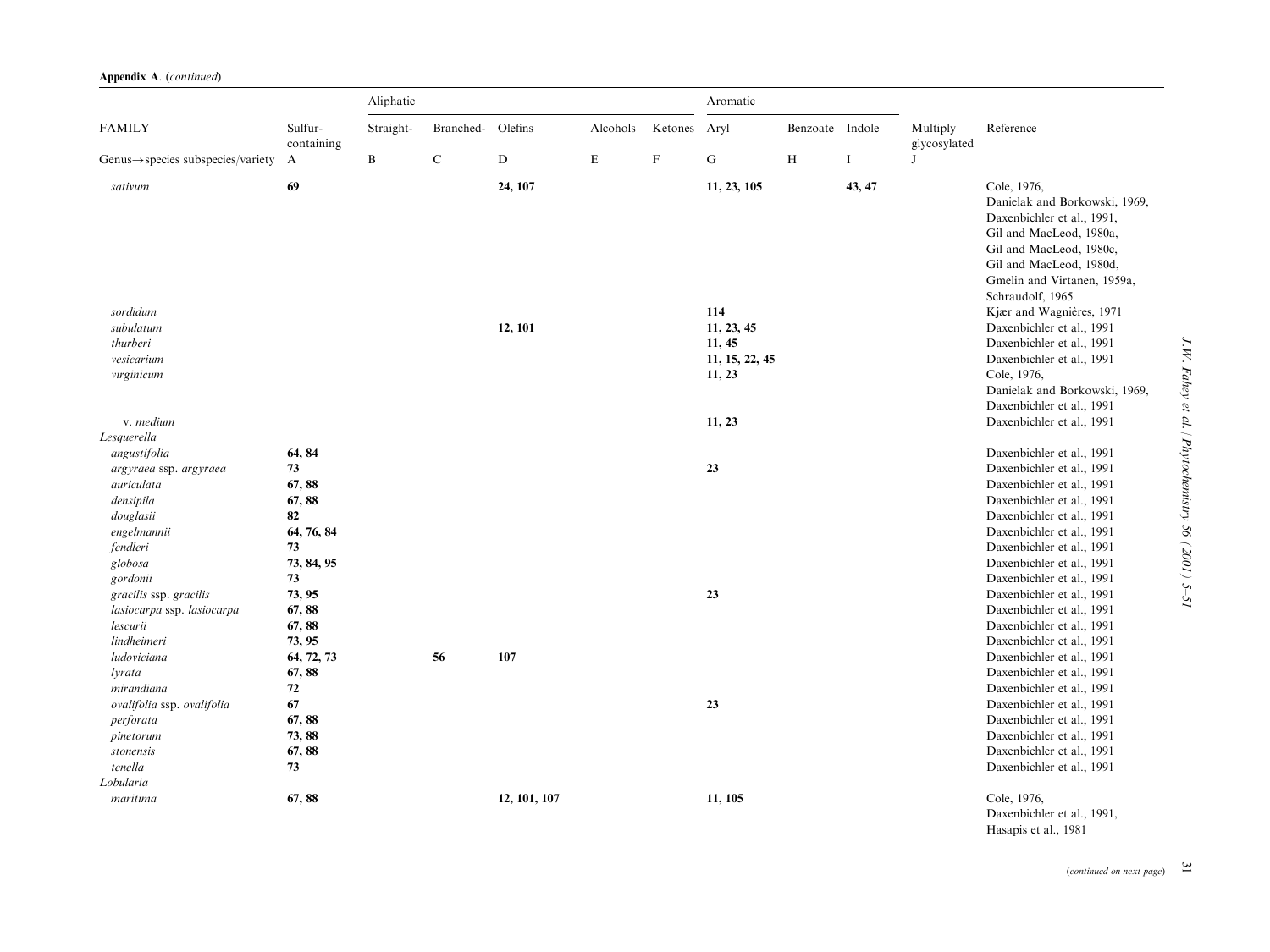|                                                | Sulfur-<br>containing                | Aliphatic |                   |             |          |              |             |                 |                   |                          |                                                                           |
|------------------------------------------------|--------------------------------------|-----------|-------------------|-------------|----------|--------------|-------------|-----------------|-------------------|--------------------------|---------------------------------------------------------------------------|
| <b>FAMILY</b>                                  |                                      | Straight- | Branched- Olefins |             | Alcohols | Ketones Aryl |             | Benzoate Indole |                   | Multiply<br>glycosylated | Reference                                                                 |
| $Genus \rightarrow species$ subspecies/variety | A                                    | B         | $\mathbf C$       | $\mathbf D$ | E        | $\mathbf F$  | ${\bf G}$   | H               | $\bf{I}$          | J                        |                                                                           |
| Lunaria                                        |                                      |           |                   |             |          |              |             |                 |                   |                          |                                                                           |
| annua                                          | 67, 94                               |           | 54, 56, 61        |             |          |              |             |                 |                   |                          | Danielak and Borkowski, 1969,<br>Daxenbichler et al., 1991,<br>Kjær, 1959 |
| rediviva                                       | 64, 66, 67,<br>69, 72, 84,<br>94, 95 |           | 56, 61            | 100, 107    |          |              |             |                 |                   |                          | Cole, 1976,<br>Danielak and Borkowski, 1969,<br>Daxenbichler et al., 1991 |
| Malcolmia                                      |                                      |           |                   |             |          |              |             |                 |                   |                          |                                                                           |
| africana                                       | 64, 67, 72,<br>73, 82                |           |                   | 100         |          |              | 23          |                 |                   |                          | Daxenbichler et al., 1991                                                 |
| cabulica                                       | 82                                   |           |                   |             |          |              |             |                 |                   |                          | Daxenbichler et al., 1991                                                 |
| littorea                                       | 82, 95                               |           |                   |             |          |              | 23          |                 |                   |                          | Daxenbichler et al., 1991                                                 |
| maritima                                       | 82                                   |           |                   |             | 42       |              |             | 10              |                   |                          | Danielak and Borkowski, 1969,                                             |
|                                                |                                      |           |                   |             |          |              |             |                 |                   |                          | Daxenbichler et al., 1980,<br>Daxenbichler et al., 1991                   |
| Matthiola                                      |                                      |           |                   |             |          |              |             |                 |                   |                          |                                                                           |
| annua                                          | 63                                   |           |                   |             |          |              |             |                 |                   |                          | Gmelin and Kjær, 1970a                                                    |
| bicornis                                       | 63, 67, 72,                          |           |                   |             |          |              |             |                 |                   |                          | Danielak and Borkowski, 1969,                                             |
|                                                | 82, 83, 84                           |           |                   |             |          |              |             |                 |                   |                          | Daxenbichler et al., 1991,                                                |
|                                                |                                      |           |                   |             |          |              |             |                 |                   |                          | Kjær, 1959                                                                |
| fruticulosa                                    | 63, 83, 84                           |           | 56                |             |          |              | 105         |                 |                   |                          | Daxenbichler et al., 1991,                                                |
|                                                |                                      |           |                   |             |          |              |             |                 |                   |                          | Gmelin and Kjær, 1970a                                                    |
| incana                                         | 63, 95                               |           |                   |             |          |              | 105         |                 |                   |                          | Cole, 1976,                                                               |
|                                                |                                      |           |                   |             |          |              |             |                 |                   |                          | Gmelin and Kjær, 1970a                                                    |
| parviflora                                     | 63, 83                               |           |                   |             |          |              | 23, 105     |                 |                   |                          | Daxenbichler et al., 1991                                                 |
|                                                | 63, 83                               |           |                   |             |          |              | 15          |                 |                   |                          | Cole, 1976,                                                               |
| sinuata                                        |                                      |           |                   |             |          |              |             |                 |                   |                          | Daxenbichler et al., 1991                                                 |
|                                                |                                      |           |                   |             |          |              |             |                 |                   |                          |                                                                           |
| Moricandia                                     |                                      |           |                   |             |          |              |             |                 |                   |                          |                                                                           |
| arvensis                                       | 95                                   |           |                   | 12, 24, 107 |          |              | 11, 105     | 6               | 28, 43, 47,<br>48 |                          | Daxenbichler et al., 1991,<br>Lockwood and Belkhiri, 1991                 |
| baetica                                        |                                      |           |                   | 24          |          |              | 23          |                 |                   |                          | Daxenbichler et al., 1991                                                 |
| foetida                                        |                                      |           |                   | 24          |          |              |             |                 |                   |                          | Daxenbichler et al., 1991                                                 |
| moricandioides                                 |                                      |           |                   | 24          |          |              |             |                 |                   |                          | Daxenbichler et al., 1991                                                 |
| Nasturtiopsis                                  |                                      |           |                   |             |          |              |             |                 |                   |                          |                                                                           |
| arabica                                        |                                      |           |                   |             | 29, 31   |              |             |                 |                   |                          | Daxenbichler et al., 1991                                                 |
| Nasturtium                                     |                                      |           |                   |             |          |              |             |                 |                   |                          |                                                                           |
| officinale                                     | 66, 69, 87,                          |           |                   |             |          |              | 11, 23, 105 |                 |                   |                          | Danielak and Borkowski, 1969,                                             |
|                                                | 89, 92                               |           |                   |             |          |              |             |                 |                   |                          | Daxenbichler et al., 1991,<br>Lockwood and Belkhiri, 1991                 |
| Nerisyrenia                                    |                                      |           |                   |             |          |              |             |                 |                   |                          |                                                                           |
| camporum                                       | 66, 67, 72,<br>87, 88, 94            |           |                   |             |          |              |             |                 |                   |                          | Daxenbichler et al., 1991                                                 |
|                                                |                                      |           |                   |             |          |              |             |                 |                   |                          |                                                                           |

32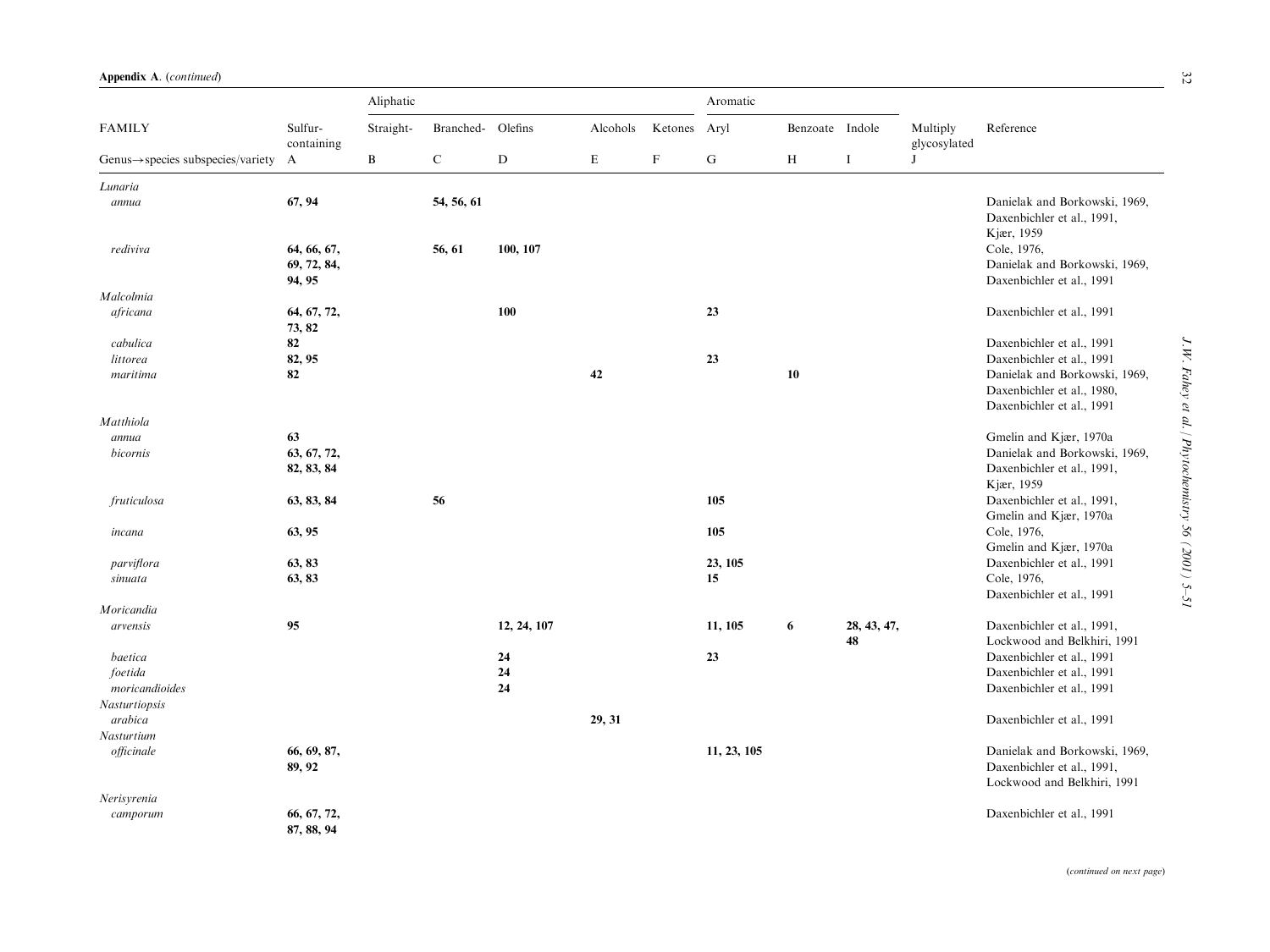|                                                |                       | Aliphatic |            |                 |          |             |         |                 |          |                          |                                                        |
|------------------------------------------------|-----------------------|-----------|------------|-----------------|----------|-------------|---------|-----------------|----------|--------------------------|--------------------------------------------------------|
| <b>FAMILY</b>                                  | Sulfur-<br>containing | Straight- | Branched-  | Olefins         | Alcohols | Ketones     | Aryl    | Benzoate Indole |          | Multiply<br>glycosylated | Reference                                              |
| $Genus \rightarrow species$ subspecies/variety | A                     | B         | ${\bf C}$  | ${\rm D}$       | E        | $\mathbf F$ | G       | H               | $\bf{I}$ | J                        |                                                        |
| Neslia                                         |                       |           |            |                 |          |             |         |                 |          |                          |                                                        |
| paniculata                                     | 65, 68, 73,<br>74, 82 |           |            |                 |          |             |         |                 |          |                          | Daxenbichler et al., 1991,<br>Kjær and Schuster, 1972b |
| Notoceras                                      |                       |           |            |                 |          |             |         |                 |          |                          |                                                        |
| bicorne                                        | 67, 88, 94            |           |            | 12, 24          |          |             |         |                 |          |                          | Daxenbichler et al., 1991                              |
| Peltaria                                       |                       |           |            |                 |          |             |         |                 |          |                          |                                                        |
| alliaceae                                      |                       |           |            | 12, 24, 60, 107 |          |             |         |                 |          |                          | Daxenbichler et al., 1991                              |
| angustifolia                                   |                       |           |            | 12              |          |             | 23      |                 |          |                          | Daxenbichler et al., 1991                              |
| Physaria                                       |                       |           |            |                 |          |             |         |                 |          |                          |                                                        |
| floribunda<br>Raphanus                         | 64, 67, 72            |           | 56         |                 |          |             |         |                 |          |                          | Daxenbichler et al., 1991                              |
| raphanistrum                                   | 83, 95                |           |            | 107             |          |             |         |                 |          |                          | Cole, 1976                                             |
| sativus                                        | 63, 64, 75,           | 20, 102   | 56, 58, 59 | 19, 107         |          |             | 23, 105 |                 |          | 111                      | Ahmed et al., 1972b,                                   |
|                                                | 83, 95                |           |            |                 |          |             |         |                 |          |                          | Cole, 1976,                                            |
|                                                |                       |           |            |                 |          |             |         |                 |          |                          | Daxenbichler et al., 1991,                             |
|                                                |                       |           |            |                 |          |             |         |                 |          |                          | Fenwick et al., 1983,                                  |
|                                                |                       |           |            |                 |          |             |         |                 |          |                          | Kjær et al., 1978                                      |
| var. caudatus                                  | 63, 64, 83            |           | 56         | 107             |          |             | 23      |                 |          |                          | Daxenbichler et al., 1991                              |
| Rapistrum                                      |                       |           |            |                 |          |             |         |                 |          |                          |                                                        |
| rugosum                                        | 73, 82, 83, 95        |           |            | 12              |          |             | 23, 105 |                 |          |                          | Cole, 1976,                                            |
|                                                |                       |           |            |                 |          |             |         |                 |          |                          | Danielak and Borkowski, 1969,                          |
|                                                |                       |           |            |                 |          |             |         |                 |          |                          | Daxenbichler et al., 1991,                             |
|                                                |                       |           |            |                 |          |             |         |                 |          |                          | Lockwood and Belkhiri, 1991                            |
| ssp. orientale                                 | 82                    |           |            | 12              |          |             | 23      |                 |          |                          | Daxenbichler et al., 1991                              |
| Reboudia                                       |                       |           |            |                 |          |             |         |                 |          |                          |                                                        |
| pinnata<br>Rhynchosinapis                      |                       |           |            | 12              |          |             | 11      |                 |          |                          | Daxenbichler et al., 1991                              |
|                                                |                       |           |            | 12, 24          |          |             | 23      |                 |          |                          | Daxenbichler et al., 1991                              |
| hispida<br>longirostra                         |                       |           |            | 24              |          |             | 23      |                 |          |                          | Daxenbichler et al., 1991                              |
| monensis                                       |                       |           |            |                 |          |             | 11      |                 |          |                          | Cole, 1976                                             |
| Rorippa                                        |                       |           |            |                 |          |             |         |                 |          |                          |                                                        |
| dubia                                          | 68, 69                |           |            |                 |          |             | 23      |                 |          |                          | Daxenbichler et al., 1991                              |
| globosa                                        | 66, 68, 69            |           |            |                 |          |             | 23      |                 |          |                          | Daxenbichler et al., 1991                              |
| hilariana                                      | 69                    |           |            | 12, 107         |          |             | 23      |                 |          |                          | Daxenbichler et al., 1991                              |
| indica                                         | 69, 92                |           |            |                 |          |             | 105     |                 |          |                          | Daxenbichler et al., 1991                              |
| islandica                                      | 66, 69                |           |            | 12              |          |             | 23      |                 |          |                          | Daxenbichler et al., 1991                              |
| nasturtium-aquat.                              |                       |           |            |                 |          |             | 105     |                 |          |                          | Cole, 1976                                             |
| sylvestris                                     | 69, 92                |           |            |                 |          |             |         |                 |          |                          | Daxenbichler et al., 1991                              |
| Rytidocarpus                                   |                       |           |            |                 |          |             |         |                 |          |                          |                                                        |
| moricandioides                                 |                       |           |            | 24              |          |             | 23      |                 |          |                          | Daxenbichler et al., 1991                              |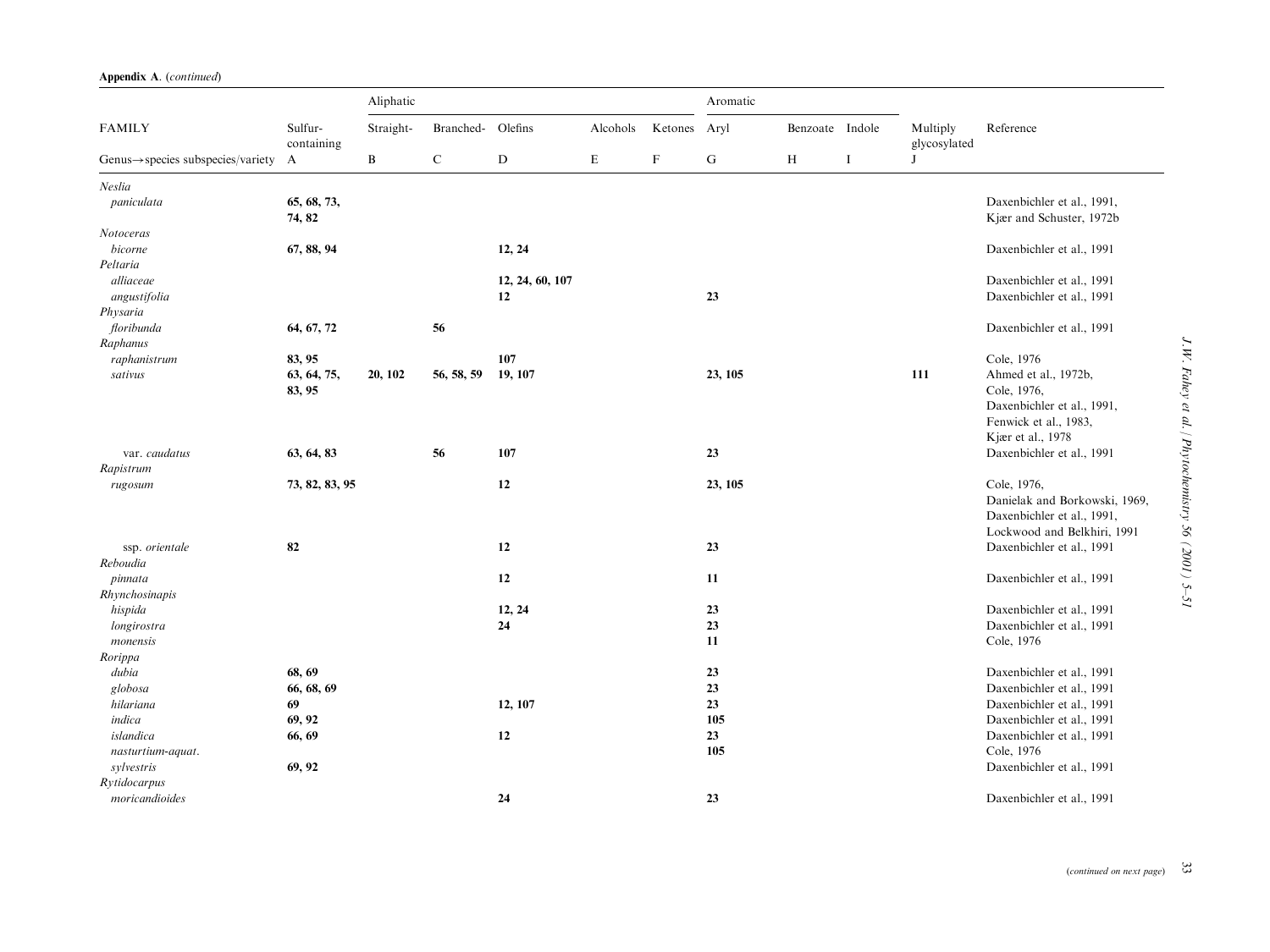|                                                | Sulfur-<br>containing | Aliphatic    |           |                     |             |             | Aromatic    |                  |             |                          |                                                                                                                                                                                 |
|------------------------------------------------|-----------------------|--------------|-----------|---------------------|-------------|-------------|-------------|------------------|-------------|--------------------------|---------------------------------------------------------------------------------------------------------------------------------------------------------------------------------|
| <b>FAMILY</b>                                  |                       | Straight-    | Branched- | Olefins             | Alcohols    | Ketones     | Aryl        | Benzoate Indole  |             | Multiply<br>glycosylated | Reference                                                                                                                                                                       |
| $Genus \rightarrow species$ subspecies/variety | $\mathbf{A}$          | $\, {\bf B}$ | ${\bf C}$ | ${\bf D}$           | $\mathbf E$ | $\mathbf F$ | $\mathbf G$ | $\, {\rm H}$     | $\mathbf I$ | J                        |                                                                                                                                                                                 |
| Savignya                                       |                       |              |           |                     |             |             |             |                  |             |                          |                                                                                                                                                                                 |
| parvifloria                                    |                       |              |           |                     |             |             | 23          |                  |             |                          | Daxenbichler et al., 1991                                                                                                                                                       |
| Schimpera                                      |                       |              |           |                     |             |             |             |                  |             |                          |                                                                                                                                                                                 |
| arabica                                        |                       |              |           | 12                  |             |             | 23          |                  |             |                          | Daxenbichler et al., 1991                                                                                                                                                       |
| Schouwia                                       |                       |              |           |                     |             |             |             |                  |             |                          |                                                                                                                                                                                 |
| purpurea                                       |                       |              |           | 12, 24, 101,<br>107 |             |             |             |                  | 28          |                          | Ghaout et al., 1991                                                                                                                                                             |
| Selenia                                        |                       |              |           |                     |             |             |             |                  |             |                          |                                                                                                                                                                                 |
| aurea                                          |                       |              |           |                     |             |             | 11, 40, 105 |                  |             |                          | Daxenbichler et al., 1991                                                                                                                                                       |
| grandis                                        |                       |              |           | 24                  |             |             | 23, 105     |                  |             |                          | Daxenbichler et al., 1991                                                                                                                                                       |
| Sibara                                         |                       |              |           |                     |             |             |             |                  |             |                          |                                                                                                                                                                                 |
| virginica                                      | 66, 69, 87,<br>92     |              |           |                     |             |             | 23, 40, 105 |                  |             |                          | Daxenbichler et al., 1991,<br>Gmelin et al., 1970                                                                                                                               |
| <b>Sinapis</b>                                 |                       |              |           |                     |             |             |             |                  |             |                          |                                                                                                                                                                                 |
| alba                                           | 84, 95                |              | 61        | 12, 24, 101         |             |             | 11, 23, 105 |                  | 43, 47      |                          | Ahmed et al., 1972b,<br>Cole, 1976,<br>Danielak and Borkowski, 1969,<br>Fenwick et al., 1983,<br>Lockwood and Belkhiri, 1991,<br>Olsen and Sørensen, 1980a,<br>Schraudolf, 1965 |
| arvensis                                       | 73, 79, 80,<br>82, 95 |              |           | 12, 24, 107         |             |             | 23, 105     |                  |             |                          | Cole, 1976,<br>Danielak and Borkowski, 1969,<br>Daxenbichler et al., 1991,<br>Hasapis et al., 1981,<br>Lockwood and Belkhiri, 1991                                              |
| Sisymbrella                                    |                       |              |           |                     |             |             |             |                  |             |                          |                                                                                                                                                                                 |
| aspera<br>Sisymbrium                           | 66, 69                |              |           | 12                  |             |             | 23          |                  |             |                          | Daxenbichler et al., 1991                                                                                                                                                       |
| alliaria                                       |                       |              |           | 107                 |             |             |             |                  |             |                          | Danielak and Borkowski, 1969                                                                                                                                                    |
| altissimum                                     | 95                    |              | 56, 61    | 12, 24, 38          | 57          |             | 23, 105     |                  |             |                          | Cole, 1976,                                                                                                                                                                     |
|                                                |                       |              |           |                     |             |             |             |                  |             |                          | Daxenbichler et al., 1991                                                                                                                                                       |
| austriacum                                     | 95                    |              |           | 38                  | 57          |             |             | 7, 9             |             |                          | Ahmed et al., 1972b,<br>Cole, 1976,                                                                                                                                             |
|                                                |                       |              |           |                     |             |             |             |                  |             |                          | Danielak and Borkowski, 1969,                                                                                                                                                   |
|                                                |                       |              |           |                     |             |             |             |                  |             |                          | Kjær and Christensen, 1962                                                                                                                                                      |
| ssp. contortum                                 |                       |              |           |                     | 57          |             |             | $\boldsymbol{9}$ |             |                          | Daxenbichler et al., 1991                                                                                                                                                       |
| confertum                                      |                       |              |           |                     | 17, 57      |             | 23          |                  |             |                          | Daxenbichler et al., 1991                                                                                                                                                       |
| crassifolium                                   |                       |              |           |                     | 31, 57      |             | 23          |                  |             |                          | Daxenbichler et al., 1991                                                                                                                                                       |
| erysimoides                                    |                       |              | 56, 61    |                     |             |             |             |                  |             |                          | Daxenbichler et al., 1991                                                                                                                                                       |
| gariepinum                                     |                       |              |           | 24                  |             |             | 23          |                  |             |                          | Daxenbichler et al., 1991                                                                                                                                                       |

34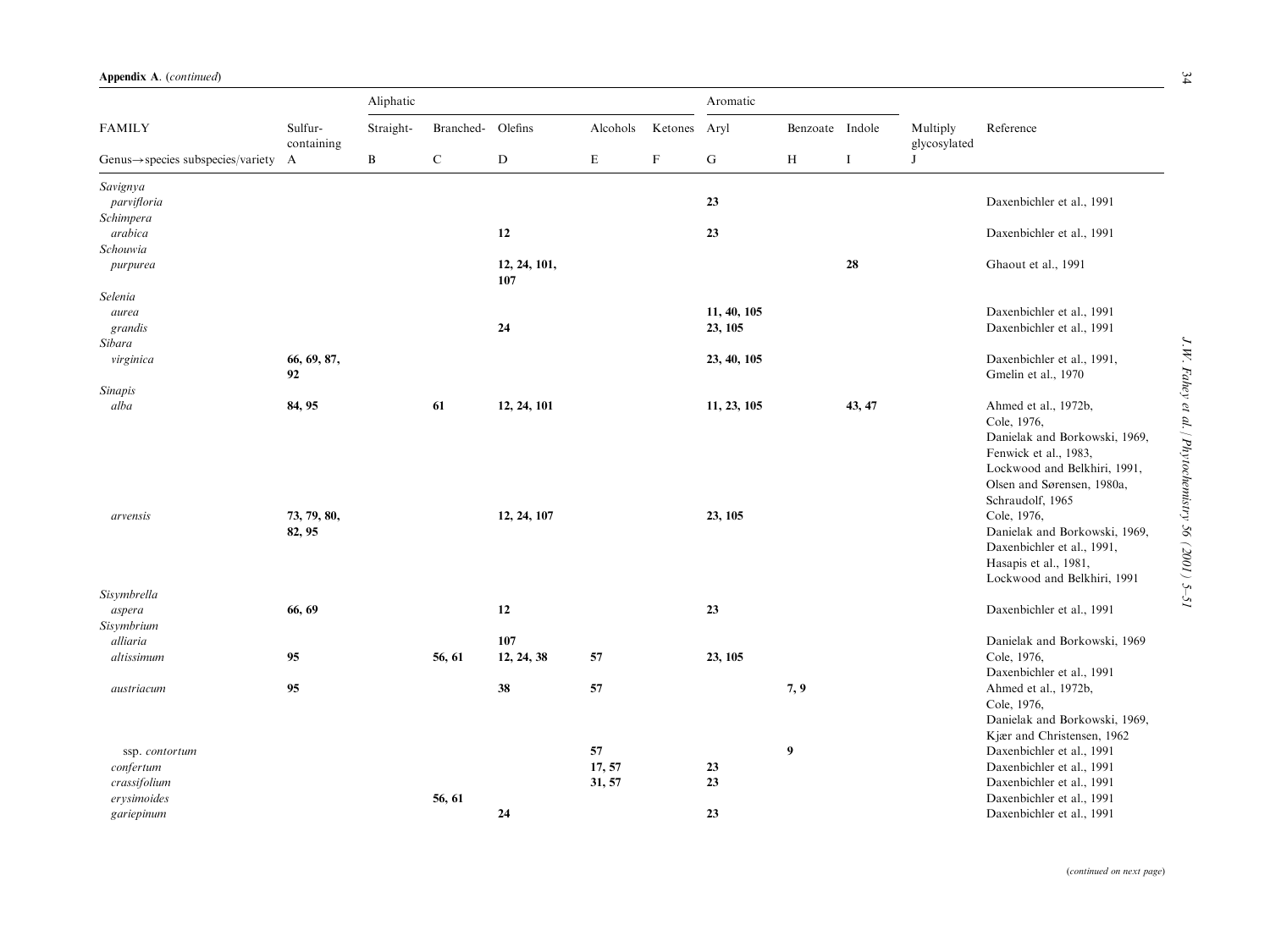|  | Appendix A. (continued) |
|--|-------------------------|
|  |                         |

|                                                |                       | Aliphatic<br>Aromatic |                   |              |            |             |             |                 |          |                          |                                                                   |
|------------------------------------------------|-----------------------|-----------------------|-------------------|--------------|------------|-------------|-------------|-----------------|----------|--------------------------|-------------------------------------------------------------------|
| <b>FAMILY</b>                                  | Sulfur-<br>containing | Straight-             | Branched- Olefins |              | Alcohols   | Ketones     | Aryl        | Benzoate Indole |          | Multiply<br>glycosylated | Reference                                                         |
| $Genus \rightarrow species$ subspecies/variety | A                     | $\, {\bf B}$          | ${\bf C}$         | ${\bf D}$    | E          | $\mathbf F$ | ${\bf G}$   | $\, {\rm H}$    | $\bf{I}$ | J                        |                                                                   |
| irio                                           |                       |                       | 56, 61            | 24, 38       |            |             |             |                 |          |                          | Cole, 1976,<br>Daxenbichler et al., 1991                          |
| loesilii                                       |                       |                       |                   | 38, 107      | 17, 57     |             |             |                 |          |                          | Cole, 1976,<br>Daxenbichler et al., 1991                          |
| officinale                                     |                       |                       | 56, 61            | 38, 107      |            |             | 23          |                 |          |                          | Cole, 1976,<br>Daxenbichler et al., 1991                          |
| orientale                                      | 95                    |                       |                   | 12, 24, 38   |            |             | 11, 23, 105 |                 |          |                          | Cole, 1976,<br>Daxenbichler et al., 1991,<br>Hasapis et al., 1981 |
| polyceratium                                   |                       |                       |                   |              | 17, 31, 57 |             |             |                 |          |                          | Daxenbichler et al., 1991                                         |
| sophia                                         |                       |                       |                   | 107          |            |             |             |                 |          |                          | Danielak and Borkowski, 1969                                      |
| strictissimum                                  | 95                    |                       | 56, 61            | 38           |            |             |             |                 |          |                          | Cole, 1976                                                        |
| Stanleya                                       |                       |                       |                   |              |            |             |             |                 |          |                          |                                                                   |
| pinnata                                        |                       |                       |                   | 12, 24       |            |             |             |                 |          |                          | Daxenbichler et al., 1991                                         |
| Sterigmostemum                                 |                       |                       |                   |              |            |             |             |                 |          |                          |                                                                   |
| incanum                                        | 73, 95                |                       |                   |              |            |             |             |                 |          |                          | Daxenbichler et al., 1991                                         |
| Streptanthella                                 |                       |                       |                   |              |            |             |             |                 |          |                          |                                                                   |
| longirostris                                   | 64                    |                       |                   | 12           |            |             | 23          |                 |          |                          | Daxenbichler et al., 1991                                         |
| Streptanthus                                   |                       |                       |                   |              |            |             |             |                 |          |                          |                                                                   |
| arizonicus                                     |                       |                       |                   | 12           |            |             |             |                 |          |                          | Daxenbichler et al., 1991                                         |
| Synthlipsis                                    |                       |                       |                   |              |            |             |             |                 |          |                          |                                                                   |
| greggii                                        | 94                    |                       |                   |              |            |             |             |                 |          |                          | Daxenbichler et al., 1991                                         |
| Tchihatchewia                                  |                       |                       |                   |              |            |             |             |                 |          |                          |                                                                   |
| isatidea                                       | 69                    |                       |                   |              |            |             | 23          |                 |          |                          | Daxenbichler et al., 1991                                         |
| Teesdalia                                      |                       |                       |                   |              |            |             |             |                 |          |                          |                                                                   |
| nudicaulis                                     | 73                    |                       |                   |              | 29, 42     |             | 105         |                 |          |                          | Cole, 1976,<br>Daxenbichler et al., 1991                          |
| Thelypodium                                    |                       |                       |                   |              |            |             |             |                 |          |                          |                                                                   |
| ambiguum                                       |                       |                       | 61                | 107          |            |             |             |                 |          |                          | Daxenbichler et al., 1991                                         |
| brachycarpum                                   | 72                    |                       | 61                | 12, 107      |            |             | 11          |                 |          |                          | Al-Shehbaz, 1973                                                  |
| crispum                                        | 64, 72, 76,<br>84, 94 |                       | 61                | 12, 101, 107 |            |             | 11          |                 |          |                          | Al-Shehbaz, 1973                                                  |
| eucosmum                                       | 84                    |                       | 56, 61            | 12, 101, 107 |            |             | 11          |                 |          |                          | Al-Shehbaz, 1973                                                  |
| flexuosum                                      |                       |                       |                   | 24           |            |             |             |                 |          |                          | Al-Shehbaz, 1973                                                  |
| howellii ssp. spectabilis                      | 95                    |                       | 56                | 12, 101      |            |             | 11          |                 |          |                          | Al-Shehbaz, 1973                                                  |
| integrifolium ssp. affine                      |                       |                       |                   | 24           |            |             |             |                 |          |                          | Al-Shehbaz, 1973                                                  |
| ssp. complanatum                               |                       |                       |                   | 24           |            |             |             |                 |          |                          | Al-Shehbaz, 1973                                                  |
| ssp. gracilipes                                |                       |                       |                   | 24           |            |             |             |                 |          |                          | Al-Shehbaz, 1973                                                  |
| ssp. integrifolium                             |                       |                       |                   | 24           |            |             |             |                 |          |                          | Al-Shehbaz, 1973                                                  |
| ssp. longicarpum                               |                       |                       |                   | 24           |            |             |             |                 |          |                          | Al-Shehbaz, 1973                                                  |
| laciniatum                                     | 72, 84, 94            |                       | 56, 61, 62        | 12, 101, 107 |            |             | 11, 105     |                 |          |                          | Al-Shehbaz, 1973                                                  |
| laxiflorum                                     | 84                    |                       | 56, 61            | 12, 101, 107 |            |             | 11, 105     |                 |          |                          | Al-Shehbaz, 1973                                                  |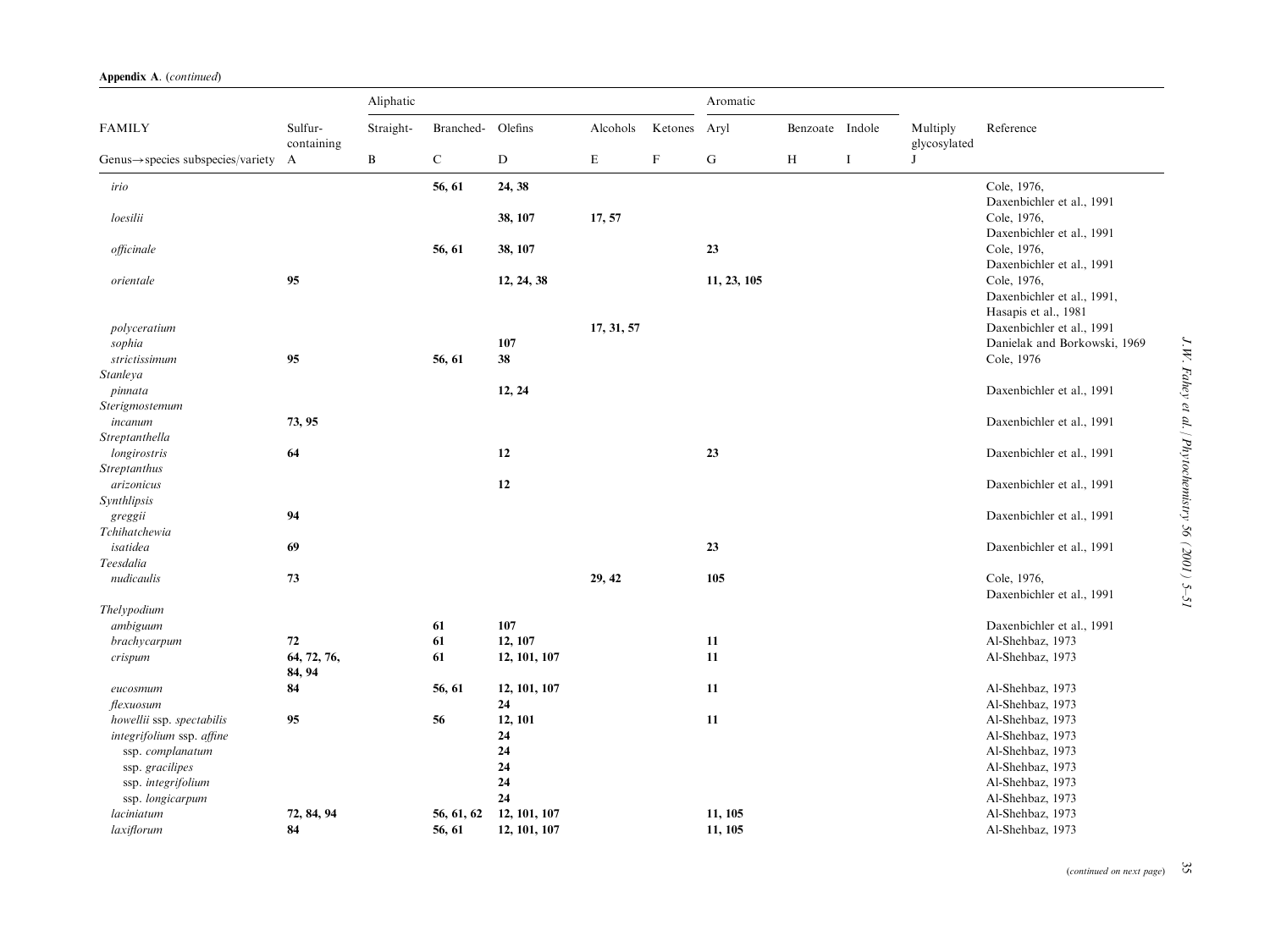|                                                                |                       | Aliphatic              |                            |                         |                  |                           | Aromatic     |                 |          |                          |                                                                                                        |
|----------------------------------------------------------------|-----------------------|------------------------|----------------------------|-------------------------|------------------|---------------------------|--------------|-----------------|----------|--------------------------|--------------------------------------------------------------------------------------------------------|
| <b>FAMILY</b>                                                  | Sulfur-<br>containing | Straight-              | Branched-                  | Olefins                 | Alcohols         | Ketones                   | Aryl         | Benzoate Indole |          | Multiply<br>glycosylated | Reference                                                                                              |
| $Genus \rightarrow species$ subspecies/variety                 | $\mathbf{A}$          | B                      | $\mathbf C$                | ${\bf D}$               | $\mathbf E$      | $\boldsymbol{\mathrm{F}}$ | ${\bf G}$    | H               | $\bf{I}$ | J                        |                                                                                                        |
| milleflorum<br>paniculatum                                     | 72                    |                        | 56, 61, 62<br>56, 61       | 12, 101, 107<br>24      |                  |                           | 11, 105      |                 |          |                          | Al-Shehbaz, 1973<br>Al-Shehbaz, 1973<br>Al-Shehbaz, 1973                                               |
| repandum<br>rollinsii<br>sagittatum                            |                       |                        | 61                         | 12, 107                 |                  |                           | 11           |                 |          |                          | Al-Shehbaz, 1973                                                                                       |
| ssp. ovalifolium<br>ssp. sagittatum<br>stenopetalum<br>texanum |                       |                        | 56, 61<br>56, 61<br>56, 61 | 12                      | 30, 57<br>30, 57 |                           | 11, 105      |                 |          |                          | Al-Shehbaz, 1973<br>Al-Shehbaz, 1973<br>Al-Shehbaz, 1973<br>Daxenbichler et al., 1991                  |
| wrightii<br>Thlaspi                                            | 72                    |                        |                            | 12, 24                  |                  |                           | 11           |                 |          |                          | Al-Shehbaz, 1973                                                                                       |
| alpestre<br>arvense                                            | 73                    |                        |                            | 107                     | 31, 42           |                           | 23<br>$11\,$ |                 |          |                          | Daxenbichler et al., 1991<br>Danielak and Borkowski, 1969,<br>Daxenbichler et al., 1991,               |
| avalanum<br>perfoliatum                                        |                       |                        |                            |                         | 31               |                           | 23<br>23     |                 |          |                          | Rodmann and Chew, 1980<br>Daxenbichler et al., 1991<br>Daxenbichler et al., 1991                       |
| Thysanocarpus<br>montanum<br>radians<br>Turritis               | 73                    |                        | 56, 61                     |                         |                  |                           | 23, 105      |                 |          |                          | Rodman and Chew, 1980<br>Daxenbichler et al., 1991                                                     |
| glabra<br>Wasabi                                               | 95                    |                        |                            | 107                     |                  |                           |              |                 |          |                          | Cole, 1976                                                                                             |
| japonica                                                       | 67                    | 51                     | 56, 58, 61                 | 12, 18, 19,<br>101, 107 |                  |                           | 105          |                 |          |                          | Fenwick et al., 1983,<br>Fuke et al., 1997                                                             |
| Zilla<br>spinosa                                               |                       |                        |                            | 24                      |                  |                           | 23           |                 |          |                          | Daxenbichler et al., 1991                                                                              |
| <b>BRETSCHNEIDERACEAE</b><br><b>Bretschneidera</b>             |                       |                        |                            |                         |                  |                           |              |                 |          |                          | Rodman, 1991a                                                                                          |
| sinensis                                                       |                       |                        |                            |                         | 31               |                           | 14           |                 |          |                          | Boufford et al., 1989                                                                                  |
| CAPPARACEAE<br>Boscia                                          |                       |                        |                            |                         |                  |                           |              |                 |          |                          | Rodman, 1991a                                                                                          |
| fischeri<br>senegalensis<br>Capparis                           |                       | 51<br>51               |                            |                         |                  |                           |              |                 |          |                          | Kjær and Thomsen, 1963b<br>Seck et al., 1993                                                           |
| angulata<br>baducca<br>cartilagenea                            |                       | 51<br>108 <sup>d</sup> | 54, 56                     |                         |                  | 96                        |              |                 |          |                          | Kjær and Thomsen, 1963b<br>Gremlin and Kjær, 1970d<br>Fenwick et al., 1983,<br>Kjær and Thomsen, 1963b |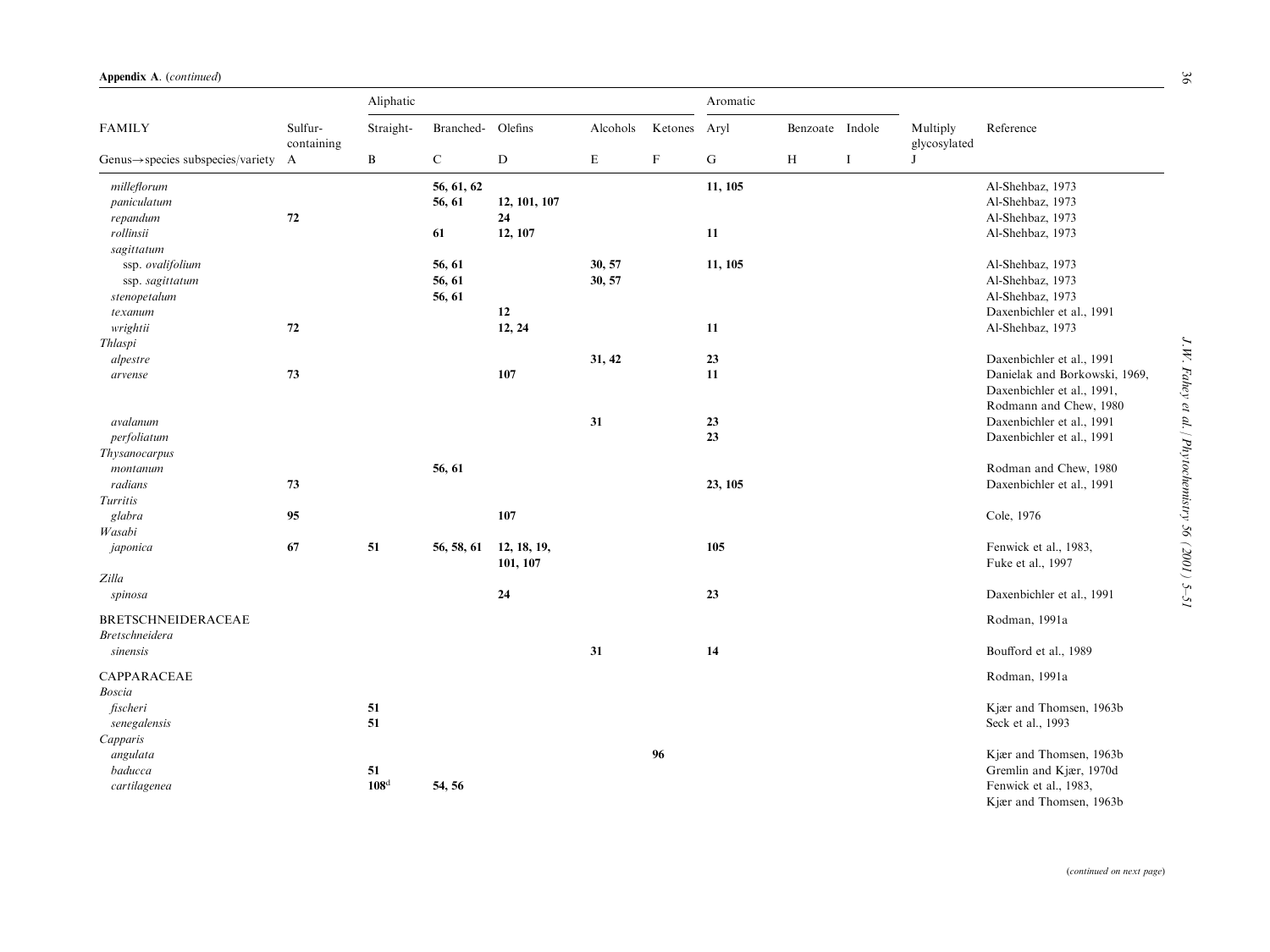|                                                  | Sulfur-<br>containing | Aliphatic |                   |           |             |              | Aromatic  |                 |             |                               |                                                    |
|--------------------------------------------------|-----------------------|-----------|-------------------|-----------|-------------|--------------|-----------|-----------------|-------------|-------------------------------|----------------------------------------------------|
| <b>FAMILY</b>                                    |                       | Straight- | Branched- Olefins |           | Alcohols    | Ketones Aryl |           | Benzoate Indole | $\bf I$     | Multiply<br>glycosylated<br>J | Reference                                          |
| Genus $\rightarrow$ species subspecies/variety A |                       | B         | ${\bf C}$         | ${\rm D}$ | $\mathbf E$ | $\mathbf F$  | ${\bf G}$ | $\, {\rm H}$    |             |                               |                                                    |
| ferruginea                                       |                       |           |                   |           |             | 97           |           |                 |             |                               | Brown and Stuart, 1968                             |
| flexuosa                                         |                       | 13, 51    | 56                | 12, 24    | 25, 26      | 97           | 11        |                 |             |                               | Ahmed et al., 1972b,                               |
|                                                  |                       |           |                   |           |             |              |           |                 |             |                               | Brown and Stuart, 1968,                            |
|                                                  |                       |           |                   |           |             |              |           |                 |             |                               | Gaind et al., 1975,                                |
|                                                  |                       |           |                   |           |             |              |           |                 |             |                               | Gmelin and Kjær, 1970d,                            |
|                                                  |                       |           |                   |           |             |              |           |                 |             |                               | Kjær and Schuster, 1971                            |
| galeata                                          |                       |           | 54, 56            |           |             |              |           |                 |             |                               | Kjær and Thomsen, 1963b                            |
| grandis                                          |                       |           |                   |           | 113         |              |           |                 |             |                               | Gaind et al., 1975                                 |
| hastata                                          |                       | 51        |                   |           |             |              |           |                 |             |                               | Gmelin and Kjær, 1970d                             |
| inermis                                          |                       | 13, 51    |                   | 12, 24    | 25          |              |           |                 |             |                               | Kjær and Thomsen, 1963b                            |
| linearis                                         |                       |           |                   | 52        |             |              |           |                 |             |                               | Brown and Stuart, 1968,                            |
|                                                  |                       |           |                   |           |             |              |           |                 |             |                               | Gaind et al., 1975,                                |
|                                                  |                       |           |                   |           |             |              |           |                 |             |                               | Kjær and Wagnières, 1965                           |
| masaikai                                         |                       |           |                   |           | $\bf 27$    |              |           |                 |             |                               | Hu et al., 1989                                    |
| Mitchellii                                       |                       |           | 54, 56            |           |             |              |           |                 |             |                               | Kjær and Thomsen, 1963b                            |
| nobilis<br>odoratissima                          |                       | 51        |                   |           |             |              |           |                 |             |                               | Kjær and Thomsen, 1963b<br>Gremlin and Kjær, 1970d |
| ovalifolia                                       |                       | 51<br>51  |                   |           |             |              |           |                 |             |                               | Kjær and Thomsen, 1963b                            |
| ovata                                            |                       |           |                   |           |             |              |           |                 |             |                               |                                                    |
| var. deserti                                     |                       |           |                   |           |             |              |           |                 | 47          |                               | Ahmed et al., 1972a                                |
| var. palaestina                                  | 73                    | 51        |                   | 107       | 29          | 97           |           |                 | 43          |                               | Ahmed et al., 1972a,                               |
|                                                  |                       |           |                   |           |             |              |           |                 |             |                               | Ahmed et al., 1972b                                |
| quiniflora                                       |                       | 51        |                   |           |             |              |           |                 |             |                               | Kjær and Thomsen, 1963b                            |
| rupestris                                        |                       | 51        |                   |           |             |              |           |                 |             |                               | Kjær and Thomsen, 1963b                            |
| salicifolia                                      |                       |           |                   |           |             | 97, 98       |           |                 |             |                               | Brown and Stuart, 1968,                            |
|                                                  |                       |           |                   |           |             |              |           |                 |             |                               | Kjær and Thomsen, 1962b,                           |
|                                                  |                       |           |                   |           |             |              |           |                 |             |                               | Kjær and Thomsen, 1963a,                           |
|                                                  |                       |           |                   |           |             |              |           |                 |             |                               | Kjær and Thomsen, 1963b                            |
| spinosa                                          | 73                    | 51        |                   | 107       | 29          | 97           | 23        |                 | 28, 43, 47, |                               | Daxenbichler et al., 1991,                         |
|                                                  |                       |           |                   |           |             |              |           |                 | 48          |                               | Kjær and Thomsen, 1962a,                           |
|                                                  |                       |           |                   |           |             |              |           |                 |             |                               | Kjær and Thomsen, 1963b,                           |
|                                                  |                       |           |                   |           |             |              |           |                 |             |                               | Shraudolf, 1989                                    |
| var. aegyptia                                    | 73                    | 51        |                   | 107       | 29          | 97           |           |                 |             |                               | Ahmed et al., 1972a,                               |
|                                                  |                       |           |                   |           |             |              |           |                 |             |                               | Ahmed et al., 1972b                                |
| var. deserti                                     | 73                    | 51        |                   | 107       | 27          | 96           |           |                 | 47          |                               | Ahmed et al., 1972a,                               |
|                                                  |                       |           |                   |           |             |              |           |                 |             |                               | Ahmed et al., 1972b                                |
| Tuereckheimii                                    |                       | 51        |                   |           |             |              |           |                 |             |                               | Kjær and Thomsen, 1963b                            |
| Tweediana                                        |                       | 51        |                   |           |             |              |           |                 |             |                               | Kjær and Thomsen, 1963b                            |

J.W. Fahey et al. / Phytochemistry 56 (2001) 5-51 J.W. Fahey et al. / Phytochemistry 56 (2001) 5–51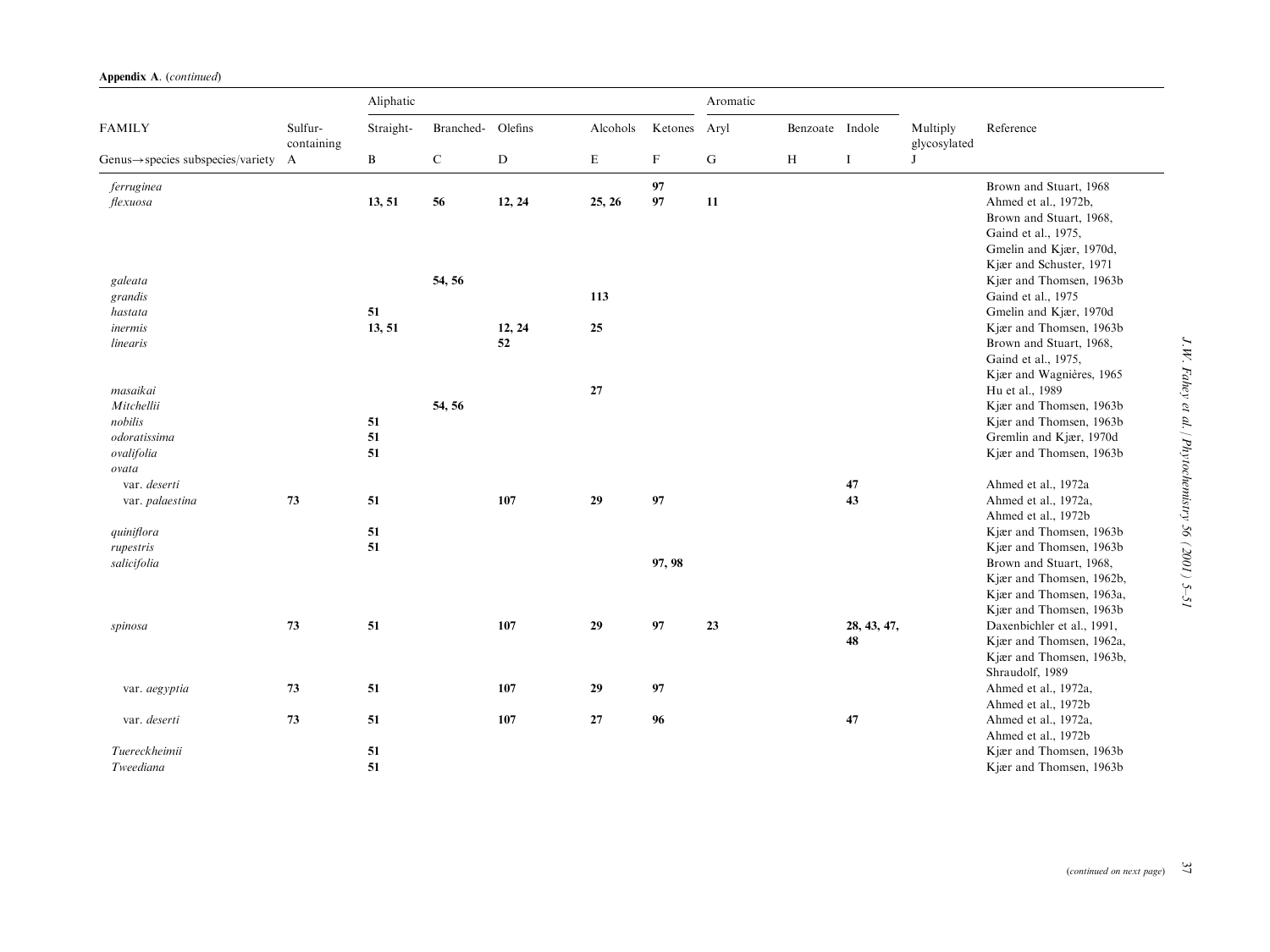|                                                  |                       | Aliphatic<br>Aromatic |           |           |             |                           |    |                 |          |                          |                                                      |
|--------------------------------------------------|-----------------------|-----------------------|-----------|-----------|-------------|---------------------------|----|-----------------|----------|--------------------------|------------------------------------------------------|
| <b>FAMILY</b>                                    | Sulfur-<br>containing | Straight-             | Branched- | Olefins   | Alcohols    | Ketones Aryl              |    | Benzoate Indole |          | Multiply<br>glycosylated | Reference                                            |
| Genus $\rightarrow$ species subspecies/variety A |                       | B                     | ${\bf C}$ | ${\bf D}$ | $\mathbf E$ | $\boldsymbol{\mathrm{F}}$ | G  | $\,$ H          | $\bf{I}$ | J                        |                                                      |
| Cleome                                           |                       |                       |           |           |             |                           |    |                 |          |                          |                                                      |
| anomala                                          |                       |                       |           |           | 29          |                           | 23 |                 | 43, 47   |                          | Daxenbichler et al., 1991,<br>Schraudolf, 1965       |
| arabica                                          |                       | 51                    |           |           | 29          |                           | 23 |                 |          |                          | Daxenbichler et al., 1991,                           |
| arborea                                          |                       | 51                    |           |           | 29          |                           |    |                 | 43, 47   |                          | Kjær and Thomsen, 1963b<br>Ahmed et al., 1972b,      |
|                                                  |                       |                       |           |           |             |                           |    |                 |          |                          | Kjær and Thomsen, 1963b,                             |
| diandra                                          |                       |                       |           |           | 17, 29, 31  |                           |    |                 |          |                          | Schraudolf, 1965<br>Daxenbichler et al., 1991        |
| gigantea                                         |                       | 51                    |           |           | 29          |                           |    |                 |          |                          | Kjær and Thomsen, 1963b                              |
| graveolens                                       |                       | 51                    |           |           | 29          |                           |    |                 | 43, 47   |                          | Ahmed et al., 1972b,                                 |
|                                                  |                       |                       |           |           |             |                           |    |                 |          |                          | Kjær and Thomsen, 1963b,                             |
|                                                  |                       |                       |           |           |             |                           |    |                 |          |                          | Schraudolf, 1965                                     |
| gynandra <sup>e</sup>                            |                       |                       |           |           |             |                           |    |                 |          |                          | Daxenbichler et al., 1991                            |
| integrifolia                                     |                       | 51                    |           |           | 29          |                           |    |                 |          |                          | Kjær and Thomsen, 1963b<br>Daxenbichler et al., 1991 |
| isomeris                                         |                       | 51                    |           |           |             |                           | 23 |                 |          |                          | Kjær and Thomsen, 1963b                              |
| machycarpa                                       |                       | 51                    |           |           | 29          |                           |    |                 | 43, 47   |                          |                                                      |
| monophylla                                       |                       |                       |           |           |             |                           |    |                 |          |                          | Ahmed et al., 1972b,<br>Kjær and Thomsen, 1963b,     |
|                                                  |                       |                       |           |           |             |                           |    |                 |          |                          | Schraudolf, 1965                                     |
| ornithopodioides                                 |                       | 51                    |           |           | 29          |                           |    |                 |          |                          | Kjær and Thomsen, 1963b                              |
| papillosa                                        |                       |                       |           |           |             |                           | 23 |                 |          |                          | Daxenbichler et al., 1991                            |
| pilosa                                           |                       | 51                    |           |           | 29          |                           |    |                 |          |                          | Daxenbichler et al., 1991                            |
| pungens                                          |                       | 51                    |           |           |             |                           |    |                 |          |                          | Kjær and Thomsen, 1963b                              |
| rosea                                            |                       | 51                    |           |           |             |                           |    |                 |          |                          | Kjær and Thomsen, 1963b                              |
| serrulata                                        |                       | 51                    |           |           | 29          |                           |    |                 |          |                          | Daxenbichler et al., 1991                            |
| sonorae                                          |                       |                       |           |           |             |                           | 23 |                 |          |                          | Daxenbichler et al., 1991                            |
| speciosissima                                    |                       | 51                    |           |           | 29          |                           |    |                 |          |                          | Kjær and Thomsen, 1963b                              |
| spinosa                                          |                       | 51                    |           |           | 29          |                           |    |                 |          |                          | Kjær and Thomsen, 1962a.                             |
|                                                  |                       |                       |           |           |             |                           |    |                 |          |                          | Kjær and Thomsen, 1963b                              |
| tenuis                                           |                       |                       |           |           | 29          |                           | 23 |                 |          |                          | Daxenbichler et al., 1991                            |
| trachycarpa <sup>e</sup>                         |                       |                       |           |           |             |                           |    |                 |          |                          | Daxenbichler et al., 1991                            |
| trachysperma                                     |                       | 51                    |           |           | 29          |                           |    |                 | 43, 47   |                          | Ahmed et al., 1972b,                                 |
|                                                  |                       |                       |           |           |             |                           |    |                 |          |                          | Kjær and Thomsen, 1963b,                             |
|                                                  |                       |                       |           |           |             |                           |    |                 |          |                          | Schraudolf, 1965                                     |
| viscosa                                          |                       | 51                    |           |           | 29          |                           | 23 |                 |          |                          | Hasapis et al., 1981,                                |
|                                                  |                       |                       |           |           |             |                           |    |                 |          |                          | Kjær and Thomsen, 1963b,                             |
|                                                  |                       |                       |           |           |             |                           |    |                 |          |                          | Rukmini and Deosthale, 1979                          |
| Courbonia                                        |                       |                       |           |           |             |                           |    |                 |          |                          |                                                      |
| virgata                                          |                       |                       |           |           |             |                           | 23 |                 |          |                          | Daxenbichler et al., 1991                            |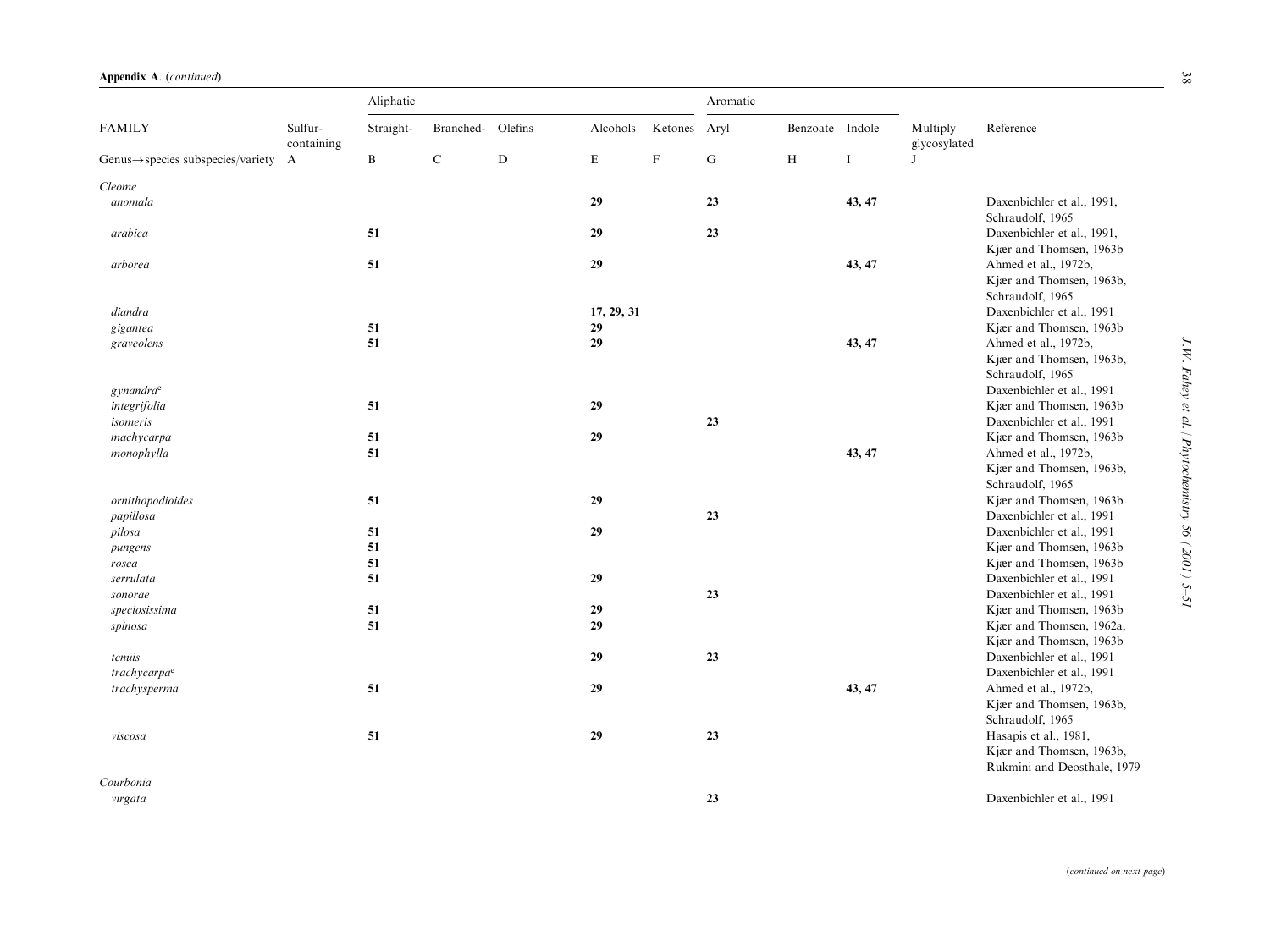| Appendix A. (continued) |  |
|-------------------------|--|
|-------------------------|--|

|                                                  |                       | Aliphatic |                   |             |          |             |           | Aromatic        |          |                          |                                                                                               |
|--------------------------------------------------|-----------------------|-----------|-------------------|-------------|----------|-------------|-----------|-----------------|----------|--------------------------|-----------------------------------------------------------------------------------------------|
| <b>FAMILY</b>                                    | Sulfur-<br>containing | Straight- | Branched- Olefins |             | Alcohols | Ketones     | Aryl      | Benzoate Indole |          | Multiply<br>glycosylated | Reference                                                                                     |
| Genus $\rightarrow$ species subspecies/variety A |                       | B         | $\mathbf C$       | $\mathbf D$ | E        | $\mathbf F$ | ${\bf G}$ | H               | $\bf{I}$ | J                        |                                                                                               |
| Crataeva                                         |                       |           |                   |             |          |             |           |                 |          |                          |                                                                                               |
| roxburghii                                       |                       | 51        |                   |             |          |             |           |                 |          |                          | Kjær and Thomsen, 1963b                                                                       |
| tapia                                            |                       | 51        |                   |             | 29       |             | 23        |                 |          |                          | Daxenbichler et al., 1991,                                                                    |
| Dhofaria                                         |                       |           |                   |             |          |             |           |                 |          |                          | Kjær and Thomsen, 1963b                                                                       |
| macleishii                                       |                       | 51        |                   |             |          |             |           |                 |          |                          | Lüning et al., 1992                                                                           |
| Dipterygium                                      |                       |           |                   |             |          |             |           |                 |          |                          |                                                                                               |
| glaucum                                          |                       | 51        |                   |             |          |             |           |                 |          |                          | Lüning et al., 1992                                                                           |
| Gynandropsis                                     |                       |           |                   |             |          |             |           |                 |          |                          |                                                                                               |
| gynandra                                         |                       | 51        |                   |             |          |             |           |                 | 43, 47   |                          | Ahmed et al., 1972b,<br>Hasapis et al., 1981,<br>Kjær and Thomsen, 1963b,<br>Schraudolf, 1965 |
| pentaphylla                                      |                       | 51        |                   |             |          |             |           |                 | 43, 47   |                          | Kjær and Thomsen, 1963b,<br>Schraudolf, 1965                                                  |
| speciosa                                         |                       | 51        |                   |             |          |             |           |                 |          |                          | Kjær and Thomsen, 1963b                                                                       |
| <b>Isomeris</b>                                  |                       |           |                   |             |          |             |           |                 |          |                          |                                                                                               |
| arborea                                          |                       | 51        |                   |             |          |             |           |                 |          |                          | Blua and Hanscom, 1986,<br>Blua et al., 1988                                                  |
| Maerua                                           |                       |           |                   |             |          |             |           |                 |          |                          |                                                                                               |
| aethiopica                                       |                       | 51        |                   |             |          |             |           |                 |          |                          | Kjær and Thomsen, 1963b                                                                       |
| hoehnelii                                        |                       | 51        |                   |             | 29       |             |           |                 |          |                          | Kjær and Thomsen, 1963b                                                                       |
| ovalifolia                                       |                       | 51        |                   |             | 29       |             | 23        |                 |          |                          | Daxenbichler et al., 1991                                                                     |
| pubescens <sup>e</sup>                           |                       |           |                   |             |          |             |           |                 |          |                          | Kjær and Thomsen, 1963b                                                                       |
| Polanisia                                        |                       |           |                   |             |          |             |           |                 |          |                          |                                                                                               |
| dodecandra                                       |                       |           |                   |             | 29       |             | 23        |                 |          |                          | Daxenbichler et al., 1991                                                                     |
| ssp. tracysperma                                 |                       |           |                   |             | 29       |             |           |                 |          |                          | Daxenbichler et al., 1991                                                                     |
| viscosa                                          |                       |           |                   |             | 29       |             | 23        |                 |          |                          | Daxenbichler et al., 1991                                                                     |
| Puccionia                                        |                       |           |                   |             |          |             |           |                 |          |                          |                                                                                               |
| macradenia                                       |                       | 51        |                   |             |          |             |           |                 |          |                          | Lüning et al., 1992                                                                           |
| Ritchiea                                         |                       |           |                   |             |          |             |           |                 |          |                          |                                                                                               |
| albersii                                         |                       | 51        |                   |             |          |             |           |                 |          |                          | Kjær and Thomsen, 1963b                                                                       |
| Thylachium                                       |                       |           |                   |             |          |             |           |                 |          |                          |                                                                                               |
| africanum                                        |                       | 51        |                   |             |          |             |           |                 |          |                          | Kjær and Thomsen, 1963b                                                                       |
| thomasii                                         |                       | 51        |                   |             |          |             |           |                 |          |                          | Kjær and Thomsen, 1963b                                                                       |
| Wislizenia                                       |                       |           |                   |             |          |             |           |                 |          |                          |                                                                                               |
| refracta                                         |                       |           |                   |             |          |             | 23        |                 |          |                          | Daxenbichler et al., 1991                                                                     |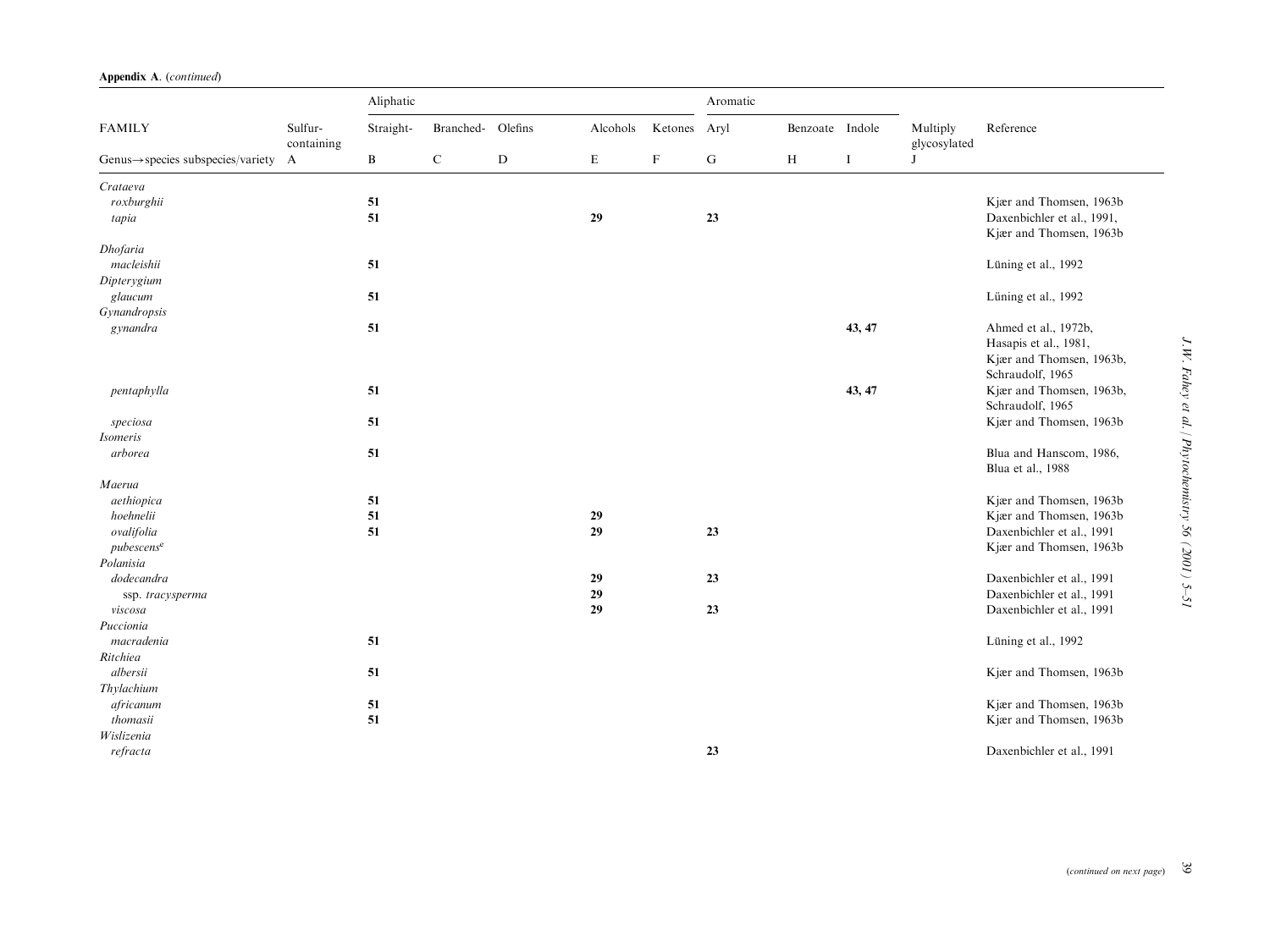|                                                | Sulfur-<br>containing<br>$\mathbf{A}$ | Aliphatic    |            |             |           |             |           |                 |          |                          |                                                      |
|------------------------------------------------|---------------------------------------|--------------|------------|-------------|-----------|-------------|-----------|-----------------|----------|--------------------------|------------------------------------------------------|
| <b>FAMILY</b>                                  |                                       | Straight-    | Branched-  | Olefins     | Alcohols  | Ketones     | Aryl      | Benzoate Indole |          | Multiply<br>glycosylated | Reference                                            |
| $Genus \rightarrow species$ subspecies/variety |                                       | $\, {\bf B}$ | ${\bf C}$  | $\mathbf D$ | ${\bf E}$ | $\mathbf F$ | ${\bf G}$ | $\, {\rm H}$    | $\bf{I}$ | J                        |                                                      |
| CARICACEAE                                     |                                       |              |            |             |           |             |           |                 |          |                          | Rodman, 1991a                                        |
| Jarilla                                        |                                       |              |            |             |           |             |           |                 |          |                          |                                                      |
| chocola                                        |                                       |              |            |             |           |             | 11        |                 |          |                          | Daxenbichler et al., 1991,<br>Gmelin and Kjær, 1970b |
| Carica                                         |                                       |              |            |             |           |             |           |                 |          |                          |                                                      |
| cauliflora                                     |                                       |              |            |             |           |             | 11        |                 |          |                          | Gmelin and Kjær, 1970b                               |
| chilensis                                      |                                       |              |            |             |           |             | 11        |                 |          |                          | Gmelin and Kjær, 1970b                               |
| papaya                                         |                                       |              |            |             |           |             | 11        |                 |          |                          | Blua et al., 1988,                                   |
|                                                |                                       |              |            |             |           |             |           |                 |          |                          | Chan et al., 1978,                                   |
|                                                |                                       |              |            |             |           |             |           |                 |          |                          | Flath and Forrey, 1977,                              |
|                                                |                                       |              |            |             |           |             |           |                 |          |                          | Gmelin and Kjær, 1970c,                              |
|                                                |                                       |              |            |             |           |             |           |                 |          |                          | MacLeod and Pieris, 1983,                            |
|                                                |                                       |              |            |             |           |             |           |                 |          |                          | Tang, 1973,                                          |
|                                                |                                       |              |            |             |           |             |           |                 |          |                          | Tang, 1974                                           |
| pennata                                        |                                       |              |            |             |           |             | 11        |                 |          |                          | Gmelin and Kjær, 1970b                               |
| quercifolia                                    |                                       |              |            |             |           |             | 11        |                 |          |                          | Gmelin and Kjær, 1970b                               |
| Cycliomorpha                                   |                                       |              |            |             |           |             |           |                 |          |                          |                                                      |
| solmsii                                        |                                       |              |            |             |           |             | 11        |                 |          |                          | Tang and Hamilton, 1976                              |
| <b>EUPHORBIACEAE</b>                           |                                       |              |            |             |           |             |           |                 |          |                          |                                                      |
| Drypetes (syn. Putranjiva)                     |                                       |              |            |             |           |             |           |                 |          |                          |                                                      |
| roxburghii                                     |                                       |              | 56         |             | 29        |             |           |                 |          |                          | Ahmed et al., 1972b,                                 |
|                                                |                                       |              |            |             |           |             |           |                 |          |                          | Benn and Meakin, 1965,                               |
|                                                |                                       |              |            |             |           |             |           |                 |          |                          |                                                      |
|                                                |                                       |              |            |             |           |             |           |                 |          |                          | Kjær and Thomsen, 1963b                              |
| gossweileri                                    |                                       |              |            |             | 26        |             |           |                 |          |                          | Ettlinger and Kjær, 1968                             |
| <b>GYROSTEMONACEAE</b>                         |                                       |              |            |             |           |             |           |                 |          |                          | Rodman, 1991a                                        |
| Codonocarpus                                   |                                       |              |            |             |           |             |           |                 |          |                          |                                                      |
| continifolius                                  |                                       |              | 61         |             |           |             |           |                 |          |                          | Kjær and Malver, 1979                                |
| Tersonia                                       |                                       |              |            |             |           |             |           |                 |          |                          |                                                      |
| brevipes                                       |                                       |              | 61, 62     |             |           |             |           |                 |          |                          | Kjær and Malver, 1979                                |
|                                                |                                       |              |            |             |           |             |           |                 |          |                          |                                                      |
| <b>LIMNANTHACEAE</b>                           |                                       |              |            |             |           |             |           |                 |          |                          | Rodman, 1991a                                        |
| Limnanthes alba var. alba                      |                                       |              |            |             | 31        |             |           |                 |          |                          | Boufford et al., 1989,                               |
|                                                |                                       |              |            |             |           |             |           |                 |          |                          | Daxenbichler and Van Etten, 1974                     |
| douglasii                                      |                                       |              |            |             |           |             | 45        |                 |          |                          | Ettlinger and Lundeen, 1956b                         |
| <b>MORINGACEAE</b>                             |                                       |              |            |             |           |             |           |                 |          |                          | Rodman, 1991a                                        |
|                                                |                                       |              |            |             |           |             |           |                 |          |                          |                                                      |
| Moringa oleifera (syn. aptera,                 |                                       |              |            |             |           |             |           |                 |          |                          |                                                      |
| pterygosperma)                                 |                                       |              | 56, 61, 62 |             | 31        |             | 11, 23    |                 |          | 3, 110                   | Daxenbichler et al., 1991,                           |
|                                                |                                       |              |            |             |           |             |           |                 |          |                          | Kjær et al., 1979,                                   |
|                                                |                                       |              |            |             |           |             |           |                 |          |                          | Sørensen, 1970                                       |
| peregrina                                      |                                       |              | 61, 62     |             |           |             | 11        |                 |          | 3, 110                   | Kjær et al., 1979                                    |

J.W. Fahey et al. / Phytochemistry 56 (2001) 5-51 J.W. Fahey et al. / Phytochemistry 56 (2001) 5–51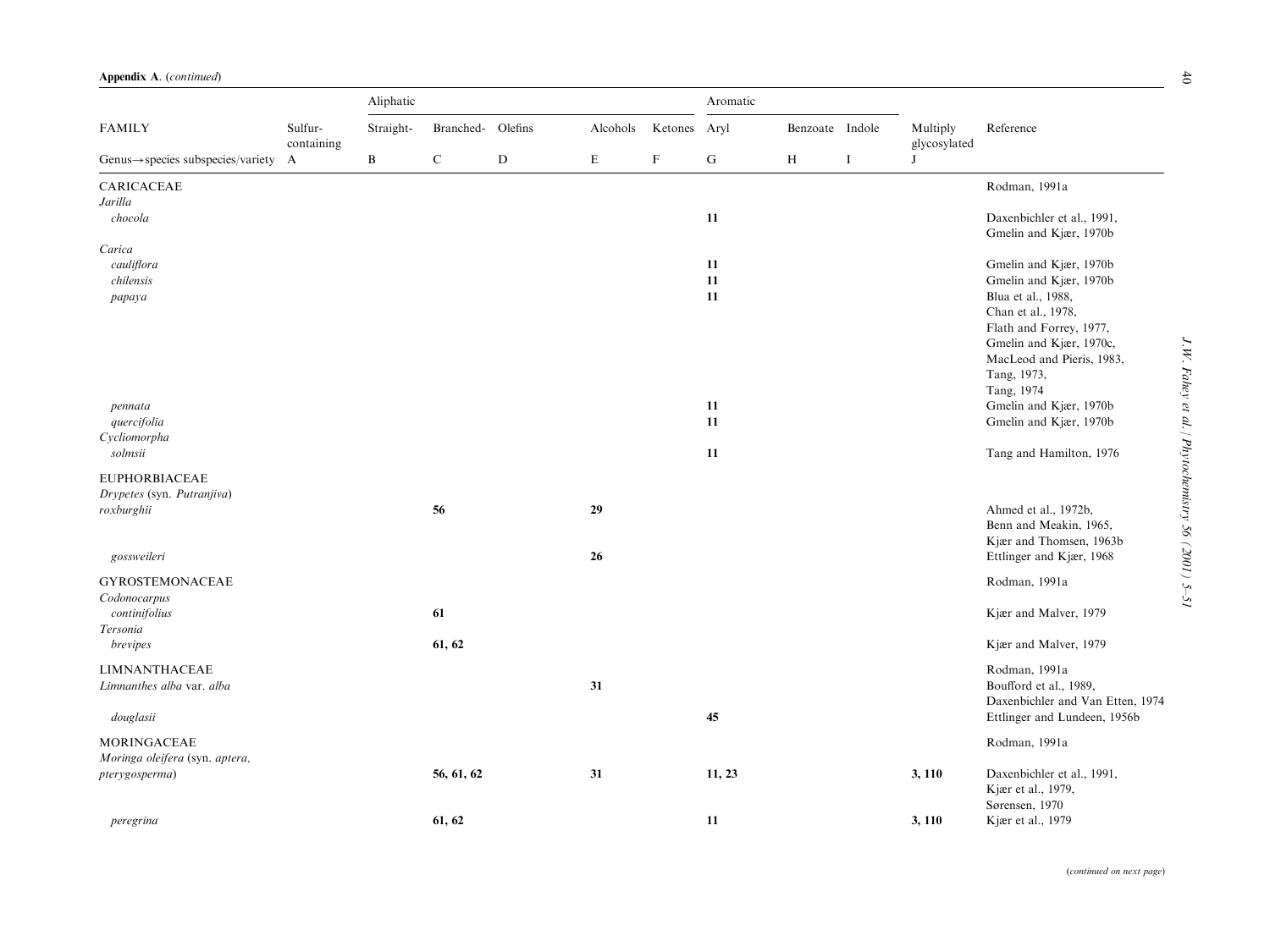|                                                | Sulfur-<br>containing<br>A | Aliphatic    |                   |           |             |              | Aromatic          |                 |          |                          |                                                                                   |
|------------------------------------------------|----------------------------|--------------|-------------------|-----------|-------------|--------------|-------------------|-----------------|----------|--------------------------|-----------------------------------------------------------------------------------|
| <b>FAMILY</b>                                  |                            | Straight-    | Branched- Olefins |           | Alcohols    | Ketones Aryl |                   | Benzoate Indole |          | Multiply<br>glycosylated | Reference                                                                         |
| $Genus \rightarrow species$ subspecies/variety |                            | $\, {\bf B}$ | $\mathbf C$       | ${\bf D}$ | $\mathbf E$ | F            | ${\bf G}$         | H               | $\bf{I}$ | J                        |                                                                                   |
| PENTADIPLANDRACEAE<br>Pentadiplandra           |                            |              |                   |           |             |              |                   |                 |          |                          | Rodman, 1991a                                                                     |
| brazzeana                                      |                            |              |                   |           |             |              | 11, 49            |                 |          |                          | El Migirab et al., 1977,<br>Fenwick et al., 1983                                  |
| PHYTOLACCACEAE<br>Codonocarpus<br>cotinifolia  |                            |              | 61                |           | 29          |              | 23                |                 |          |                          | Daxenbichler et al., 1991                                                         |
| Phytolacca                                     |                            |              |                   |           |             |              |                   |                 |          |                          |                                                                                   |
| americana<br>dioica                            |                            |              |                   |           |             |              | 23<br>11, 22, 23  |                 |          |                          | Daxenbichler et al., 1991<br>Daxenbichler et al., 1991                            |
| PITTOSPORACEAE<br>Bursaria spinosa var. incana |                            |              |                   |           |             |              | 23                |                 |          |                          | Rodman, 1991a<br>Daxenbichler et al., 1991                                        |
| <b>RESEDACEAE</b><br>Caylusea                  |                            |              |                   |           |             |              |                   |                 |          |                          | Rodman, 1991a                                                                     |
| abyssinica                                     |                            |              |                   |           |             |              | 23, 40            |                 |          |                          | Daxenbichler et al., 1991                                                         |
| Reseda<br>alba                                 |                            |              |                   |           | 31          |              | 23, 105           |                 | 43       |                          | Boufford et al., 1989,<br>Daxenbichler et al., 1991,<br>Olsen and Sørensen, 1979, |
|                                                |                            |              |                   |           |             |              |                   |                 |          |                          | Schraudolf, 1965,<br>Underhill and Kirkland, 1972b                                |
| complicata                                     |                            |              |                   |           |             |              |                   |                 | 43, 47   |                          | Schraudolf, 1965                                                                  |
| crystallina<br>lutea                           |                            |              |                   |           |             |              | 11, 23            |                 | 43<br>43 |                          | Schraudolf, 1965<br>Cole, 1976,                                                   |
|                                                |                            |              |                   |           |             |              |                   |                 |          |                          | Daxenbichler et al., 1991,<br>Schraudolf, 1965                                    |
| luteola                                        |                            |              |                   |           |             |              | 23, 40, 105       |                 | 43       |                          | Björkqvist and Hase, 1988,<br>Cole, 1976,<br>Daxenbichler et al., 1991,           |
|                                                |                            |              |                   |           |             |              |                   |                 |          |                          | Ettlinger and Kjær, 1968,<br>Kirkland et al., 1971,                               |
|                                                |                            |              |                   |           |             |              |                   |                 |          |                          | Kjær and Gmelin, 1958                                                             |
| media<br>odorata                               |                            |              |                   |           |             |              | 11, 22, 105<br>21 |                 | 43<br>43 | 109                      | Olsen and Sørensen, 1980b<br>Ahmed et al., 1972b,                                 |
|                                                |                            |              |                   |           |             |              |                   |                 |          |                          | Olsen and Sørensen, 1979                                                          |
| phyteuma                                       |                            |              |                   |           |             |              | 23                |                 | 43       |                          | Daxenbichler et al., 1991,<br>Schraudolf, 1965                                    |
| stricta                                        |                            |              |                   |           |             |              | 23, 105           |                 |          |                          | Daxenbichler et al., 1991                                                         |
| Sesamoides canescens var.                      |                            |              |                   |           |             |              | 40, 105           |                 |          | $\overline{\mathbf{4}}$  | Olsen et al., 1981                                                                |
| canescens<br>pygmaea                           |                            |              |                   |           |             |              | 105               |                 |          |                          | Olsen et al., 1981                                                                |

(continued on next page)  $\overrightarrow{=}$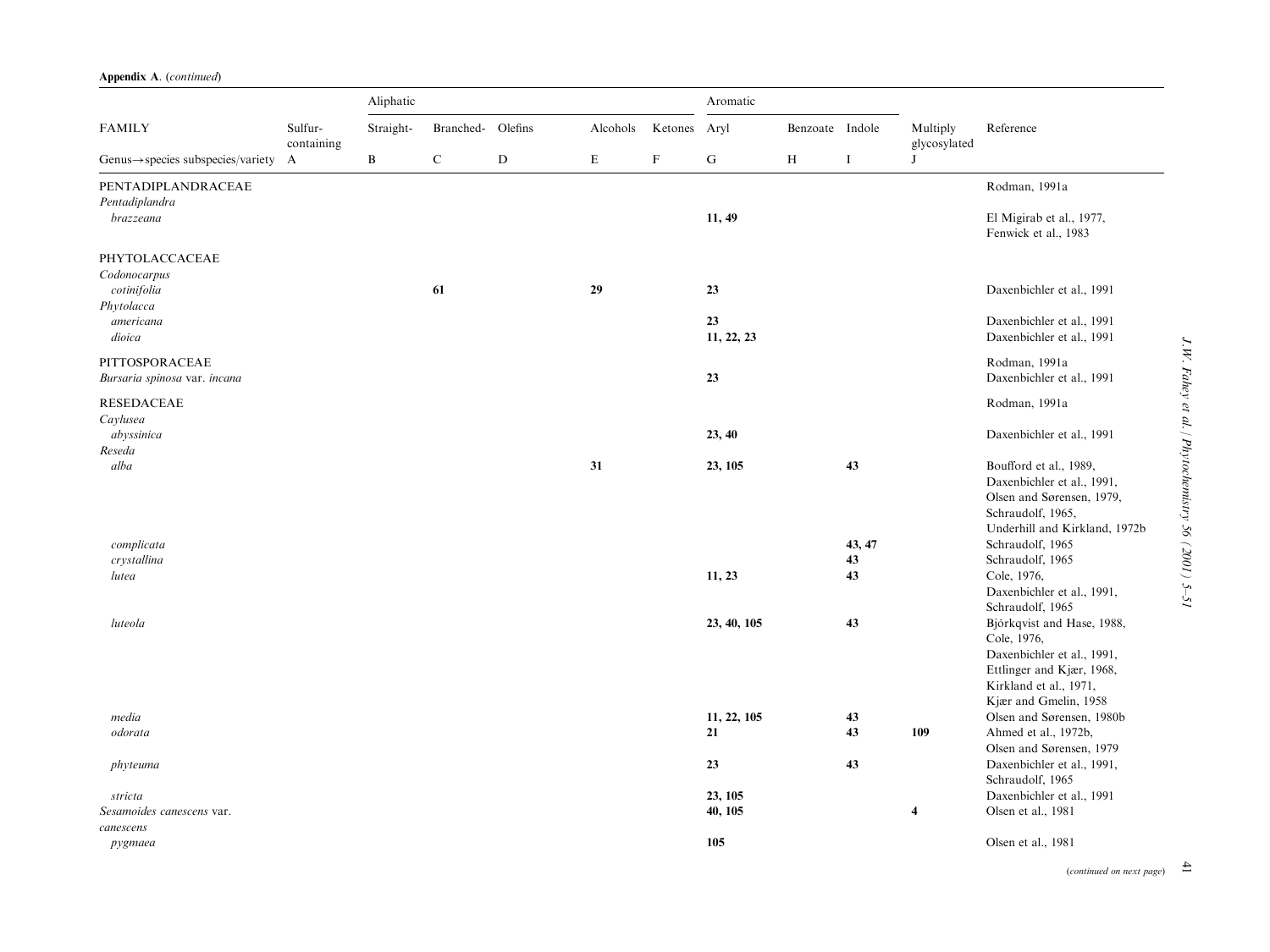|                                                  | Sulfur-<br>containing | Aliphatic       |                   | Aromatic |             |              |            |                 |           |                          |                              |
|--------------------------------------------------|-----------------------|-----------------|-------------------|----------|-------------|--------------|------------|-----------------|-----------|--------------------------|------------------------------|
| <b>FAMILY</b>                                    |                       | Straight-       | Branched- Olefins |          | Alcohols    | Ketones Aryl |            | Benzoate Indole |           | Multiply<br>glycosylated | Reference                    |
| Genus $\rightarrow$ species subspecies/variety A |                       | $\, {\bf B} \,$ | $\mathbf C$       | D        | $\mathbf E$ | $\mathbf F$  | ${\bf G}$  | H               | -1        |                          |                              |
| SALVADORACEAE<br>Salvadora                       |                       |                 |                   |          |             |              |            |                 |           |                          | Rodman, 1991a                |
| persica                                          |                       |                 |                   |          |             |              | 11, 23     |                 |           |                          | Daxenbichler et al., 1991    |
| pendula                                          |                       |                 | 56                |          |             |              |            |                 |           |                          | Ahmed et al., 1972b          |
| TOVARIACEAE<br>Tovaria                           |                       |                 |                   |          |             |              |            |                 |           |                          | Rodman, 1991a                |
| pendula                                          |                       |                 | 56                |          |             |              | 11         |                 | 2, 43, 47 |                          | Chistensen et al., 1982,     |
|                                                  |                       |                 |                   |          |             |              |            |                 |           |                          | Schraudolf, 1965,            |
|                                                  |                       |                 |                   |          |             |              |            |                 |           |                          | Schraudolf and Bauerle, 1986 |
| TROPAEOLACEAE                                    |                       |                 |                   |          |             |              |            |                 |           |                          | Rodman, 1991a                |
| Tropaeolum                                       |                       |                 |                   |          |             |              |            |                 |           |                          |                              |
| boliviense                                       |                       |                 | 56, 61            |          |             |              | 11         |                 |           |                          | Kjær et al., 1978            |
| cochabambae                                      |                       |                 | 56, 61, 62        |          |             |              | 11, 46     |                 |           |                          | Kjær et al., 1978            |
| hjertingii                                       |                       |                 |                   |          |             |              | 11         |                 |           |                          | Kjær et al., 1978            |
| longiflorum                                      |                       |                 | 56, 61            |          |             |              | 11         |                 |           |                          | Kjær et al., 1978            |
| majus                                            |                       |                 |                   |          |             |              | 11, 23, 46 |                 |           |                          | Daxenbichler et al., 1991,   |
|                                                  |                       |                 |                   |          |             |              |            |                 |           |                          | Kjær et al., 1978            |
| minus                                            |                       |                 |                   |          |             |              | 11         |                 |           |                          | Kjær et al., 1978            |
| peregrinum                                       |                       | 16              | 56, 61, 62        |          | 31          |              | 11, 23, 46 |                 |           |                          | Daxenbichler et al., 1991,   |
|                                                  |                       |                 |                   |          |             |              |            |                 |           |                          | Ettlinger and Kjær, 1968,    |
|                                                  |                       |                 |                   |          |             |              |            |                 |           |                          | Kjær et al., 1978            |
| seemannii                                        |                       |                 | 56, 61            |          |             |              | 11         |                 |           |                          | Kjær et al., 1978            |
| tuberosum                                        |                       |                 | 56, 61            |          |             |              | 11         |                 |           |                          | Kjær et al., 1978            |

<sup>a</sup> Descriptions of many of the compounds specifically referenced herein may also be found in Fenwick et al. (1983), Ettlinger and Kjær (1968) and Kjær and Olesen Larsen (1973, 1976). The taxonomic designations provided by the original authors have not been altered to reflect changes in the taxonomic literature that have occurred since initial discovery, nor have they been adjusted to concur with the International Code of Botanical Nomenclature (1993), since this would make it too confusing for those interested in checking the original references.

 $\rm^b$  Danielak and Borkowski (1969) provide numeous tentative identifications, not all of which are included in this summary. They report finding glucosinolates in a total of 151 cruciferous species, but provide only  $R_f$  values (thin-layer chromatography) for many of these.

c Schraudolf et al. (1971) describe an hydroxyindole of ambiguous identity.

<sup>d</sup> The designation of *n*-propyl glucosinolate [108] by Fenwick et al. (1983) appears to be incorrect since the original reference (Kjær and Thomsen, 1963b) indicates a structure consistent with the name isopropyl glucosinolate [56].

<sup>e</sup> Total glucosinolates reported, but no specific compounds identified.

f "MeSOcOx" and "MeSOOcOx" reported, but structure not clarified.

 $g$  "iso-Heptyl" [115] and "iso-hexyl" [116] reported, but structure not clarified (see Table 1).

<sup>h</sup> 4-Acetylbutyl glucosinolate (glucoerypestrin or 3-methoxycarbonylpropyl glucosinolate, [1]) reported in E. odoratum or E. rupestre — confusion exists about identity of source (see Chisholm, 1973).

<sup>i</sup> The level of analytical resolution provided in most of the studies cited herein does not permit discrimination between progoitrin (24a) and epiprogoitrin (24b). Clear exceptions are: (a) the well documented predominance of 24b in *Crambe abyssinica* and C. maratima; (b) the well documented presence of 24a in many *Brassica* sp., especially rapeseed (B. campestris and B. napus); (c) a report of the presence of both 24a and 24b in numerous *Coincya* species (Vioque et al., 1994). With these three exceptions, we have therefore not distinguished between enantiomorphs and use the designation "24".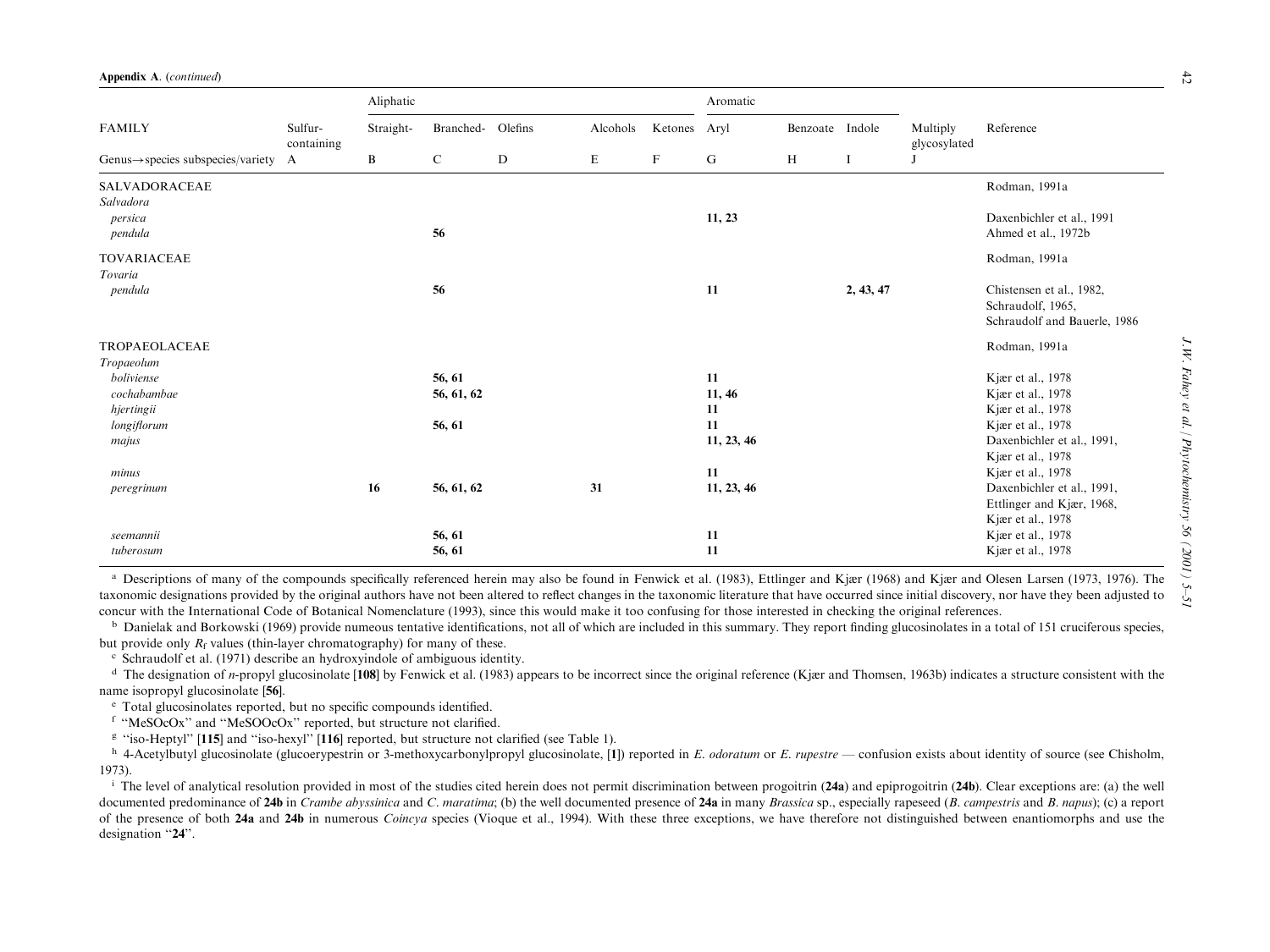### **References**

- Abramski, W., Chmielewski, M., 1996. Practical synthesis of sinigrin. Journal of Carbohydrate Chemistry 15, 109-113.
- Adesida, A., Edwards, L.G., Thornalley, P.J., 1996. Inhibition of human leukaemia 60 cell growth by mercapturic acid metabolites of phenylethyl isothiocyanate. Food and Chemical Toxicology 34, 385±392.
- Ahmed, Z.F., Rizk, A.M., Hammouda, F.M., Seif El-Nasr, M.M., 1972a. Glucosinolates of Egyptian Capparis species. Phytochemistry 11, 251±256.
- Ahmed, Z.F., Rizk, A.M., Hammouda, F.M., Seif El-Nasr, M.M., 1972b. Naturally occurring glucosinolates with special references to those of family Capparidaceae. Planta Medica 21, 35-60.
- Al-Shehbaz, I.A., 1973. The biosystematics of the genus Thelypodium (Cruciferae). Contribution, Gray Herbarium Harvard University  $204, 3-148.$
- Aucagne, V., Gueyrard, D., Tatibouet, A., Cottaz, S., Driguez, H., Lafosse, M., Rollin, P., 1999. The first synthesis of C-glucotropaeolin. Tetrahedron Letters 40, 7319-7321.
- Barcelo, S., Gardiner, J.M., Gescher, A., Chipman, J.K., 1996. CYP2E1-mediated mechanism of anti-genotoxicity of the broccoli constituent sulforaphane. Carcinogenesis 17, 277-282.
- Barrett, J.E., Klopfenstein, C.F., Leipold, H.W., 1998. Protective effects of cruciferous seed meals and hulls against colon cancer in mice. Cancer Letters 127, 83-88.
- Benn, M.H., 1963. A new mustard oil glucoside synthesis: the synthesis of glucotropaeolin. Canadian Journal of Chemistry 41, 2836– 2838.
- Benn, M.H., 1964a. The synthesis of gluconasturiin. Journal of the Chemical Society 4072-4074
- Benn, M.H., 1964b. The synthesis of glucoapparin. Canadian Journal of Chemistry 42, 163-164.
- Benn, M.H., 1964c. Synthesis of thiohydroximates. Canadian Journal of Chemistry 42, 2393-2397.
- Benn, M.H., Ettlinger, M.G., 1965. The synthesis of sinigrin. Journal of the Chemical Society, Chemical Communications 19, 445-447.
- Benn, M.H., Meakin, D., 1965. Glucoputranjivin. Canadian Journal of Chemistry 43, 1874-1877.
- Benn, M.H., Yelland, L.J., 1967. The synthesis of glucocochlearin. Canadian Journal of Chemistry 45, 1595-1597.
- Bennett, R., Donald, A., Dawson, G.W., Hick, A., Wallsgrove, R., 1993. Aldoxime-forming microsomal enzyme systems involved in the biosynthesis of glucosinolates in oilseed rape (Brassica napus) leaves. Plant Physiology 102, 1307-1312.
- Bennett, R.N., Hick, A.J., Dawson, G.W., Wallsgrove, R.M., 1995. Glucosinolate biosynthesis: further characterization of the aldoxime-forming microsomal monooxygenases in oilseed rape leaves. Plant Physiology 109, 299-305.
- Bertelli, D., Plessi, M., Braghiroli, D., Monzani, A., 1998. Separation by solid phase extraction and quantification by reverse phase HPLC of sulforaphane in broccoli. Food Chemistry 63, 417-421.
- Betz, J.M., Fox, W.D., 1994. High performance liquid chromatographic determination of glucosinolates in Brassica vegetables. In: Huang, M.-T., Osawa, T., Ho, C.-T., Rosen, R.T. (Eds.), Food Phytochemicals for Cancer Prevention I: Fruits and Vegetables. American Chemical Society, Washington, DC, pp. 180-196.
- Bille, N., Eggum, B.O., Jacobsen, I., Olsen, O., Sørensen, H., 1983. Antinutritional and toxic effects in rats of individual glucosinolates  $(\pm$  myrosinases) added to a standard diet: 1. Effects on protein utilization and organ weights. Zeitschrift für Tierphysiologie, Tierernährung und Futtermittelkunde 49, 195-210.
- Bjeldanes, L.F., Kim, J.-Y., Grose, K.R., Bartholomew, J.C., Brad field, C.A., 1991. Aromatic hydrocarbon responsiveness-receptor agonists generated from indole-3-carbinol in vitro and in vivo: Comparisons with 2,3,7,8-tetrachlorodibenzo-p-dioxin. Proceedings of the National Academy of Science of the USA 88, 9543-9547.
- Bjerg, B., Fenwick, G.R., Spinks, A., Sørensen, H., 1987. Failure to detect glucosinolates in cocoa. Phytochemistry 26, 567–568.
- Bjerg, B., Sørensen, H., 1987. Isolation of intact glucosinolates by column chromatography and determination of their purity. In: Wathelet, J.-P. (Ed.), Glucosinolates in Rapeseeds: Analytical Aspects. Martinus Nijhoff, New York, pp. 59-75.
- Björkman, R., Janson, J.-C., 1972. Studies on myrosinases: I. Purification and characterization of a myrosinase from white mustard seed (Sinapis alba, L.). Biochimica et Biophysica Acta 276, 508-518.
- Björkman, R., Lönnerdal, B., 1973. Studies on myrosinases: III. Enzymatic properties of myrosinases from Sinapis alba and Brassica napus seeds. Biochimica et Biophysica Acta 327, 121-131.
- Björkqvist, B., Hase, A., 1988. Separation and determination of the intact glucosinolates in rapeseed by high performance liquid chromatography. Journal of Chromatography 435, 501-507.
- Blanc-Muesser, M., Driguez, H., Joseph, B., Viaud, M.C., Rollin, P., 1990. First synthesis of alpha-glucosinolates. Tetrahedron Letters 31, 3867±3868.
- Block, G., Patterson, B., Subar, A., 1992. Fruit, vegetables, and cancer prevention: a review of the epidemiological evidence. Nutrition and Cancer 18, 1-29.
- Blua, M.J., Hanscom, Z. III, 1986. Isolation and characterization of glucocapparin in Isomeris arborea Nutt. Journal of Chemical Ecology 12, 1449-1458.
- Blua, M.J., Hanscom, Z. III, Collier, B.D., 1988. Glucocapparin variability among four population of Isomeris arborea Nutt. Journal of Chemical Ecology 14, 623-633.
- Bodnaryk, R.P., 1992. Effects of wounding on glucosinolates in the cotyledons of oilseed rape and mustard. Phytochemistry 31, 2671-2677.
- Bodnaryk, R.P., 1994. Potent effect of jasmonates on indole glucosinolates in oilseed rape and mustard. Phytochemistry 35, 301-305.
- Bodnaryk, R., Yoshihara, T., 1995. Structure-activity relationships of cyclopentane analogs of jasmonic acid for induced responses of canola seedlings, Brassica napus L. Journal of Chemical Ecology 21, 1735±1743.
- Bones, A.M., 1990. Distribution of  $\beta$ -thioglucosidase activity in intact plants, cell and tissue cultures and regenerant plants of Brassica napus L. Journal of Experimental Botany 41, 737-744.
- Bones, A., Iversen, T.-H., 1985. Myrosin cells and myrosinase. Israel Journal of Botany 34,  $351-376$ .
- Bones, A.M., Rossiter, J.T., 1996. The myrosinase-glucosinolate system, its organisation and biochemistry. Physiologia Plantarum 97, 194±208.
- Bones, A., Thangstad, O.P., Haugen, O.A., Espevik, T., 1991. Fate of myrosin cells: characterization of monoclonal antibodies against myrosinase. Journal of Experimental Botany 42, 1541-1549.
- Booth, E.J., Walker, K.C., 1992. The effect of site and foliar sulfur on oilseed rape: comparison of sulfur responsive and non-responsive seasons. Phyton  $32, 9-13$ .
- Boufford, D.E., Kjær, A., Madsen, J.O., Skydstrup, T., 1989. Glucosinolates in Bretschneideraceae. Biochemical Systematics and Ecology 17, 375-379.
- Brabban, A.D., Edwards, C., 1994. Isolation of glucosinolate degrading microorganisms and their potential for reducing the glucosinolate content of rapemeal. FEMS Microbiology Letters 119, 83-88.
- Brabban, A.D., Edwards, C., 1995. The effects of glucosinolates and their hydrolysis products on microbial growth. Journal of Applied Bacteriology  $79, 171–177$ .
- Bradfield, C.A., Bieldanes, L.F., 1987. High-performance liquid chromatographic analysis of anticarcinogenic indoles in Brassica oleracea. Journal of Agricultural and Food Chemistry 35, 46-49.
- Bradlow, H.L., Michnovicz, J., Telang, N.T., Osborne, M.P., 1991. Effects of dietary indole-3-carbinol on estradiol metabolism and spontaneous mammary tumors in mice. Carcinogenesis  $12$ ,  $1571-$ 1574.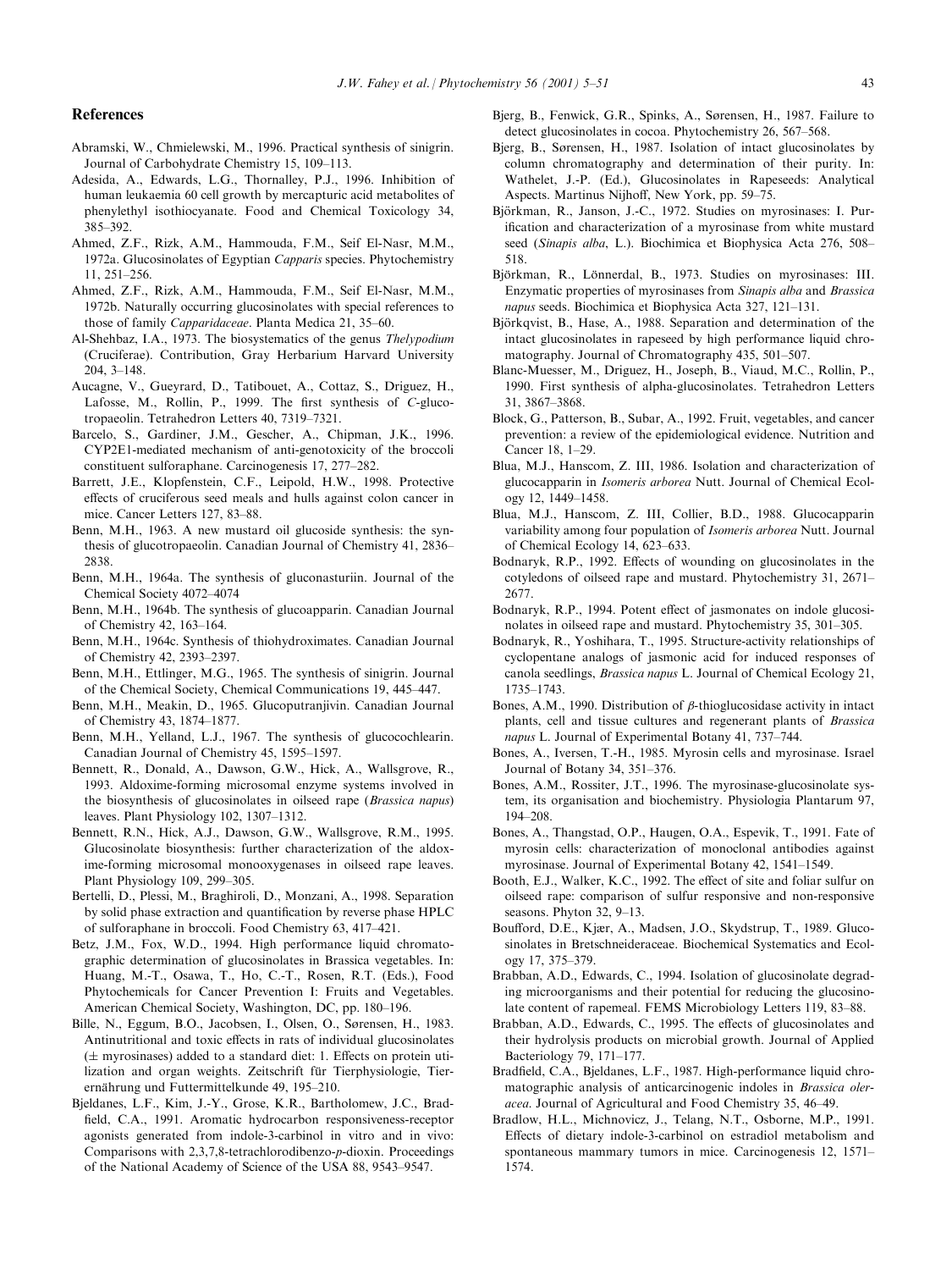- Broadbent, T.A., Broadbent, H.S., 1998a. 1. The chemistry and pharmacology of indole-3-carbinol (indole-3-methanol) and 3-(methoxymethyl)indole. [Part II]. Current Medicinal Chemistry 5, 469-491.
- Broadbent, T.A., Broadbent, H.S., 1998b. 1-1. The chemistry and pharmacology of indole-3-carbinol (indole-3-methanol) and 3- (methoxymethyl)indole. [Part I]. Current Medicinal Chemistry 5, 337±352.
- Brown, I.V., Stuart, K.L., 1968. Glucosinolates in 2 Jamaican Capparis species. Phytochemistry 7,  $1409-1410$ .
- Brown, P.D., Morra, M.J., 1995. Glucosinolate-containing plant tissues as bioherbicides. Journal of Agricultural and Food Chemistry 43, 3070±3074.
- Brown, P.D., Morra, M.J., 1997. Control of soil-borne plant pests using glucosinolate-containing plants. Advances in Agronomy 61, 167±231.
- Burmeister, W.P., Cottaz, S., Driguez, H., Iori, R., Palmieri, S., Henrissat, B., 1997. The crystal structures of Sinapis alba myrosinase and a covalent glycosyl-enzyme intermediate provide insights into the substrate recognition and active-site machinery of an S-glycosidase. Structure 5, 663–675.
- Burmeister, W.P., Cottaz, S., Rollin, P., Vasella, A., Henrissat, B., 2000. High resolution X-ray crystallography shows that ascorbate is a cofactor for myrosinase and substitutes for the function of the catalytic base. Journal of Biological Chemistry (Sept. 7, 2000) 10, 1074/jbc.M006796200.
- Butcher, D.N., El-Tigani, S., Ingram, D.S., 1974. The role of indole glucosinolates in the club root disease of the Cruciferae. Physiological Plant Pathology 4, 127-140.
- Campbell, L.D., Slominski, B.A., Stanger, N.E., 1987. Influence of cecectomy and dietary antibiotics on the fate of ingested intact glucosinolates in poultry. Proceedings of the 7th International Rapeseed Congress, Poznan, Poland, 1704-1709.
- Cassel, S., Casenave, B., Déleris, G., Latxague, L., Rollin, P., 1998. Exploring an alternative approach to the synthesis of arylalkyl and indolylmethyl glucosinolates. Tetrahedron 54, 8515-8524.
- Challenger, F., 1959. The natural mustard oil glucosides and the related isothiocyanates and nitriles. In: Aspects of the Organic Chemistry of Sulphur, Butterworths, London. pp. 115-161.
- Chan, H.T. Jr, Heu, R.A., Tang, C.-S., Okazaki, E.N., Ishizaki, S.M., 1978. Composition of papaya seeds. Journal of Food Science 43, 255±256.
- Charron, C.G., Sams, C.E., 1999. Inhibition of Pythium ultimum and Rhizoctonia solani by shredded leaves of Brassica species. Journal of the American Society of Horticultural Science 124, 462-467.
- Chevolleau, S., Joseph, B., Rollin, P., Tulliez, J., 1993. Synthesis of 3H-labelled glucobrassicin, a potential radiotracer for metabolic studies of indole glucosinolates. Journal of Labelled Compounds and Radiopharmaceuticals 33, 671-679.
- Chew, F.S., 1988. Biological effects of glucosinolates. In: Cutler, H.G. (Ed.), Biologically Active Natural Products: Potential Use in Agriculture. American Chemical Society, Washington, DC, pp. 155-181.
- Chisholm, M.D., 1972. Biosynthesis of 3-methylthiopropylglucosinolate and 3-methylsulfinylpropylglucosinolate in wallflower Cheiranthus kewensis. Phytochemistry 11, 197-202.
- Chisholm, M.D., 1973. Biosynthesis of 3-methoxycarbonylpropyl-glucosinolate in an Erysimum species. Phytochemistry 12, 605-608.
- Chisholm, M.D., Wetter, L.R., 1964. Biosynthesis of mustard oil glucosides IV. The administration of methionine-14C and related compounds to horseradish. Canadian Journal of Biochemistry 42, 1033– 1040.
- Chistensen, B.W., Kjær, A., Ogaard-Madsen, J., Olsen, C.E., Olsen, O., Sørensen, H., 1982. Mass-spectrometric characteristics of some pertrimethyl-silylated desulfoglucosinolates. Tetrahedron 38, 353-357.
- Cole, R.A., 1976. Isothiocyanates, nitriles, and thiocyanates as products of autolysis of glucosinolates in Cruciferae. Phytochemistry 15, 759±762.
- Coll, D.A., Rosen, C.A., Auborn, K., Potsic, W.P., Bradlow, H.L., 1997. Treatment of recurrent respiratory papillomatosis with indole-3-carbinol. American Journal of Otolaryngology 18, 283= 285.
- Cottaz, S., Henrissat, B., Driguez, H., 1996. Mechanism-based inhibition and stereochemistry of glucosinolate hydrolysis by myrosinase. Biochemistry 35, 15256-15259.
- Cottaz, S., Rollin, P., Driguez, H., 1997. Synthesis of 2-deoxy-2 fluoro-glucotropaeolin, a thioglucosidase inhibitor. Carbohydrate Research 298, 127-130.
- Danielak, R., Borkowski, B., 1969. Biologically active compounds in seeds of crucifers Part III. Chromatographical search for glucosynolates. Dissertions in Pharmacy and Pharmacology 21, 563-575.
- Daubos, P., Grumel, V., Iori, R., Leoni, O., Palmieri, S., Rollin, P., 1998. Crambe abyssinica meal as starting material for the production of enantiomerically pure fine chemicals. Industrial Crops and Products 7, 187-193.
- Dawson, G.W., Hick, A.J., Bennett, R.N., Donald, A., Pickett, J.A., Wallsgrove, R.M., 1993. Synthesis of glucosinolate precursors and investigations into the biosynthesis of phenylalkyl- and methylthioalkylglucosinolates. Journal of Biological Chemistry 268, 27154±27159.
- Daxenbichler, R., Van Etten, C.H., 1974. Glucosinolates in Limnanthes alba Benth. seed. Journal of the American Oil Chemists' Society 51, 449-450.
- Daxenbichler, M.E., Van Etten, C.H., Wolff, I.A., 1965. A new thioglucoside (R)-2-hydroxy-3-butenyl glucosinolate from Crambe abyssinica seeds. Biochemistry 4, 318-323.
- Daxenbichler, M.E., Spencer, G.F., Schroeder, W.P., 1980. 3-Hydroxypropyl glucosinolate, a new glucosinolate in seeds of Erysimum hieracifolium and Malcolmia maritima. Phytochemistry 19, 813-815.
- Daxenbichler, M.E., Spencer, G.F., Carlson, D.G., Rose, G.B., Brinker, A.M., Powell, R.G., 1991. Glucosinolate composition of seeds from 297 species of wild plants. Phytochemistry 30, 2623-2638.
- Delaquis, P.J., Mazza, G., 1995. Antimicrobial properties of isothiocyanates in food preservation. Food Technology 49, 73-79.
- Diedrich, M., Kujawa, M., 1987. Degradation of progoitrin and its breakdown product VOT by microorganisms of intestine of rats in vitro. Proceedings of the 7th International Rapeseed Congress, Poznan, Poland 1710-1716.
- Doll, R., 1992. The lessons of life: keynote address to the nutrition and cancer conference. Cancer Research 52, 2024s-2029s.
- Dornberger, K., Böckel, V., Hever, J., Schönfeld, C., Tonew, M., Tonew, E., 1975. Untersuchungen über die isothiocyanates erysolin und sulforaphan aus Cardaria draba L. Pharmazie 30, 792-796.
- Drobinca, L., Zemanova, M., Nemec, P., Antos, K., Kristian, P., Stullerova, A., Knoppova, V., Nemen, P., 1967. Antifungal activity of isothiocyanates and related compounds. I. Naturally occurring isothiocyanates and their analogues. Applied Microbiology 15, 701-709.
- Drozdowska, L., Thangstad, O.P., Beisvaag, T., Evjen, K., Bones, A., Iversen, T.-H., 1992. Myrosinase and myrosin cell development during embryogenesis and seed maturation. Israel Journal of Botany 41, 213-223.
- Du, L.C., Halkier, B.A., 1998. Biosynthesis of glucosinolates in the developing silique walls and seeds of Sinapis alba. Phytochemistry 48, 1145±1150.
- Duncan, A.J., Milne, J.A., 1989. Glucosinolates. Aspects of Applied Biology 19, 75–92.
- Durham, P., Poulton, J.E., 1989. Effect of castanospermine and related polyhydroxyalkaloids on purified myrosinase from Lepidium sativum seedlings. Plant Physiology 90, 48-52.
- Eagles, J., Fenwick, G.R., Gmelin, R., Rakow, D., 1981. The chemical ionization mass spectra of glucosinolates (mustard oil glycosides) and desulphoglucosinolates. A useful aid for structural analysis. Biomedical Mass Spectrometry 8, 265-269.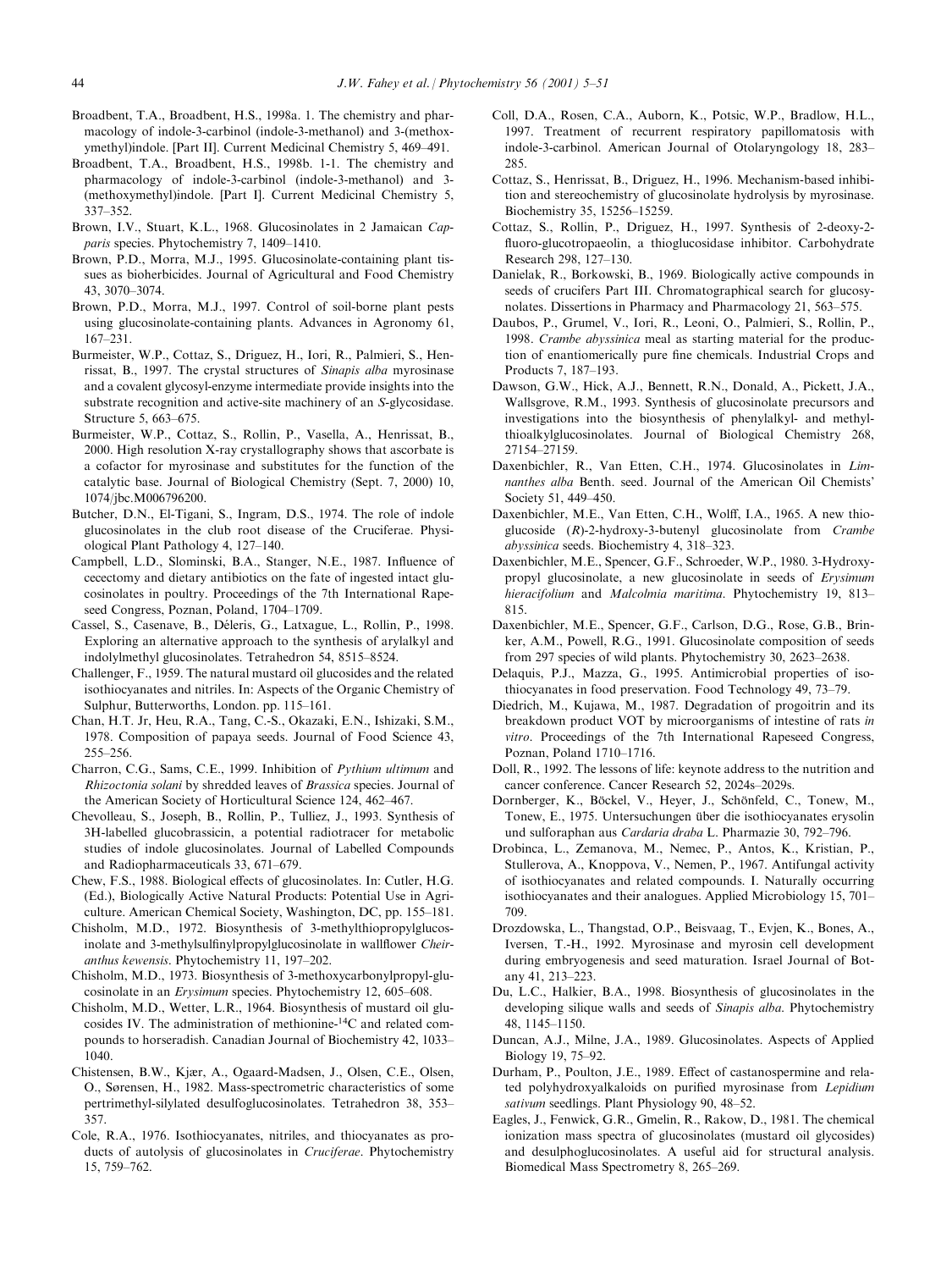- El-Sayed, S.T., Jwanny, E.W., Rashad, M.M., Mahmoud, A.E., Abdallah, N.M., 1995. Glycosidases in plant tissues of some Brassicaceae: screening of different cruciferous plants for glycosidases production. Applied Biochemistry and Biotechnology 55, 219±230.
- El Migirab, S., Berger, Y., Jadot, J., 1977. Isothiocyanates, thiourees, et thiocarbamates isoles de Pentadiplandra brazzeana. Phytochemistry 16, 1719-1721.
- Elliott, M.C., Stowe, B.B., 1970. A novel sulphonated natural indole. Phytochemistry 9, 1629.
- Elliott, M.C., Stowe, B.B., 1971. Distribution and variation of indole glucosinolates in woad (Isatis tinctoria L.). Plant Physiology 48, 498±503.
- Ettlinger, M.G., Lundeen, A.J., 1956a. The structures of sinigrin and sinalbin: an enzymatic rearrangement. Journal of the American Chemical Society 78, 4172-4173.
- Ettlinger, M.G., Lundeen, A.J., 1956b. The mustard oil of Limnanthes douglasii seed, m-methoxybenzylisothiocyanate. Journal of the American Chemical Society 78, 1952-1954.
- Ettlinger, M.G., Lundeen, A.J., 1957. First synthesis of a mustard oil glucoside: the enzymatic Lossen rearrangement. Journal of the American Chemical Society 79, 1764-1765.
- Ettlinger, M.G., Kjær, A., 1968. Sulfur compounds in plants. Recent Advances in Phytochemistry 1, 59-144.
- Ettlinger, M.G., Dateo, G.P., Harrison, B.W., Mabry, T.J., Thompson, C.P., 1961. Vitamin C as a coenzyme: the hydrolysis of mustard oil glucosides. Proceedings of the National Academy of Science of the USA 47, 1875-1880.
- Fahey, J.W., Stephenson, K.K., 1999. Cancer chemoprotective effects of cruciferous vegetables. HortScience 34, 4-8.
- Fahey, J.W., Talalay, P., 1999. Antioxidant functions of sulforaphane: a potent inducer of Phase 2 detoxication enzymes. Food and Chemical Toxicology 37, 973-979.
- Fahey, J.W., Zhang, Y., Talalay, P., 1997. Broccoli sprouts: an exceptionally rich source of inducers of enzymes that protect against chemical carcinogens. Proceedings of the National Academy of Science of the USA 94, 10367-10372.
- Farnham, M.W., Stephenson, K.K., Fahey, J.W., 2000. The capacity of broccoli to induce a mammalian chemoprotective enzyme varies among inbred lines. Journal of the American Society of Horticultural Science 125, 482-488.
- Fenwick, G.R., Eagles, J., Gmelin, R., Rakow, D., 1980. The mass spectra of glucosinolates and desulphoglucosinolates. Biomedical Mass Spectrometry 7, 410-412.
- Fenwick, G.R., Eagles, J., Self, R., 1982. The fast atom bombardment mass spectra of glucosinolates and glucosinolate mixtures. Organic Mass Spectrometry 17, 544-546.
- Fenwick, G.R., Heaney, R.K., Mullin, W.J., 1983. Glucosinolates and their breakdown products in food and food plants. CRC Critical Reviews in Food Science and Nutrition 18, 123-201.
- Flath, R.A., Forrey, R.R., 1977. Volatile components of papaya. Journal of Agricultural and Food Chemistry 25, 103-109.
- Fowke, J.H., Hebert, J.R., Fahey, J.W., 2001a. Application of a miomarker of Brassica vegetable consumption and the `Method of Triads' in validating a functional food questionnaire for use in dietary interventions. European Journal of Clinical Nutrition (submitted).
- Fowke, J.H., Fahey, J.W., Stephenson, K.K., Hebert, J.R., 2001b. Evaluating sources of variability in urinary dithiocarbamate excretion as a biological marker for Brassica vegetable consumption. Public Health Nutrition 4 (in press).
- Fuke, Y., Haga, Y., Ono, H., Nomura, T., Ryoyama, K., 1997. Anticarcinogenic activity of 6-methylsulfinylhexyl isothiocyanate-, an active anti-proliferative principal of wasabi (Eutrema wasabi Maxim.). Cytotechnology 25, 197-203.
- Gadamer, J., 1897. Über das Sinigrin. Berichte Deutschen Chemischen Gesselschaft 30, 2322-2327.
- Gaind, K.N., Gandhi, K.S., Juneja, T.R., Kjær, A., Nielsen, B.J., 1975. 4,5,6,7-Tetrahydroxydecyl isothiocyanate derived from a glucosinolate in Capparis grandis. Phytochemistry 14, 1415-1418.
- Gamet-Payrastre, L., Lumeau, S., Gasc, N., Cassar, G., Rollin, P., Tulliez, J., 1998. Selective cytostatic and cytotoxic effects of glucosinolates hydrolysis products on human colon cancer cells in vitro. Anticancer Drugs 9, 141-148.
- Gamet-Payrastre, L., Li, P., Lumeau, S., Cassar, G., Dupont, M.-A., Chevolleau, S., Gasc, N., Tulliez, J., Terce, F., 2000. Sulforaphane, a naturally occurring isothiocyanate, induces cell cycle arrest and apoptosis in HT29 human colon cancer cells. Cancer Research 60, 1426±1433.
- Gardrat, C., Quinsac, A., Joseph, B., Rollin, P., 1993. Synthesis of indole glycosinolates, sugar-variants of naturally-occurring glucobrassicin. Heterocycles 35, 1015-1027.
- Getahun, S.M., Chung, F.-L., 1999. Conversion of glucosinolates to isothiocyanates in humans after ingestion of cooked watercress. Cancer Epidemiology, Biomarkers and Prevention 8, 447-451.
- Ghaout, S., Louveaux, A., Mainguet, A.M., Deschamps, M., Rahal, Y., 1991 What defense does Schouwia purpurea (Cruciferae) have against the desert locust? Secondary compounds and nutritive value. Journal of Chemical Ecology 17, 1499-1515.
- Giamoustaris, A., Mithen, R., 1996. Genetics of aliphatic glucosinolates. IV. Side-chain modification in Brassica oleracea. Theoretical and Applied Genetics 93,  $1006-1010$ .
- Gil, V., MacLeod, A.J., 1980a. Glucosinolates of Lepidium sativum and 'Garden Cress'. Journal of the Science of Food and Agriculture 31, 739±741.
- Gil, V., MacLeod, A.J., 1980b. Some glucosinolates of Farsetia aegyptia and Farsetia ramosissima. Phytochemistry 19, 227-231.
- Gil, V., MacLeod, A.J., 1980c. Benzylglucosinolate degradation in Lepidium sativum: effects of plant age and time of autolysis. Phytochemistry 19, 1365-1368.
- Gil, V., MacLeod, A.J., 1980d. Studies on glucosinolate degradation in Lepidium sativum seed extracts. Phytochemistry 19, 1369-1374.
- Gil, V., MacLeod, A.J., 1980e. Synthesis of glucosinolates. Tetrahedron 36, 779-783.
- Gill, M.S., MacLeod, A.J., Moreau, M., 1984. Volatile components of cocoa with particular reference to glucosinolate products. Phytochemistry 23, 1937-1942.
- Glendening, T.M., Poulton, J.E., 1988. Glucosinolate biosynthesis. Sulfation of desulfoglucosinolate by cell-free extracts of cress (Lepi $dium sativum L.$ ) seedlings. Plant Physiology 86, 319–321.
- Gmelin, R., Virtanen, A.I., 1959a. A new type of enzymatic cleavage of mustard oil glucosides. Formation of allylthiocyanate in Thlaspi arvense L. and benzylthiocyanate in Lepidium ruderale L. and Lepidium sativum L. Acta Chemica Scandinavica 13, 1474-1475.
- Gmelin, R., Virtanen, A.I., 1959b. Preparation and properties of glucoconringiin, the precursor of the thyreostatic 5,5-dimethyl-2-oxazolidinethione. Acta Chemica Scandincavica 13, 1718-1719.
- Gmelin, R., Kjær, A., 1970a. Glucosinolates in Matthiola fruticulosa and related species: a reinvestigation. Phytochemistry 9, 569-573.
- Gmelin, R., Kjær, A., 1970b. Glucosinolates in the Caricaceae. Phytochemistry 9, 591-593.
- Gmelin, R., Kjær, A., 1970c. 2-Hydroxy-2-methylpropyl glucosinolate in Reseda alba. Phytochemistry 9, 599-600.
- Gmelin, R., Kjær, A., 1970d. Glucosinolates in some new world species of Capparidaceae. Phytochemistry 9, 601–602.
- Gmelin, R., Kjær, A., Schuster, A., 1970. Glucosinolates in seeds of Sibara virginica L. Rollins: two new glucosinolates. Acta Chemica Scandinavica 24, 3031-3037.
- Goodman, I., Fouts, J.R., Bresnick, E., Menegas, R., Hitchings, G.H., 1959. A mammalian thioglucosidase. Science 130, 450-451.
- Graham, S., Dayal, H., Swanson, M., Mittelman, A., Wilkinson, G., 1978. Diet in the epidemiology of cancer of the colon and rectum. Journal of the National Cancer Institute 61, 709-714.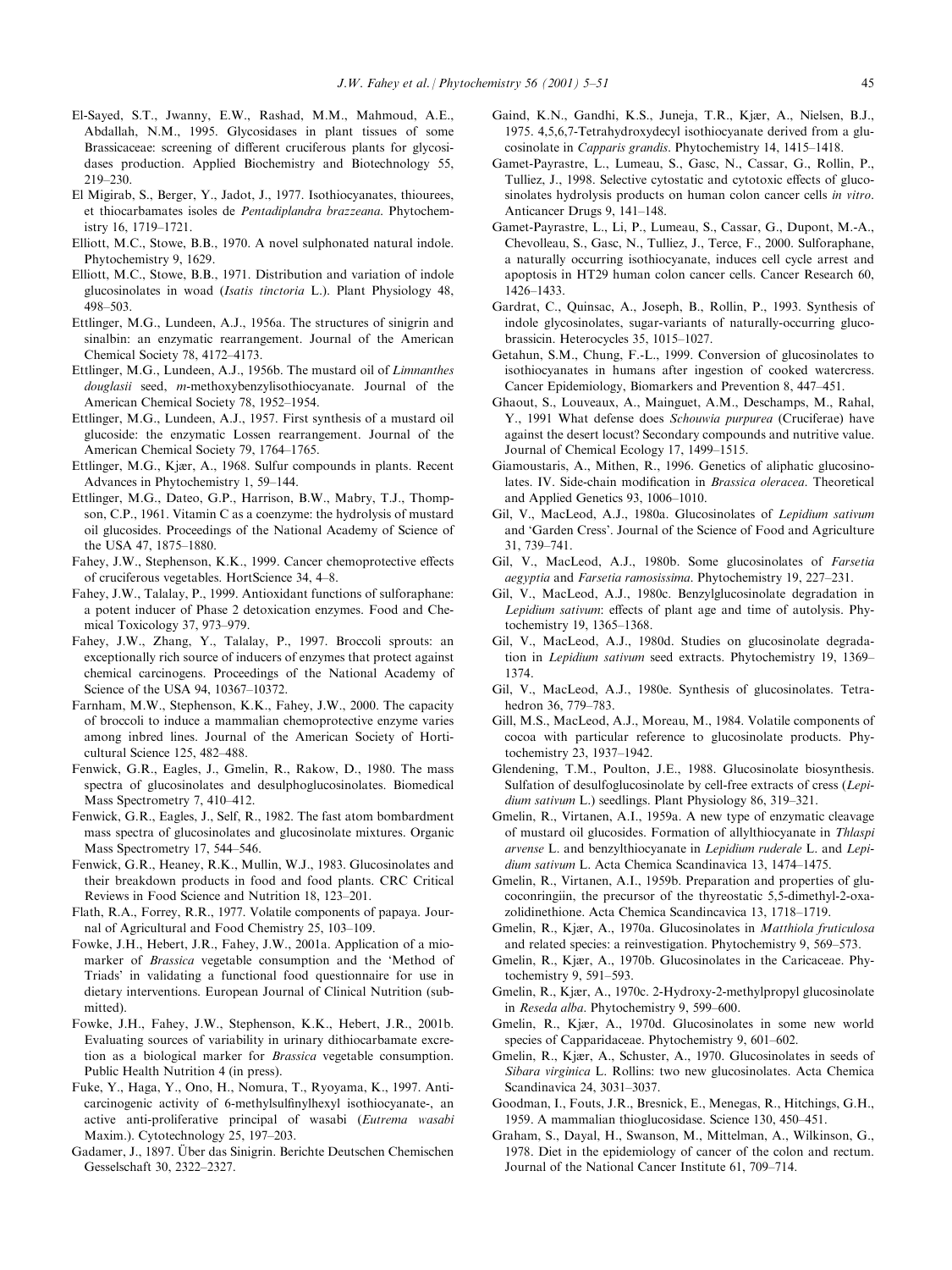- Greer, M.A., 1962. The isolation and identification of progoitrin from Brassica seed. Archives of Biochemistry and Biophysics 99, 369– 371.
- Griths, D.W., Birch, A.N.E., Hillman, J.R., 1998. Antinutritional compounds in the Brassicaceae: analysis, biosynthesis, chemistry and dietary effects. Journal of Horticultural Science and Biotechnology  $73, 1-18$ .
- Grob, K., Matile, P., 1980. Capillary GC of glucosinolate-derived horseradish constituents. Phytochemistry 19, 1789-1793.
- GrootWassink, J.W.D., Reed, D.W., Kolenovsky, A.D., 1994. Immunopurification and immunocharacterization of the glucosinolate biosynthetic enzyme thiohydroximate S-glucosyltransferase. Plant Physiology 105, 425-433.
- Guo, L., Poulton, J.E., 1994. Partial purification and characterization of Arabidopsis thaliana UDPG: thiohydroximate glucosyltransferase. Phytochemistry 36, 1133-1138.
- Hagadone, M.R., Scheuer, P.J., Holm, A., 1984. On the origin of the isocyano function in marine sponges. Journal of the American Chemical Society 106, 2447-2448.
- Halkier, B.A., 1999. Glucosinolates. In: Ikan, R. (Ed.), Naturally Occurring Glycosides. Wiley, Chichester, UK, pp. 193-223.
- Halkier, B.A., Du, L.C., 1997. The biosynthesis of glucosinolates. Trends in Plant Science 2, 425-431.
- Hammond, K.E., Lewis, B.G., 1987. The establishment of systemic infection in leaves of oilseed rape by Leptosphaeria maculans. Plant Pathology 36, 135-147.
- Hanley, A.B., Heaney, R.K., Fenwick, G.R., 1983. Improved isolation of glucobrassicin and other glucosinolates. Journal of the Science of Food and Agriculture 34, 869-873.
- Hanley, A.B., Curl, C.L., Fenwick, G.R., Heaney, R.K., 1984. Observations on the large scale isolation of glucosinolates. Cruciferae Newsletter 9, 66-68.
- Hartwell, J.L., 1982. Plants Against Cancer: A Survey. Quarterman Publications, Lawrence, MA.
- Hasapis, X., MacLeod, A.J., Moreau, M., 1981. Glucosinolates of nine Cruciferae and two Capparaceae species. Phytochemistry 20, 2355±2358.
- Hashem, F.A., Saleh, M.M., 1999. Antimicrobial components of some cruciferae plants (Diplotaxis harra Forsk. and Erucaria microcarpa Boiss.). Phytotherapy Research 13, 329–332.
- Haughn, G.W., Davin, L., Giblin, M., Underhill, E.W., 1991. Biochemical genetics of plant secondary metabolites in Arabidopsis thaliana. Plant Physiology 97, 217-226.
- Heaney, R.K., Fenwick G.R. (1987) Identifying toxins and their effects: Glucosinolates. In: D.H. Watson (Ed.), Natural Toxicants in Food: Progress and Prospects. Watson, Ellis & Horwood, Chichester, UK, pp.  $76-109$ .
- Hecht, S.S., 1996. Chemoprevention of lung cancer by isothiocyanates. Advances in Experimental Medicine and Biology 401,  $1 - 11$ .
- Hecht, S.S., 1999. Chemoprevention of cancer by isothiocyanates, modifiers of carcinogen metabolism. Journal of Nutrition 129, 768S±774S.
- Hecht, S.S., Carmella, S.G., Murphy, S.E., 1999. Effects of watercress consumption on urinary metabolites of nicotine in smokers. Cancer Epidemiology, Biomarkers and Prevention 8, 907-913.
- Helboe, P., Olsen, O., Sørensen, H., 1980. Separation of glucosinolates by high performance liquid chromatography. Journal of Chromatography 197, 199-205.
- Henrissat, B., Callebaut, I., Fabrega, S., Lehn, P., Mornon, J.P., Davies, G., 1995. Conserved catalytic machinery and the prediction of a common fold for several families of glycosyl hydrolases. Proceedings of the National Academy of Science of the USA 92, 7090-7094.
- Hogge, L.R., Reed, D.W., Underhill, E.W., Haughn, G.W., 1988. HPLC separation of glucosinolates from leaves and seeds of Arabidopsis thaliana and their identification using thermospray liquid

chromatography/mass spectrometry. Journal of Chromatography 26, 551±556.

- Höglund, A.-S., Lenman, M., Falk, A., Rask, L., 1991. Distribution of myrosinase in rapeseed tissues. Plant Physiology 95, 213-221.
- Hu, Z., Lewis, J.A., Hanley, A.B., Fenwick, G.R., 1989. 2-Hydroxyethyl glucosinolate from Capparis masaikai of Chinese origin. Phytochemistry 28, 1252-1254.
- Huang, X.P., Renwick, J.A.A., Sachev-Gupta, K., 1994. Oviposition stimulants in Barbarea vulgaris for Pieris rapae and P. napi oleracea: isolation, identification and differential activity. Journal of Chemical Ecology 20, 423-438.
- Hull, A.K., Vij, R., Celenza, J.L., 2000. Arabidopsis cytochrome P450s that catalyze the first step of tryptophan-dependent indole-3-acetic acid biosynthesis. Proceedings of the National Academy of Science of the USA 97, 2379-2384.
- International Code of Botanical Nomenclature, 1993. Regnum Vegetable 131. Koeltz Scientific Books, Königstein.
- International Life Sciences Institute, 1999. Isothiocyanates. Critical Reviews in Food Science and Nutrition 39, 245-257.
- Iori, R., Bernardi, R., Gueyrard, D., Rollin, P., Palmieri, S., 1999. Formation of glucoraphanin by chemoselective oxidation of natural glucoerucin: a chemoenzymatic route to sulforaphane. Bioorganic Medicinal Chemistry Letters 9, 1047-1048.
- Iversen, T.-H., Baggerud, C., 1980. Myrosinase activity in differentiated and undifferentiated plants of Brassicaceae. Zeitschrift für Pflanzenphysiologie 97, 399-407.
- Jain, J.C., Groot Wassink, J.W.D., Kolenovsky, A.D., Underhill, E.W., 1990a. Purification and properties of 3'-phosphoadenosine-5'phosphosulphate: desulphoglucosinolate sulphotransferase from Brassica juncea cell cultures. Phytochemistry 29, 1425-1428.
- Jain, J.C., Groot Wassink, J.W.D., Reed, D.W., Underhill, E.W., 1990b. Persistent co-purification of enzymes catalyzing the sequential glucosylation and sulfation steps in glucosinolate biosynthesis. Journal of Plant Physiology 136, 356-361.
- James, D.C., Rossiter, J.T., 1991. Development and characteristics of myrosinase in Brassica napus during early seedling growth. Physiologia Plantarum 82, 163-170.
- Johns, T., Kitts, W.D., Newsome, F., Towers, G.H.N., 1982. Antireproductive and other medicinal effects of Tropaeolum tuberosum. Journal of Ethnopharmacology 5, 149-161.
- Josefsson, E., 1970. Pattern, Content, and Biosynthesis of Glucosinolates in Some Cultivated Cruciferae. Svalöf, Swedish Seed Association, Sweden.
- Joseph, B., Rollin, P., 1993a. Synthesis of 1.5-dithio-p-glucopyranose and some of its biologically relevant derivatives. Journal of Carbohydrate Chemistry 12, 719-729.
- Joseph, B., Rollin, P., 1993b. Synthesis of aza-analogs of natural and artificial desulfoglucosinolates. Journal of Carbohydrate Chemistry 12, 1127±1138.
- Karuso, P., Scheuer, P.J., 1987. Long-chain  $\alpha$ , $\omega$ -bisisothiocyanates from a marine sponge. Tetrahedron Letters 28, 4633-4636.
- Keller, T.H., Yelland, L.J., Benn, M.H., 1984. A new glucosinolate synthesis. Canadian Journal of Chemistry 62, 437-440.
- Kirkland, D.F., Matsuo, M., Underhill, R.W., 1971. Detection of glucosinolates and myrosinase in plant tissue cultures. Lloydia 34, 195±198.
- Kim, D.J., Han, B.S., Ahn, B., Hasegawa, R., Shirai, T., Ito, N., Tsuda, H., 1997. Enhancement by indole-3-carbinol of liver and thyroid gland neoplastic development in a rat medium-term multiorgan carcinogenesis model. Carcinogenesis 18, 377-381.
- Kjær, A., 1959. *iso*Thiocyanates XXXV. Miscellaneous *isothiocyanate* glucoside acetates. Acta Chemica Scandinavica 13, 851-852.
- Kjær, A., 1961. Naturally occurring *isothiocyanates* and their parent glycosides. In: Kharasch, N. (Ed.), Organic Sulfur Compounds. Pergamon Press, New York, pp. 409-420.
- Kjær, A., 1974. The natural distribution of glucosinolates: a uniform group of sulfur-containing glucosides. In: Bendy, G., Santesson, J.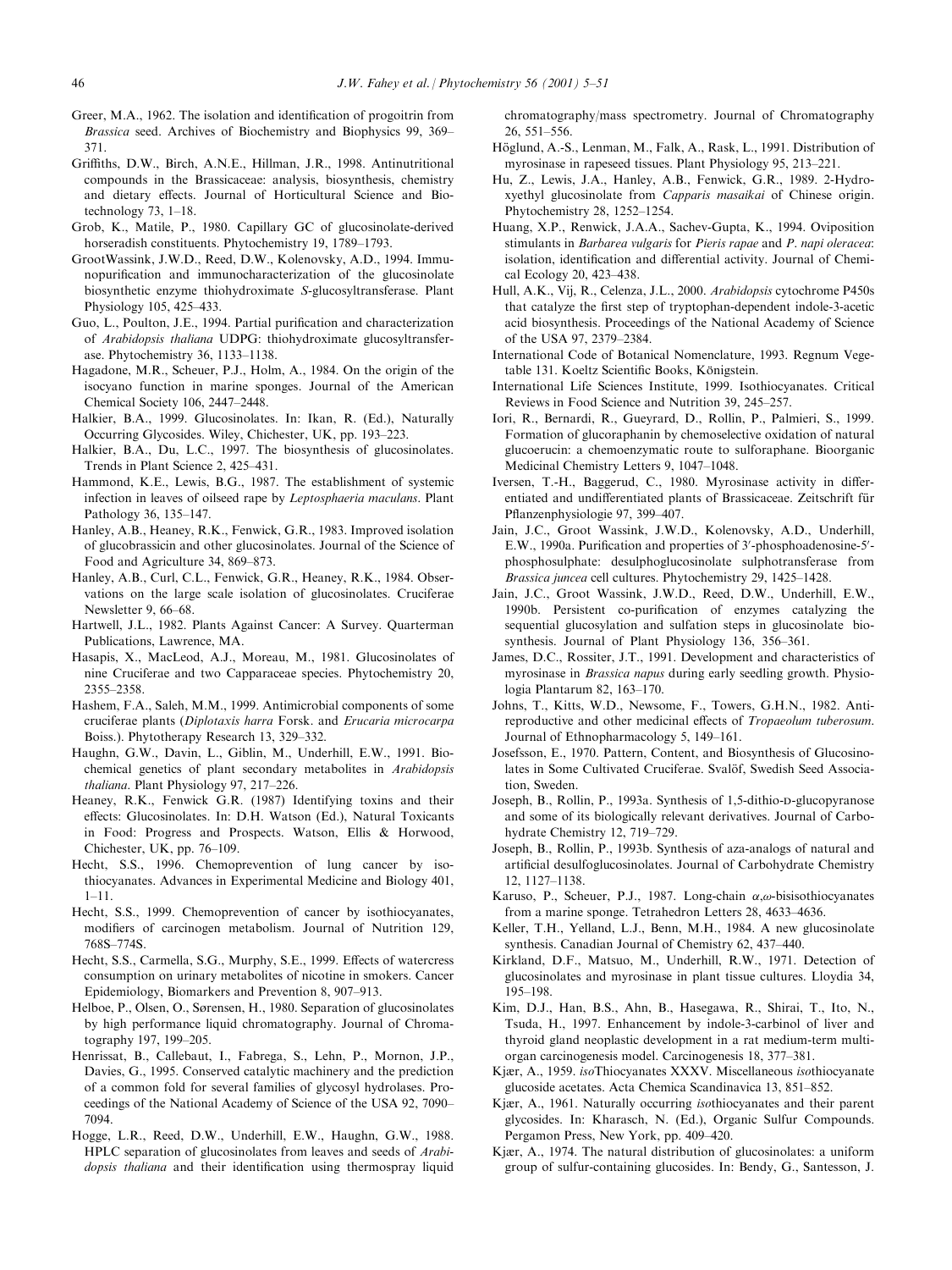(Eds.), Chemistry in Botanical Classification. Academic Press, London, pp. 229-234.

- Kjær, A., 1976. Glucosinolates in the Cruciferae. In: Vaughan, J.G., MacLeod, A.J., Jones, B.M.G. (Eds.), The Biology and Chemistry of the Cruciferae. Academic Press, London, pp. 207-219.
- Kjær, A., Conti, J., 1954. Isothiocyanates, VII: a convenient synthesis of erysoline ( $\alpha$ -methylsulphonylbutyl isothiocyanate). Acta Chemica Scandinavica 8, 295-298.
- Kjær, A., Gmelin, R., 1957. isoThiocyanates XXV\*. Methyl 4-isothiocyanatobutyrate, a new mustard oil present as a glucoside (glucoerypestrin) in Erysimum species. Acta Chemica Scandinavica 11, 577-578.
- Kjær, A., Gmelin, R., 1958. Isothiocyanates XXXIII. An isothiocyanate glucoside (glucobarbarin) of Reseda luteola L. Acta Chemica Scandinavica 12, 1693-1694.
- Kjær, A., Christensen, B.W., 1962. Isothiocyanates XLI. Glucobenzsisaustricin, a new glucoside present in seeds of Sisymbrium austriacum Jacq. Acta Chemica Scandinavica 16, 83-86.
- Kjær, A., Thomsen, H., 1962a. Isothiocyanates XLII. Glucocleomin, a new natural glucoside furnishing (-)-5-ethyl-5-methyl-2-oxazolidinethione on enzymatic hydrolysis. Acta Chemica Scandinavica 16, 591±598.
- Kjær, A., Thomsen, H., 1962b. Isothiocyanate XLVI. Glucocappasalin, a new naturally occurring glucoside. Acta Chemica Scandinavica 17, 2065-2066.
- Kjær, A., Thomsen, H., 1963a. Gluconorcappasalin, a thioglucoside producing 5-oxoheptyl isothiocyanate on enzymatic hydrolysis. Acta Chemica Scandinavica 17, 561-562.
- Kjær, A., Thomsen, H., 1963b. Isothiocyanate-producing glucosides in species of Capparidaceae. Phytochemistry 2, 29-32.
- Kjær, A., Wagnières, M., 1965. 3-Methyl-3-butenylglucosinolate, a new isothiocyanate-producing thioglucoside. Acta Chemica Scandinavica 19, 1989-1991.
- Kjær, A., Jensen, S.R., 1968. Synthesis of the 3-butenylglucosinolate ion. Acta Chemica Scandinavica 22, 3324-3326.
- Kjær, A., Schuster, A., 1970. Glucosinolates in Erysimum hieracifolium L.; three new naturally occurring glucosinolates. Acta Chemica Scandinavica 24, 1631-1638.
- Kjær, A., Schuster, A., 1971. Glucosinolates in Capparis flexuosa of Jamaican origin. Phytochemistry 10, 3155-3160.
- Kjær, A., Wagnières, M., 1971. 3,4,5-Trimethoxybenzylglucosinolate: a constituent of Lepidium sordidum. Phytochemistry 10, 2195-2198.
- Kjær, A., Schuster, A., 1972a. Glucosinolates in seeds of Arabis hirsuta (L.) Scop.: some new, naturally derived isothiocyanates. Acta Chemica Scandinavica 26, 8-14.
- Kjær, A., Schuster, A., 1972b. Glucosinolates in seeds of Neslia paniculata. Phytochemistry 11, 3045-3048.
- Kjær, A., Schuster, A., 1973.  $\omega$ -Methylthioalkylglucosinolates and some oxidized congeners in seeds of Erysimum rhaeticum. Phytochemistry 12, 929-933.
- Kjær, A., Olesen Larsen, P., 1973. Non-protein amino acids, cyanogenic glycosides and glucosinolates. In: Geissman, T.A. (Ed.), Specialist Periodical Reports. The Chemical Society, London, pp. 71– 105.
- Kjær, A., Olesen Larsen, P., 1976. Non-protein amino acids, cyanogenic glycosides and glucosinolates. In: Geissman, T.A. (Ed.), Specialist Periodical Reports. The Chemical Society, London, pp. 179-203.
- Kjær, A., Malver, O., 1979. Glucosinolates in Tersonia brevipes (Gyrostemonaceae). Phytochemistry 18, 1565.
- Kjær, A., Gmelin, R., Jensen, R.B., 1956. Isothiocyanates XVI. Glucoconringiin, the natural precursor of 5,5-dimethyl 2-oxazolidinethione. Acta Chemica Scandinavica 10, 432-438.
- Kjær, A., Schuster, A., Park, R.J., 1971. Glucosinolates in Lepidium species from Queensland. Phytochemistry 10, 455-457.
- Kjær, A., Ogaard-Madsen, J., Maeda, Y., 1978. Seed volatiles within the family Tropaeolaceae. Phytochemistry 17, 1285-1287.
- Kjær, A., Madsen, J.O., Maeda, Y., Ozawa, Y., Uda, Y., 1978. Volatiles in distillates of fresh radish of Japanese and Kenyan origin. Agricultural and Biological Chemistry 42, 1715-1721.
- Kjær, A., Malver, O., El-Menshaw, B., Reisch, J., 1979. Isothiocyanates in myrosinase-treated seed extracts of Moringa peregina. Phytochemistry 18, 1485-1487.
- Kohlmeier, L., Su, L., 1997. Cruciferous vegetable consumption and colorectal cancer risk: meta-analysis of the epidemiological evidence. FASEB Journal 11, A369.
- Kojima, M., Ogawa, K., 1971. Studies on the effects of isothiocyanates and their analogues on microorganisms (1) Effects of isothiocyanates on the oxygen uptake of yeasts. Journal of Fermentation Technology 49, 740-746.
- Kore, A.M., Spencer, G.F., Wallig, M.A., 1993. Purification of the  $\omega$ -(methylsulfinyl)alkyl glucosinolate hydrolysis products: 1-isothiocyanato-3-(methylsulfinyl) propane, 1-isothiocyanato-4-(methylsulfinyl)butane, 4-(methylsulfinyl) butanenitrile, and 5-(methylsulfinyl) pentanenitrile from broccoli and Lesquerella fendleri. Journal of Agricultural and Food Chemistry 41, 89-95.
- Kune, S., Kune, G.A., Watson, L.F., 1987. Case-control study of dietary etiological factors: The Melbourne Colorectal Cancer Study. Nutrition and Cancer 9, 21-42.
- Kushad, M.M., Brown, A.F., Kurlich, A.C., Juvik, J.A., Klein, B.P., Wallig, M.A., Jeffery, E.H., 1984. Variation of glucosinolates in vegetable crops of Brassica oleracea. Journal of Agricultural and Food Chemistry 47, 1548-1571.
- Lafosse, M., Rollin, P., Elfakir, C., Morin-Allory, L., Martens, M., Dreux, M., 1990. Supercritical fluid chromatography with lightscattering detection. I. Preliminary results of the analysis of polar compounds with packed columns. Journal of Chromatography 505, 191±197.
- Larsen, L.M., Olsen, O., Sørensen, H., 1983. Failure to detect glucosinolates in *Plantago* species. Phytochemistry 22, 2314-2315.
- Larsen, L.M., Nielsen, J.K., Sørensen, H., 1992. Host plant recognition in monophagous weevils: specialization of Ceutorhynchus inaffectatus to glucosinolates from its host plant Hesperis matronalis. Entomologia Experimentalis et Applicata 64, 49-55.
- Lazar, S., Rollin, P., 1994. Synthesis of an artificial phosphate bioisostere of glucotropaeolin. Tetrahedron Letters 35, 2173-2174.
- Lazzeri, L., Tacconi, R., Palmieri, S., 1993. In vitro activity of some glucosinolates and their reaction products towards a population of the nematode Heterodera schachtii. Journal of Agricultural and Food Chemistry 41, 825-829.
- Lenman, M., Rödin, J., Josefsson, L.G., Rask, L., 1990. Immunological characterization of rapeseed myrosinase. European Journal of Biochemistry 194, 747-753.
- Lin, C.-M., Kim, J., Du, W.-X., Wei, C.-I., 2000. Bactericidal activity of isothiocyanates against pathogens on fresh produce. Journal of Food Protection 63, 25-30.
- Linscheid, M., Wendisch, D., Strack, D., 1980. The structures of sinapic acid esters and their metabolism in cotyledons of Raphanus sativus. Zeitschrift für Naturforschung 35C, 907-914.
- Lockwood, G.B., Belkhiri, A., 1991. Glucosinolate spectrum of some Algerian Cruciferae. Plant Systematics and Evolution 176, 11-20.
- Lönnerdal, B., Janson, J.-C., 1973. Studies on myrosinase; II. Purification and characterization of a myrosinase from rapeseed ( $Bras$ sica napus L.). Biochimica et Biophysica Acta 315, 421-429.
- Louda, S.M., Rodman, J.E., 1983. Concentration of glucosinolates in relation to habitat and insect herbivory for the native crucifer Cardamine cordifolia. Biochemical Systematics and Ecology 11, 199-207.
- Louda, S.M., Farris, M.A., Blua, M.J., 1987. Variation in methylglucosinolate and insect damage to Cleome serrulata (Capparaceae) along a natural soil gradient. Journal of Chemical Ecology 13, 569-581.
- Ludwig-Müller, J., Pieper, K., Ruppel, M., Cohen, J.D., Epstein, E., Kiddle, G., Bennett, R., 1999. Indole glucosinolate and auxin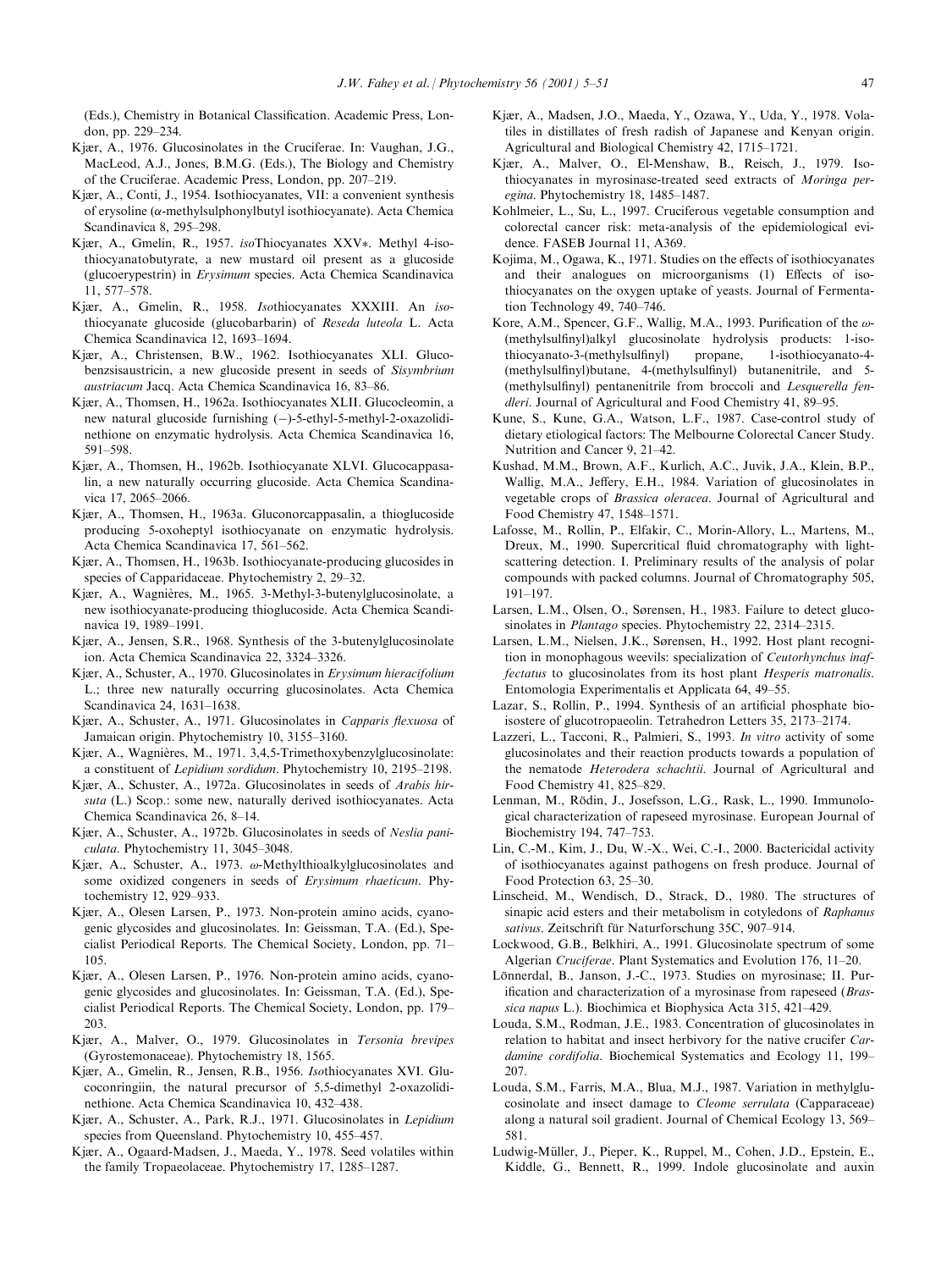biosynthesis in Arabidopsis thaliana (L.) Heynh. glucosinolate mutants and the development of clubroot disease. Planta 208, 409-419.

- Lüning, B., Kers, L.E., Seffers, P., 1992. Methyl glucosinolate confirmed in Puccionia and Dhofaria (Capparidaceae). Biochemical Systematics and Ecology 20, 394.
- Lüthy, B., Matile, P., 1984. The mustard oil bomb: rectified analysis of the subcellular organisation of the myrosinase system. Biochemie und Physiologie der Pflanzen 179, 5-12.
- MacGibbon, D.B., Beuzenberg, E.J., 1978. Location of glucosinolase in Brevicorne brassicae and Lipaphis erysimi (Aphididae). New Zealand Journal of Science 21, 389-392.
- MacLeod, A.J., Panchasara, S.D., 1983. Volatile aroma components, particularly glucosinolate products, of cooked edible mushroom (Agaricus bisporus) and cooked dried mushroom. Phytochemistry 22, 705±709.
- MacLeod, A.J., Pieris, N.M., 1983. Volatile compounds of papaya (Carica papaya L.) with particular reference to glucosinolate products. Journal of Agricultural and Food Chemistry 31, 1005-1008.
- Magrath, R., Mithen, R., 1993. Maternal effects on the expression of individual aliphatic glucosinolates in seeds and seedlings of Brassica napus. Plant Breeding 111, 249-252.
- Magrath, R., Herron, C., Giamoustaris, A., Mithen, R., 1993. The inheritance of aliphatic glucosinolates in Brassica napus. Plant Breeding 111, 55-72.
- Magrath, R., Bano, F., Morgner, M., Parkin, I., Sharpe, A., Lister, C., Dean, C., Turner, J., Lydiate, D., Mithen, R., 1994. Genetics of aliphatic glucosinolates. I. Side chain elongation in Brassica napus and Arabidopsis thaliana. Heredity 72, 290-299.
- Mahéo, K., Morel, F., Langouët, S., Kramer, H., Le Ferrec, E., Ketterer, B., Guillouzo, A., 1997. Inhibition of cytochromes P-450 and induction of glutathione S-transferases by sulforaphane in primary human and rat hepatocytes. Cancer Research 57, 3649-3652.
- Manici, L.M., Lazzeri, L., Palmieri, S., 1997. In-vitro fungitoxic activity of some glucosinolates and their enzyme-derived products toward plant pathogenic fungi. Journal of Agricultural and Food Chemistry 45, 2768-2773.
- Mari, M., Iori, R., Leoni, O., Marchi, A., 1993. In vitro activity of glucosinolate-derived isothiocyanates against postharvest fruit pathogens. Annals of Applied Biology 123, 155–164.
- Marsh, R.E., Waser, J., 1970. Refinement of the crystal structure of sinigrin. Acta Crystallographica Section B 26, 1030-1037.
- Matsuo, M., 1968. Biosynthesis of sinigrin VII. Incorporation of 4 methylthiobutyraldoxime-1-14C, 15N into sinigrin. Tetrahedron Letters 38, 4101-4104.
- Mavratzotis, M., Dourtoglou, V., Lorin, C., Rollin, P., 1996. Glucosinolate chemistry. First synthesis of glucosinolates bearing an external thio-function. Tetrahedron Letters 37, 5699-5700.
- Mawson, R., Heaney, R.K., Piskula, M., Kozlowska, H., 1993a. Rapeseed meal-glucosinolates and their antinutritional effects: Part 1. Rapeseed production and chemistry of glucosinolates. Die Nährung 37, 131-140.
- Mawson, R., Heaney, R.K., Zdunczyk, Z., Kozlowska, H., 1993b. Rapeseed meal-glucosinolates and their antinutritional effects: Part II. Flavour and palatability. Die Nährung 37, 336–344.
- Mawson, R., Heaney, R.K., Zdunczyk, Z., Kozlowska, H., 1994a. Rapeseed meal-glucosinolates and their antinutritional effects: Part 3. Animal growth and performance. Die Nährung 38, 167-177.
- Mawson, R., Heaney, R.K., Zdunczyk, Z., Kozlowska, H., 1994b. Rapeseed meal-glucosinolates and their antinutritional effects: Part 4. Goitrogenicity and internal organs abnormalities in animals. Die Nährung 38, 178-191.
- Mawson, R., Heaney, R.K., Zdunczyk, Z., Kozlowska, H., 1995a. Rapeseed meal-glucosinolates and their antinutritional effects. Part 6. Taint in end-products. Die Nährung 39, 21-31.
- Mawson, R., Heaney, R.K., Zdunczyk, Z., Kozlowska, H., 1995b. Rapeseed meal-glucosinolates and their antinutritional effects. Part 7. Processing. Die Nährung 39, 32-41.
- Mayton, H.S., Olivier, C., Vaughn, S.F., Loria, R., 1996. Correlation of fungicidal activity of Brassica species with allyl isothiocyanate production in macerated leaf tissue. Phytopathology  $86, 267-271$ .
- McDanell, R., McLean, A.E.M., Hanley, A.B., Heaney, R.K., Fenwick, G.R., 1988. Chemical and biological properties of indole glucosinolates (glucobrassicins): a review. Food and Chemical Toxicology  $26$ ,  $59-70$ .
- McGregor, D.I., 1980. Collaborative study of glucosinolate analysis. In: Canola Council of Canada, (Ed.) Analytical Chemistry of Rapeseed and its Products: A Symposium, pp. 59-98.
- Michaud, D.S., Spiegelman, D., Clinton, S.K., Rimm, E.B., Willett, W.C., Giovannucci, E.L., 1999. Fruit and vegetable intake and incidence of bladder cancer in a male prospective cohort. Journal of the National Cancer Institute 91, 605-613.
- Minchinton, I., Sang, J., Burke, D., Truscott, R.J.W., 1982. Separation of desulphoglucosinolates by reversed-phase high-performance liquid chromatography. Journal of Chromatography 247, 141-148.
- Mithen, R., Campos, H., 1996. Genetic variation of aliphatic glucosinolates in Arabidopsis thaliana and prospects for map-based gene cloning. Entomologia Experimentalis et Applicata 80, 202–205.
- Mithen, R.F., Dekker, M., Verkerk, R., Rabot, S., Johnson, I.T., 2000. The nutritional significance, biosynthesis and bioavailability of glucosinolates in human foods. Journal of the Science of Food and Agriculture 80, 967-984.
- Mithen, R., Heaney, R.K., Fenwick, G.R., 1986. In vitro activity of glucosinolates and their products against Leptosphaeria maculans. Transactions of the British Mycological Society 87, 433-440.
- Mithen, R., Lewis, B.G., Heaney, R.K., Fenwick, G.R., 1987a. Glucosinolates of wild and cultivated Brassica species. Phytochemistry 26, 1969±1973.
- Mithen, R., Lewis, B.G., Heaney, R.K., Fenwick, G.R., 1987b. Resistance of leaves of Brassica species to Leptosphaeria maculans. Transactions of the British Mycological Society 88, 525–531.
- Mithen, R., Raybould, A.F., Giamoustaris, A., 1995a. Divergent selection for secondary metabolites between wild populations of Brassica oleracea and its implications for plant-herbivore interactions. Heredity 75, 472-484.
- Mithen, R., Clarke, J., Lister, C., Dean, C., 1995b. Genetics of aliphatic glucosinolates. III. Side chain structure of aliphatic glucosinolates in Arabidopsis thaliana. Heredity 74, 210-215.
- Morel, F., Langouët, S., Mahéo, K., Guillouzo, A., 1997. The use of primary hepatocyte cultures for the evaluation of chemoprotective agents. Cellular Biology and Toxicology 13, 323–329.
- Morse, M.A., Zu, H., Galati, A.J., Schmidt, C.J., Stoner, G.D., 1993. Dose-related inhibition by dietary phenethyl isothiocyanate of esophageal tumorigenesis and DNA methylation induced by N-nitrosomethylbenzylamine in rats. Cancer Letters 72, 103-110.
- Nakamura, Y., Ohigashi, H., Masuda, S., Murakami, A., Morimitsu, Y., Kawamoto, Y., Osawa, T., Imagawa, M., Uchida, K., 2000. Redox regulation of glutathione S-transferase induction by benzyl isothiocyanate: correlation of enzyme induction with the formation of reactive oxygen intermediates. Cancer Research 60, 219-225.
- Nastruzzi, C., Cortesi, R., Esposito, E., Menegatti, E., Leoni, O., Iori, R., Palmieri, S., 1996. In vitro cytotoxic activity of some glucosinolate-derived products generated by myrosinase hydrolysis. Journal of Agricultural and Food Chemistry 44, 1014-1021.
- Newman, R.M., Hanscom, A., Kerfoot, W.C., 1992. The watercress glucosinolate-myrosinase system: a feeding deterrent to caddisflies, snails and amphipods. Oecologia 92,  $1-7$ .
- Nugon-Baudon, L., Szylit, O., Raibaud, P., 1988. Production of toxic glucosinolate derivatives from rapeseed meal by intestinal micro flora of rat and chicken. Journal of the Science of Food and Agriculture 43, 299-308.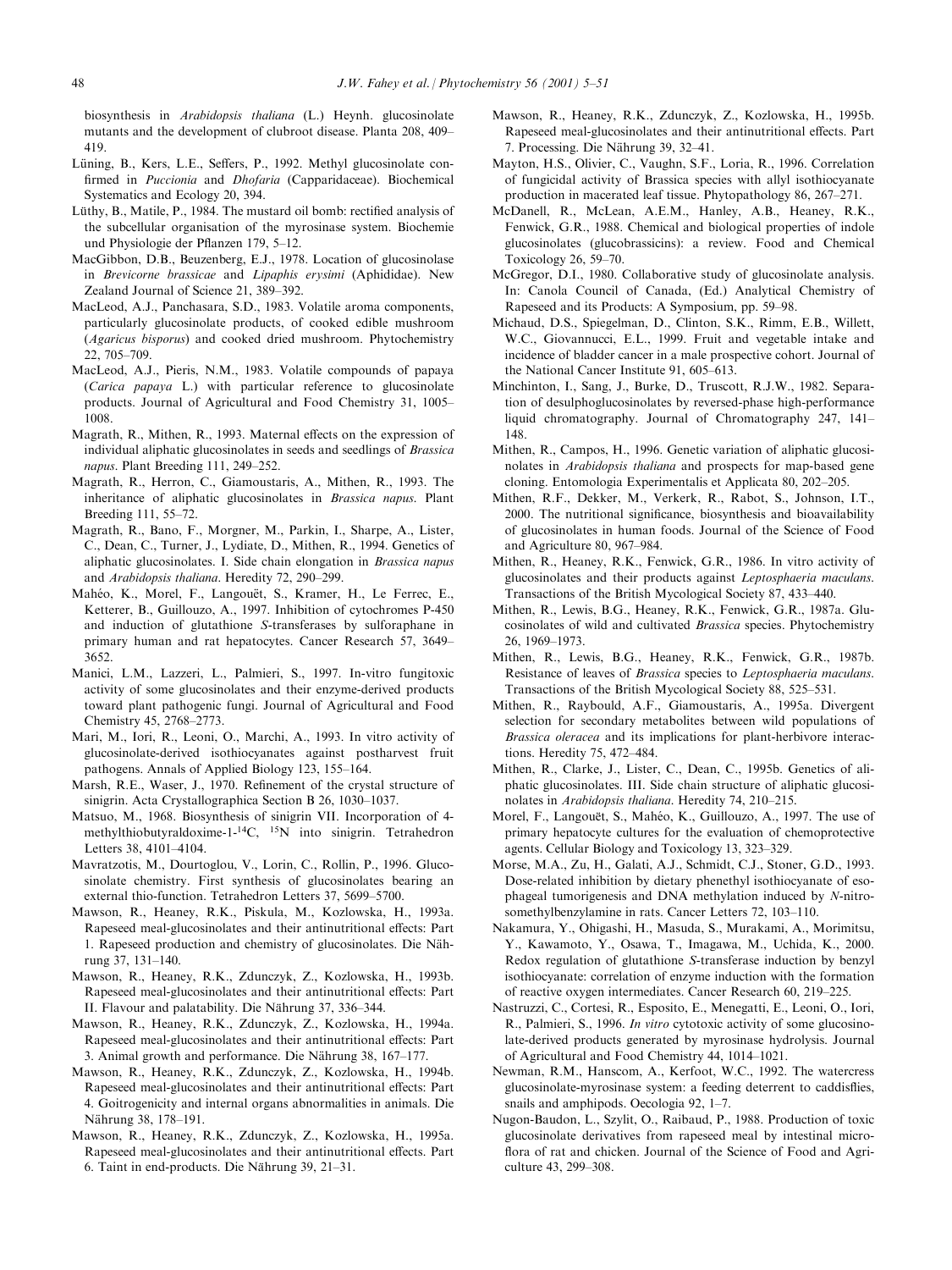- Nugon-Baudon, L., Rabot, S., Szylit, O., Raibaud, P., 1990. Glucosinolates toxicity in growing rats: interactions with the hepatic detoxification system. Xenobiotica 20, 223-230.
- Oginsky, E.L., Stein, A.E., Greer, M.A., 1962. Myrosinase activity in bacteria as demonstrated by the conversion of progoitrin to goitrin. Proceedings of the Society for Experimental Biology and Medicine 119, 360-364.
- Ohtsuru, M., Hata, T., 1972. Molecular properties of multiple forms of plant myrosinase. Agricultural Biology and Chemistry 36, 2495± 2503.
- Ohtsuru, M., Kawatani, H., 1979. Studies of the myrosinase from Wasabia japonica: purification and some properties of Wasabi myrosinase. Agricultural and Biological Chemistry 43, 2249±2255.
- Olsen, O., Sørensen, H., 1979. Isolation of glucosinolates and the identification of  $o-(\alpha-L-rhamnopyranosyloxy)benzylglucosinolate$ from Reseda odorata. Phytochemistry 18, 1547-1552.
- Olsen, O., Sørensen, H., 1980a. Sinalbin and other glucosinolates in seeds of double low rape species and Brassica napus cv. Bronowski. Journal of Agricultural and Food Chemistry 28, 43-48.
- Olsen, O., Sørensen, H., 1980b. Glucosinolates and amines in Reseda media. Phytochemistry 19, 1783-1787.
- Olsen, O., Sørensen, H., 1981. Recent advances in the analysis of glucosinolates. Journal of the American Oil Chemists' Society, 1981 857±865.
- Olsen, O., Rasmussen, K.W., Sørensen, H., 1981. Glucosinolates in Sesamoides canescens and S. pygmaea: identification of  $2-(\alpha-L)$ arabinopyranosyloxy)-2-phenylethylglucosinolate. Phytochemistry 20, 1857±1861.
- Palada, M.C., 1996. Moringa (Moringa oleifera Lam.): a versatile tree crop with horticultural potential in the subtropical United States. HortScience 31, 794-797.
- Palmieri, S., Iori, R., Leoni, O., 1986. Myrosinase from Sinapis alba L.: a new method of purification for glucosinolate analysis. Journal of Agricultural and Food Chemistry 34, 140-144.
- Parkin, I., Magrath, R., Keith, A., Sharpe, A., Mithen, R., Lydiate, D., 1994. Genetics of aliphatic glucosinolates. II. Hydroxylation of alkenyl glucosinolates in *Brassica napus*. Heredity 72, 594-598.
- Peterka, S., Fenwick, G.R., 1988. The use of flash chromatography for the isolation and purification of glucosinolates (mustard oil glycosides). Fat Science and Technology 90, 61-64.
- Posner, G.H., Cho, C.G., Green, J.V., Zhang, Y., Talalay, P., 1994. Design and synthesis of bifunctional isothiocyanate analogs of sulforaphane: correlation between structure and potency as inducers of anticarcinogenic detoxication enzymes. Journal of Medicinal Chemistry 37, 170-176.
- Prestera, T., Zhang, Y., Spencer, S.R., Wilczak, C.A., Talalay, P., 1999. The electrophile counterattack response: protection against neoplasia and toxicity. Advances in Enzyme Regulation 33, 281-296.
- Prestera, T., Fahey, J.W., Holtzclaw, W.D., Abeygunawardana, C., Kachinski, J.L., Talalay, P., 1996. Comprehensive chromatographic and spectroscopic methods for the separation and identification of intact glucosinolates. Analytical Biochemistry 239, 168-179.
- Procházka, Ž., Komersová, I., 1959. Izolace sulforafanu z vesnovky (Cardaria draba) a jeho antimikrobni Účinnost. Ceskoslovenská Farmacie 8, 373-376.
- Quinsac, A., Charrier, A., Ribaillier, D., 1994. Glucosinolates in etiolated sprouts of sea-kale (Crambe maritima L). Journal of the Science of Food and Agriculture 65, 201-207.
- Rabot, S., Nugon-Baudon, L., Raibaud, P., Szylit, O., 1993. Rapeseed meal toxicity in gnotobiotic rats: influence of a whole human faecal flora or single human strains of *Escherichia coli* and *Bacter*oides vulgatus. British Journal of Nutrition 70, 323-331.
- Rask, L., Andréasson, E., Ekbom, B., Eriksson, S., Pontoppidan, B., Meijer, J., 2000. Myrosinase: gene family evolution and herbivore defense in Brassicaceae. Plant Molecular Biology 42, 93-113.
- Reed, D.W., Davin, L., Jain, J.C., Deluca, V., Nelson, L., Underhill, E.W., 1993. Purification and properties of UDP-glucose:thiohydroximate glucosyltransferase from Brassica napus L. seedlings. Archives of Biochemistry and Biophysics 305, 526-532.
- Reese, E.T., Clapp, R.C., Mandels, M., 1958. A thioglucosidase in fungi. Archives of Biochemistry and Biophysics 75, 228-242.
- Renwick, J.A.A., Radke, C.D., Sachev-Gupta, K., Städler, E., 1992. Leaf surface chemical stimulating oviposition by Pieris rapae (Lepidoptera: Pieridae) on cabbage. Chemoecology 3, 33-38.
- Rodman, J.E., 1981. Divergence, convergence, and parallelism in phytochemical characters: the glucosinolate-myrosinase system. In: Young, D.A., Seigler, D.S. (Eds.), Phytochemistry and Angiosperm Phylogeny. Praeger, New York, pp. 43-79.
- Rodman, J.E., 1991a. A taxonomic analysis of glucosinolate-producing plants, Part 2: Cladistics. Systematic Botany 16, 619–629.
- Rodman, J.E., 1991b. A taxonomic analysis of glucosinolate-producing plants, Part 1: Phenetics. Systematic Botany 16, 598-618.
- Rodman, J.E., Chew, F.S., 1980. Phytochemical correlates of herbivory in a community of native and naturalized Cruciferae. Biochemical Systematics and Ecology 8, 43–50.
- Rodman, J.E., Price, R.A., Karol, K., Conti, E., Sytsma, K.J., Palmer, J.D., 1993. Nucleotide sequences of the rbcL gene indicate monophyly of mustard oil plants. Annals of the Missouri Botanical Garden 80, 686-699.
- Rosa, E.A.S., Rodrigues, P.M.F., 1999. Towards a more sustainable agriculture system: the effect of glucosinolates on the control of soilborne diseases. Journal of Horticultural Science and Biotechnology 74, 667±674.
- Rosa, E.A.S., Heaney, R.K., Fenwick, G.R., Portas, C.A.M., 1997. Glucosinolates in crop plants. Horticultural Reviews 19, 99-215.
- Rukmini, C., Deosthale, Y.G., 1979. Nutritive value of defatted seed cake of Cleome viscosa. Journal of the American Oil Chemists' Society 56, 503-505.
- Sakushima, A., Coskun, M., Maoka, T., 1995. Sinapinyl but-3 enylglucosinolate from Boreava orientalis. Phytochemistry 40, 483±485.
- Sang, J.P., Truscott, R.J.W., 1993. Lipid chromatographic determination of glucosinolates in rapeseeds as desulphoglucosinolates. Journal of the Association of Official Analytical Chemists 67, 829-833.
- Schraudolf, H., 1965. Zur Verbreitung von Glucobrassicin und Neoglucobrassicin in höheren Pflanzen. Experientia 29, 520-522.
- Schraudolf, H., 1989. Indole glucosinolates of *Capparis spinosa*. Phytochemistry 28, 259-260.
- Schraudolf, H., Bäuerle, R., 1986. N-Acetyl-3-indolylmethylglucosinolate in seedlings of Tovaria pendula Ruiz et Pav. Zeitschrift für Naturforschung 41c, 526-528.
- Schraudolf, H., Schmidt, B., Weberling, F., 1971. Das Vorkommen von ``Myrosinase'' als Hinweis auf die systematische Stellung der Batidaceae. Experientia 27, 1090-1091.
- Schultz, O.E., Wagner, W., 1956. Senfolglukoside als genuine Muttersubstanzen von natürlich vorkommenden antithyreoiden Stoffen. Archiv der Pharmazie 289, 597-605.
- Seck, D., Lognay, G., Haubruge, E., Wathelet, J.P., Marlier, M., Gaspar, C., Severin, M., 1993. Biological activity of the shrub Boscia senegalensis (Pers) Lam. ex Poir. (Capparaceae) on stored grain insects. Journal of Chemical Ecology 19, 377-389.
- Seow, A., Shi, C.Y., Chung, F.L., Jiao, D., Hankin, J.H., Lee, H.P., Coetzee, G.A., Yu, M.C., 1998. Urinary total isothiocyanate (ITC) in a population-based sample of middle-aged and older Chinese in Singapore: relationship with dietary total ITC and glutathione Stransferase M1/T1/P1 genotypes. Cancer Epidemiology Biomarkers and Prevention 7, 775-781.
- Shapiro, T.A., Fahey, J.W., Wade, K.L., Stephenson, K.K., Talalay, P., 1998. Human metabolism and excretion of cancer chemoprotective glucosinolates and isothiocyanates of cruciferous vegetables. Cancer Epidemiology Biomarkers and Prevention 7, 1091±1100.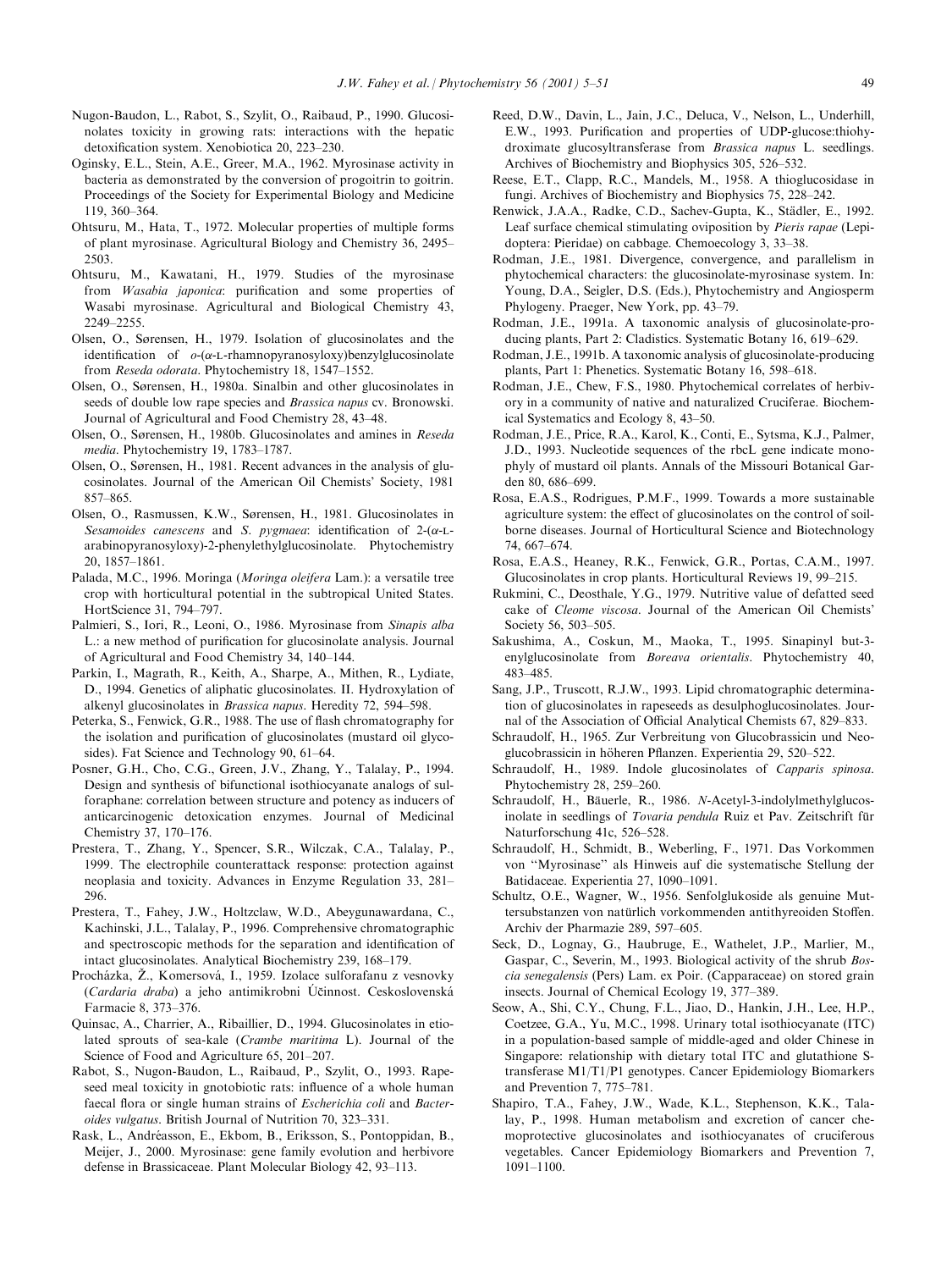- Shikita, M., Fahey, J.W., Golden, T.R., Holtzclaw, W.D., Talalay, P., 1999. An unusual case of `uncompetitive activation' by ascorbic acid: purification and kinetic properties of a myrosinase from Raphanus sativus seedlings. Biochemical Journal 341, 725-732.
- Smith, V.L., 2000. Reduction in snap bean emergence by seed treatment with dried Canola residue. HortScience 35, 92-94.
- Sørensen, H., 1970.  $o-(\alpha-L-Rhamnopy ranosyloxy)benzylamine and$ o-hydroxybenzylamine in Reseda odorata. Phytochemistry 9, 865-870.
- Spinks, E.A., Sones, K., Fenwick, G.R., 1984. The quantitative analysis of glucosinolates in cruciferous vegetables, oilseeds and forages using high performance liquid chromatography. Fette Seifen Anstrichmittel 86, 228-231.
- Staack, R., Kingston, S., Wallig, M.A., Jeffery, E.H., 1998. A comparison of the individual and collective effects of four glucosinolate breakdown products from brussels sprouts on induction of detoxification enzymes. Toxicology and Applied Pharmacology 149, 17- $23$
- Steinmetz, K.A., Potter, J.D., 1991. Vegetables, fruit, and cancer. I. Epidemiology. Cancer Causes and Control 2, 325–357.
- Steinmetz, K.A., Potter, J.D., 1996. Vegetables, fruit, and cancer prevention: a review. Journal of the American Dietetic Association 96, 1027±1039.
- Stoewsand, G.S., 1995. Bioactive organosulfur phytochemicals in *Brassica oleracea* vegetables  $-$  a review. Food and Chemical Toxicology 33, 537-543.
- Stoner, G.D., Morse, M.A., 1996. Isothiocyanates as inhibitors of esophageal cancer. Advances in Experimental Medicine and Biology 401, 13±23.
- Stoner, G.D., Morse, M.A., 1997. Isothiocyanates and plant polyphenols as inhibitors of lung and esophageal cancer. Cancer Letters 114, 113±119.
- Stoner, G.D., Kresty, L.A., Carlton, P.S., Siglin, J.C., Morse, M.A., 1999. Isothiocyanates and freeze-dried strawberries as inhibitors of esophageal cancer. Toxicological Science 52, 95-100.
- Talalay, P., 1999. The war against cancer: new hope. Proceedings of the American Philosophical Society 143, 52-72.
- Talalay, P., Zhang, Y., 1996. Chemoprotection against cancer by isothiocyanates and glucosinolates. Biochemical Society Transactions 24, 806±810.
- Talalay, P., Fahey, J.W., Holtzclaw, W.D., Prestera, T., Zhang, Y., 1995. Chemoprotection against cancer by phase 2 enzyme induction. Toxicology Letters 82 (83), 173-179.
- Tang, C.S., 1973. Localization of benzyl glucosinolate and thioglucosidase in Carica papaya fruit. Phytochemistry 12, 769-773.
- Tang, C.-S., 1974. Benzyl isothiocyanate as a naturally occurring papain inhibitor. Journal of Food Science 39, 94-96.
- Tang, C.-S., Hamilton, R.A., 1976. Benzyl isothiocyanate in Cyclicomorpha(sic)solmsii (Caricaceae). Phytochemistry 15, 1767-1768.
- Tani, N., Ohtsuru, M., Hata, T., 1974. Purification and general characteristics of bacterial myrosinase produced by Enterobacter cloacae. Agricultural Biology and Chemistry 38, 1623-1630.
- Tawfiq, N., Heaney, R.K., Plumb, J.A., Fenwick, G.R., Musk, S.R., Williamson, G., 1995. Dietary glucosinolates as blocking agents against carcinogenesis: glucosinolate breakdown products assessed by induction of quinone reductase activity in murine hepa1c1c7 cells. Carcinogenesis 16, 1191-1194.
- Thies, W., 1988. Isolation of sinigrin and glucotropaeolin from cruciferous seeds. Fat Science and Technology 90, 311-314.
- Toroser, D., Thormann, C.E., Osborne, T.C., Mithen, R., 1995. RFLP mapping of quantitative trait loci controlling seed aliphatic glucosinolate content in oilseed rape (Brassica napus L.). Theoretical and Applied Genetics 91, 802-808.
- Tsao, R., Reuber, M., Johnson, L., Coats, J.R., 1996. Insecticidal toxicities of glucosinolate-containing extracts from Crambe seeds. Journal of Agricultural Entomology 13, 109-120.
- Uda, Y., Matsuoka, H., Kumagami, H., Shima, H., Maeda, Y., 1993. Stability and antimicrobial property of 4-methylthio-3-butenyl isothiocyanate, the pungent principle in radish. Nippon Shokuhin Kogyo Gakkaishi 40, 743-746.
- Underhill, E.W., 1980. Glucosinolates. In: Bell, E.A., Charlwood, B.V. (Eds.), Encyclopedia of Plant Physiology. Springer, Berlin, pp. 493±511.
- Underhill, E.W., Kirkland, D.F., 1972a. L-2-Amino-4-phenylbutyric acid and 2-phenethylglucosinolate, precursors of 2-hydroxy-2-phenylethyl glucosinolate. Phytochemistry 11, 1973-1979.
- Underhill, E.W., Kirkland, D.F., 1972b. A new thioglucoside, 2 methylpropylglucosinolate. Phytochemistry 11, 2085-2088.
- Underhill, E.W., Chisholm, M.D., Wetter, L.R., 1962. Biosynthesis of mustard oil glucosides. Administration of 14C-labelled compounds to horseradish, nasturtium and watercress. Canadian Journal of Biochemistry and Physiology 40, 1505-1514.
- Underhill, E.W., Wetter, L.R., Chisholm, M.D., 1973. Biosynthesis of glucosinolates. Biochemical Society Symposium 38, 303-326.
- Verhoeven, D.T., Goldbohm, R.A., van Poppel, G., Verhagen, H., van den Brandt, P.A., 1996. Epidemiological studies on brassica vegetables and cancer risk. Cancer Epidemiology, Biomarkers and Prevention 5, 733-748.
- Vermorel, M., Heaney, R.K., Fenwick, G.R., 1988. Antinutritional effects of the rapeseed meals, Darmor and Jet Neuf, and progoitrin together with myrosinase in the growing rat. Journal of the Science of Food and Agriculture 44, 321-334.
- Viaud, M.C., Rollin, P., 1990. First synthesis of an indole glucosinolate. Tetrahedron Letters 31, 1417-1418.
- Viaud, M.C., Rollin, P., Latxague, L., Gardrat, C., 1992. Synthetic studies on indole glucosinolates: Part 1. Synthesis of glucobrassicin and its 4- and 5-methoxy derivatives. Journal of Chemical Research M, 1669-1681.
- Vioque, J., Pastor, J.E., Alaiz, M., Voique, J., 1994. Chemotaxonomic study of seed glucosinolate composition in Coincya Rouy (Brassicaceae). Botanical Journal of the Linnean Society 116, 343–350.
- Virtanen, A.I., 1962. Organische Schwefelverbindungen in Gemüseund Futterpflanzen. Angewandte Chemie 74, 374.
- Wagner, H., Horhammer, L., Nufer, H., 1965. Zur Dünnshichtchromatographie von Senfölen und Senfölglukosiden. Arzneimittel-Forschung (Drug Research) 15, 453.
- Wallig, M.A., Kingston, S., Staack, R., Jefferey, E.H., 1998. Induction of rat pancreatic glutathione S-transferase and quinone reductase activities by a mixture of glucosinolate breakdown derivatives found in Brussels sprouts. Food and Chemical Toxicology 36, 365 $-$ 373.
- Wattenberg, L.W., Hanley, A.B., Garany, G., Sparnins, V.L., Lam, L.K.T., Fenwick, G.R., 1986. Inhibition of carcinogenesis by some minor dietary constituents. In: Hayashi, Y. et al. (Eds.), Diet, Nutrition & Cancer. Japan Sci. Soc. Press, Tokyo, pp. 193-203.
- Webster, B., Chesney, A.M., 1930. Studies in the etiology of simple goiter. American Journal of Pathology 6, 275.
- Wetter, L.R., Dyke, J., 1973. Preparation of highly purified 3-butenyland 2-hydroxy-3-butenylglucosinolates. Canadian Journal of Animal Science 53, 625-626.
- Wiley, P.F., Mizsak, S.A., Baczynskyj, L., Argoudelis, A.D., Duchamp, D.J., Watt, W., 1986. The structure and chemistry of paulomycin. Journal of Organic Chemistry 51, 2493-2499.
- Wilkinson, A.P., Rhodes, M.J.C., Fenwick, G.R., 1984. Myrosinase activity of cruciferous vegetables. Journal of the Science of Food and Agriculture 35, 543-552.
- Witczak, Z.J., 1999. Thio sugars: biological relevance as potential new therapeutics. Current Medicinal Chemistry 6, 165-178.
- Wittstock, U., Halkier, B.A., 2000. Cytochrome P450 CYP79A2 from Arabidopsis thaliana L. catalyzes the conversion of L-phenylalanine to phenylacetaldoxime in the biosynthesis of benzylglucosinolate. Journal of Biological Chemistry 275, 14 659-14 666.